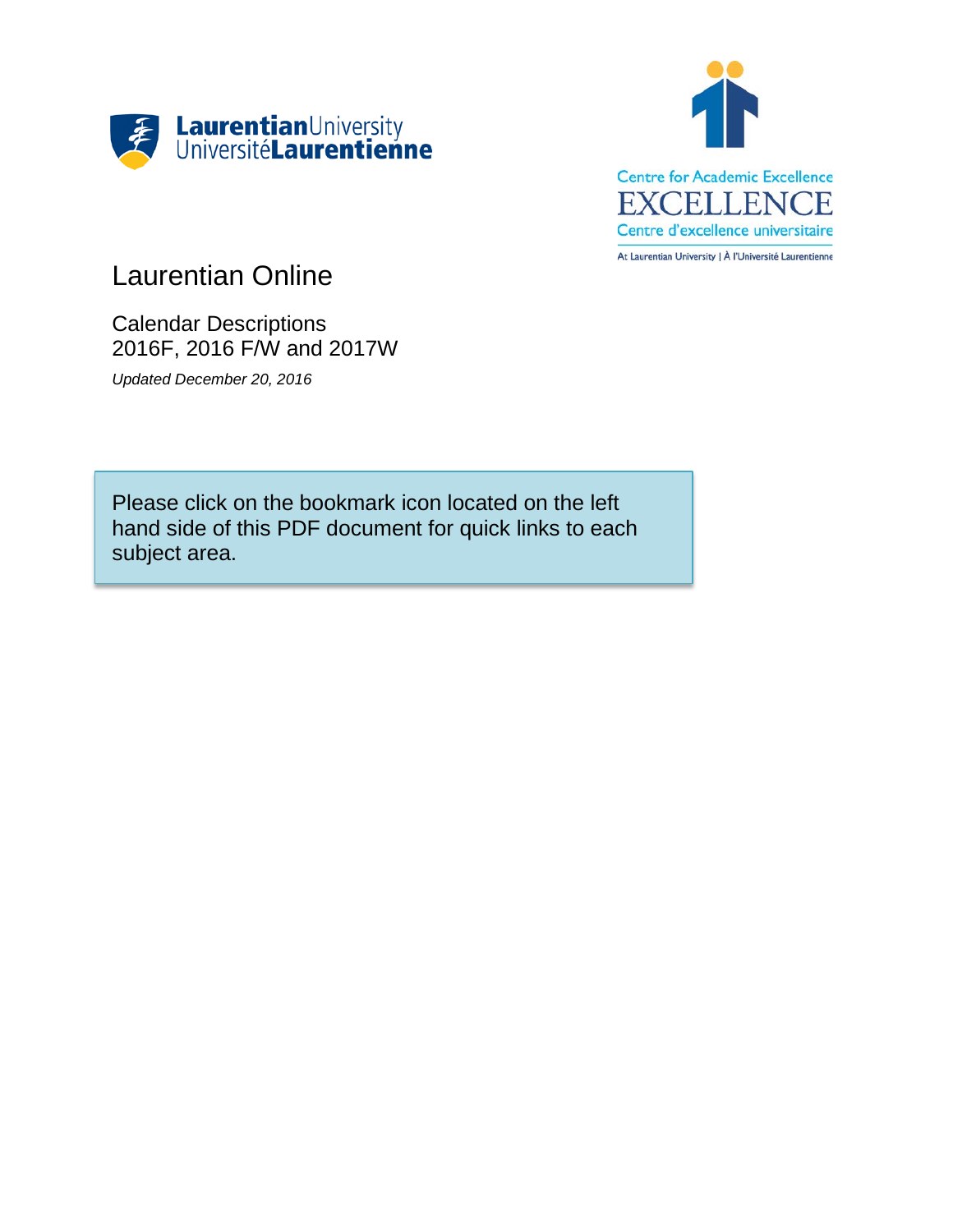# **ACCOUNTING**

#### **ACCT 2011EL 13 2017W**

# **Management Accounting I**

This course develops the students' skills in using financial information for decision making from a managerial perspective. Through case analysis and authentic business management scenarios, the course examines cost classifications, cost behaviours and cost methods used for ongoing operations. In addition this course incorporates specific costs required for budgets, variances and sensitivity analysis. Prerequisite(s): COMM 1107. *Enrolment limited to 65.* (3 cr)

## **Method of evaluation**

| individual participation in group/class discussions | <b>20%</b> |
|-----------------------------------------------------|------------|
| 2 group assignments                                 | <b>20%</b> |
| 1 individual assignment                             | <b>20%</b> |
| final exam                                          | 40%        |

#### **Required text**

Carty, L. and Wick, S., *Canadian Managerial Accounting Cases* 2014

Horngren, C.T., Sundem, G.L., Stratton, W.O. and Beaulieu, P., *Management Accounting* (Plus MyAccountingLab) (6<sup>th</sup> Canadian ed.) 2012

## **ACCT 5001EL 13 2016F**

## **Accounting (MBA)**

This course focuses on the fundamentals of accounting with an emphasis on financial statement analysis and interpretation. Students will use financial ratios to make informed organizational decisions. Using and interpreting various costing principles will empower students to make informed product or service pricing decisions. Budgeting processes will enable students to ensure organizational alignment with management strategic goals and planning. Students may not retain credit for both ACCT 5001 and COMM 5001. *Enrolment limited to 40.* (3 cr)

## **Method of evaluation**

| participation            | 20%             |
|--------------------------|-----------------|
| 2 individual assignments | 30 <sup>%</sup> |
| final exam               | .50%            |

## **Required text**

Burnley, C.D. *Understanding Financial Accounting* (with WileyPLUS) (Canadian ed.) 2015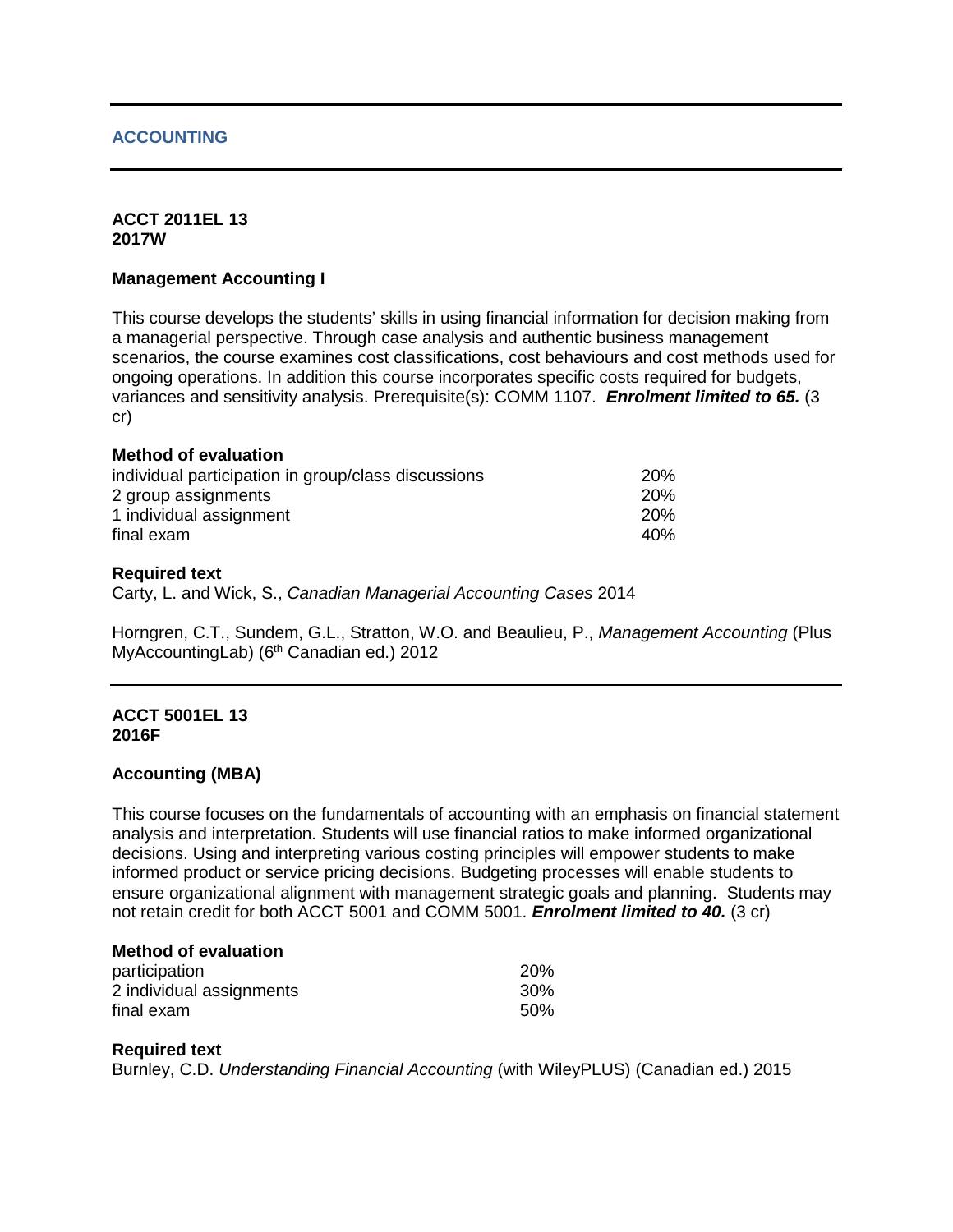# **ANCIENT STUDIES (formerly Classical Studies)**

For more information on Ancient Studies courses, contact Thorneloe University at [thorneloedistance@laurentian.ca](mailto:thorneloedistance@laurentian.ca) or 705-673-1730, ext. 103.

# **ANCS 1006EL 12 2016F**

#### **Greek Civilization**

*Thorneloe University*

Basic course serving as preparation for future courses both in Classical Studies and other subjects. An introduction to Greek culture and civilization. A general study of Greek literature, religion, philosophy, art and architecture, social and political thought, and Greek influences on the course of Western society. (3 cr)

#### **Method of evaluation**

| 6 worksheets | <b>20%</b> |
|--------------|------------|
| midterm test | <b>20%</b> |
| essay        | <b>20%</b> |
| final exam   | 40%        |

## **Required texts**

Aeschylus, *The Complete Aeschylus Volume 1: The Oresteia* (trans. P. Burian and A. Shapiro) 2011

Homer, *The Odyssey* (trans. R. Fagles) 1999

Plato, *Symposium* (trans. R. Waterfield) 2008

Pomeroy, S. et al., *Ancient Greece: A Political, Social and Cultural History* (3<sup>rd</sup> ed.) 2012

*The Homeric Hymns* (trans. M. Crudden) 2008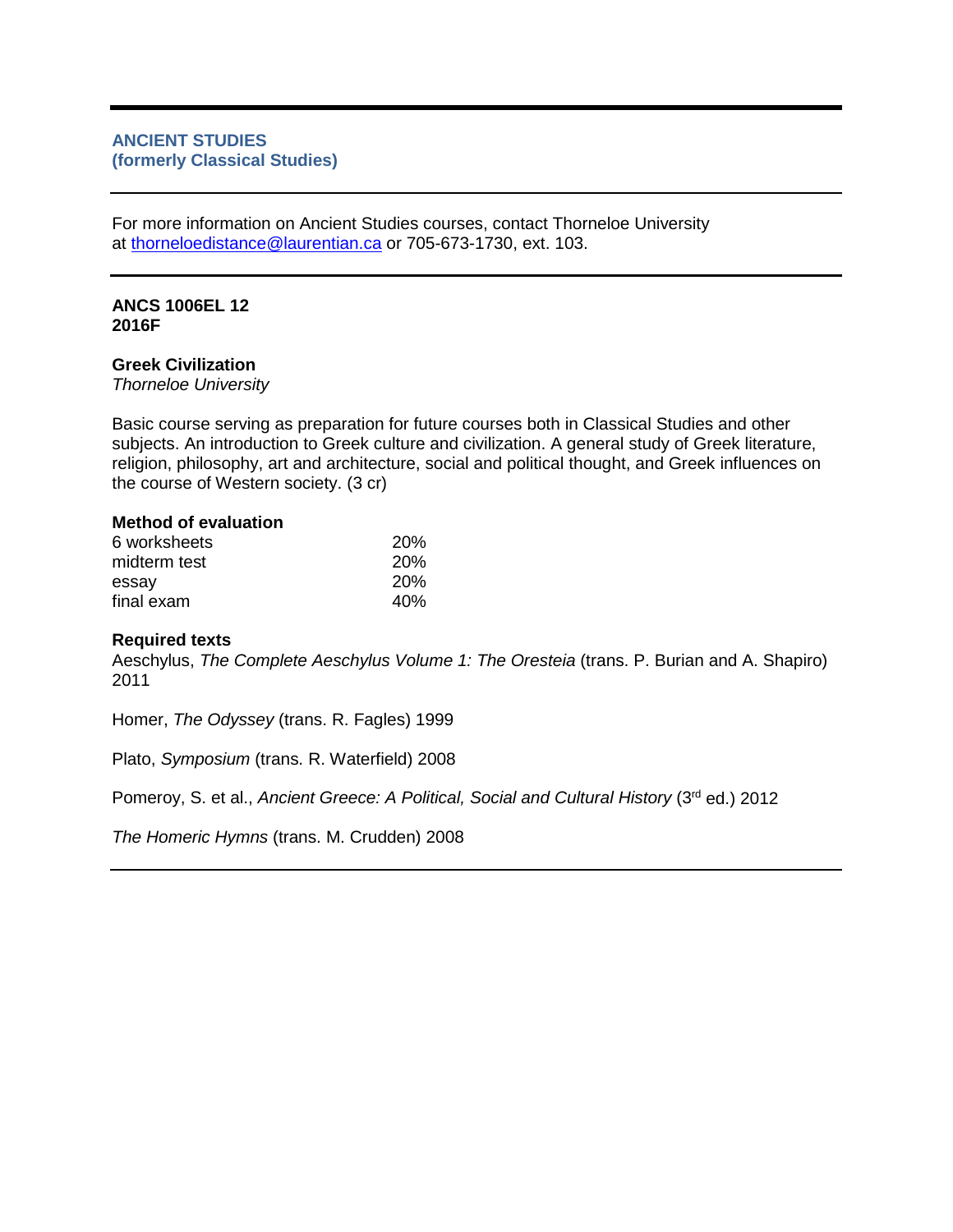#### **ANCS 1007EL 12 2017W**

## **Roman Civilization**

*Thorneloe University*

Basic course serving as preparation for future courses both in Classical Studies and other subjects. An introduction to Roman culture and civilization. A general survey of Roman literature, religion, philosophy, art and architecture, social and political thought, and Roman influences on the course of Western society. (3 cr)

## **Method of evaluation**

| 2 essays               | 40%        |
|------------------------|------------|
| midterm take-home test | <b>20%</b> |
| final exam             | 40%        |

#### **Required texts**

Petronius, *Satyricon*

Plautus, *Three Comedies: Miles Gloriosus, Pseudolus, Rudens*

Shelton, J., As the Romans Did: A Sourcebook in Roman Social History (2<sup>nd</sup> ed.)

Starr, C., *The Ancient Romans*

#### **ANCS 2005EL 12 2016FW**

#### **Greek Mythology**

*Thorneloe University*

Introduction to Greek myths and fables in their historical and literary context. The course will be based partly on readings in English of excerpts from ancient writers, partly on archaeological evidence and modern representations of mythological themes. Students may not retain credit for ANCS/CLAS 2005, and ANCS/CLAS 2006, ANCS/CLAS 2007 or ANCS/CLAS 2016. (6 cr)

# **Method of evaluation**

| 2 essays (35% each) | 70% |
|---------------------|-----|
| final exam          | 30% |

**Required text** Harris, S. and Platzner, G., *Classical Mythology* (6<sup>th</sup> ed.) 2012

#### **Recommended text**

Sansone, D., *Ancient Greek Civilization* (2nd ed.) 2009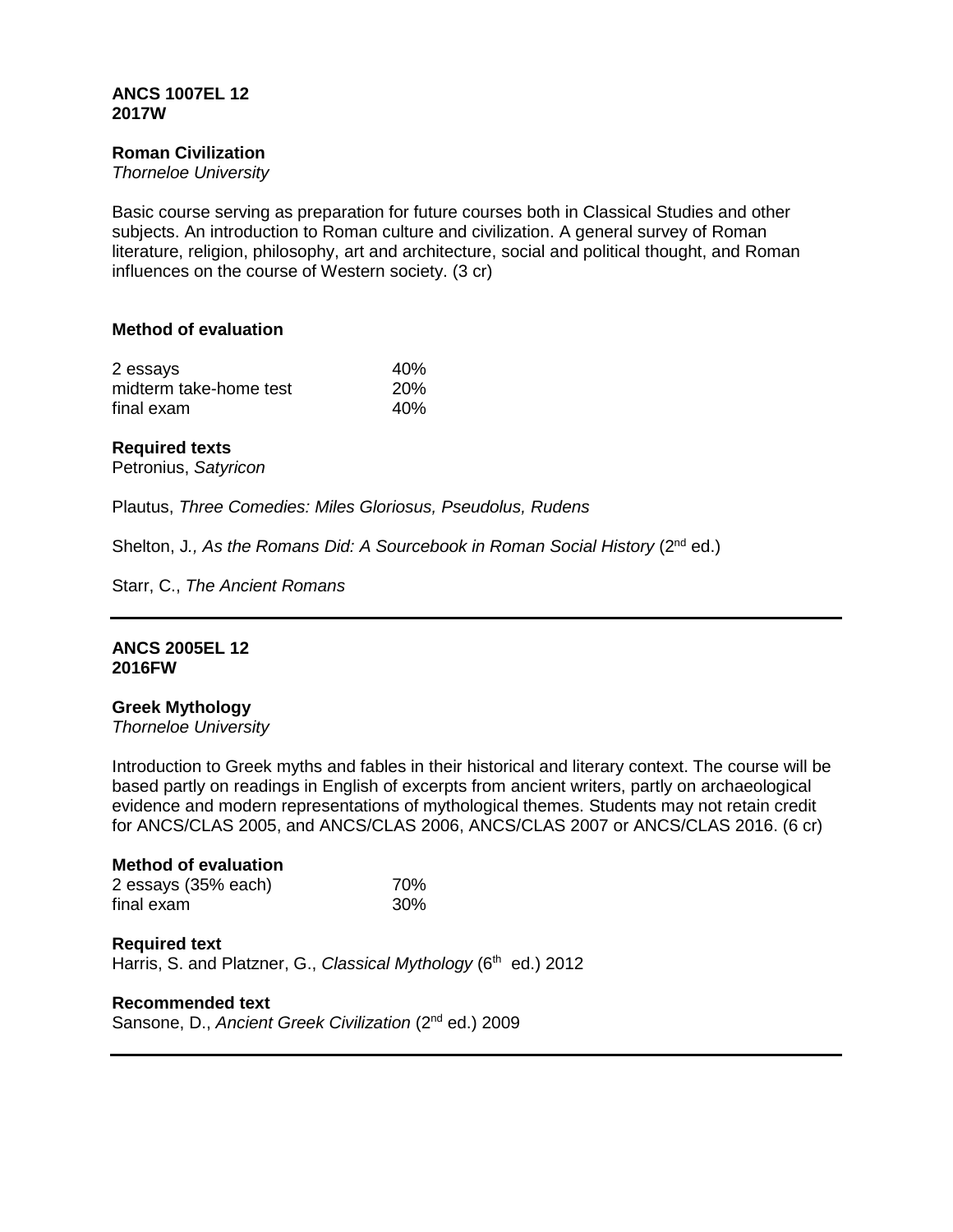## **ANCS 2095EL 12 2016FW**

# **Women in the Ancient World**

*Thorneloe University*

This course focuses upon the development of attitudes towards women and their place in the ancient Near East and the Classical World. A wide variety of literary and archaeological evidence is used to investigate such topics as marriage, divorce, adultery; lesbianism; witchcraft; female infanticide; and the Classical roots of attitudes towards women in Western society. (6 cr)

# **Method of evaluation**

| 2 essays               | 70% |
|------------------------|-----|
| (2500 words, 35% each) |     |
| final exam             | 30% |

# **Required texts**

Fantham, E. et al., *Women in the Classical World: Image and Text* 1994

Graves-Brown, C., *Dancing for Hathor: Women in Ancient Egypt* 2010

## **Recommended text**

Nagle, D., *The Ancient World* (7<sup>th</sup> ed.) 2010

#### **ANCS 2136EL 12 2017W**

# **Greek and Latin Roots of English**

*Thorneloe University*

This course provides students with a basic understanding of the structure and vocabulary of Greek and Latin as they have influenced the development of English. It focuses on the Greek and Latin roots of technical vocabulary in fields such as psychology, social sciences, art, literature, law, biology, medicine, religion, and philosophy. Some attention is also paid to the influence of Greek and Roman society on Western culture. No previous language training is required. (3 cr)

# **Method of evaluation**

| online discussion  | 5%         |
|--------------------|------------|
| weekly exercises   | 15%        |
| individual project | 15%        |
| group project      | 15%        |
| 2 online tests     | <b>25%</b> |
| final exam         | <b>25%</b> |

## **Required tex**t

Green, T.M., *The Greek and Latin Roots of English* (5th ed.) 2014

## **Recommended text**

*Canadian Oxford Dictionary* 2004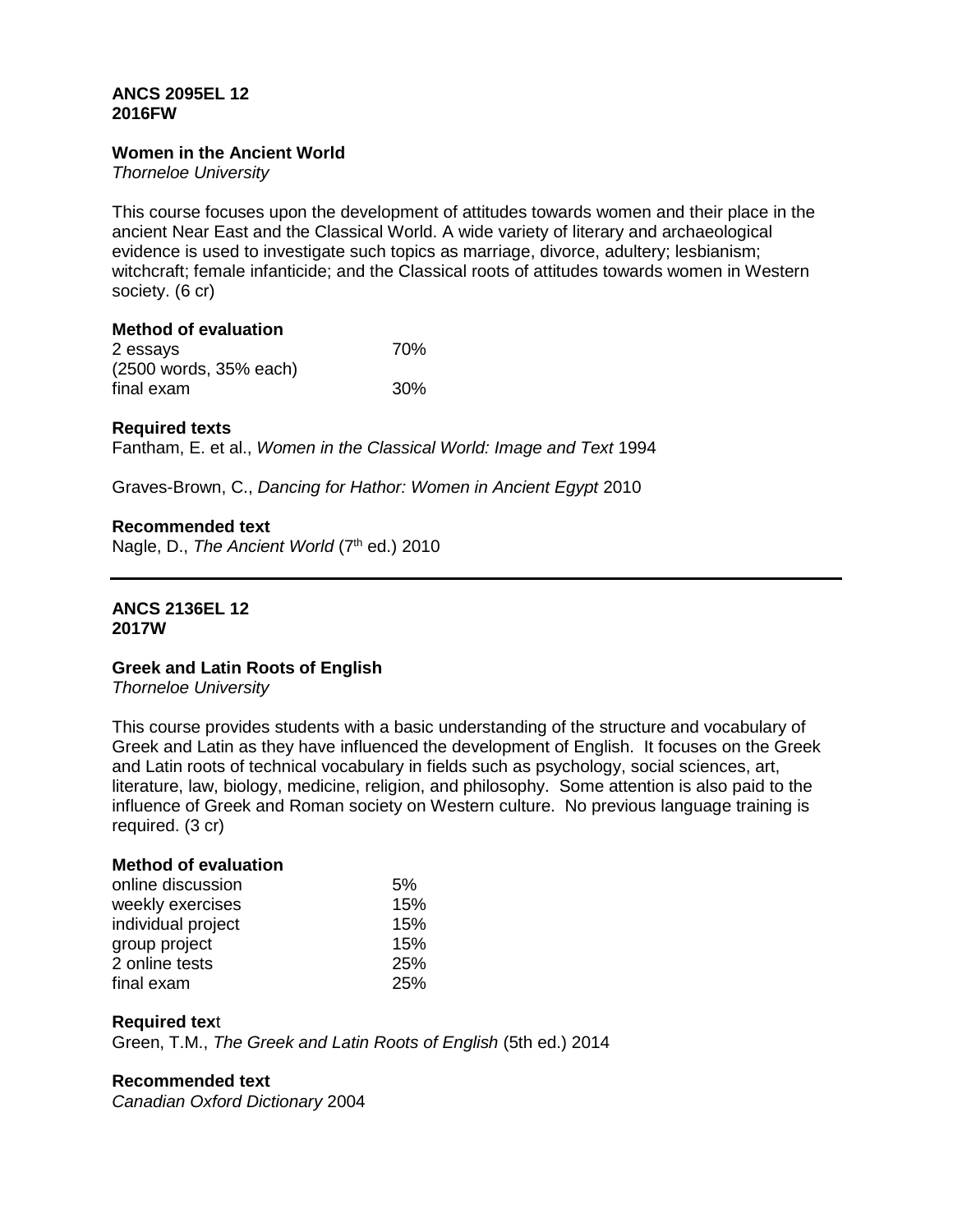# **ANTHROPOLOGY**

# **ANTR 1007EL 10 2016F**

#### **Introduction to Sociocultural Anthropology**

(Internet access is required.)

Anthropology is the holistic study of humankind, including human biological and cultural variation/adaptations in space and time. This course provides the student with a general introduction to: a) Social/Cultural Anthropology, consisting of a general survey of the field, with a concentration on the comparative analysis of culture (using examples from different societies around the world); b) Anthropological Linguistics, focusing on the origin, structure, distribution, and social/cultural aspects of human languages; and c) Applied Anthropology, concerning the identification and resolution of practical problems via anthropological methods. Prerequisite: ANTR 1006 or special permission. Students cannot retain credit for both ANTR 1005 and ANTR 1007. (3 cr)

#### **Method of evaluation**

| assignments    | 30% |
|----------------|-----|
| online quizzes | 30% |
| final exam     | 40% |

#### **Required texts**

Haviland, W., Kilmurray, L., Fedorak, S. and Lee, R., *Cultural Anthropology* (4<sup>th</sup> Canadian ed.) 2013

Lee, R., *The Dobe Ju*<sup>*'' hoansi* (4<sup>th</sup> ed.) 2013</sup>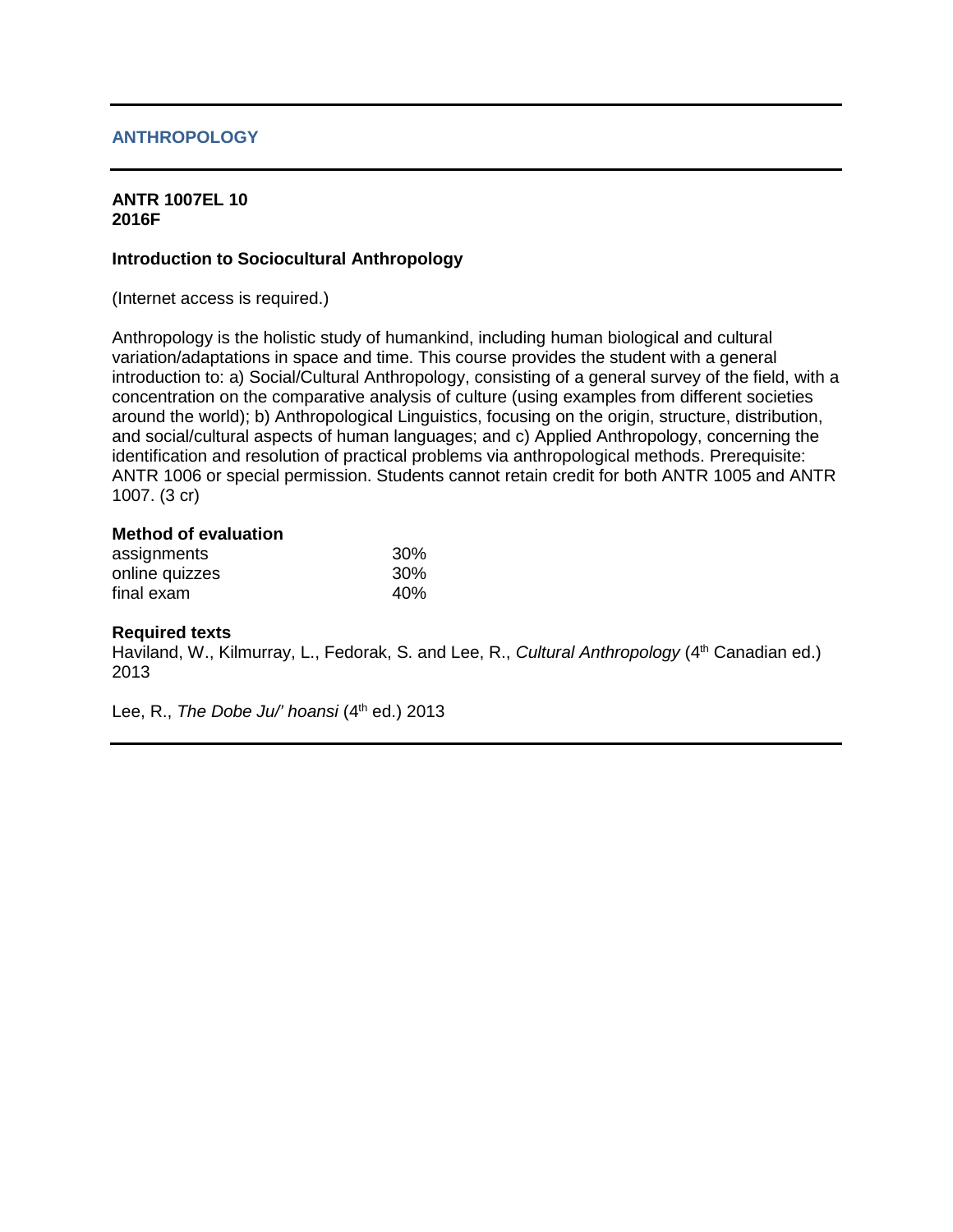# **ANTR 2005EL 10 2016FW**

# **Child Rearing Across Cultures**

(Internet access is required.)

This course is an examination and comparison of child rearing practices in band, tribal, chiefdom, peasant, and state societies around the world. The effects of formal schooling and culture change are also considered. Current case studies include the Aka Pygmies of the Central African Republic, the !Kung San of Namibia/Botswana, the Sambia of Papua New Guinea, the Samoans, the Amish, the Chillihuans of Peru, and China's one-child policy. (6 cr)

| <b>Method of evaluation</b> |     |
|-----------------------------|-----|
| assignments                 | 60% |
| final exam                  | 40% |

## **Required texts**

Bolin, I., Growing *Up in a Culture of Respect: Child Rearing in Highland Peru* 2006

Fong, V.L., *Only Hope: Coming of Age Under China's One-Child Policy* 2004

Herdt, G., *The Sambia: Ritual, Sexuality, and Change in Papua New Guinea* (2<sup>nd</sup> ed.) 2006

Hewlett, B., *Intimate Fathers: The Nature and Context of Aka Pygmy Paternal Infant Care* 1991

Montgomery, H., *An Introduction to Childhood: Anthropological Perspectives on Children's Lives* 2009

#### **ANTR 3047EL 12 2016F 2017W**

## **Public Health and Epidemiology**

Essentials of public health and epidemiology are covered in this course. The approach is multidisciplinary and from a systems perspective; considering biotic, abiotic and socio-cultural determinants of health and sickness. The focus is applied, with emphasis on evidence-based critical analysis, prevention and clinical practice*. Enrolment limited to 50.* (3 cr)

## **Method of evaluation**

| online postings | 10% |
|-----------------|-----|
| assignments     | 50% |
| online quizzes  | 40% |

## **Required text**

White, F., Stallones, L. and Last, J., *Global Public Health: Ecological Foundations* 2013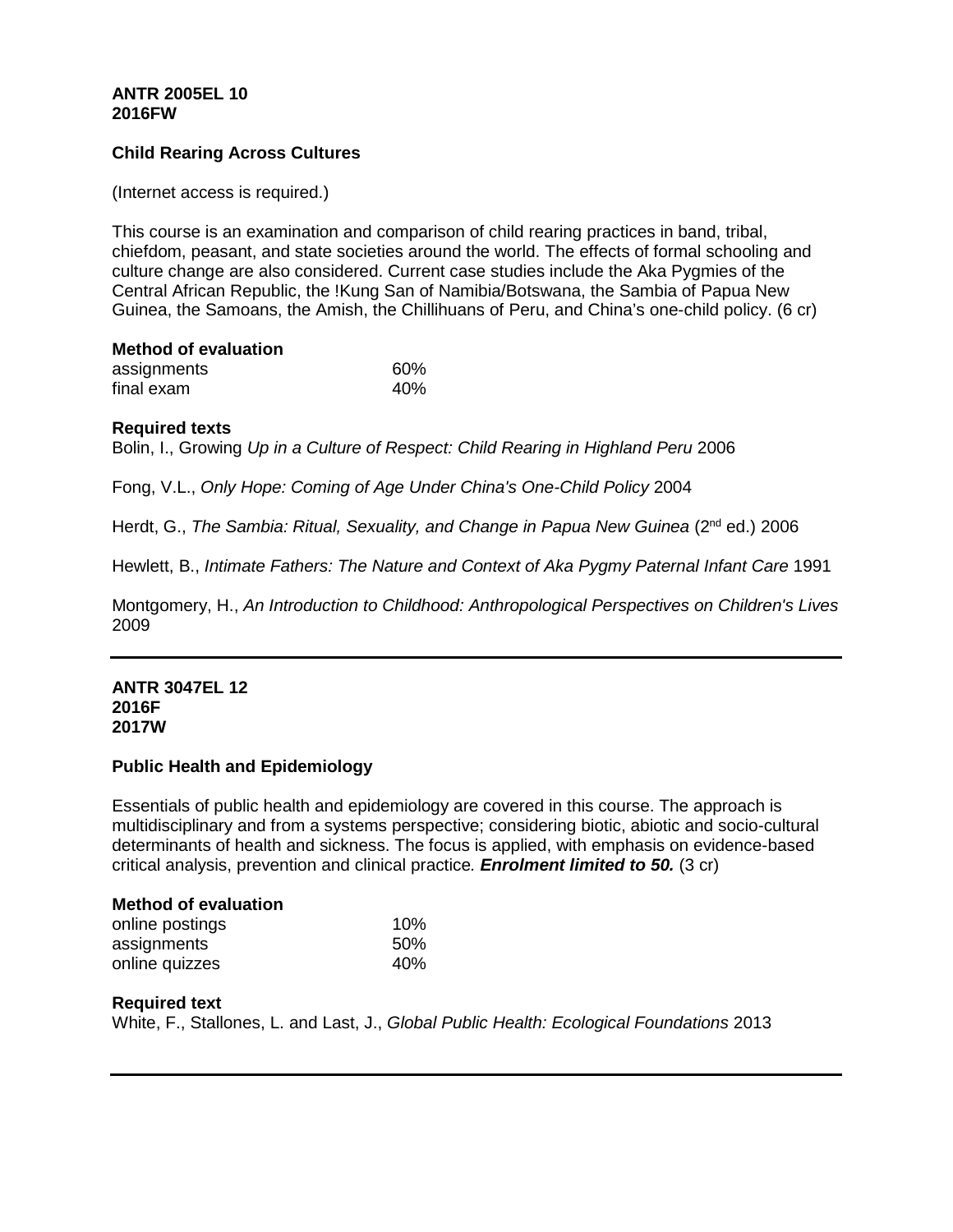## **BIOLOGY**

## **BIOL 1700EL 10 2016FW**

#### **Structure and Function of the Human Body**

(Internet access is required.)

This course describes basic human anatomy and physiology at the cellular, tissue, organ and system levels of organization. Third- and fourth-year level B.Sc. students may take this course only as an elective. Credit cannot be retained for both BIOL 1700 and 2105. (6 cr)

| <b>Method of evaluation</b> |            |
|-----------------------------|------------|
| assignments                 | 45%        |
| online midterm exam         | <b>20%</b> |
| final exam                  | 35%        |

#### **Required text**

Tortora, G. and Derrickson, B., *Principles of Anatomy and Physiology* (14th ed.) 2014

## **BIOL 2011EL 10 2016F**

## **Fundamentals of Genetics**

This course deals with the replication, modification, transmission and function of the genetic information in living organisms. Prerequisites: BIOL 1506; OAC Chemistry, CHMI 1031/32 or 1041. Credit cannot be retained for both BIOL 2011 and BIOL 3017. Not available for credit in the Bachelor of Science programs in Biology. (3 cr)

| <b>Method of evaluation</b> |     |
|-----------------------------|-----|
| 5 assignments               | 50% |
| final exam                  | 50% |

#### **Required text**

Klug, W., Cummings, M., Spencer, C. and Palladino, M., *Essentials of Genetics* (9<sup>th</sup> ed.) 2016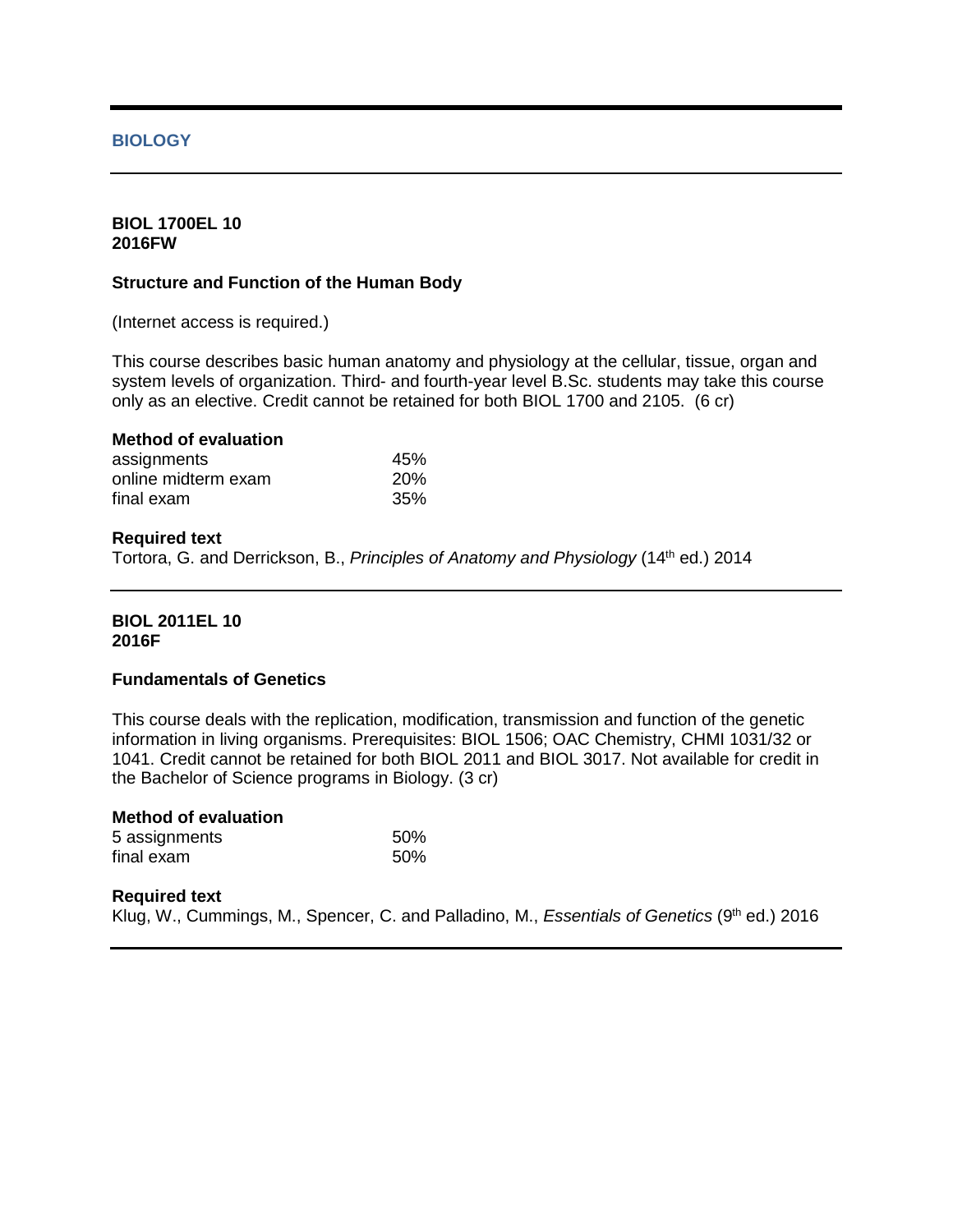# **BIOL 2110EL 12 2016FW**

# **Medical Microbiology**

The course consists of an introduction to microorganisms, the principles of medical microbiology, basic immunology, and a survey of infectious diseases that emphasizes causative agent, symptoms, chemotherapy, and prevention. Exceptionally, students in the three-year or four-year program in Biology may take this course for Biology credit., but only if they have prior permission of the department. (6 cr)

# **Method of evaluation**

| 2 online tests | <b>20%</b> |
|----------------|------------|
| midterm exam   | 40%        |
| final exam     | 40%        |

# **Optional text**

Bauman, R.W., *Microbiology with Diseases by Body System* (4<sup>th</sup> ed.) 2015

#### **BIOL 2701EL 12 2016F**

# **Human Physiology**

A study of the principles and mechanisms underlying the functional activity of cells, tissues and organs in man. Not available for credit to students in the 3- or 4-year Biology program. (3 cr)

# **Method of evaluation**

| assignments | <b>20%</b> |
|-------------|------------|
| online test | 30%        |
| final exam  | 50%        |

## **Required text**

Fox, S., *Human Physiology* (14th ed.) 2016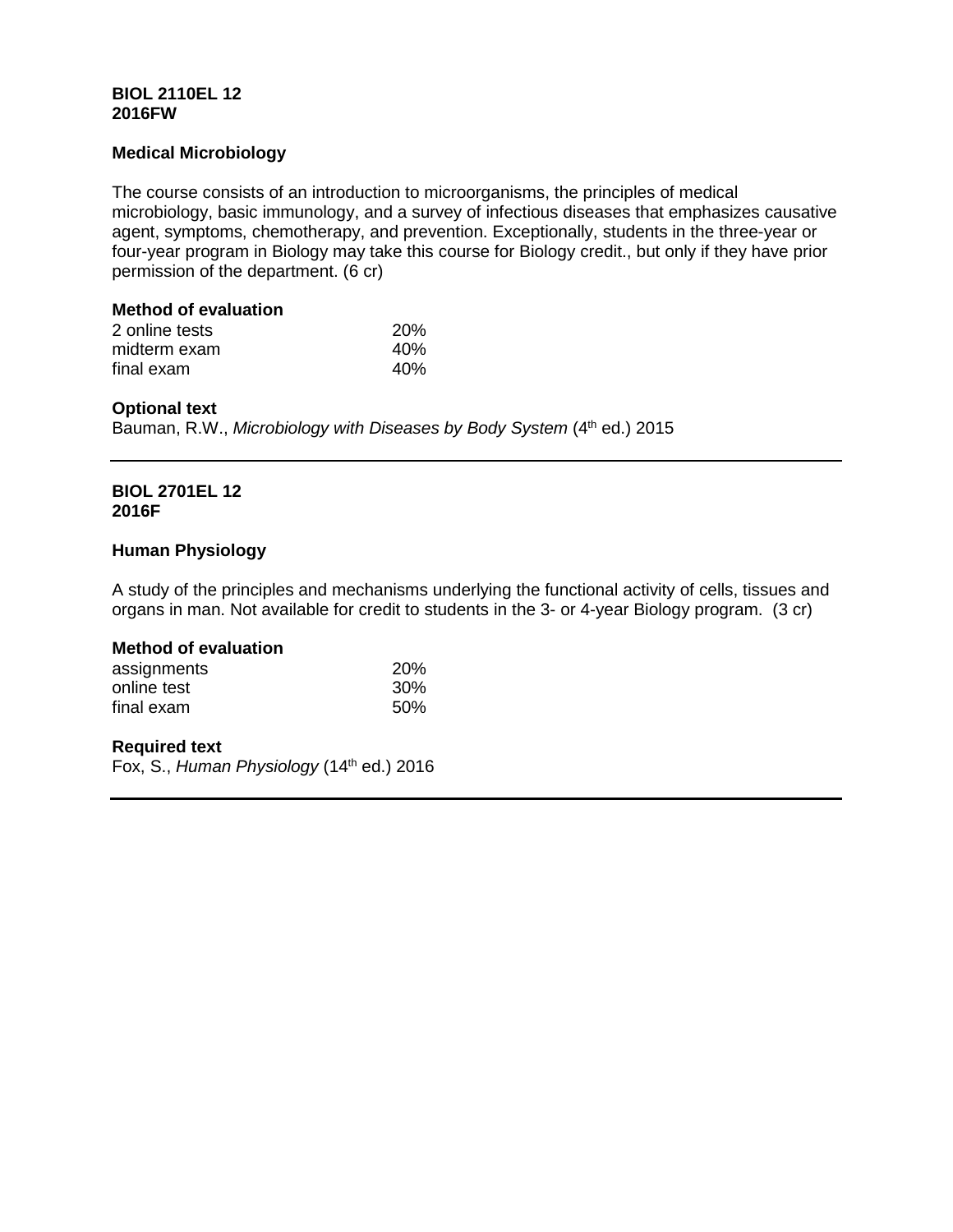# **BIOL 2757EL 12 2017W**

# **Biological Aspects of Human Sexuality**

This course deals with the interaction of brain and gonadal hormones in reproductive physiology and behaviour. The biology of sexual response and problems will be discussed. Prerequisite: BIOL 1700 or 1506/1507 or instructor's permission. Special consideration may be granted to students in the Certificate Program in Family Life Studies and Human Sexuality. (3 cr)

## **Method of evaluation**

| assignments         | <b>20%</b> |
|---------------------|------------|
| online postings     | 5%         |
| online midterm exam | <b>20%</b> |
| final exam          | .55%       |

# **Required text**

Rathus, S.A., Nevid, J.S., Fichner-Rathus, L., and McKay, A., *Human Sexuality in a World of Diversity* (5th Canadian ed.) 2016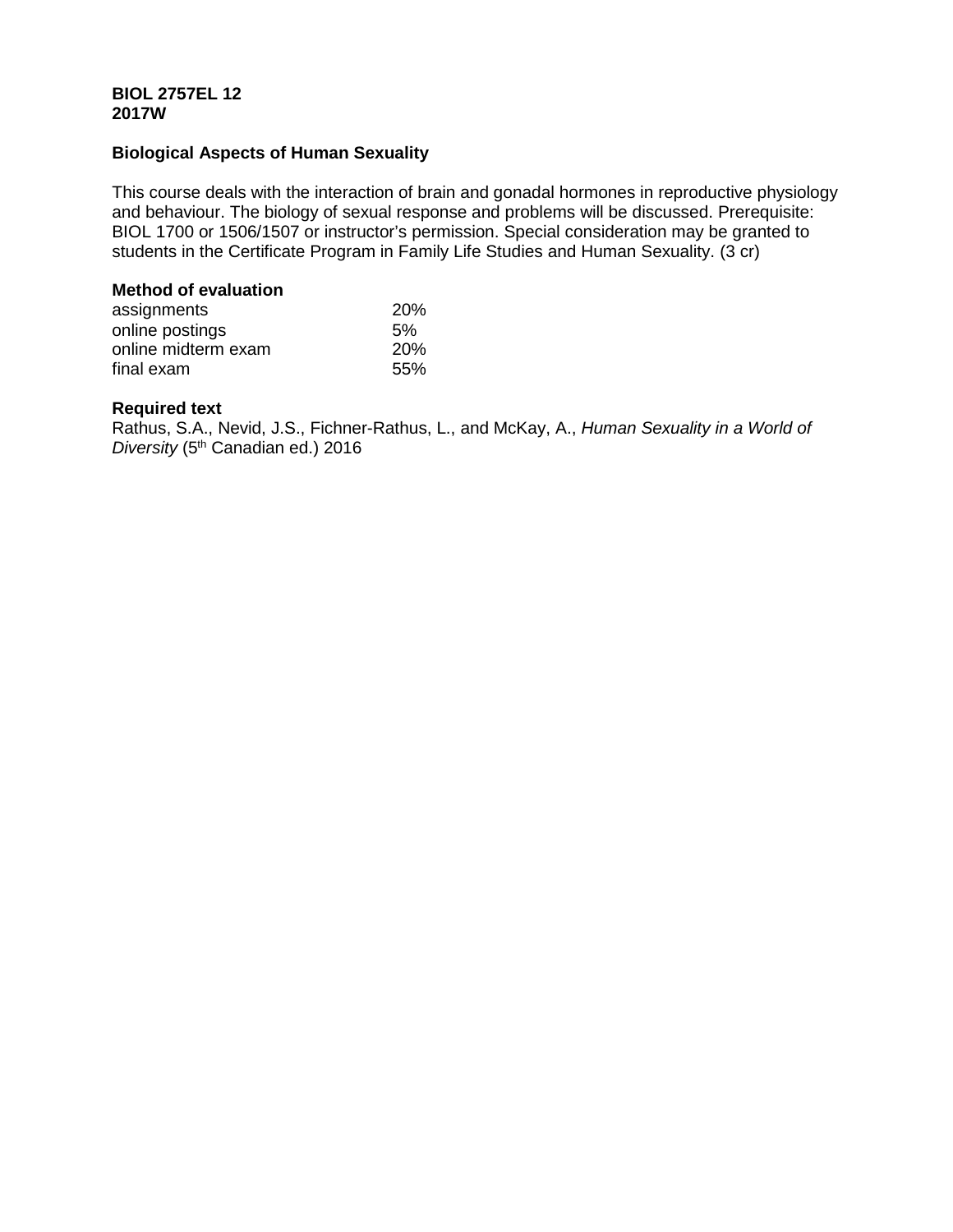## **CHEMISTRY**

#### **CHMI 1031EL 12 2016F**

#### **Elementary Chemistry**

Introduction to the underlying concepts of chemistry assuming that the student has no background in chemistry. The various topics discussed include the states and properties of matter, the development of atomic theory and the periodic table, chemical equations, and ionic and covalent bonding (Lewis structures and the concept of VSEPR). These discussions are followed by a brief introduction to the properties and manufacturing of materials of the heavy chemicals industry including acids, bases, salts, metals, and polymers. No credit for students majoring in Chemistry or Biochemistry. Students may not retain credit for more than one of CHMI 1030, CHMI 1031 and CHMI 1041 or equivalent. (3 cr)

#### **Method of evaluation**

| 5 assignments | 50% |
|---------------|-----|
| final exam    | 50% |

#### **Required text**

Malone, L. and Dolter, T., *Basic Concepts of Chemistry* (9<sup>th</sup> ed.) 2013

## **CHMI 1032EL 12 2017W**

#### **Essential Concepts of Organic Chemistry**

An introduction to the main classes of organic compounds. Nomenclature and chemical bonding as applied to carbon compounds are explained. Reaction types and concepts such as functional group and stereochemistry are discussed. The properties of organic molecules are related to their structural features. No credit for students majoring in Chemistry or Biochemistry programs. Students may not retain credit for more than one of CHMI 1030, CHMI 1032 and CHMI 1202. Prerequisite: CHMI 1031, CHMI 1041 or equivalent. (3 cr)

#### **Method of evaluation** 5 assignments 50%<br>
final exam 50%  $final$ exam

#### **Required text** - none

#### **Suggested text**

Any text on an introduction to organic chemistry.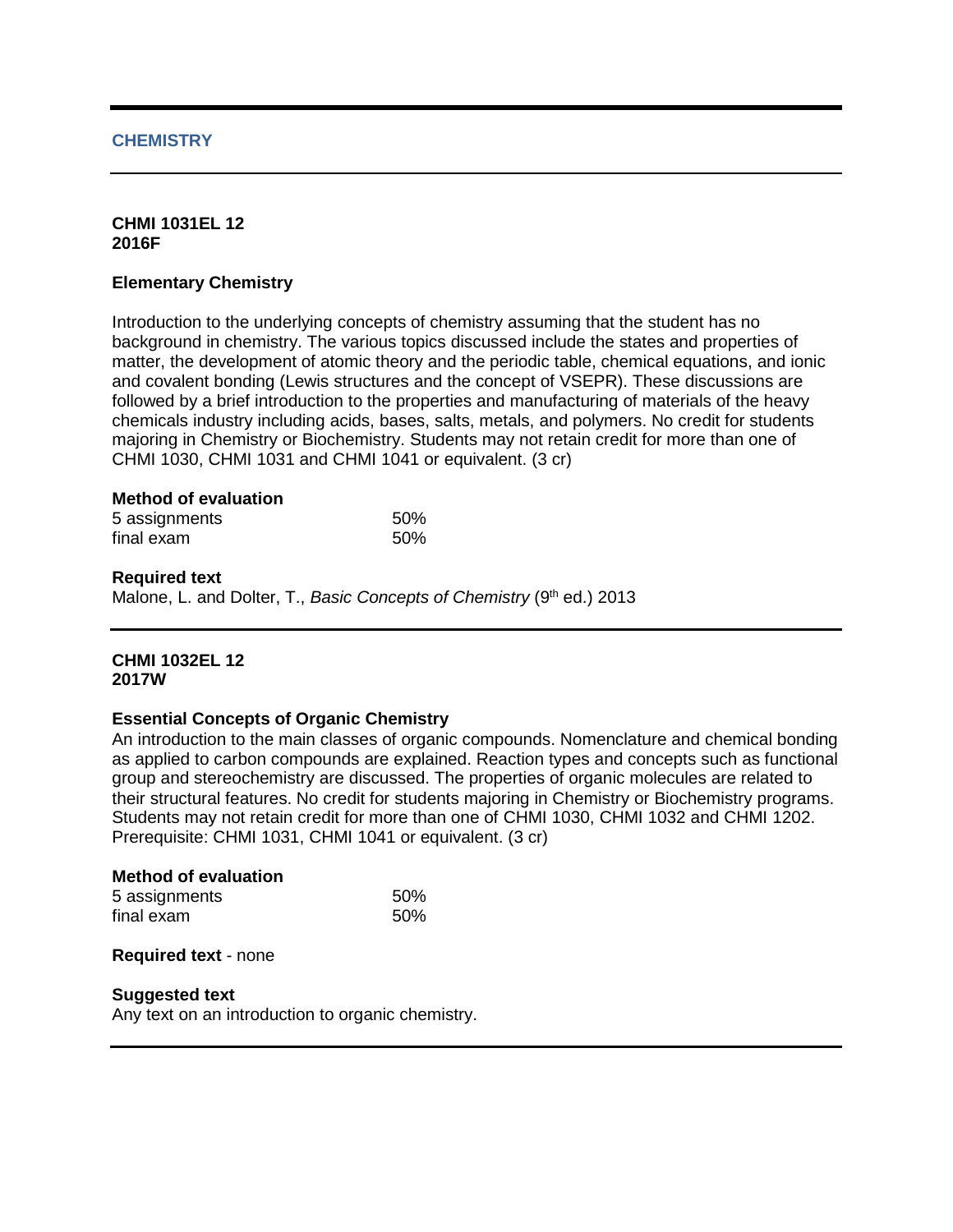# **CHMI 2031EL 10 2016F**

## **Natural Products: Organic and Biochemical Features**

(Internet access is required.)

In this course, the structure, properties, and importance of the following classes of natural products will be discussed: amino acids, peptides and proteins, carbohydrates, lipids, terpenes, steroids, alkaloids and flavonoids. The structure and importance of some enzymes, vitamins and hormones will also be presented. This course will also include an introduction to metabolism and biological energy production. This course is not a credit course for students majoring in Chemistry or Biochemistry. Prerequisite: CHMI 1032 or equivalent. (3 cr)

## **Method of evaluation**

| 3 assignments  | 30%        |
|----------------|------------|
| online quizzes | <b>20%</b> |
| final exam     | 50%        |

#### **Required text** - none

#### **Optional text**

Bettelheim, F.A., Brown, W.H., Campbell, M.K., Farrell, S.O. and Torres, O., *Introduction to Organic and Biochemistry (8th ed.) 2013* 

#### **CHMI 2041EL 10 2017W**

#### **Introductory Environmental Chemistry**

(Internet access is required.)

In this course, the basic concepts of environmental chemistry and natural ecosystems will be introduced. The structure of the atmosphere and the important photochemical reactions occuring in the troposphere and the stratosphere, as well as the consequences of the ozone layer depletion, the continuous increase of carbon dioxide emissions and acid rain, will be discussed. The basic concepts of limnology and aquatic chemistry will be introduced. Eutrophication and water pollution by trace metals will also be studied. Pollution by organic compounds will be discussed by using soils as examples. Some techniques of waste water treatment and pollution remediation will be discussed. This course is not a credit course for students majoring in Chemistry or Biochemistry. Prerequisite: CHMI 1202, 1032 or 1007. (3 cr)

#### **Method of evaluation**

| assignments    | 25% |
|----------------|-----|
| online quizzes | 25% |
| final exam     | 50% |

**Required text** - none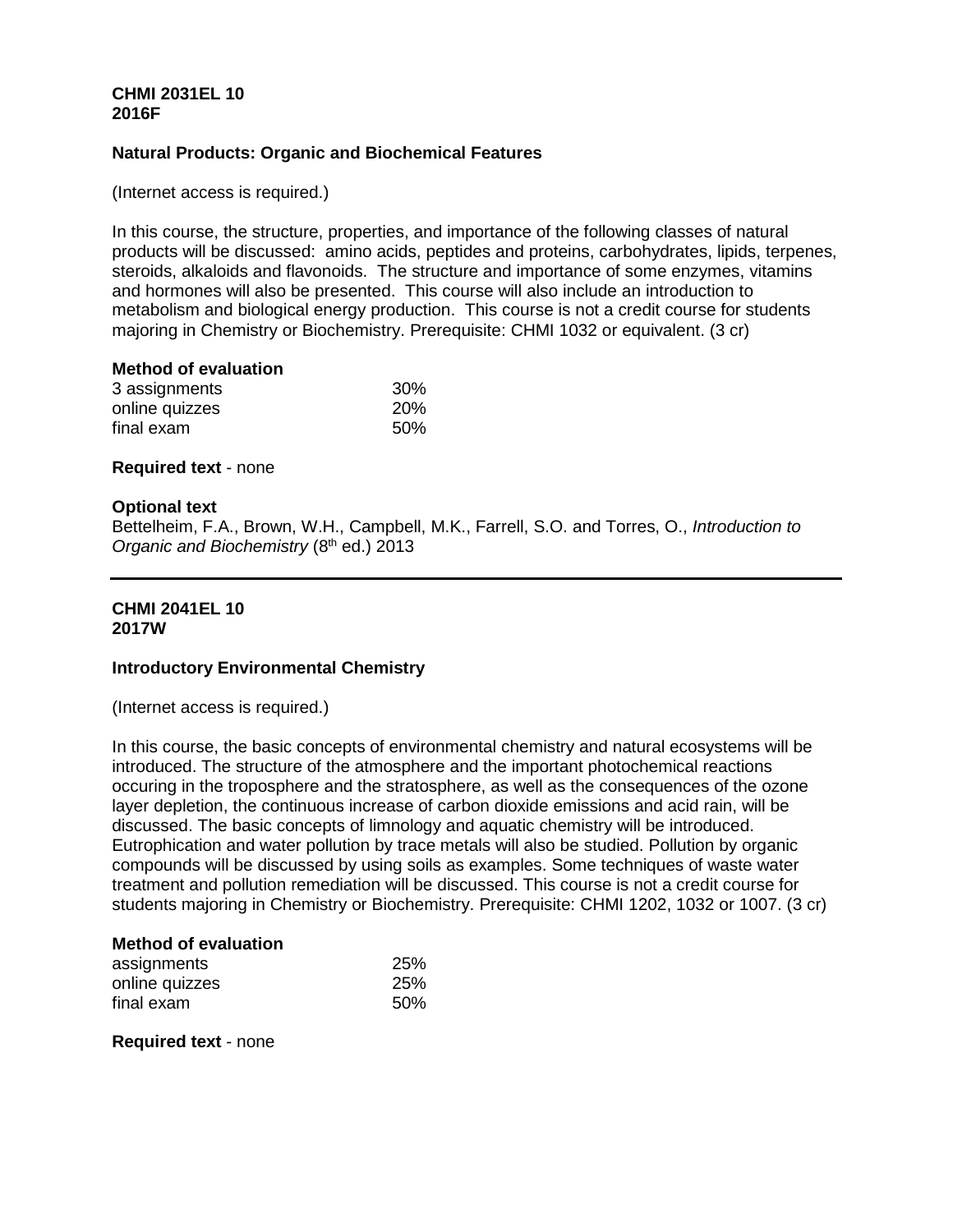#### **COMMERCE**

**COMM 2035EL 13/14/15 2016F**

**COMM 2035 EL 13/14 2017W**

#### **Marketing Management**

This application of concepts and techniques in marketing, Marketing Policies, Consumer Behaviour, Product Planning and Elements of Marketing Research will integrate the Marketing elements in an overall Business approach. A significant objective of this course is the development of skills in decision-making in Marketing. Prerequisites: COMM 1007 or CGA Foundations Studies. *Enrolment limited to 65 in each section***.** (6 cr)

| individual participation in group discussions | <b>20%</b> |
|-----------------------------------------------|------------|
| individual case study                         | 10%        |
| group case study                              | <b>20%</b> |
| group current event                           | 10%        |
| final exam                                    | 40%        |

#### **Required text**

Crane, F.G., Kerin, R.A., Hartley, S.W. and Rudelius, W., *Marketing* (with CONNECT access card) (9<sup>th</sup> Canadian ed.) 2014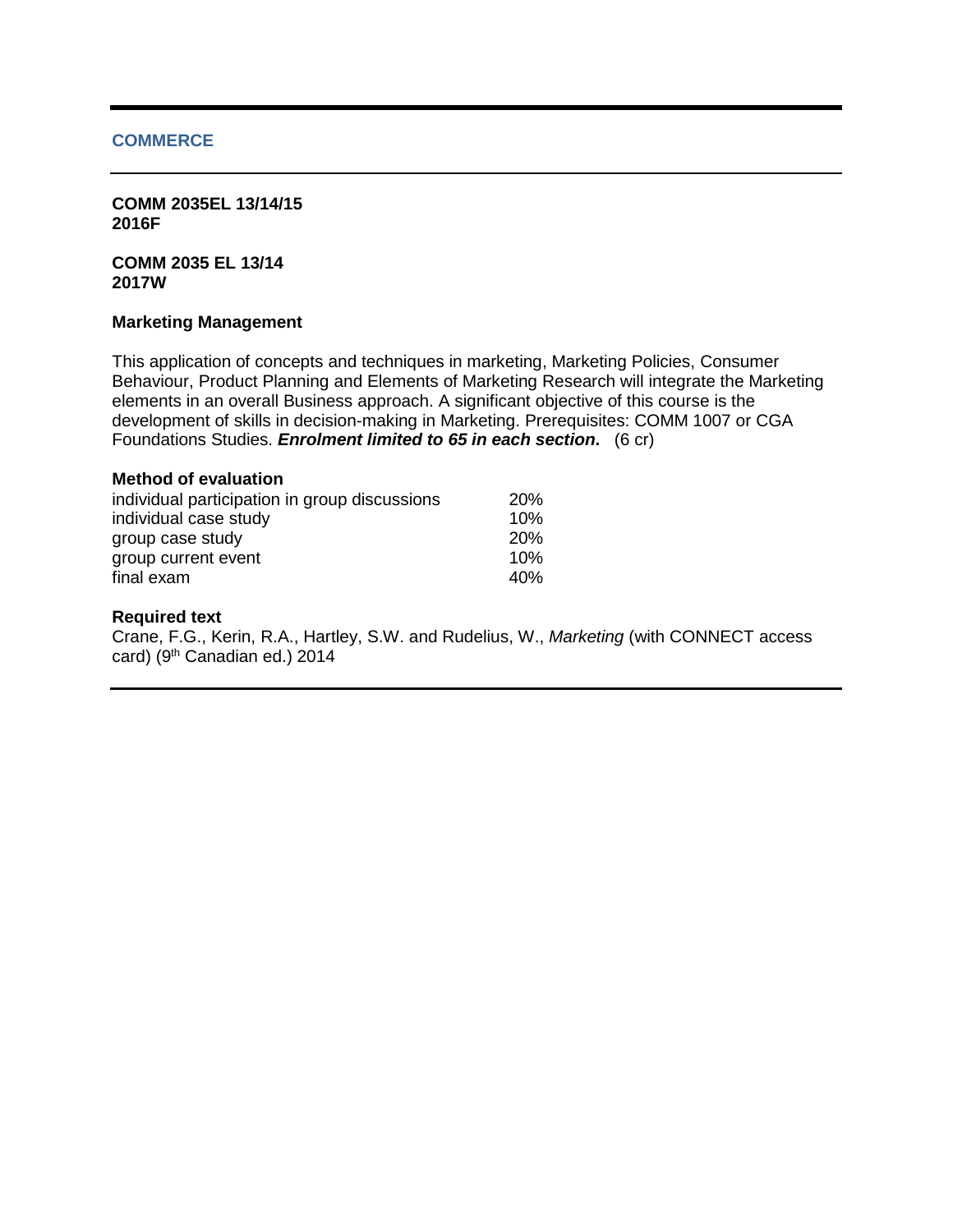**COMM 2045EL 13/14/15/16 2016F**

#### **COMM 2045 EL 13/14 2017W**

## **Organizational Behaviour**

This course introduces concepts and theories that explain individual, group, and organizational behaviour in organizations. Topics include personality, perceptions, motivation, communication, emotional labour, stress, power, conflict, leadership, team dynamics, team development, organizational culture, organizational structure and organizational change management. Prerequisites: COMM 1007 or CGA Foundations Studies. *Enrolment limited to 65 in each section***.** (6 cr)

#### **Method of evaluation**

| individual participation | <b>20%</b> |
|--------------------------|------------|
| mid-term project (MTP)   | 30%        |
| final examination        | 50%        |

#### **Required text**

McShane, S.L. Steen, S.L. and Tasa, K., *Canadian Organizational Behaviour* (with CONNECT access card) ( $9<sup>th</sup>$  Canadian ed.) 2015

#### **COMM 2055EL 13/14/15 2017W**

#### **Operations Management**

This course is an analysis of the nature and problems of production management. This course provides students with an introduction to the organization and administration of manufacturing activities and formal organization structure of factories. The fundamentals of the production process: the continuity of manufacturing process, the production cycle, time and capacity utilization, plant layout organizational and economic aspects of the technical preparation of production: product design; manufacturing methods; time standards; production planning and control. Topics included are: administration of service activities, inventory control, quality control, preventive maintenance, production budget, cost and investment analysis. Prerequisites: COMM 1057 or CGA Foundations Studies. *Enrolment limited to 65 in each section***.** (6 cr)

#### **Method of evaluation**

| participation | 15% |
|---------------|-----|
| 2 assignments | 25% |
| final exam    | 60% |

## **Required text**

Stevenson, W.J., Hojati, M. and Cao, J., *Operations Management* (with CONNECT access card) (5th Canadian ed.) 2015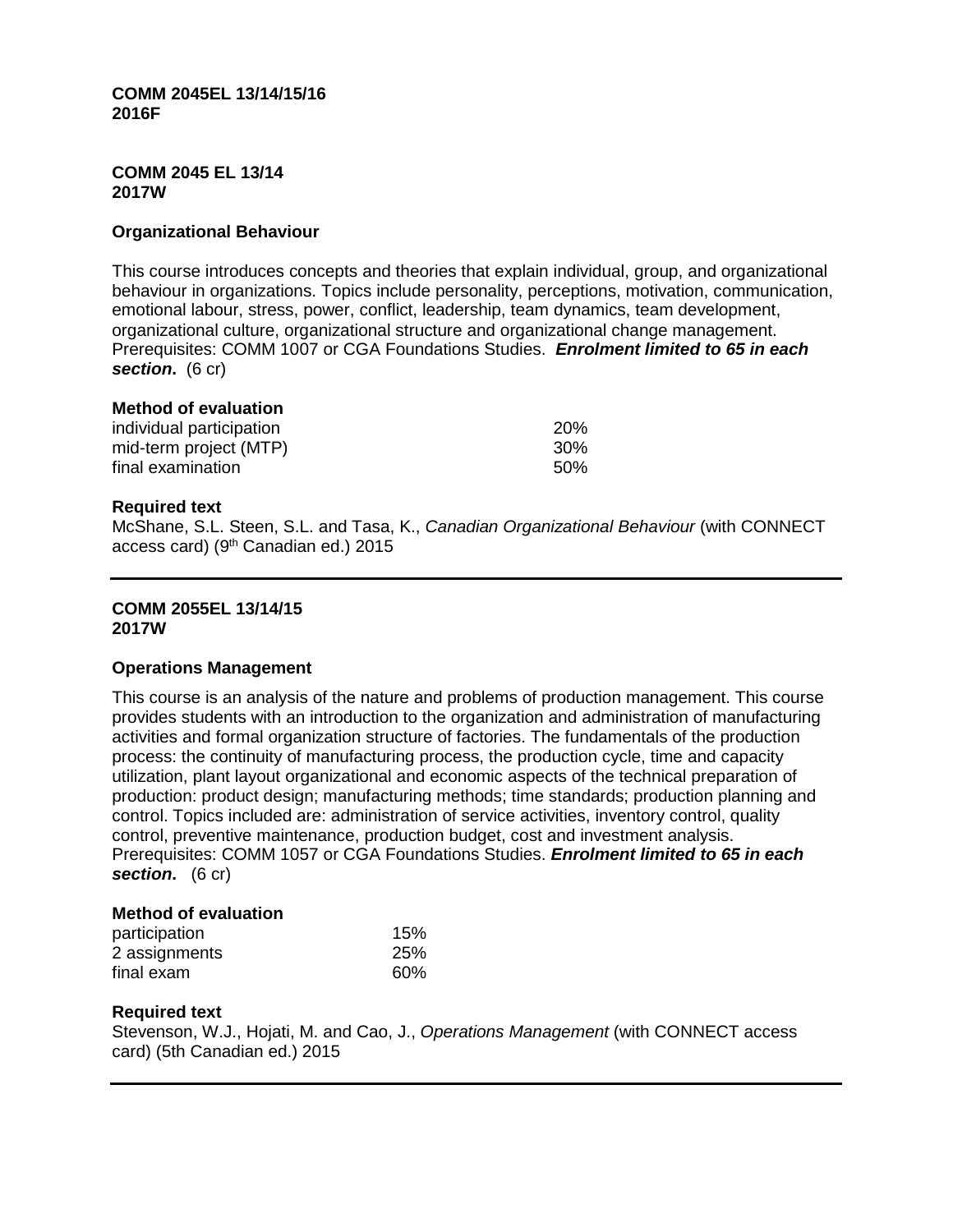#### **COMM 4005EL 13/14/15/16 2016F**

#### **COMM 4005EL 13/14/15 2017W**

# **Business Policy**

The objective of this course is to introduce students who have completed their core B.B.A. courses to the area of Business Policy and Strategic Planning. Through the use of cases, readings, and lectures, the course aims to provide an awareness of overall organizational goals, company capabilities and strategic environmental opportunities. Prerequisites: On-campus H.B.Com. and all BBA students: COMM 2017 or equivalent, COMM 2027 or equivalent, COMM 2037 or SPAD 2037 or equivalent and COMM 2047 or equivalent; Online H.B.Com. students: CGA Foundations Studies, COMM 2035 and COMM 2045. *Enrolment limited to 65 in each section***.** (6 cr)

# **Method of evaluation**

| individual participation in group discussions         | 8%  |
|-------------------------------------------------------|-----|
| individual participation in current topics discussion | 5%  |
| individual case studies                               | 17% |
| online quizzes                                        | 10% |
| group case reports and critiques                      | 15% |
| GLO-BUS business simulation game                      | 15% |
| final exam                                            | 30% |

# **Required text**

Thompson, A., Peteraf, M., Gamble, J. and Strickland III, A.J., *Crafting & Executing Strategy: The Quest for Competitive Advantage, Concepts and Cases* (20th ed.) 2015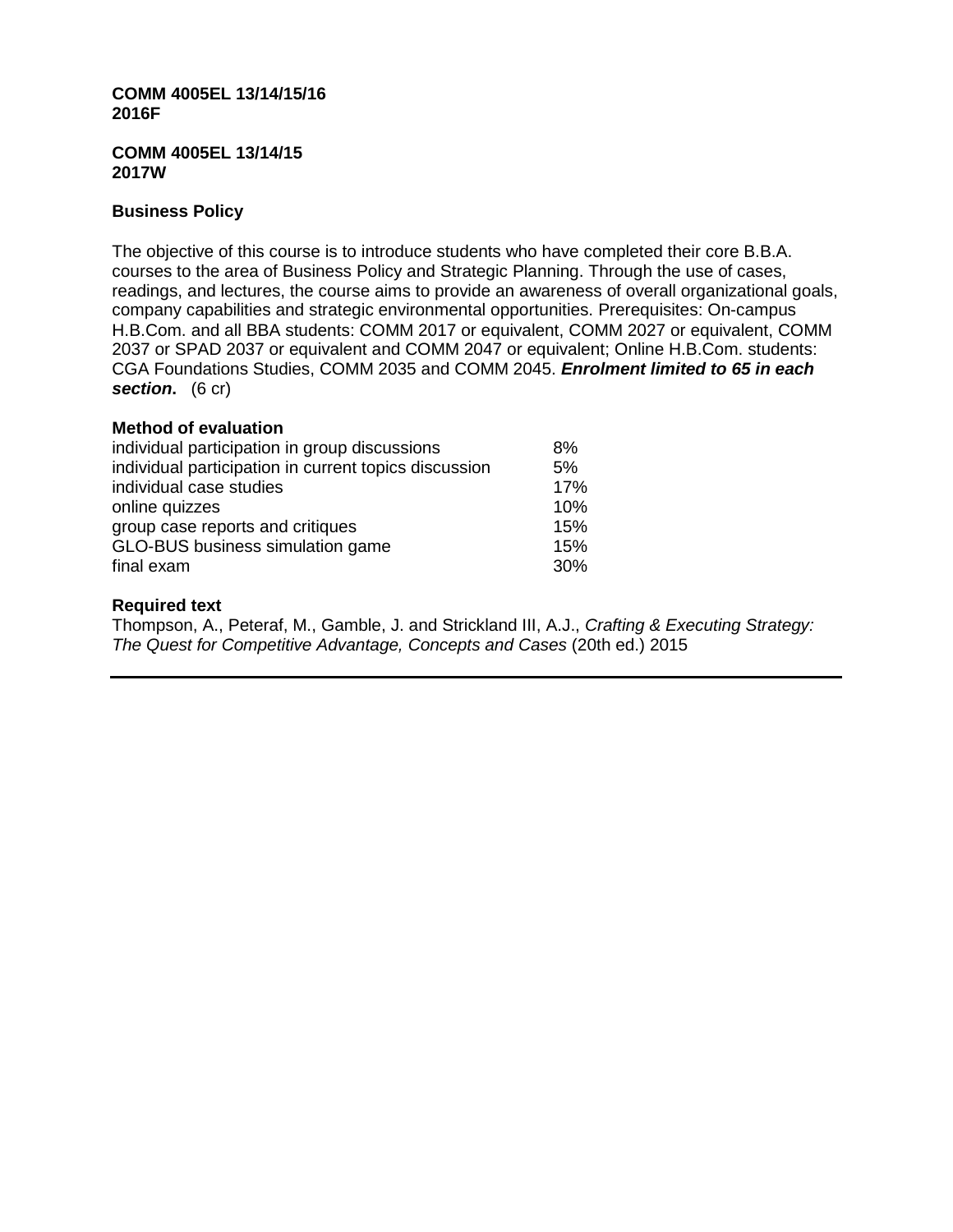# **COMMUNICATION STUDIES**

For further information on Communication Studies courses, contact Huntington University at dnoeldetilly@huntingtonu.ca or 705-673-4126, ext. 201.

#### **COST 2526EL 12 2017W**

# **News Culture**

*Huntington University*

Explores the structures and history of broadcasting, trends in technological development and current practice in reporting and writing for television. With the assistances of professional journalists and broadcasters, this course helps students identify their interests/strengths in broadcasting and hone their skills in both its technical and journalistic aspects. The chief goal is to familiarize all participants with the dynamics of visual and audio communication - how it works and how they can work with it. (3 cr)

# **Method of evaluation**

| essay               | <b>20%</b> |
|---------------------|------------|
| term paper proposal | 10%        |
| research paper      | 35%        |
| final exam          | 35%        |

## **Required text**

McQuail, D., *Journalism and Society* 2013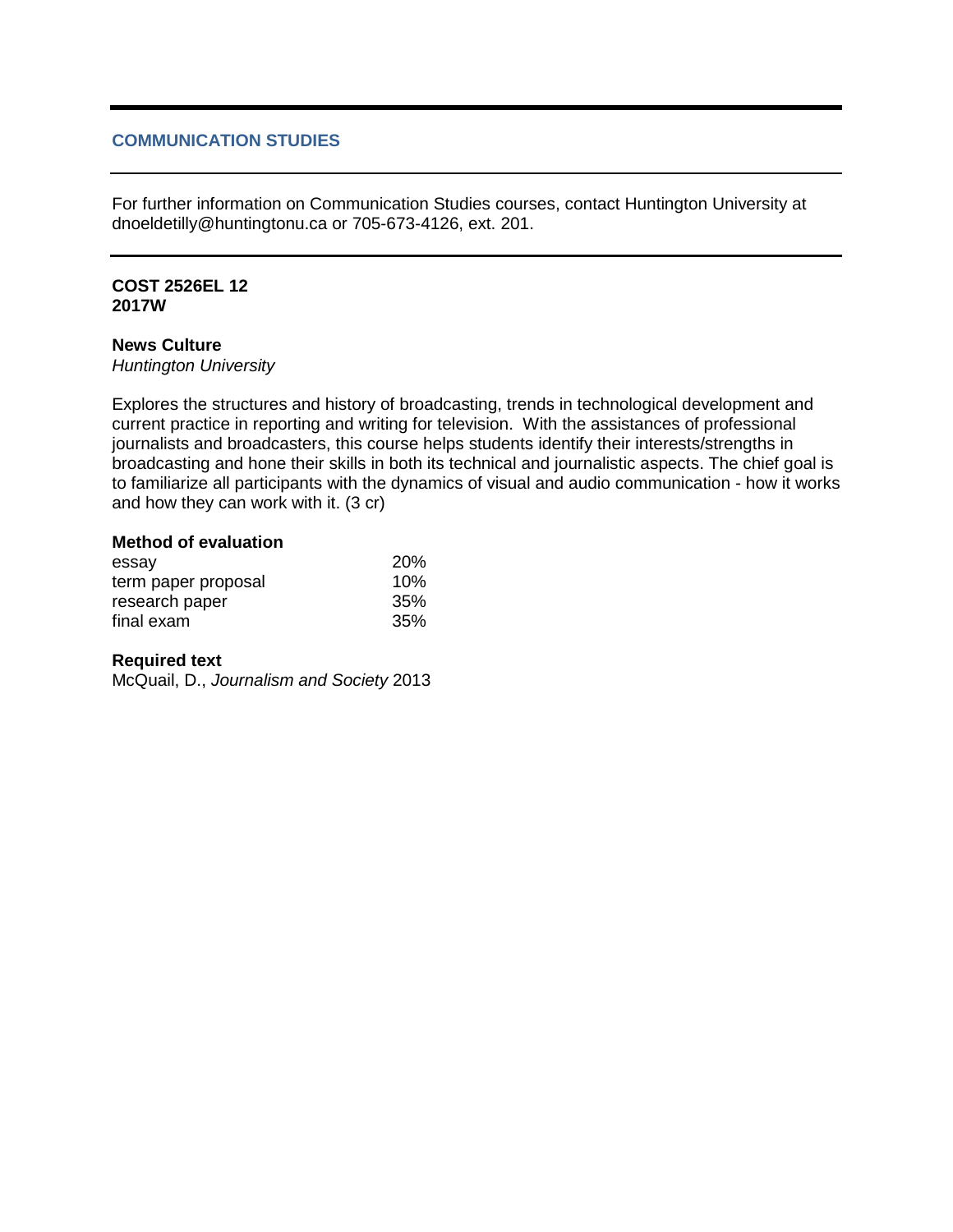#### **GEOL 1021EL 10 2016F**

# **Understanding the Earth I**

(Internet access is required.)

This course covers the physical geology of the Earth, including the origin of the solar system, Earth structure and Earth physics (seismology, geomagnetism), plate tectonics as the unifying theory in Earth sciences, earthquakes, magma generation, volcanic activity, continental growth, mountain building, geological structures (folds and faults), the rock cycle,

sedimentary/metamorphic/ igneous rocks and rock-forming minerals. This course has the same lecture content as GEOL 1006 E, but does not have a laboratory component. It is not a credit for geology majors and cannot be taken for credit concurrently with, or subsequent to, GEOL 1006. **Enrolment limited to 25. (3 cr)** 

# **Method of evaluation**

| 3 assignments | 50% |
|---------------|-----|
| online test   | 10% |
| final exam    | 40% |

## **Required text**

Grotzinger, J. and Jordan, T.H., *Understanding Earth* (7<sup>th</sup> ed.) 2014

#### **GEOL 1022EL 12 2017W**

## **Understanding the Earth II**

This course builds on concepts introduced in GEOL 1021 and serves as an introduction to the methods used in reconstructing the geologic history of the Earth and its regions. Topics include: the geologic time scale; dating methods; life, fossils and evolution; sedimentary environments; introduction to stratigraphy and correlation; an overview of major events in Earth history. Geology majors cannot retain credit for this course; students cannot take GEOL 1022 at the same time as, or after GEOL 1007*.* Prerequisite: GEOL 1021. (3 cr)

## **Method of evaluation**

| 5 assignments | 50% |
|---------------|-----|
| final exam    | 50% |

## **Required text**

Stanley, S.M. and Luczaj, J.A., *Earth System History* (4<sup>th</sup> ed.) 2014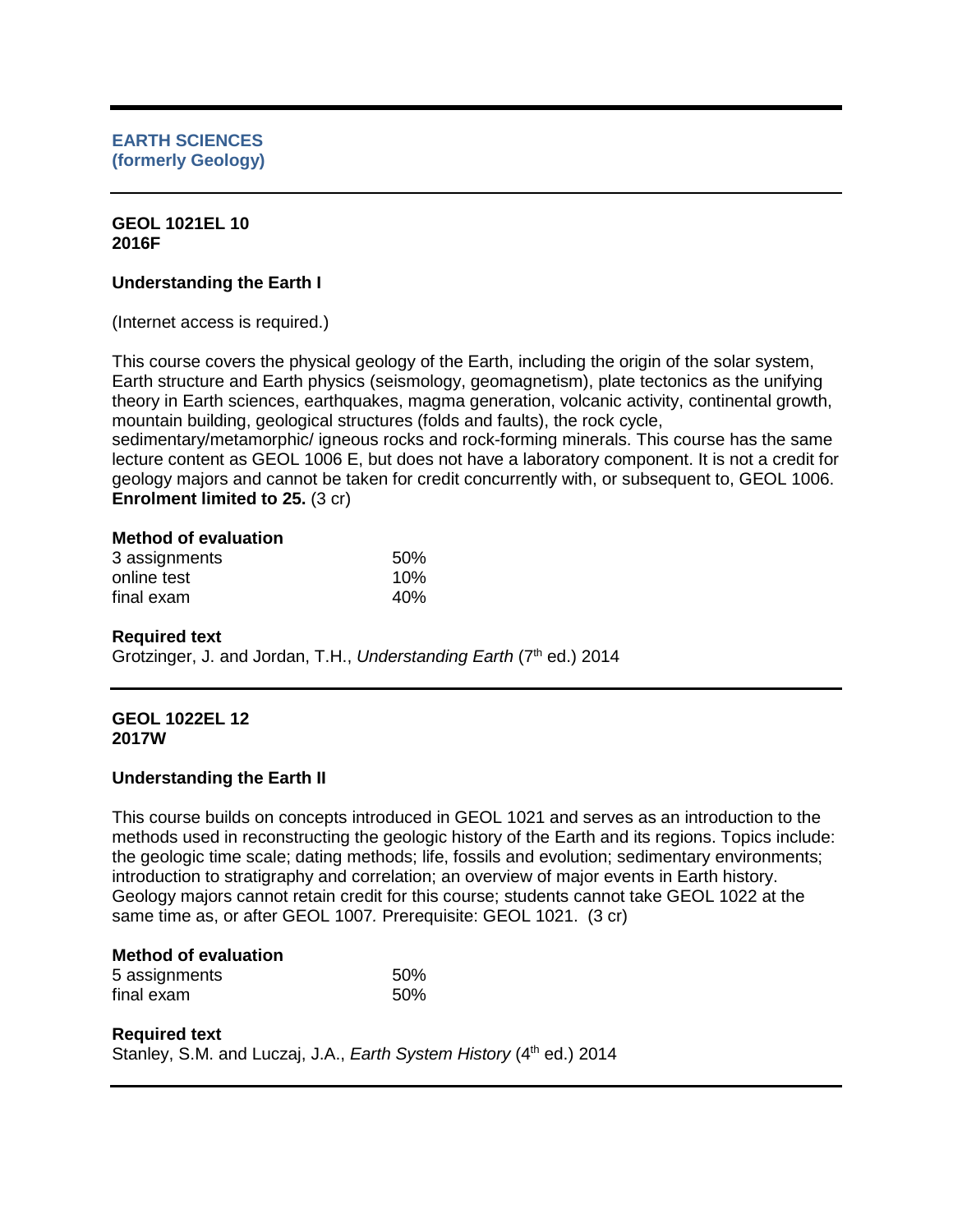# **GEOL 2022EL 10 2017W**

# **The Dynamic Earth**

This course is a study of the global plate tectonic processes that led to the deformation of the Earth's lithosphere. Topics include the origin of mountain belts and other major regional geologic structures; and the formation and growth of the North American continent. This course is directed towards non-science students and is not available for credit in the BSc in Geology or BSc in Environmental Earth Science programs. Prerequisites: GEOL 1021/22 or equivalent, or permission of the instructor. (3 cr)

# **Method of evaluation**

| 7 assignments | 50% |
|---------------|-----|
| final exam    | 50% |

# **Required text**

Wicander, R. and Monroe, J.S., *Historical Geology: Evolution of Earth and Life Through Time* (7<sup>th</sup> ed.) 2013

#### **GEOL 2046EL 12 2017W**

## **Natural Hazards and Disasters**

This courses focuses on several major topics: the geoscience of natural hazards, hazard prediction and human vunerability, preparedness, mitigation and recovery from natural hazards. This course aims to build a foundation for critically evaluating how humans live with hazard risk, from a technical and societal point of view. Case studies of recent and past natural hazards will be discussed, focusing on both the geological context of the hazard and its impact on the natural and built environment, as well as soceity and the economy. This course is intended for those who wish to better understand natural hazards and to assess how the consequences of natural hazards are minimized. (3 cr)

## **Method of evaluation - tba**

## **Required text**

Keller, E.A. and DeVecchio, D.E., *Natural Hazards: Earth's Processes as Hazards, Disasters,*  and Catastropes (4<sup>th</sup> ed.) 2014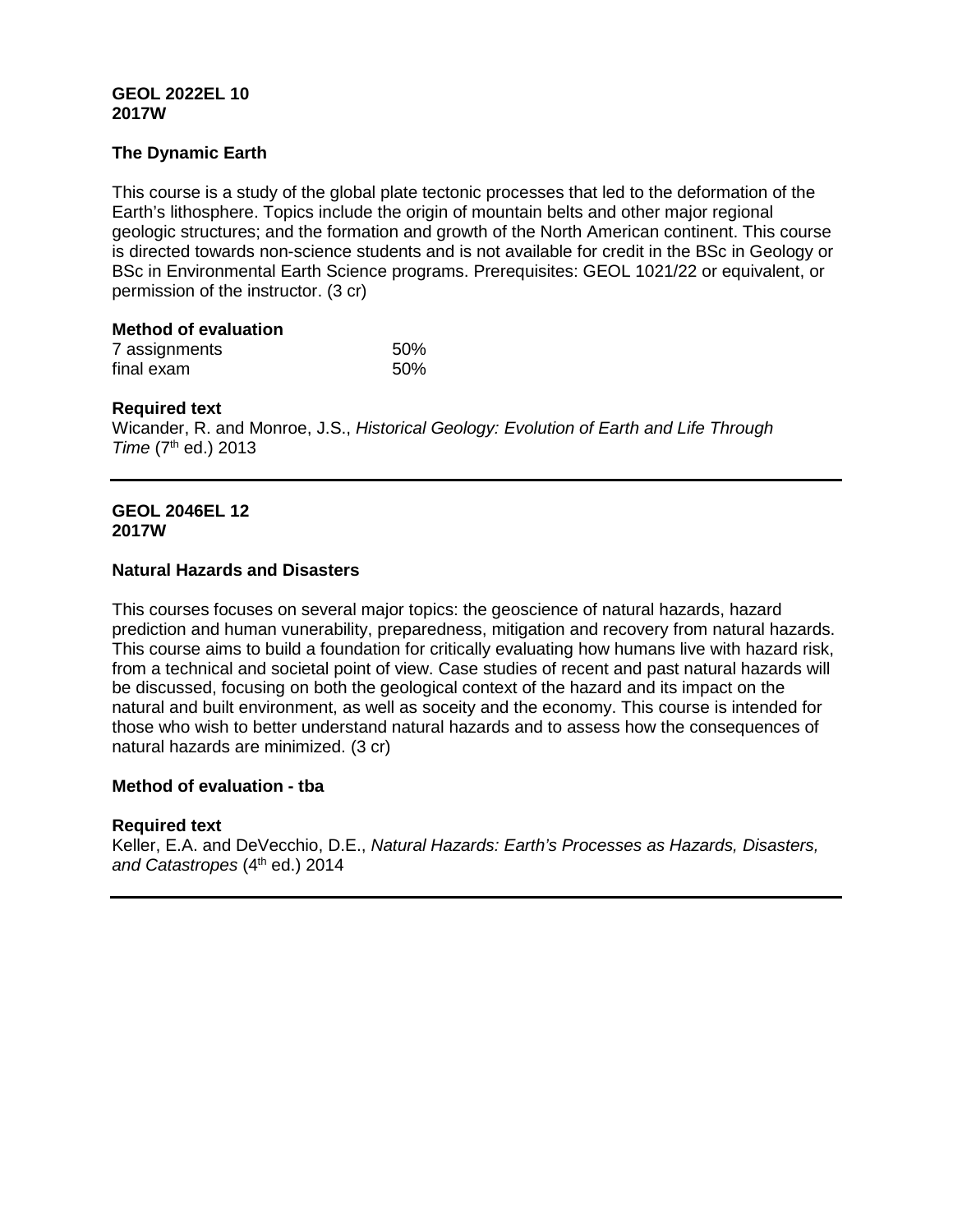# **GEOL 3811EL 10 2016F**

# **Chemistry of Earth Materials**

#### (Internet access is required.)

This course provides a quantitative treatment of selective chemical and mineralogical processes important in understanding the chemistry of the Earth. Topics include the chemical variation from the mantle of the Earth to its crust; classification of rocks based on chemistry and mineral assemblages; metamorphic and metasomatic processes; weathering of silicate rocks and the formation of mineral deposits, clays, and soils; and the chemistry of oceans. This course is directed towards non-science students and is not available for credit in the BSc in Geology or BSc in Environmental Earth Science programs, and does not fulfill the requirements for professional accreditation of geologists (PGeo). Prerequisites: GEOL 1006/07 or GEOL 1021/22. (3 cr)

#### **Method of evaluation**

| online quizzes<br>assignments | 15% |
|-------------------------------|-----|
|                               | 40% |
| final exam                    | 45% |

#### **Required text**

Faure, G., *Principles and Applications of Geochemistry* (2nd ed.) 1998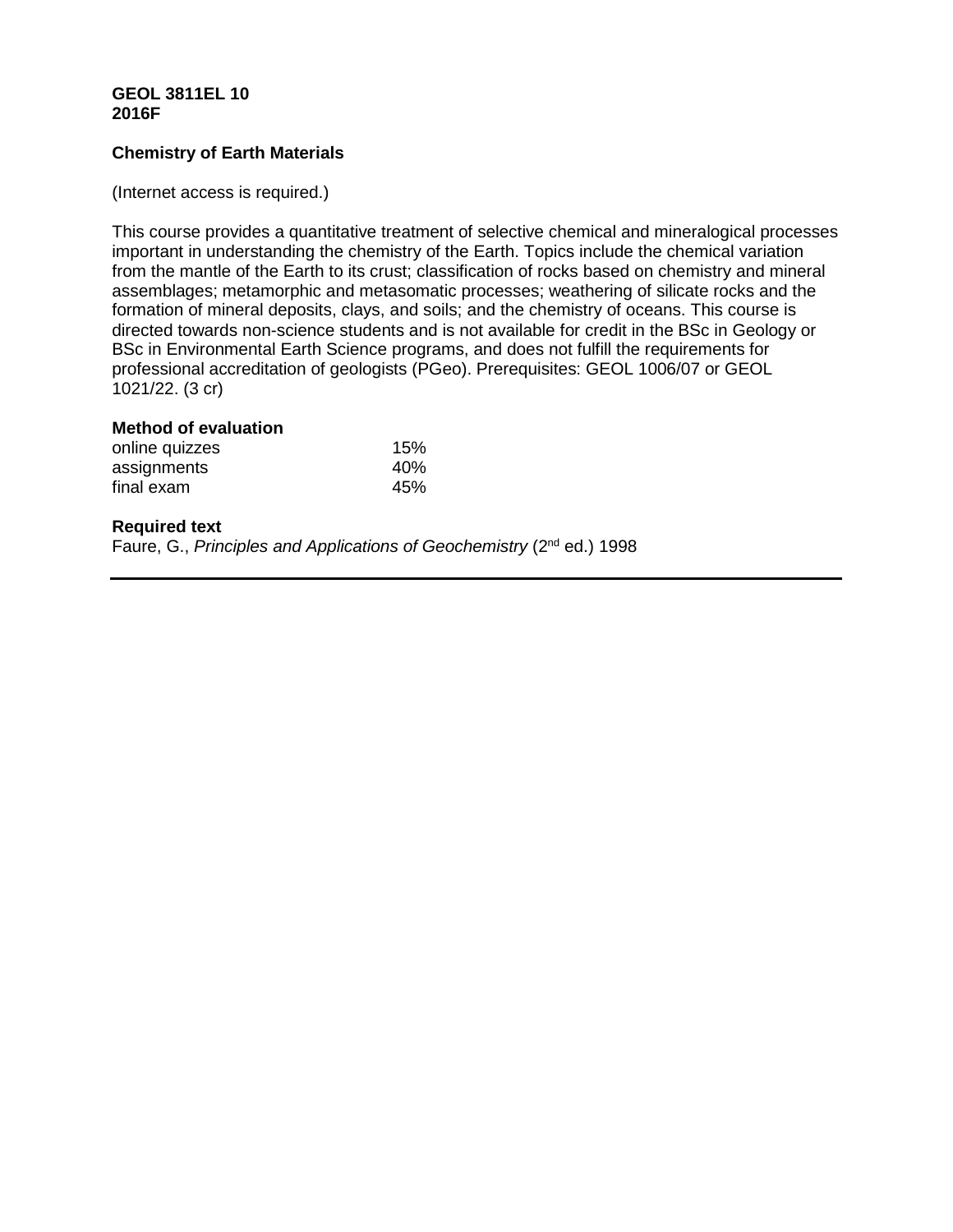# **ECONOMICS**

#### **ECON 1006EL 10 2016F**

#### **Introduction to Microeconomics**

(Internet access is required.)

An introduction to the functions of individual decision-makers, both consumers and producers, within the larger economic system. The primary emphasis is on the nature and functions of product markets, the theory of the firm under varying conditions of competition and monopoly, and the role of government in promoting efficiency in the economy. Students may not retain credit for both ECON 1006 and either ECON 1005 or ECON 4000*.* (3 cr)

#### **Method of evaluation**

| assignments | 50% |
|-------------|-----|
| final exam  | 50% |

## **Required text**

Frank, R.H., Bernanke, S.B., Osberg, L., Cross, M.L. and MacLean, B.K., *Principles of Microeconomics* (4<sup>th</sup> Canadian ed.) 2012

# **ECON 1007EL 10 2017W**

## **Introduction to Macroeconomics**

(Internet access is required.)

An introduction to the theory of the determination of total or aggregate income, employment, output, price levels, and the role of money in the economy. The primary emphasis is on monetary and fiscal policy, inflation, unemployment, economic growth, and international economics. Students may not retain credit for both ECON 1007 and either ECON 1005 or ECON 4000. (3 cr)

#### **Method of evaluation**

| assignments | 50% |
|-------------|-----|
| final exam  | 50% |

## **Required text**

Frank, R.H., Bernanke, B.S., Osberg, L., Cross, M.L. and MacLean, B.K., *Principles of Macroeconomics* (4<sup>th</sup> Canadian ed.) 2012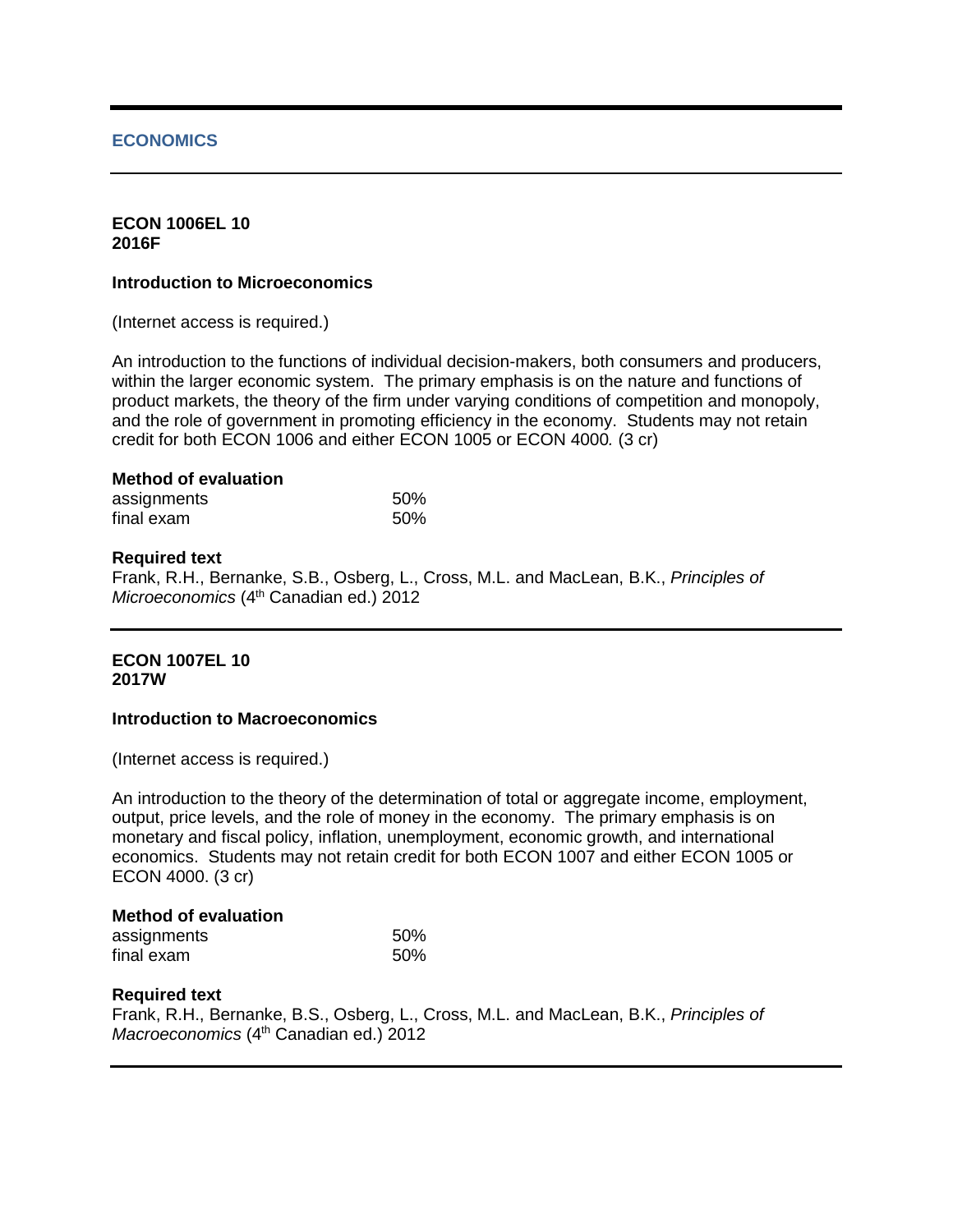## **ECON 2016EL 10 2016F**

## **Intermediate Macroeconomics I**

(Internet access is required.)

This course examines the history, causes, and consequences of aggregate economic fluctuations, such as the Great Depression of the 1930s, the Great Inflation of the 1970s, and the Great Recession of 2007. Major topics may include the measurement of macroeconomic variables; sources of fluctuations in closed and open economies; the determination of the level of production, unemployment, interest rates, exchange rates, and the trade balance in the short run; the role of uncertainty and expectations; the role of fiscal and monetary policies, and current policy debates. Prequisite: ECON 1007 or ECON 1005. Students cannot retain credit for both ECON 2015 and ECON 2016. (3 cr)

# **Method of evaluation**

| assignments | 50% |
|-------------|-----|
| final exam  | 50% |

**Required text** Mankiw, N. and Scarth, W., Macroeconomics (5<sup>th</sup> Canadian ed.) 2014

#### **ECON 2017EL 10 2017W**

## **Intermediate Macroeconomics II**

(Internet access is required.)

This course examines long-run economic growth, income distribution, and living standards of societies. Topics may include historical facts about growth within and across nations using elementary theories of growth; the role of institutions, technological progress, population growth, and natural resources; long-run theories of inflation, unemployment and exchange rates, government debt, and the political economy of income inequality. Prerequisite: ECON 1007 or ECON 1005. Students cannot retain credit for both ECON 2015 and ECON 2017. (3 cr)

| <b>Method of evaluation</b> |     |
|-----------------------------|-----|
| assignments                 | 50% |
| final exam                  | 50% |

**Required text** Mankiw, N. and Scarth, W., Macroeconomics (5<sup>th</sup> Canadian ed.) 2014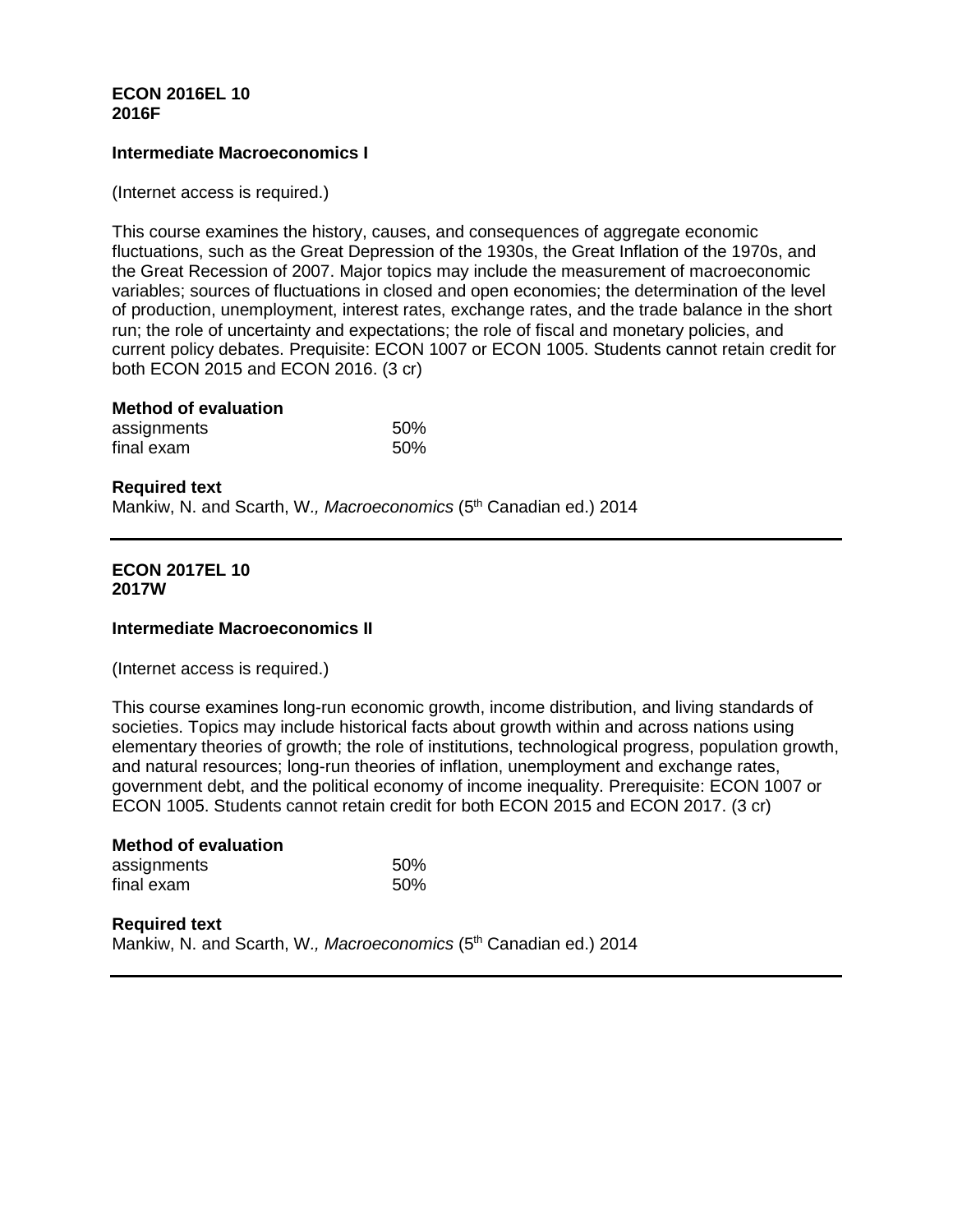## **ENGLISH**

#### **ENGL 1540EL 12 2016FW**

# **Academic Reading and Writing for Native English Speakers**

Explores the relationship between reading and writing at a basic academic level. The course helps students to develop skills essential to essay writing and critical reading. Some emphasis is also placed on practical exercises in diction, grammar, and idioms. This course is designed to meet the needs of English-speaking students who require further preparation for university-level reading and writing. This course does not count for ENGL credit. Students cannot retain credit for ENGL 1511/12 and ENGL 1540 and ENGL 1550. *Enrolment limited to 20***.** This course is open only to part-time students unable to attend on-campus courses. (6 cr)

## **Method of evaluation**

| essays              | 45%        |
|---------------------|------------|
| online postings     | 15%        |
| online midterm test | 15%        |
| final exam          | <b>25%</b> |

#### **Required text**

Heller, R., *Respond in Writing* (First Canadian Edition) 2002

#### **ENGL 1705EL 12 2016FW**

## **Introduction to Writing and English Studies**

In a writing workshop setting incorporating active reading, numerous staged writing assignments, peer-editing, and the principles of argumentation and exposition, the course introduces students to the range of work in English studies: fiction, poetry, drama, non-fictional prose, film, and public discourse. The second half of the course explores one of these areas in more depth, and involves students in supervised library research. *Enrolment limited to 25.*  This course is open only to part-time students unable to attend on-campus courses. (6 cr)

## **Method of evaluation**

| 2 essays (10% and 15%) | 25%        |
|------------------------|------------|
| online postings        | 15%        |
| online midterm test    | 15%        |
| research essay         | <b>20%</b> |
| final exam             | 25%        |

## **Required text**

Barnet, S., Burto, W. and Cain, W., *Literature for Composition: An Introduction to Literature* (11<sup>th</sup> ed.) 2016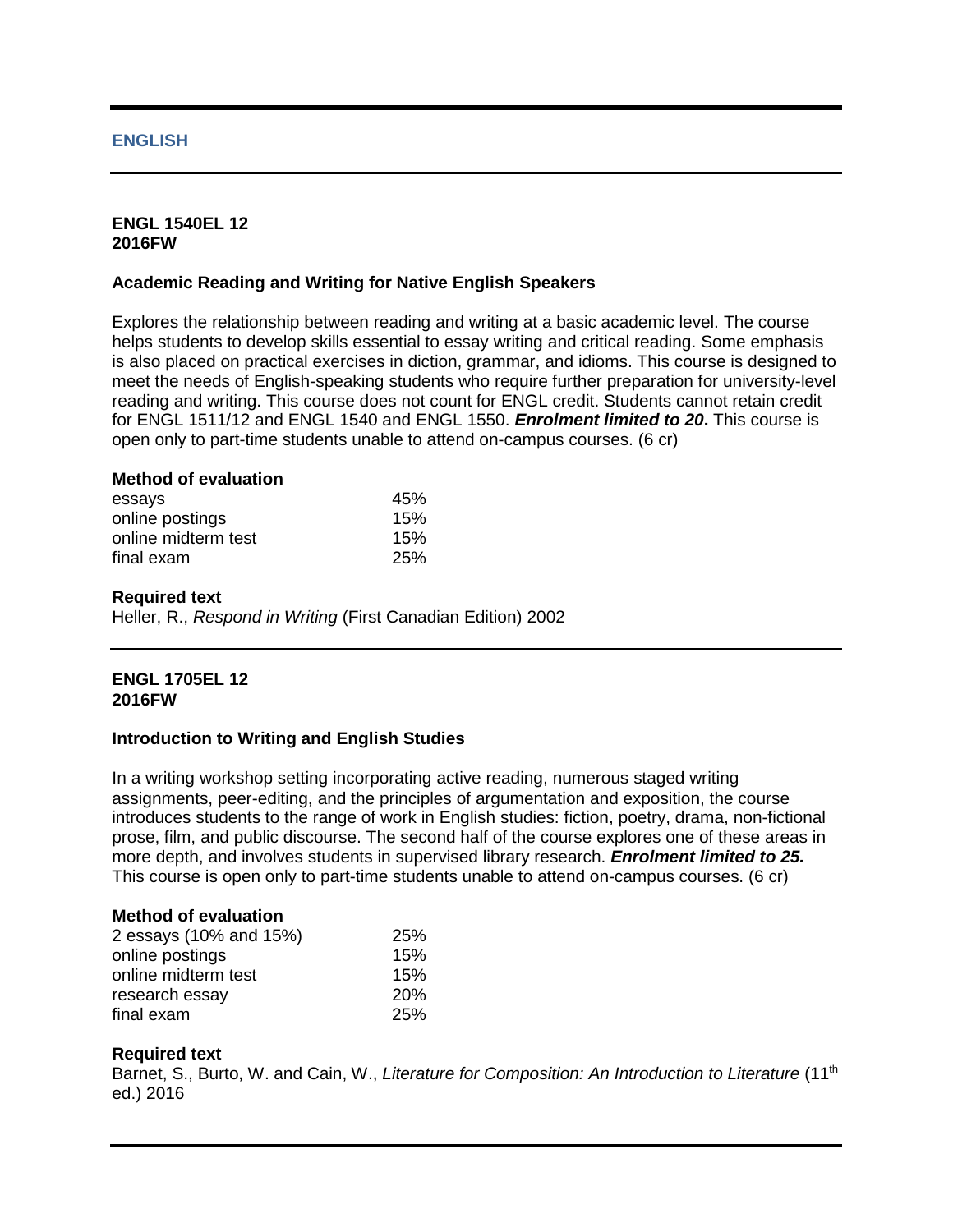#### **FINANCE**

#### **FNCE 4007EL 13/14 2016F**

#### **Investment Management**

Aimed primarily at individuals wishing to improve their own financial situation, the course is intended to give a broad understanding of the factors affecting investment decisions and the importance of measuring these against the risks involved. The course also relates investment objectives (security of capital, stability of income, capital growth, marketability) to different investment vehicles. Topics include calculation of yields; taxation of investments; objective setting; RRSPs, and other sheltered investments; bond valuation; stock valuation; options warrants; preferred shares; and other investments. Prerequisites: COMM 2027 or CGA Foundations Studies. *Enrolment limited to 65 in each section***.** (3 cr)

# **Method of evaluation**

| participation in professor-led discussions | 8%   |
|--------------------------------------------|------|
| initial portfolio construction report      | 4%   |
| portfolio blog activities                  | 5%   |
| final portfolio construction report        | 15%  |
| quizzes $(9 \times 2\%)$                   | 18%  |
| final exam                                 | .50% |

#### **Required texts**

Bodie, Z., Kane, A. and Marcus, A., *Investments* (with CONNECT access card) (10th ed.) 2014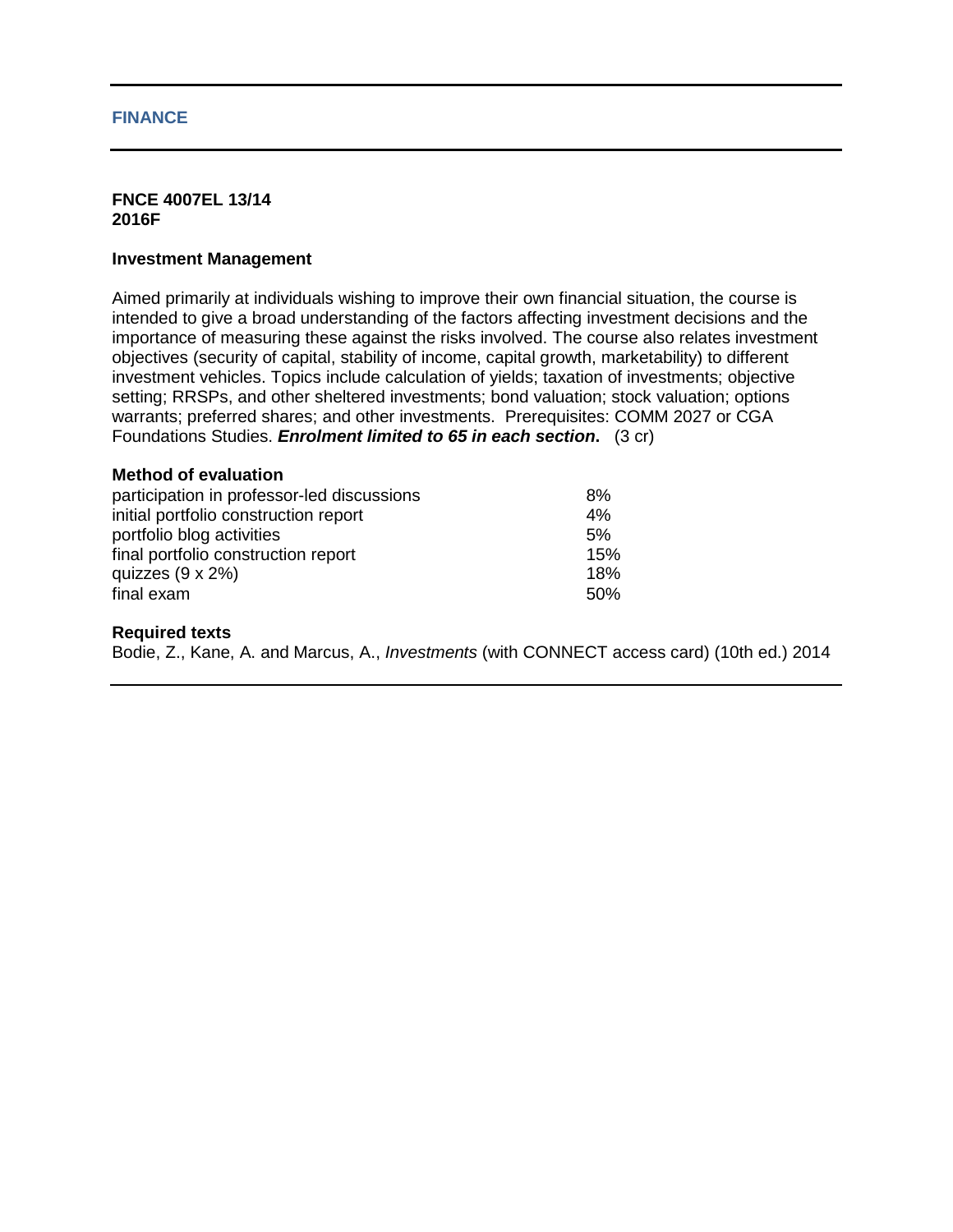## **FNCE 4036EL 13/14 2017W**

# **Risk Management**

This course introduces the concept of risk management that all types of organizations need to consider, with particular emphasis on risk management by financial institutions. Among the topics covered are enterprise risk management, market risk, credit risk, liquidity risk, operational risk, value at risk (VaR), and insurance risk. This course is structured to introduce the concepts and practices of risk management in a broad way to non-specialists. While ethical considerations are equally important when you develop a sustainable risk-management solution, these will not be covered in this course. PREREQ: Either COMM 2027, COMM 2025 or CGA Foundations. *Enrolment limited to 65 in each section***.** (3 cr). Students cannot retain credit for both COMM 4736 and FNCE 4036.

## **Method of evaluation**

| participation         | 10% |
|-----------------------|-----|
| quizzes               | 10% |
| individual assignment | 10% |
| group project         | 30% |
| final exam            | 40% |

# **Required texts**

Hull, J.C., *Risk Management and Financial Institutions* (4th ed.) 2015

## **FNCE 5101EL 13 2017W**

All instructions and course materials (except required texts) are provided on D2L. This course explores how to analyze the financial performance and position of a company and how to make investment and financing decisions to reach financial goals. Students can expect to improve their financial problem-solving and decision-making skills including for their own personal finances. Prerequisite: COMM 5002 or FNCE 5001. Students cannot retain credit for both COMM 5102 and FNCE 5101. *Enrolment limited to 40***.** (3 cr)

## **Method of evaluation**

To be determined. Please refer back to this page at a later date

## **Required texts**

Stephen Ross, Randolph Westerfield, Bradford Jordan, and Gordon Roberts, *Fundamentals of Corporate Finance with CONNECT access card*, 9th Canadian Edition (McGraw-Hill Ryerson).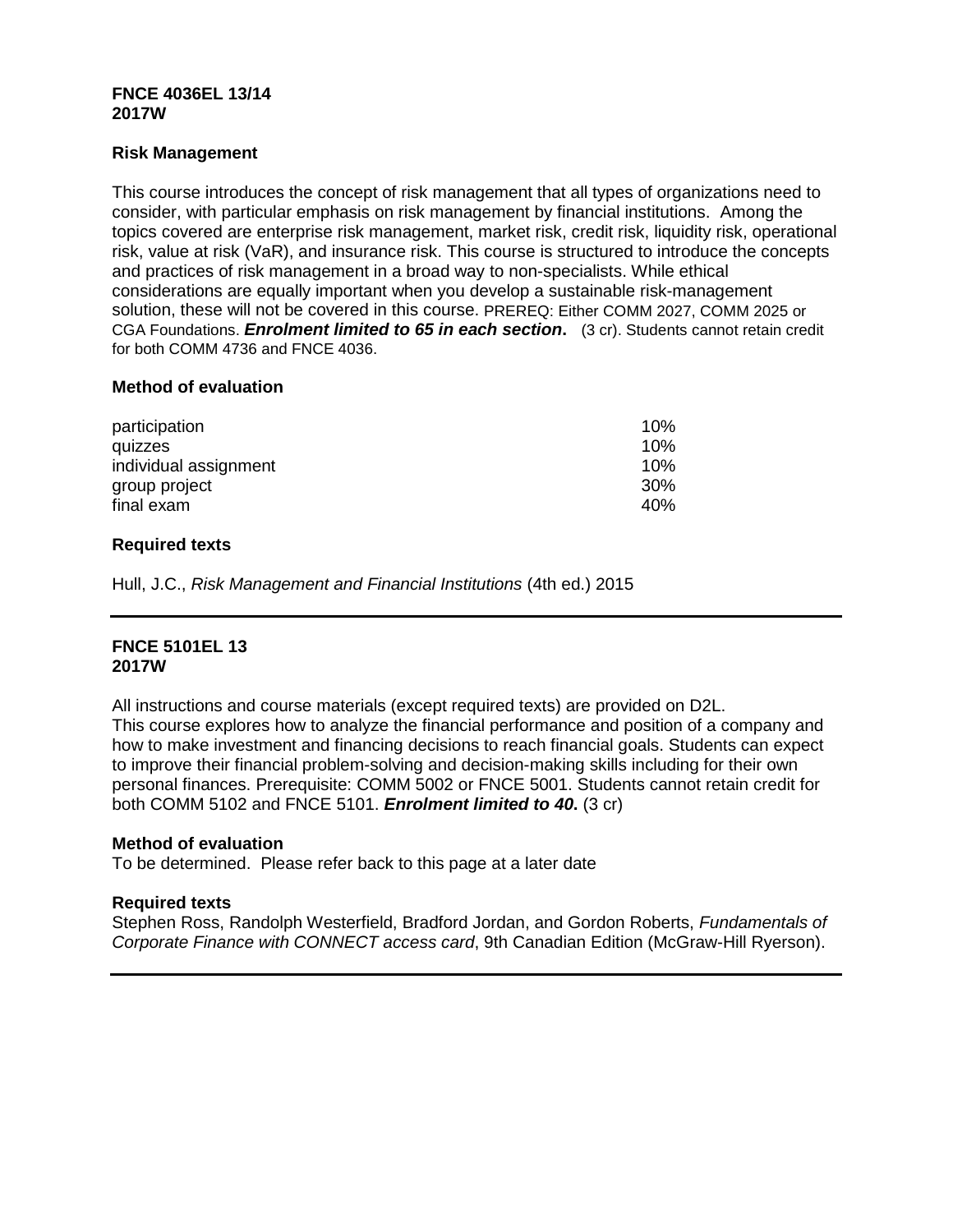# **FORENSIC IDENTIFICATION**

# **FOID 2006EL 40 2016F**

# **Forensic Biology: Biological Concepts and Body Fluids**

This course addresses the biochemistry, location, identification, documentation, collection and preservation of body fluids and tissues at crime scenes and in the forensic laboratory. Emphasis is placed on the determination of the appropriate biological evidence suitable for forensic DNA typing. Other forensic laboratory analyses, especially the techniques currently used to characterize body fluids are considered. Crime scene approach, the chain of custody of evidence and testimony are also discussed in the context of biological evidence. *Enrolment limited to students in the Forensic Identification Program.* (3 cr)

| 15% |
|-----|
| 40% |
| 15% |
| 30% |
|     |

#### **Required text**

Li, R., *Forensic Biology: Identification and DNA Analysis of Biological Evidence* (2<sup>nd</sup> ed.) 2015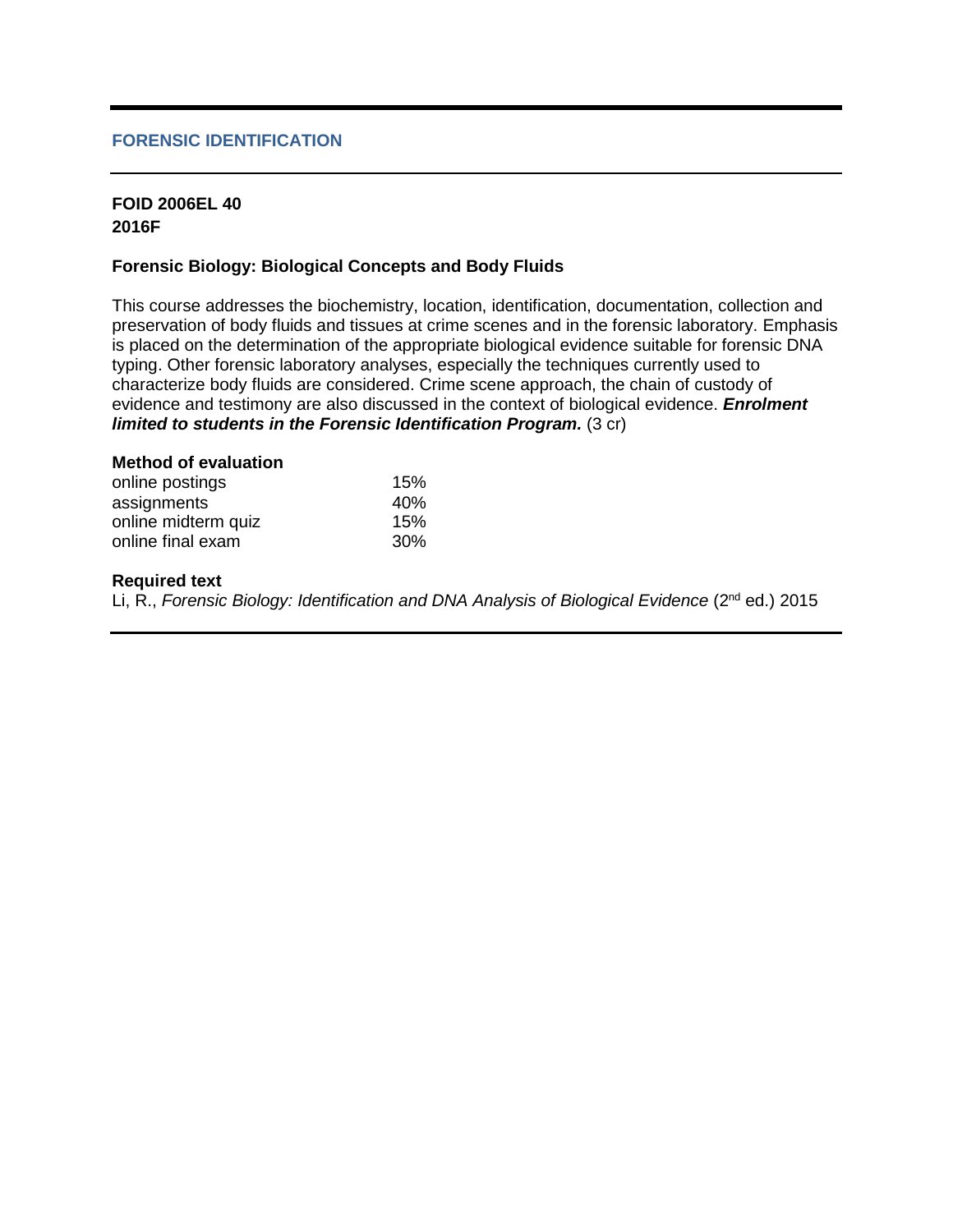# **FOID 2206EL 40/41 2017W**

**Section 40:** *Enrolment limited to students in the Forensic Identification Program* **Section 41:** *Enrolment limited to students in the Forensic Science Program*

# **Detection, Development and Photography of Fingerprint Evidence**

This course provides the mission statement, rationale and operational procedure for maximum recovery of physical evidence from crime scenes and exhibits, and the interdependent steps required to deliver it from crime scene to court. The course offers diagnostic and triage knowledge, and the science behind current techniques essential to correct sequencing and documentation of crime scene exhibits for fingerprints, while preserving the integrity of the exhibits and the process, and the acquisition and protection of DNA evidence. It also includes atypical photographic and digital techniques for optimum recording of threshold evidence in a range of situations*.* (3 cr)

# **Method of evaluation**

| online postings     | 15% |
|---------------------|-----|
| assignments         | 30% |
| online midterm exam | 25% |
| online final exam   | 30% |

## **Required texts**

Nafte, M. and Dalrymple, B*., Crime and Measurement: Methods in Forensic Investigation* (2nd ed.) 2016

Dalrymple, B., *The Skin of Murder Victims: Fingerprints and Other Evidence* 2014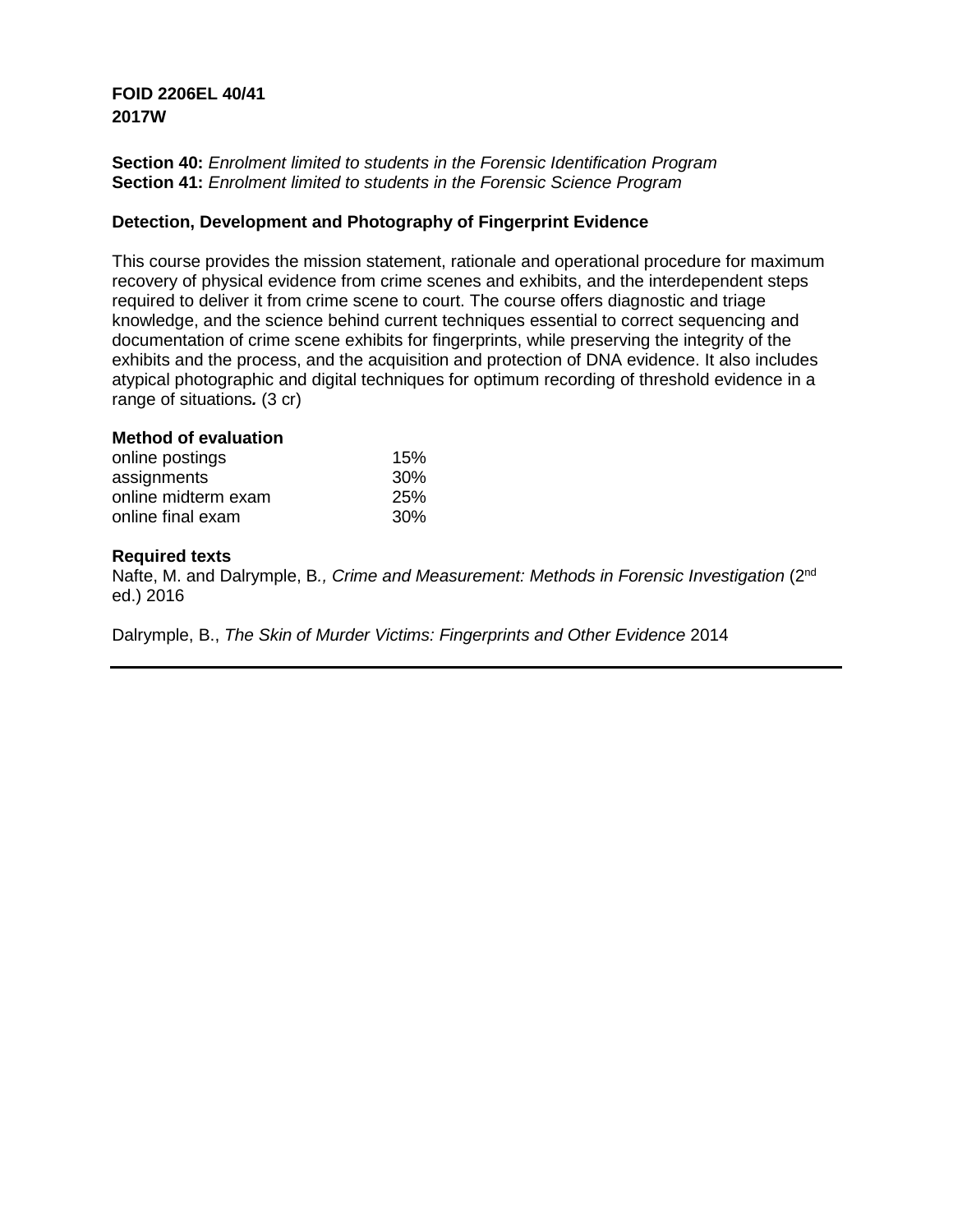# **FOID 2216EL 40/41 2017W**

**Section 40:** *Enrolment limited to students in the Forensic Identification Program* **Section 41:** *Enrolment limited to students in the Forensic Science Program*

# **Forensic Aspects of Firearm and Tool Mark Evidence**

This course covers the terminal effects of different classes of firearms used in major crimes. It oultines the varous aspects of internal, external and terminal ballistics, with emphasis on wound ballistics. The course introduces various methodologies for detecting and preserving ballistic evidence typically encountered at crime scenes. The identification process for fired ammunition components as well as other items bearing tool marks is examined. (3 cr)

## **Method of evaluation**

| online postings     | 15% |
|---------------------|-----|
| assignments         | 30% |
| online midterm exam | 25% |
| online final exam   | 30% |

# **Required text**

DiMaio, V.J.M., *Gunshot Wounds: Practical Aspects of Firearms, Ballistics, and Forensic Techniques* (3rd ed.) 2016 (Available as an E-book through Laurentian University's J.N. Desmarais Library)

Haag, M.G. and Haag, L.C., *Shooting Incident Reconstruction* (2nd ed.) 2011

# **FOID 3006EL 40/41 2016F**

**Section 40:** *Enrolment limited to students in the Forensic Identification Program* **Section 41:** *Enrolment limited to students in the Forensic Science Program*

## **Concepts in Human Decomposition**

This course covers the processes governing the decomposition of human remains in a variety of forensic contexts. To understand how human remains interact with the natural environment aspects of forensic botany, ecology, entomology, and taphonomy are discussed in detail. Estimation of the postmortem interval is a central theme. *Enrolment limited to students in the Forensic Identification Program.* (3 cr)

## **Method of evaluation**

| online postings     | <b>20%</b> |
|---------------------|------------|
| online midterm exam | <b>25%</b> |
| assignment          | <b>30%</b> |
| online final exam   | 25%        |

## **Required texts**

Haglund, W.D. and Sorg, M.H., *Advances in Forensic Taphonomy: Method, Theory, and Archaelogy Perspectives* 2001 (Available as an E-book through Laurentian University's J.N. Desmarais Library)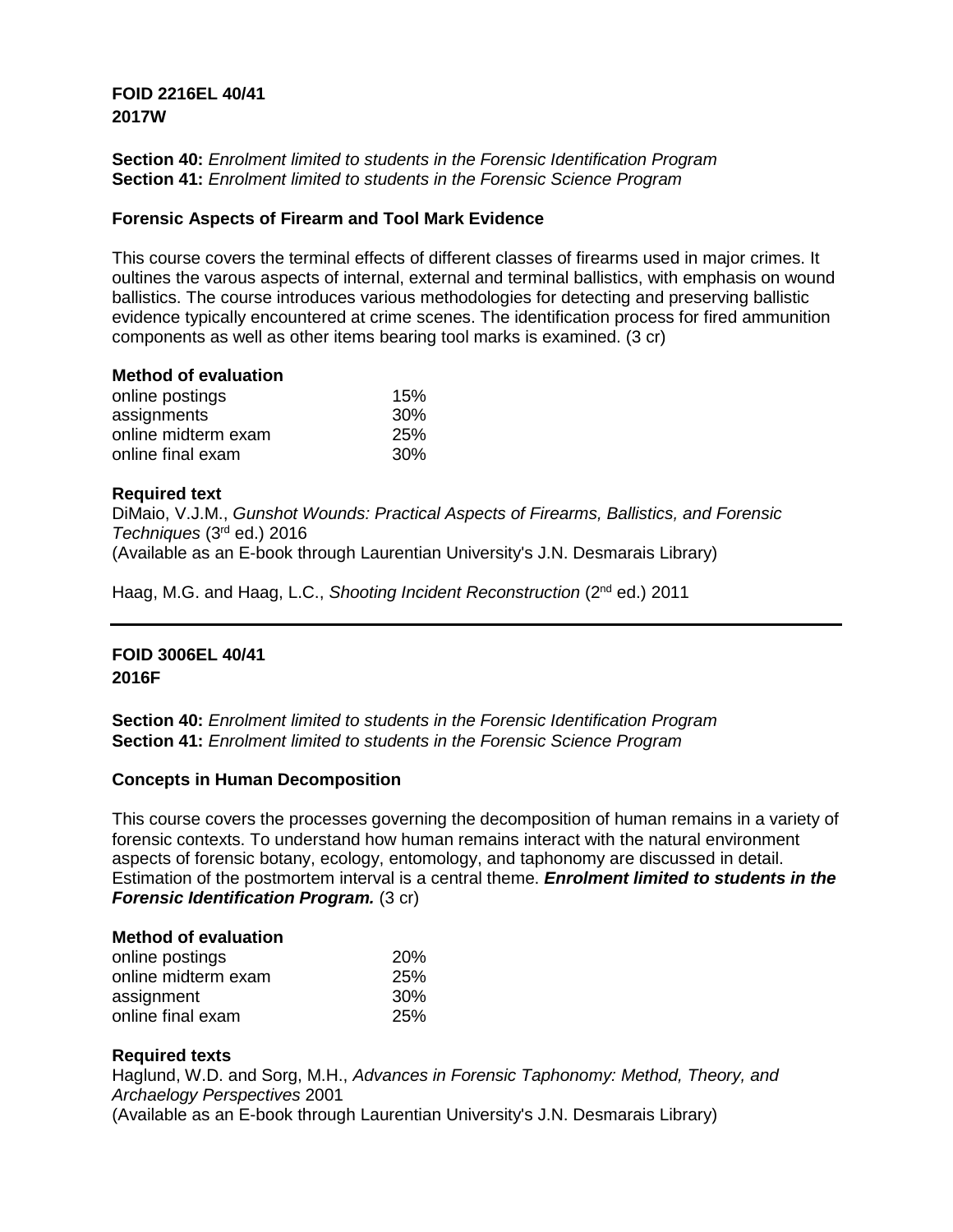# **FOID 3036EL 40/41 2016F**

**Section 40:** *Enrolment limited to students in the Forensic Identification Program* **Section 41:** *Enrolment limited to students in the Forensic Science Program*

# **Fire Scene Investigation**

This course introduces the concepts of determining the origin and cause of fires under investigation. The mechanics of fire, fire chemistry, fire pattern analysis, fire movement and the interrelationship between fuel and ventilation controlled fires are examined in detail. Excavation techniques, evidence recognition, documentation and collection are considered in a variety of fire scenes. *Enrolment limited to students in the Forensic Identification Program.* (3 cr)

## **Method of evaluation** online quizzes 30% online postings and the 10% assignments 60%

# **Required texts**

DeHaan, J.D. and Icove, D.J., *Kirk's Fire Investigation* (7<sup>th</sup> ed.) 2012

*NFPA 921: Guide for Fire and Explosion Investigations* 2014

## **FOID 3046EL 40 2017W**

## **Essentials of Footwear Impression Evidence**

This course covers the examination and comparison of footwear evidence. The theoretical framework for the methods of collection and evaluation are discussed. The documentation of results as the basis for written reports and courtroom testimony are examined. *Enrolment limited to students in the Forensic Identification Program.* (3 cr)

# **Method of evaluation** – tba

**Required text** Bodziak, W.J., *Forensic Footwear Evidence* 2016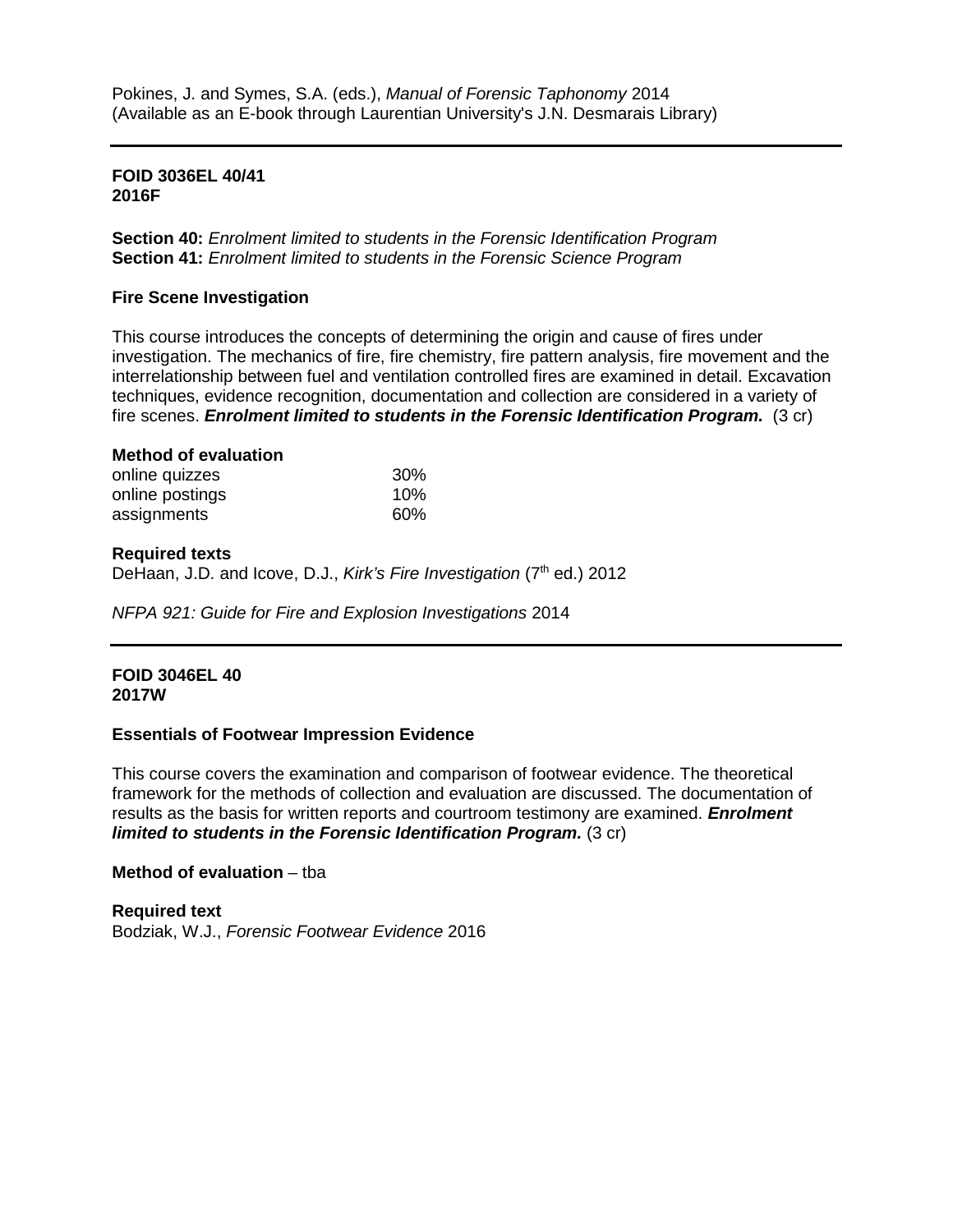# **GERONTOLOGY**

For further information on Gerontology courses, contact Huntington University at dnoeldetilly@huntingtonu.ca or 705-673-4126, ext. 201.

#### **GERO 1016EL 12 2016F**

## **Introduction to Gerontology I: Understanding Aging Today**

*Huntington University*

This course introduces the subject of aging as it is found in the Canadian context. Starting with a demographic analysis of Canada's aging population as well as a discussion of ageism and the marginalization of the elderly, the course will examine why we age, what impact aging has on the person and how we attempt to adapt to aging in our relationships and life styles. Most importantly, the course will attempt to develop a positive understanding of being old. Students may not retain credit for both GERO 1015 and GERO 1016. (3 cr)

#### **Method of evaluation**

| film response assignment | 30% |
|--------------------------|-----|
| demographics assignment  | 30% |
| final exam               | 40% |

## **Required text**

McPherson, B. and Wister, A., *Aging as a Social Process: Canadian Perspectives* (5th ed.) 2008 (or  $3<sup>rd</sup>$  or  $4<sup>th</sup>$  edition if previously purchased)

#### **GERO 1017EL 12 2017W**

## **Introduction to Gerontology II: Caring for the Elderly in Canada**

*Huntington University*

This course will examine the various ways the elderly are supported and cared for in Canada. Health care, long term care, kinship, social policy, housing and transportation, leisure and spirituality are topics that will be covered as they relate to the elderly. As well, the course will familiarize students with possible careers in the field of applied Gerontology. Students may not retain credit for both GERO 1015 and GERO 1017. (3 cr)

# **Method of evaluation**

| film response  | 30% |
|----------------|-----|
| research paper | 30% |
| final exam     | 40% |

## **Required text**

McPherson, B. and Wister, A., *Aging as a Social Process: Canadian Perspectives* (5<sup>th</sup> ed.) 2008 (or  $3<sup>rd</sup>$  or  $4<sup>th</sup>$  edition if previously purchased)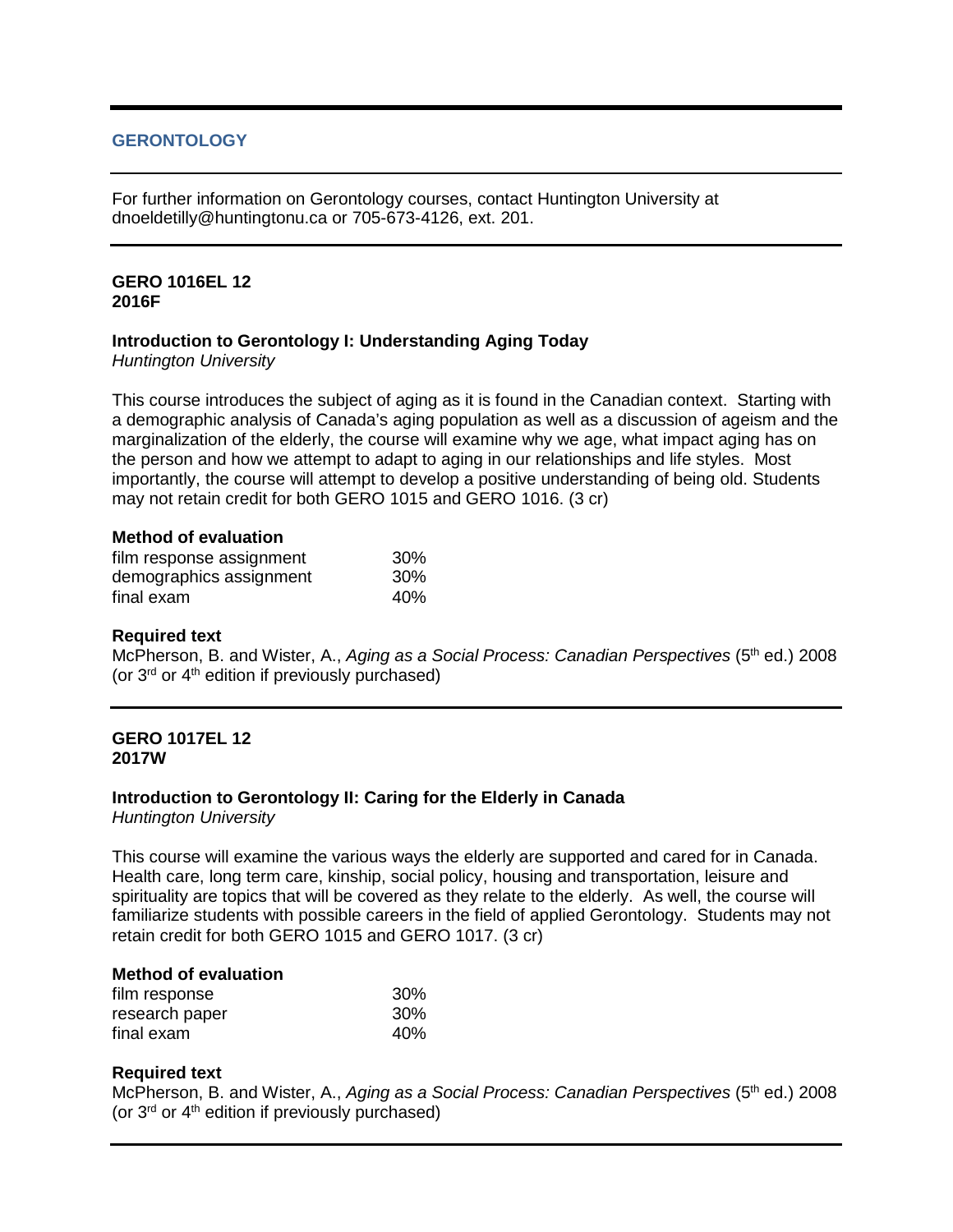## **GERO 2016EL 12 2016F**

# **Optimal Aging I**

*Huntington University*

This course outlines optimal aging in terms of historical, cultural, psychological, physical, and personality theories or perspectives of aging. Emphasis will be made on recognizing older adults as a heterogeneous population that is entitled to supportive environments. Students cannot retain credit for GERO 3005, GERO 2015 and GERO 2016. (3 cr)

## **Method of evaluation**

| 2 written assignments | 60% |
|-----------------------|-----|
| final exam            | 40% |

## **Required text**

Hooyman, N.R. and Kiyak, H.A., *Social Gerontology: A Multidisciplinary Perspective* (9<sup>th</sup> ed.) 2011

#### **GERO 2017EL 12 2017W**

## **Optimal Aging II**

*Huntington University*

This course builds on the foundation established in Optimal Aging I, by continuing the study of optimal aging in terms of productivity, spirituality, social theories, social supports, sexuality and end-of-life issues. Emphasis will be made on recognizing caregiving and supportive environments in association with aging. Students cannot retain credit for GERO 3005, GERO 2015 and GERO 2017. Prerequisite: GERO 2016. (3 cr)

## **Method of evaluation**

| research essay | 30 <sup>%</sup> |
|----------------|-----------------|
| case study     | 30 <sup>%</sup> |
| final exam     | 40%             |

## **Required text**

Hooyman, N.R. and Kiyak, H.A., *Social Gerontology: A Multidisciplinary Perspective* (9<sup>th</sup> ed.) 2011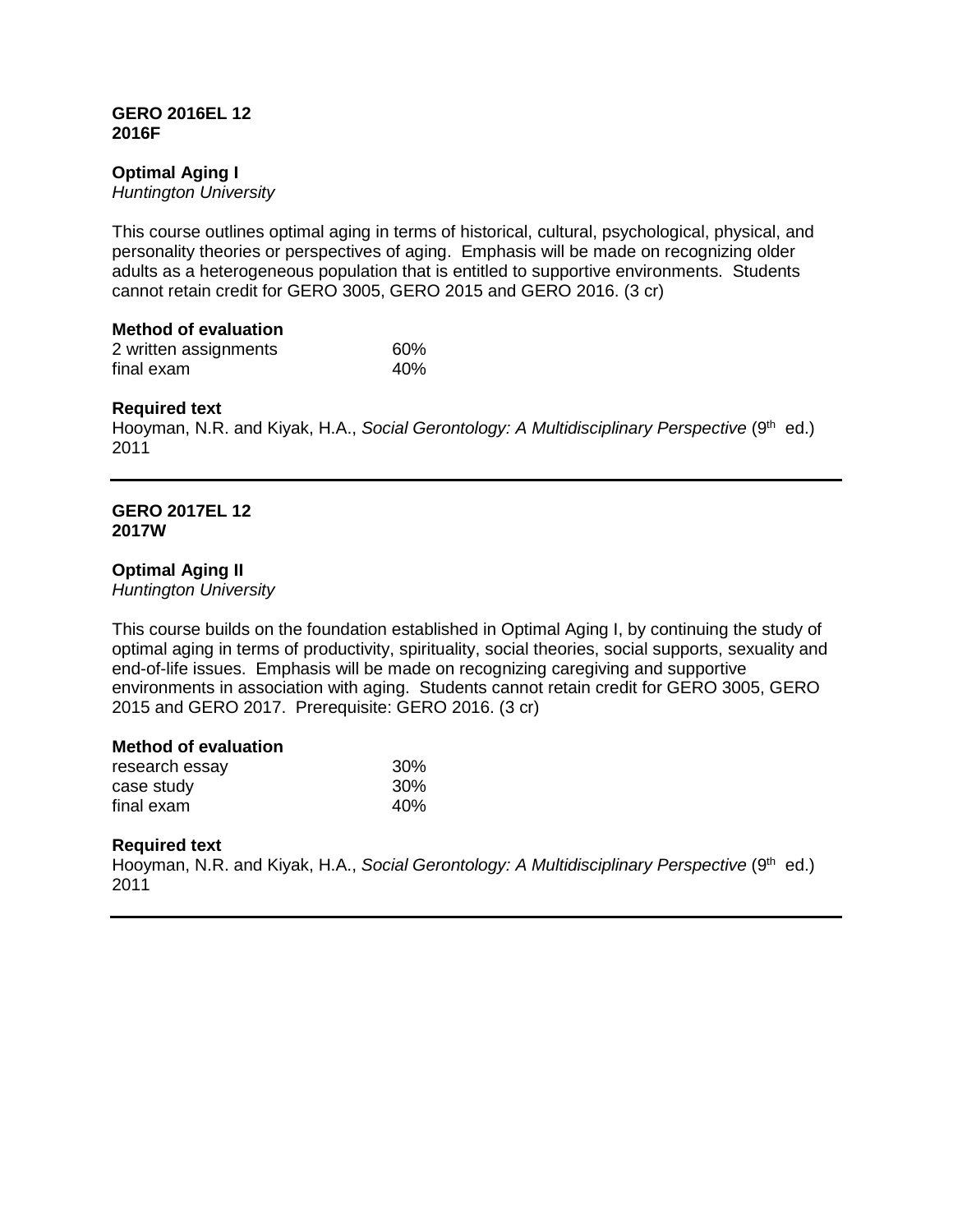# **GERO 2226EL 12 2016F**

## **End-Of-Life: Care With Older Adults**

*Huntington University*

A review of the history and current practices for end-of-life care (palliative care, hospice care) establishes the context of this course. Students learn about the physical, mental and spiritual concerns of older adults as these older adults face their own death or the death of a loved one. Strategies for meeting these concerns are discussed in terms of non-medical, physical, mental and spiritual comfort. Additional discussion topics include: family dynamics at the end of life, advanced directives, funeral rites, body disposal, bereavement care and working in a multidisciplinary care environment. The method of instruction involves lectures, films and guest speakers. (3 cr)

# **Method of evaluation**

| assignment     | 30% |
|----------------|-----|
| research paper | 30% |
| final exam     | 40% |

# **Required text**

Kastenbaum, R.J., *Death, Society, and Human Experience* (11<sup>th</sup> ed.) 2012

#### **GERO 3016EL 12 2016F**

## **Critical Skills for the Gerontologist I**

*Huntington University*

Students will be provided with a set of skills to enable them to understand seniors and the policies that impact on seniors' lives. Topics/skills include techniques for managing continuity and change with seniors, policy analysis and development, demographics/epidemiologic alanalysis, professionalism and codes of ethics, as well as legal and ethical issues at end-of-life. Prerequisite: GERO 2017. Students may not retain credit for both GERO 3015 and GERO 3016. (3 cr)

#### **Method of evaluation**

| response paper | <b>20%</b> |
|----------------|------------|
| research paper | 40%        |
| final exam     | 40%        |

#### **Required text**

Freire, P., *Pedagogy of the Oppressed* 2000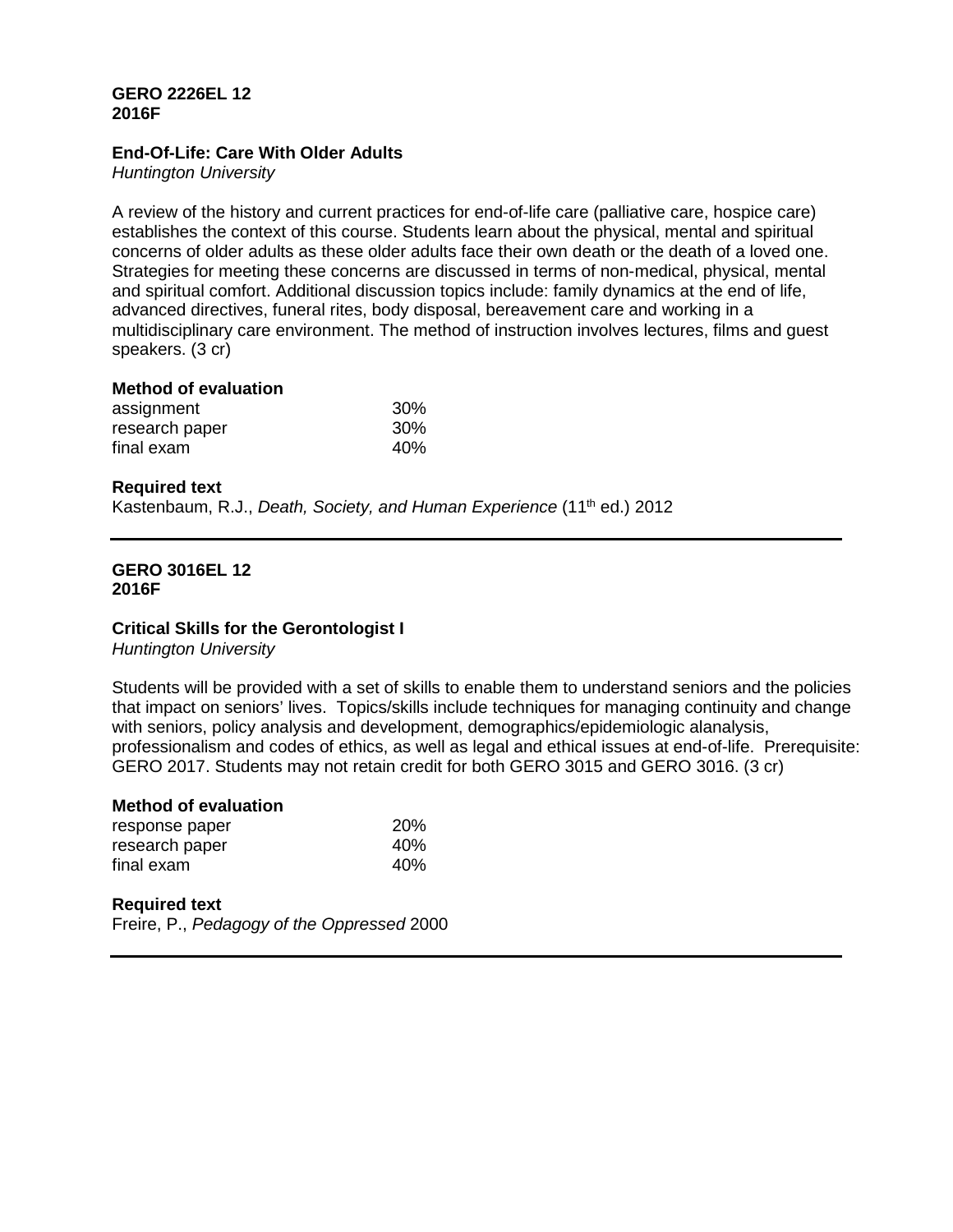# **GERO 3017EL 12 2017W**

# **Critical Skills for the Gerontologist II**

*Huntington University*

This course is a continuation of GERO 3016 and introduces students to skills necessary for working with seniors. Such skills include interpersonal communication, dealing with behavioral concerns, case assessment, program evaluation, proposal/report writing and how to promote gerontology. Prerequisite: GERO 3016 or department's permission. Students may not retain credit for both GERO 3015 and GERO 3017. (3 cr)

## **Method of evaluation**

| 2 response papers | 60% |
|-------------------|-----|
| final exam        | 40% |

## **Required text**

Freire, P., *Pedagogy of the Oppressed* 2000

## **GERO 3107EL 12 2017W**

# **Internship in Gerontology**

*Huntington University*

The course will explore current theories in Gerontology with accompanying practical experience. It will give students the opportunity to 1) become aware of their own comfort level in working with older adults; 2) become aware of their strength and weakness in working with older adults; 3) become aware of the professional practices of confidentiality, codes of conduct, accountability, and respect of the individual, colleagues, agency and university; 4) become aware of their own aging and its integration with gerontological practice; 5) become aware of gerontological theories, concepts, and issues via their internship experience; 6) begin to apply critical thinking to relevant theories, concepts, issues, and to specific experiences in their internship. Prerequisite: GERO 2017. (3 cr)

## **Method of evaluation**

| agency/facility supervisor's |     |
|------------------------------|-----|
| written evaluation           | 20% |
| 8 journal submissions        | 40% |
| D2L discussions              | 10% |
| final research essay         | 30% |

## **Required text** - none

## **Suggested texts**

Hooyman, N.R. and Kiyak, H.A., *Social Gerontology: A Multidisciplinary Perspective* (7<sup>th</sup> or 8<sup>th</sup>) or  $9<sup>th</sup>$  ed.)

McPherson, B. and Wister, A., *Aging as a Social Process: Canadian Perspectives* (5<sup>th</sup> ed.) 2008 (or  $3<sup>rd</sup>$  or  $4<sup>th</sup>$  edition if previously purchased)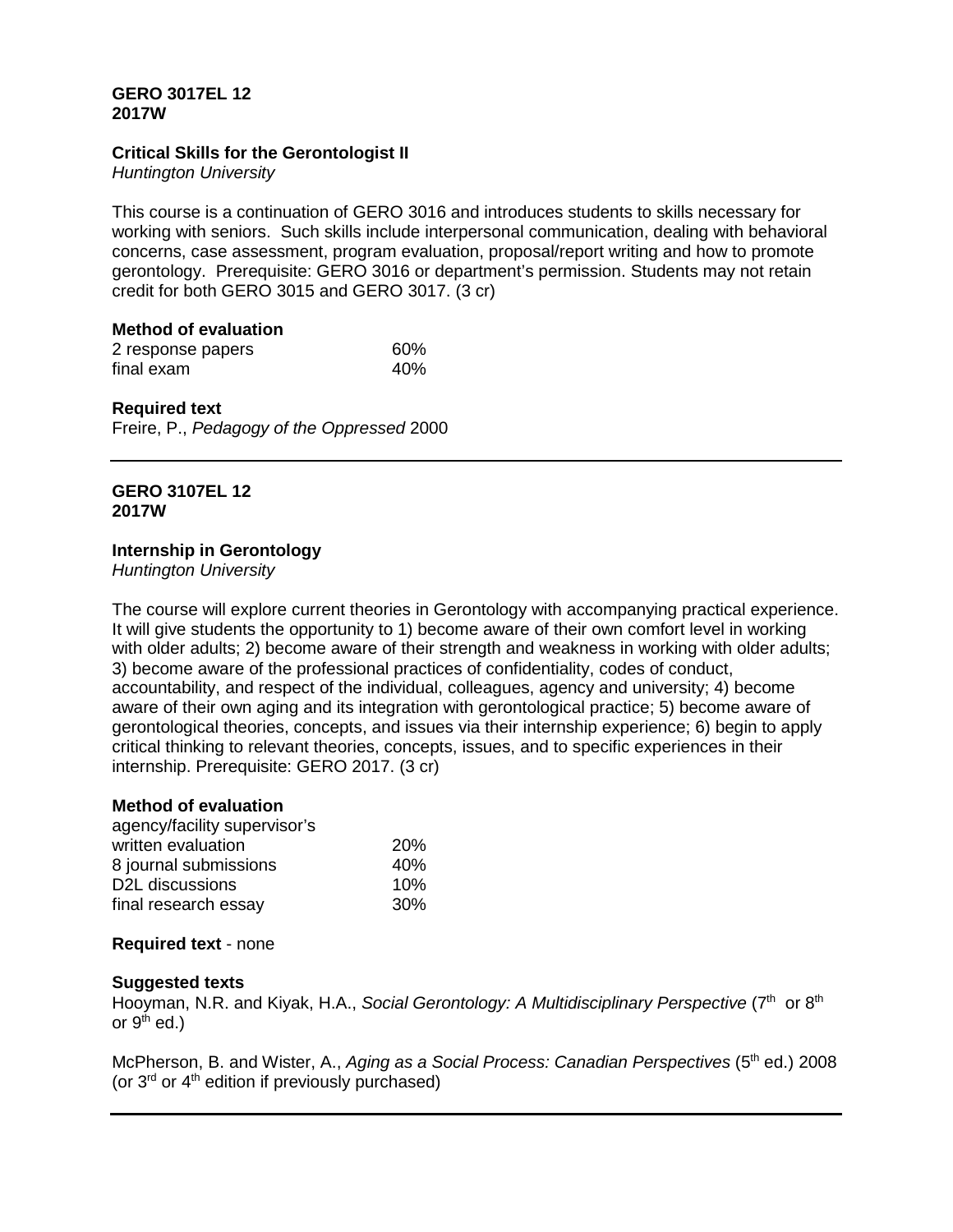## **GERO 3216EL 12 2017W**

# **The Aging Body**

*Huntington University*

This course presents a broad biological perspective on aging of the human body from a cellular to whole body view. It directly correlates the impact of aging to changes associated with tissues, cells, and sub-cellular components. These changes are correlated to clinical disease and mental illness as presented in older adults. By the end of the course, students have developed a deeper understanding of the biology that defines all that is seen and experienced with aging. (3 cr)

**Method of evaluation** 2 response papers 60% final exam 40%

#### **Recommended text**

Masoro, E. and Austad, S. (eds.), *Handbook of the Biology of Aging* (7<sup>th</sup> ed.) 2011

#### **GERO 3306EL 12 2017W**

#### **Dementia Studies**

*Huntington University*

This course familiarizes students with various forms of dementia, particularly Alzheimer's disease. Methods of caring for people with dementia, both outside and inside institutional settings, are examined. This course is designed for students with some background in the social science and health-care fields. (3 cr)

# **Method of evaluation**

| 2 reviews  | 60% |
|------------|-----|
| final exam | 40% |

# **Required texts**

Mayo Clinic, *Guide to Alzheimer's Disease* (1<sup>st</sup> ed.) 2006

Shenk, D., *The Forgetting: Alzheimer's Portrait of an Epidemic* 2002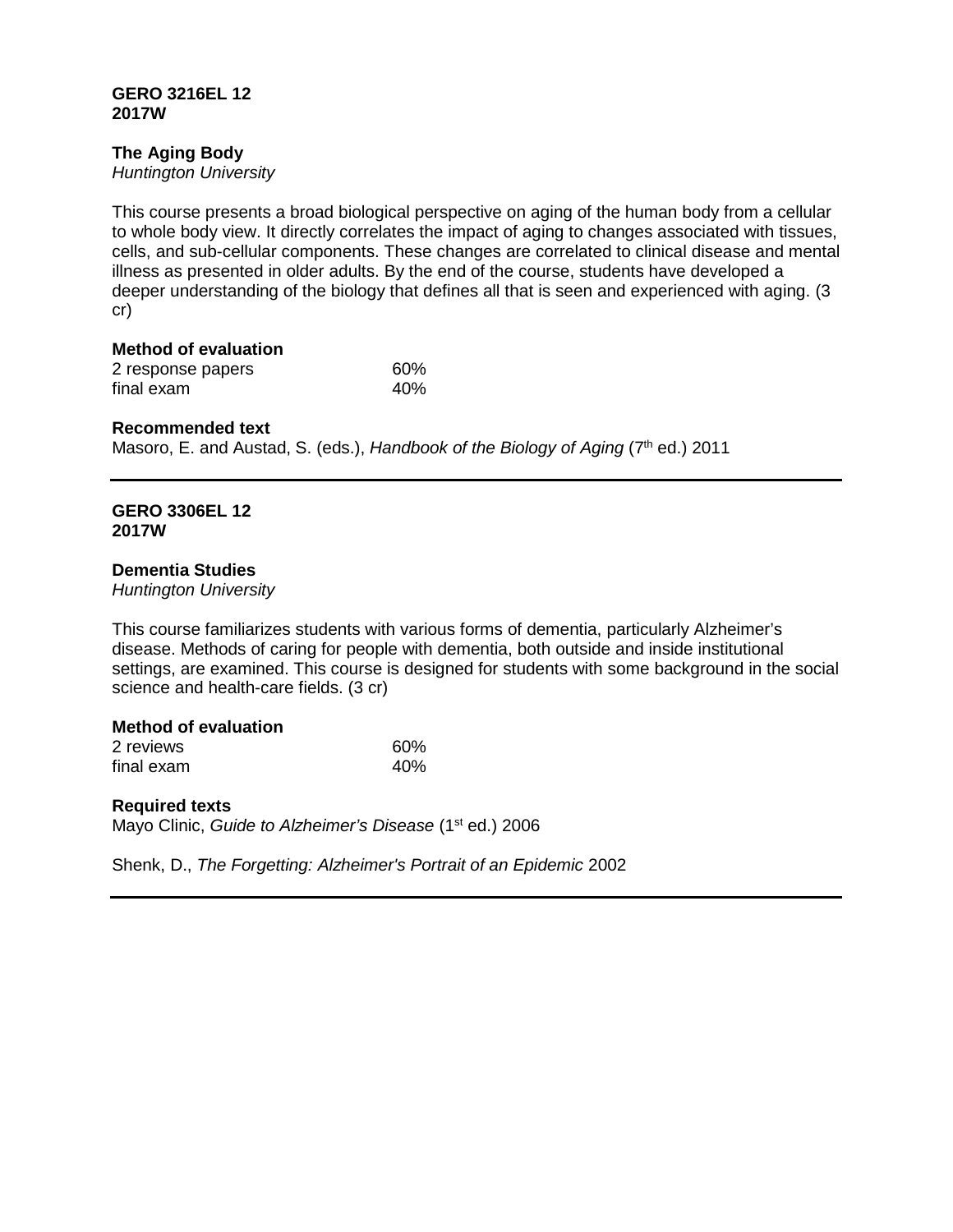# **GERO 3326EL 12 2017W**

# **Food & Nutrition in Later Life**

*Huntington University*

Appropriate nutrition is necessary in all life stages. It is of critical importance in aging adults in order to maintain vitality and function of physical and mental faculties and to allow for optimal aging. This course addresses prevailing conepts of nutrition, nutrients, changing nutrition requirements of the aging adult, the health consequenes of malnutrition and finally, nutritional remediation of several physiological pathologies associated with the elderly. No prerequisites. (3 cr)

# **Method of evaluation**

| 2 response papers | 50% |
|-------------------|-----|
| final exam        | 50% |

## **Required text**

Brown, J.E., Isaacs, J.S., Krinke, B., Lechtenberg, E., Murtaugh, M., Sharbaugh, C., Splett, P.L., Stang, J. and Wooldridge, N.H., *Nutrition Through the Life Cycle* (4<sup>th</sup> or 5<sup>th</sup> ed.)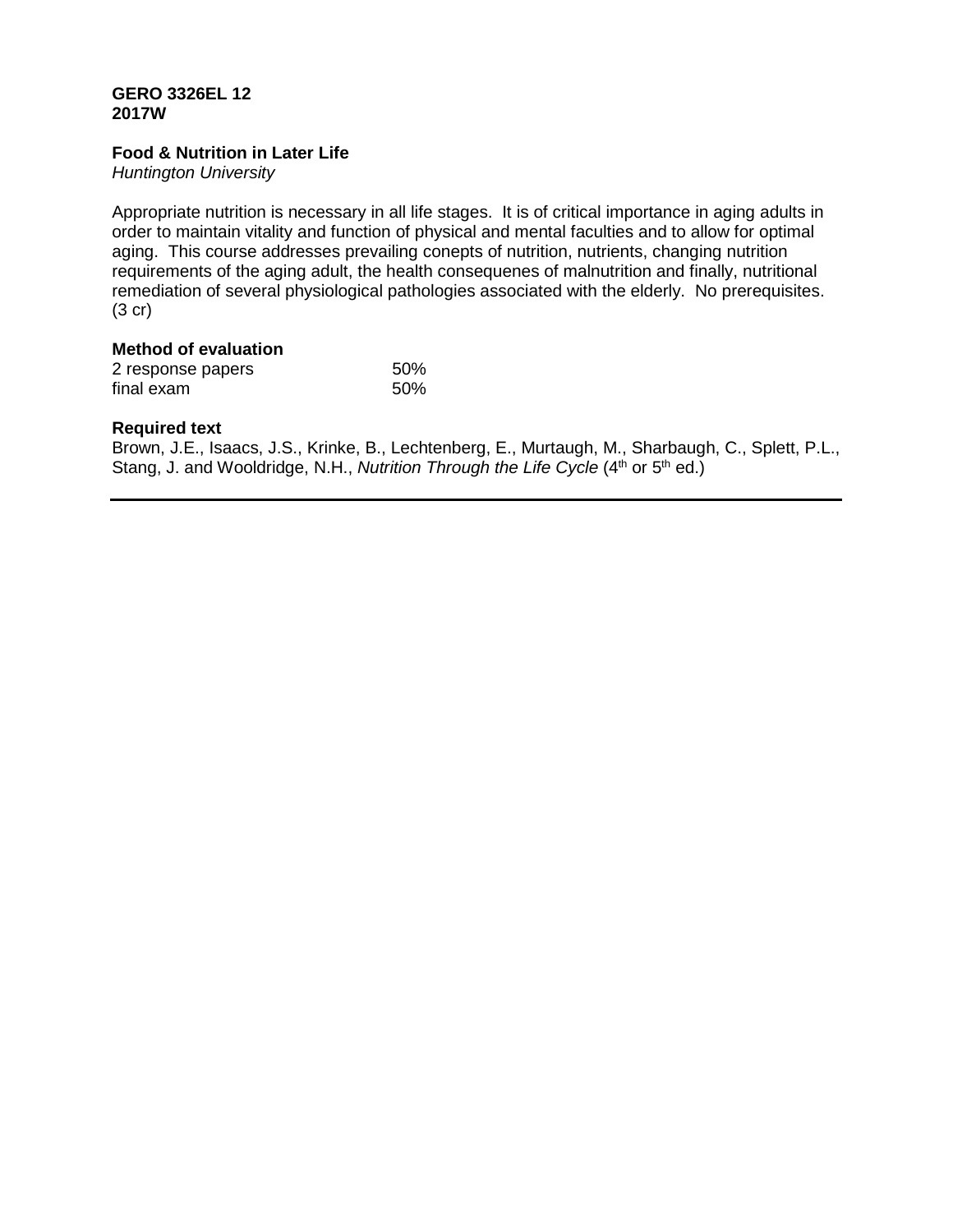# **HISTORY**

#### **HIST 1106EL 12 2016F**

# **Introduction to the 20<sup>th</sup> Century**

Designed to provide a general understanding of the forces and events that have shaped modern society, this course examines the historical context of selected issues, such as industrialization, urbanization, intellectual currents, militarism, mass communications, the emergence of the non-Western world and ideologies such as nationalism, Nazism, socialism and communism. In the Fall Session, this course is available only to off-campus students*.* (3 cr)

#### **Method of evaluation**

| online postings | <b>20%</b> |
|-----------------|------------|
| assignments     | 50%        |
| final exam      | 30%        |

#### **Required texts**

Goff, R., Moss, W., Terry, J., Upshur, J-H. and Schroeder, M., *The Twentieth Century and Beyond: A Global History* (7<sup>th</sup> ed.) 2008

Wiesner, M.E., Ruff, J.R., Wheeler, W.B., Doeringer, F.M. and Curtis, K.R., *Discovering the Twentieth-Century World: A Look at the Evidence* 2005

#### **HIST 1107EL 12 2017W**

## **Contemporary Issues in Historical Perspective**

Designed to provide a general understanding of modern society, this course examines selected contemporary issues in their historical context such as war, revolution and social changes, the civil rights movements, the impact of mass communications, changes in such institutions as religion and the family, Islam in the modern world, the decline of Europe, the changing role of women, student protest, Asian resurgence, Washington-Moscow polarity and the energy crisis. In the Winter Session, this course is available only to off-campus students. (3 cr)

#### **Method of evaluation**

| online postings | <b>20%</b> |
|-----------------|------------|
| assignments     | 50%        |
| final exam      | 30%        |

## **Required texts**

Goff, R., Moss, W., Terry, J., Upshur, J-H. and Schroeder, M., *The Twentieth Century and Beyond: A Global History* (7<sup>th</sup> ed.) 2008

Wiesner, M.E., Ruff, J.R., Wheeler, W.B., Doeringer, F.M. and Curtis, K.R., *Discovering the Twentieth-Century World: A Look at the Evidence* 2005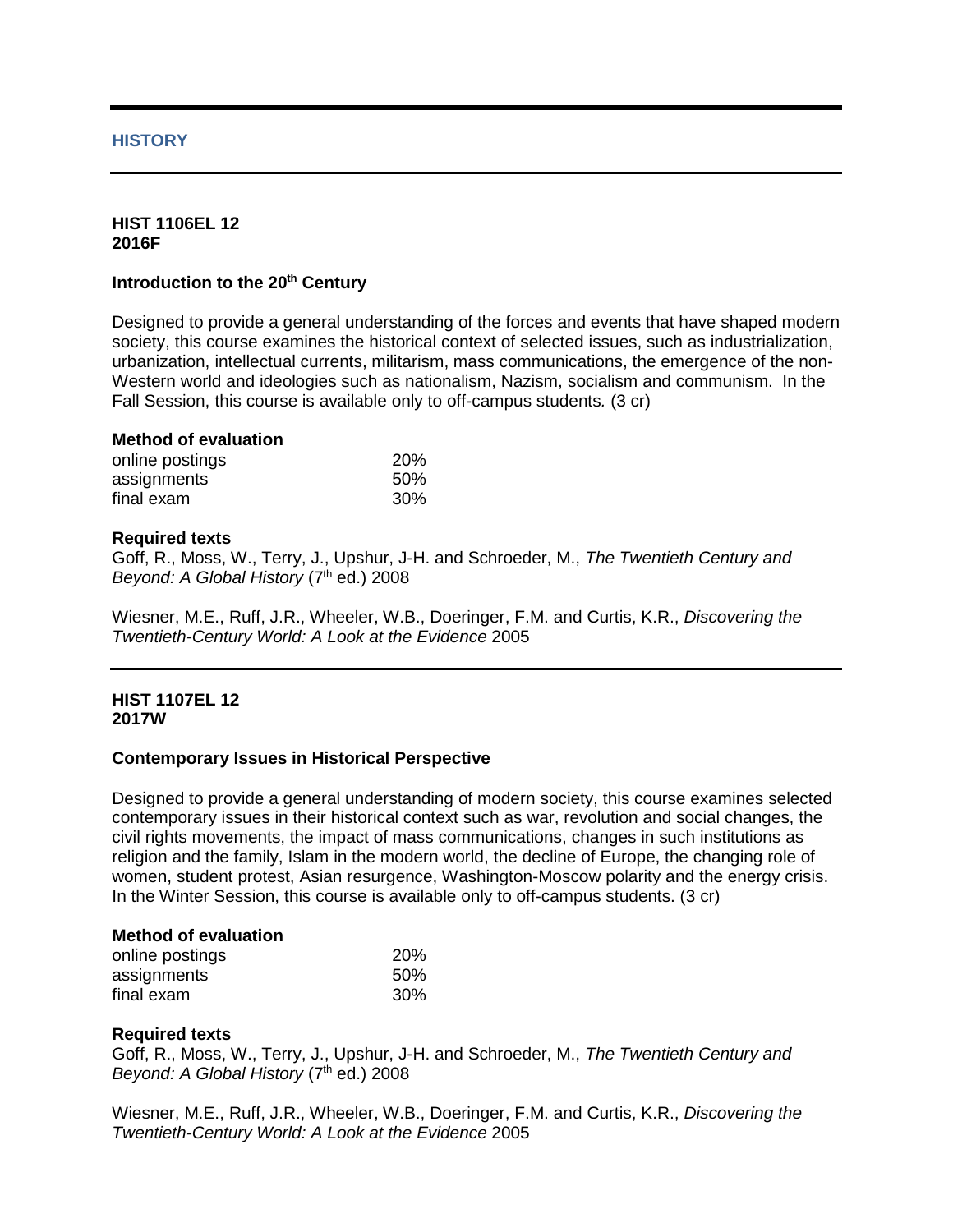## **HIST 2566EL 12 2017W**

# **20th Century Europe to World War II**

Examines the first half of 20<sup>th</sup>-century European history, concentrating on the forces that produced two world wars, several revolutions, social upheaval and economic transformation. Students may not retain credit for HIST 2305 and HIST 2566. In the Fall and/or Winter Sessions, this course is only available to off-campus students. (3 cr)

| <b>Method of evaluation</b> |  |
|-----------------------------|--|
| 16%                         |  |
| 24%                         |  |
| 30%                         |  |
| 30%                         |  |
|                             |  |

## **Required texts**

Derfler, L. and Kollander, P. (eds.), *An Age of Conflict: Readings in Twentieth Century European History* (3rd ed.) 2002

Gilbert, F. and Large D.C., *The End of the European Era, 1890 to the Present* (6<sup>th</sup> ed.) 2008

#### **HIST 3096EL 10 2016F**

## **History and Historians: Ideas and Methods**

(Internet access is required.)

A course for history majors and others with an interest in the historical process. Emphasis is placed on the concepts used by historians in their study of Western society. Beginning with a survey of historical writing and the philosphy of history, the course then examines several of the interpretations and research techniques utilized by historians. Prerequisite: 1<sup>st</sup> year history course or department's permission. Students cannot retain credit for both HIST 3096 and HIST 3926. (3 cr)

| <b>Method of evaluation</b> |     |  |
|-----------------------------|-----|--|
| assignments                 | 60% |  |
| final exam                  | 40% |  |

## **Required texts**

Breisach, E.A., *A Historiography: Ancient, Medieval, and Modern* (3rd ed.) 2007

Iggers, G.G., *Historiography in the Twentieth Century: From Scientific Objectivity to the Postmodern Challenge* 1997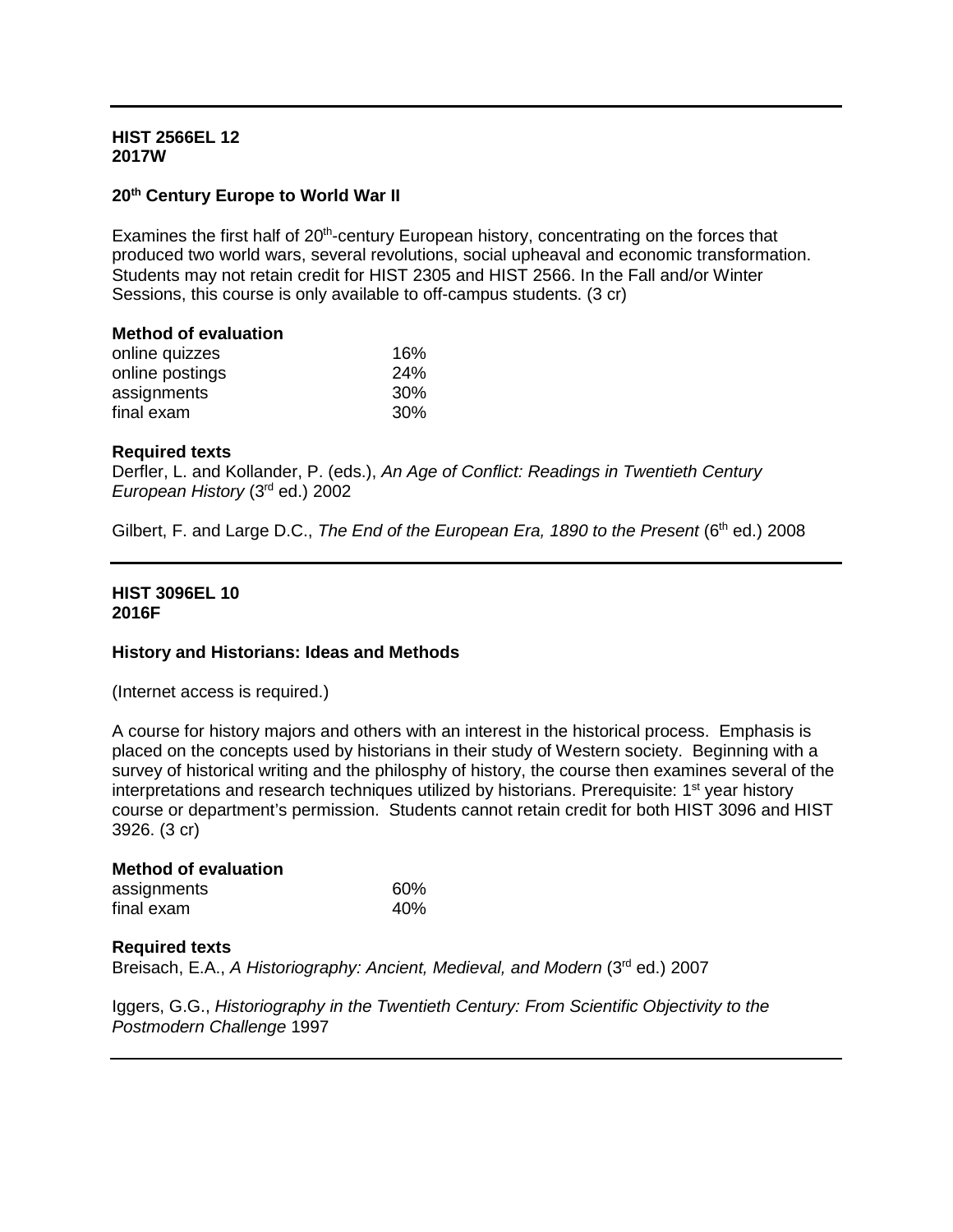# **HIST 3616EL 10 2016F**

# **History of Women and the Family in the Pre-Industrial Era**

(Internet access is required.)

An overview of women's history and family history in their economic, social, cultural, and political contexts. Special attention is given to ideas about women's role inside and outside the family and how this relates to the realities of women's experiences. Students cannot retain credit for HIST 3616, HIST 2216 and HIST 2235. (3 cr)

#### **Method of evaluation**

| essay proposal          | 10%        |
|-------------------------|------------|
| 2 worksheets (15% each) | 30%        |
| research essay          | <b>20%</b> |
| online discussion       | 15%        |
| final exam              | <b>25%</b> |

#### **Required texts**

Bridenthal, R., Stuard, S. and Wiesner, M. (eds.), *Becoming Visible: Women in European History* (3rd ed.)

DiCaprio, L. and Wiesner, M., *Lives and Voices: Sources in European Women's History* 2001

## **HIST 3905EL 10 2016FW**

## **History of Science**

(Internet access is required.)

A study of the rise of Science in relation to the development of western society. Students cannot retain credit for both HIST 3905 and HIST 2245. (6 cr)

| <b>Method of evaluation</b> |                 |
|-----------------------------|-----------------|
| assignments                 | 40 <sub>%</sub> |
| essav                       | <b>25%</b>      |
| final exam                  | 35%             |

#### **Required texts**

Ede, A. and Cormack, L.B., *A History of Science in Society: From Philosophy to Utility* (2nd ed.) 2012

Larson, E., *Evolution: The Remarkable History of a Scientific Theory* 2006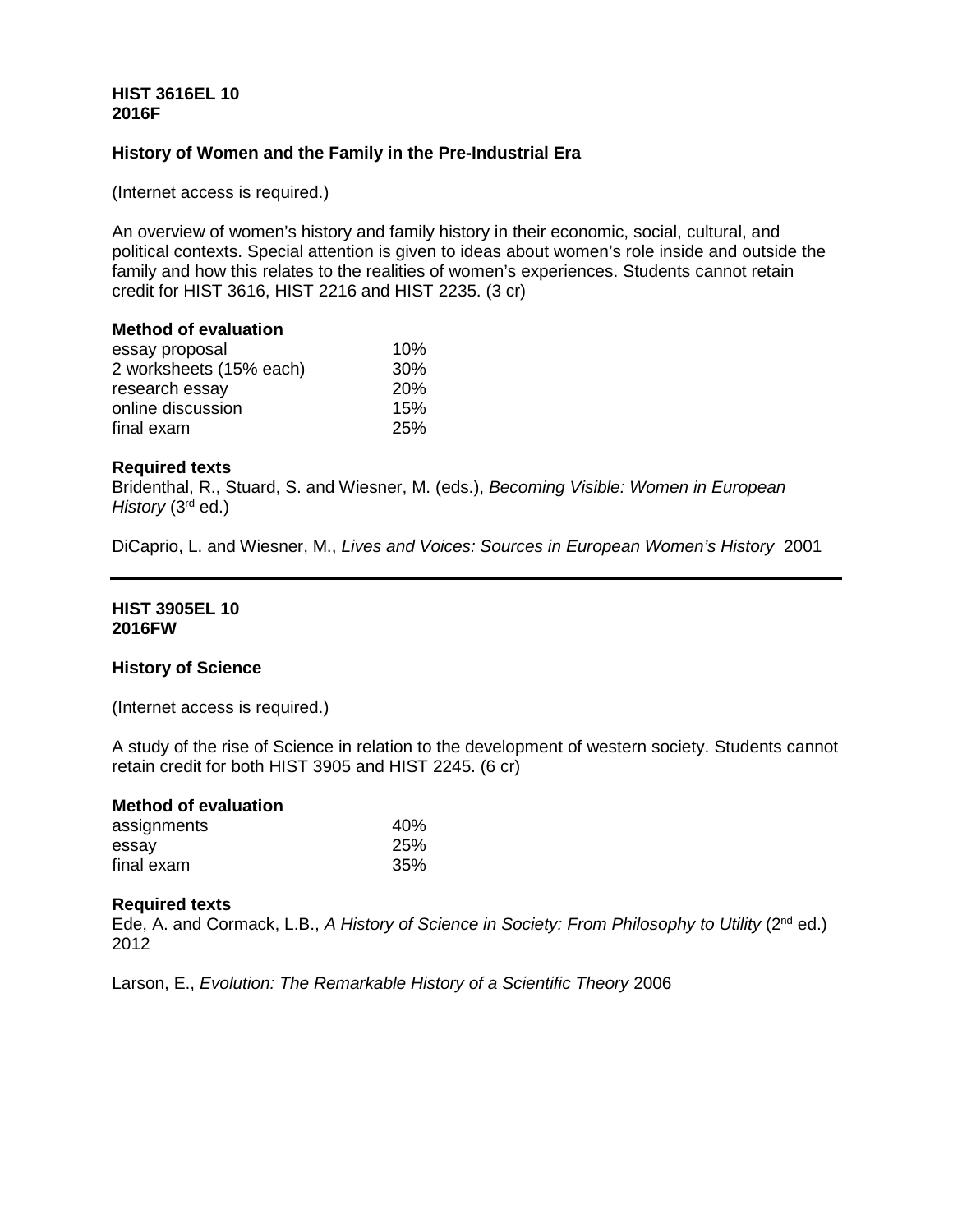#### **HUMAN KINETICS**

#### **PHED 2526EL 10 2017W**

#### **Introduction to Ergonomics**

(Internet access is required.)

This course is designed to give the student a background in the theory and practice of ergonomics. Students will learn about the sciences that contribute to ergonomics and how they are applied in various situations to determine human capabilities and limitations. Students will also gain an understanding of the application of ergonomic principles in several areas including workspace design, musculoskeletal injury prevention, control, display design, and computer ergonomics. **Enrolment limited to 80.** This course is open only to students in the School of Human Kinetics, but not to students registered in the B.Sc. Kinesiology Program. Students may not retain credit for both INTE 2526 and PHED 2526. (3 cr)

# **Method of evaluation**

| 3 assignments | 30% |
|---------------|-----|
| project       | 30% |
| final exam    | 40% |

#### **Required text**

Bridger, R.S., *Introduction to Ergonomics* (3rd ed.) 2008

#### **PHED 3556EL 12 2017W**

#### **Alternative Health**

This course introduces and critically evaluates complementary and alternative therapies. Topics include systematized health care practices (e.g. Chinese medicine), botanical healing (Naturopathy), manual practices (acupuncture), mind-body-spirit paradigms (Tai chi), and differences between international practices. This course also explores the pathway of becoming a practitioner in a chosen field. This course is restricted to students in the School of Human Kinetics. Students may not retain credit for both INTE 3556 and PHED 3556. **Enrolment limited to 30.** (3 cr)

#### **Method of evaluation**

| online postings | 40% |
|-----------------|-----|
| online quizzes  | 15% |
| assignment      | 10% |
| final exam      | 35% |

#### **Required text**

Micozzi, M.S. (ed.), *Fundamentals of Complementary and Alternative Medicine* (5<sup>th</sup> ed.) 2015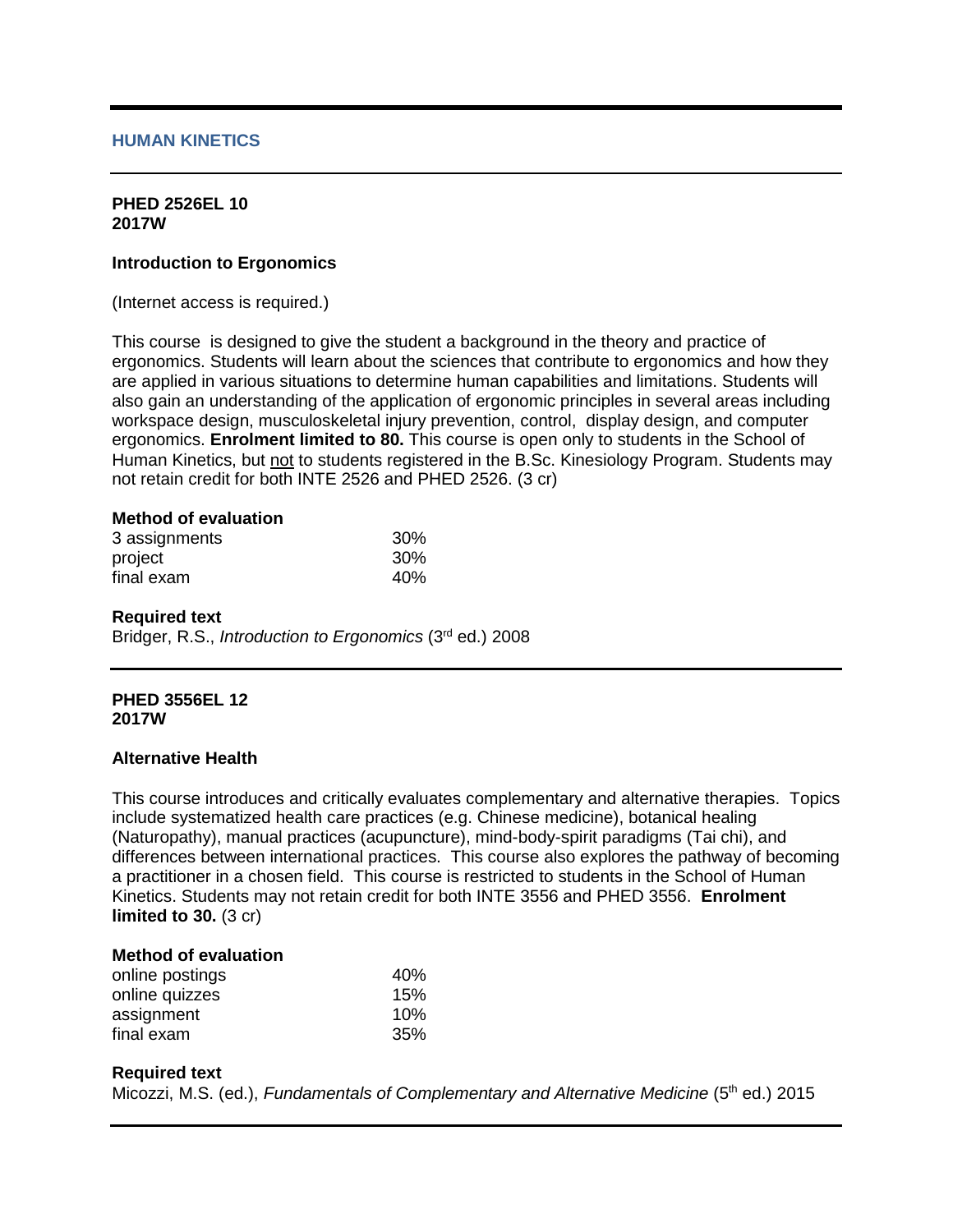#### **HUMAN RESOURCES**

#### **HROB 2001EL 13 2016F**

#### **Organizational Behaviour**

This course introduces concepts and theories that explain individual, group, and organizational behaviour in organizations. Topics include personality, perceptions, motivation, communication, emotional labour, stress, power, conflict, leadership, team dynamics, team development, organizational culture, organizational structure and organizational change management. Students may not retain credit for both HROB 2001 and COMM 2046. Prerequisite: COMM 1007. *Enrolment limited to 65***.** (3 cr)

#### **Method of evaluation**

| individual participation in group discussions   | 15% |
|-------------------------------------------------|-----|
| quizzes                                         | 10% |
| individual critique of academic journal article | 5%  |
| learning blog                                   | 25% |
| Final examination                               | 45% |

# **Required text**

McShane, S.L. and Steen, S.L., *Canadian Organizational Behaviour* (with CONNECT access card) (9<sup>th</sup> Canadian ed.) 2015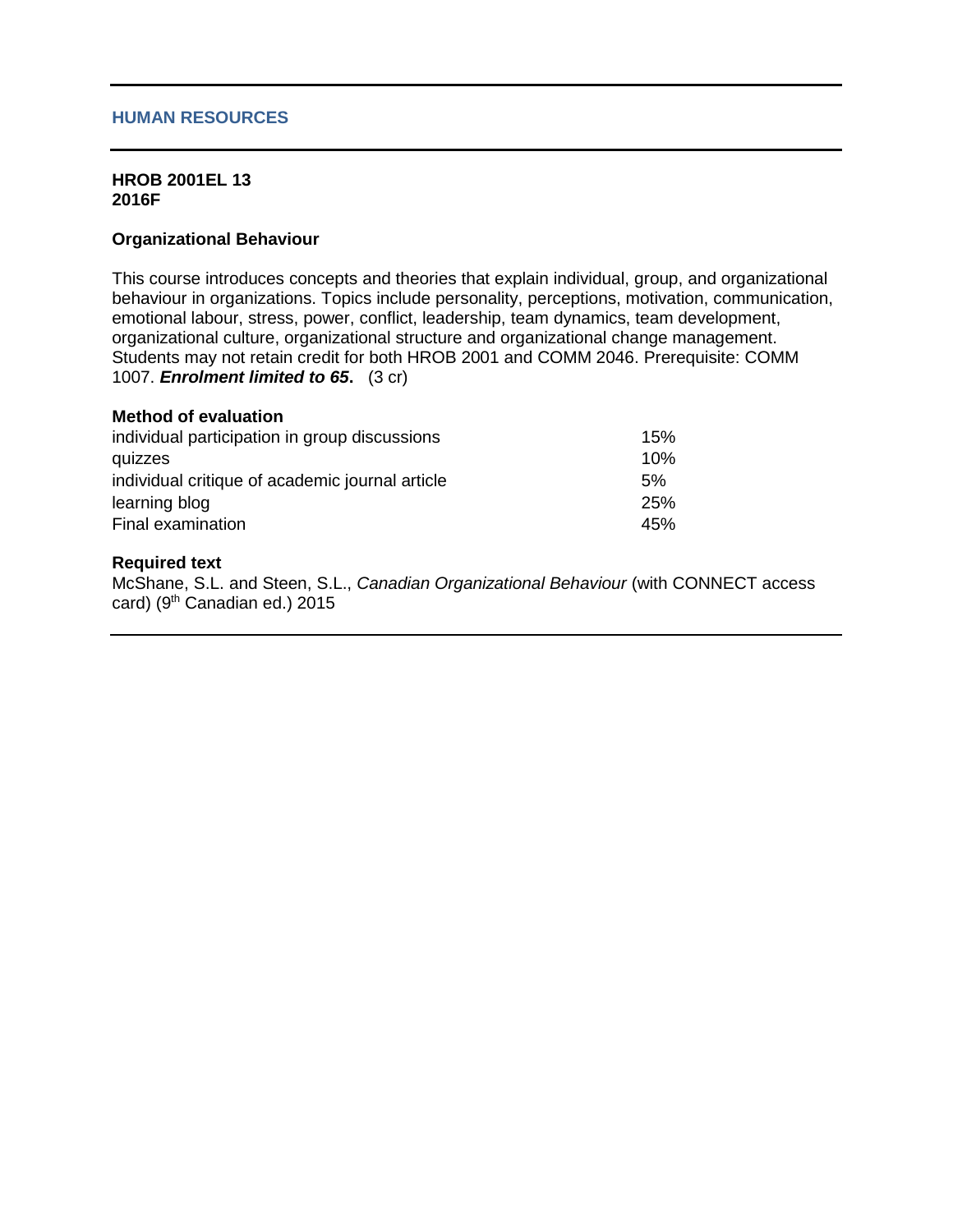# **HROB 4071EL 13 2017W**

# **Human Resource Management**

This course focuses on theories and techniques of personnel management. Topics include employment legislation, human resource planning, job analysis, recruitment and selection, compensation, performance appraisal, training and development, employee benefits, employee relations, workplace health and safety, union management framework, and global human resource management. Students may not retain credit for COMM 2047, COMM 4456 and HROB 2002. Prerequisite: COMM 1007 or equivalent. *Enrolment limited to 65***.** (3 cr)

#### **Method of evaluation**

To be determined.

#### **Required text**

Schwind, H., Uggerslev, K., Wagar, T., Fassina, N. and Bulmash, J., *Canadian Human Resource Management: A Strategic Approach* (with CONNECT access card) (11th ed.) 2016

# **HROB 5001EL 13 2016F**

## **Organizational Behaviour (MBA)**

#### *Online delivery*

All instructions and course materials (except required texts) are provided on D2L. This course focuses on the application of organizational behaviour concepts, theories and research to explain and understand human behaviour in organizations and its impact on organizational performance. Influences at the individual, group and organizational level are analyzed covering core concepts such as motivation, team dynamics, conflict management, leadership, organizational culture, and change management, among others. (3 cr)

# **Method of evaluation**

| individual participation in group/class discussions | <b>20%</b>       |
|-----------------------------------------------------|------------------|
| student-led discussion                              | 5%               |
| reflection on learning reports                      | 20%              |
| group case reports                                  | 25%              |
| Final examination                                   | .30 <sup>%</sup> |

## **Required text**

McShane, S.L. and Steen, S.L., *Canadian Organizational Behaviour* (with CONNECT access card) (9<sup>th</sup> Canadian ed.) 2015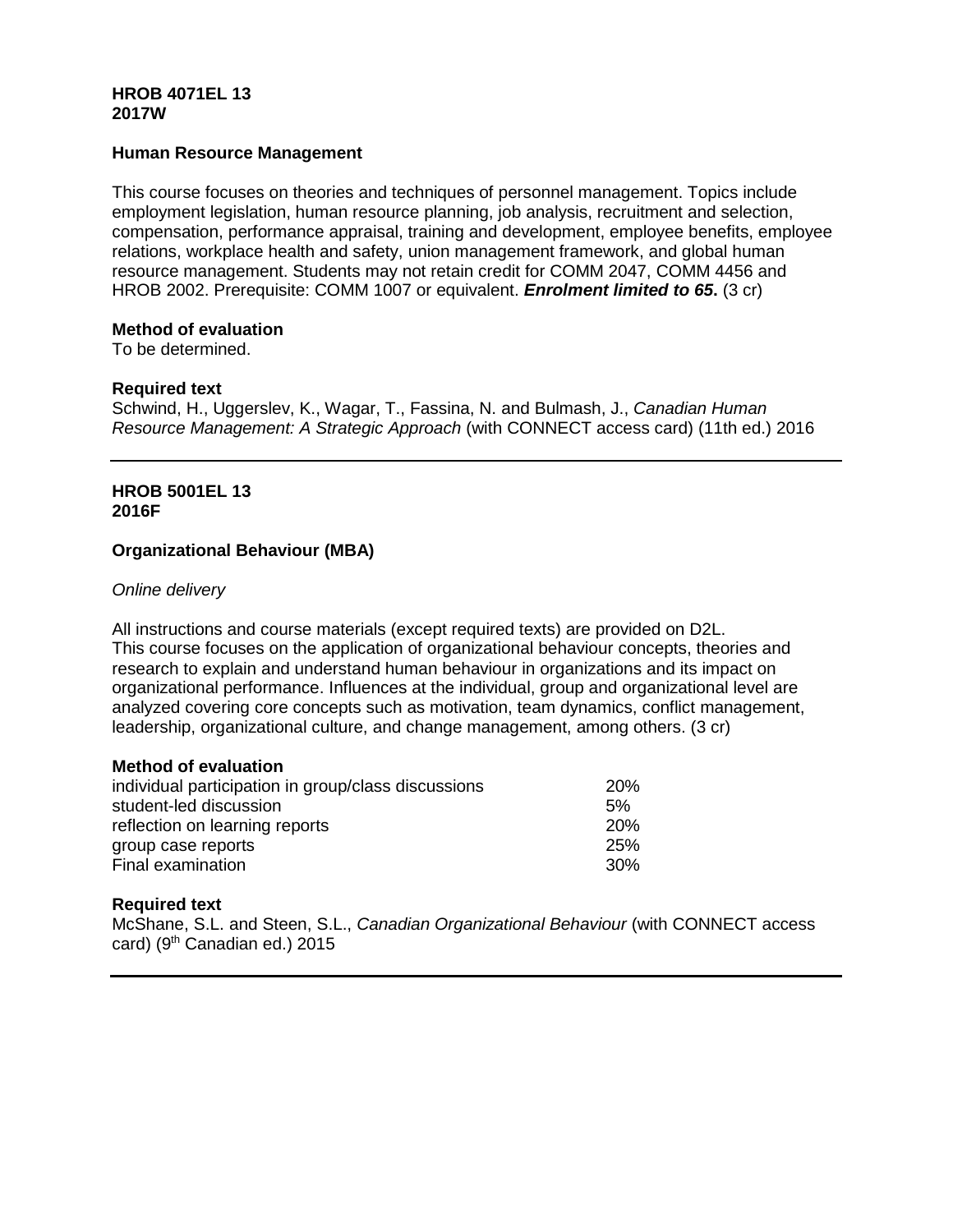## **INDIGENOUS SOCIAL WORK**

#### **ISWK 1006EL 12 2016F**

## **Introduction to Social Welfare**

This course addresses history and development of social welfare concepts, the methods of social work practice and the relation to social science concepts, and philosophical, human, and religious values. Students will not be given credit for ISWK/NWLF 1006 and either NWLF 1005 or SWLF 1005. (3 cr)

# **Method of evaluation**

| online postings | <b>20%</b> |
|-----------------|------------|
| assignments     | 55%        |
| final exam      | 25%        |

#### **Required text**

Turner, F.J. and Turner, J.C. (eds.), *Canadian Social Welfare* (6<sup>th</sup> ed.) 2009

#### **Optional text**

Chappell, R., *Social Welfare in Canadian Society* (5<sup>th</sup> ed.) 2014

#### **ISWK 1007EL 12 2017W**

## **Introduction to Indigenous Social Welfare and Social Work Practice**

This course addresses the history and development of Indigenous social welfare and governance in Canadian society. The course examines various colonial policies and their impacts on Indigenous peoples. Strategies are introduced to address changes needed from colonialism to mutual interdependence. Prerequisite: ISWK/NWLF 1006. Students will not be given credit for ISWK/NWLF 1007 and either NWLF 1005 or SWLF 1005. (3 cr)

| 40%             |
|-----------------|
| 30 <sup>%</sup> |
| 30 <sup>%</sup> |
|                 |

# **Required text – none**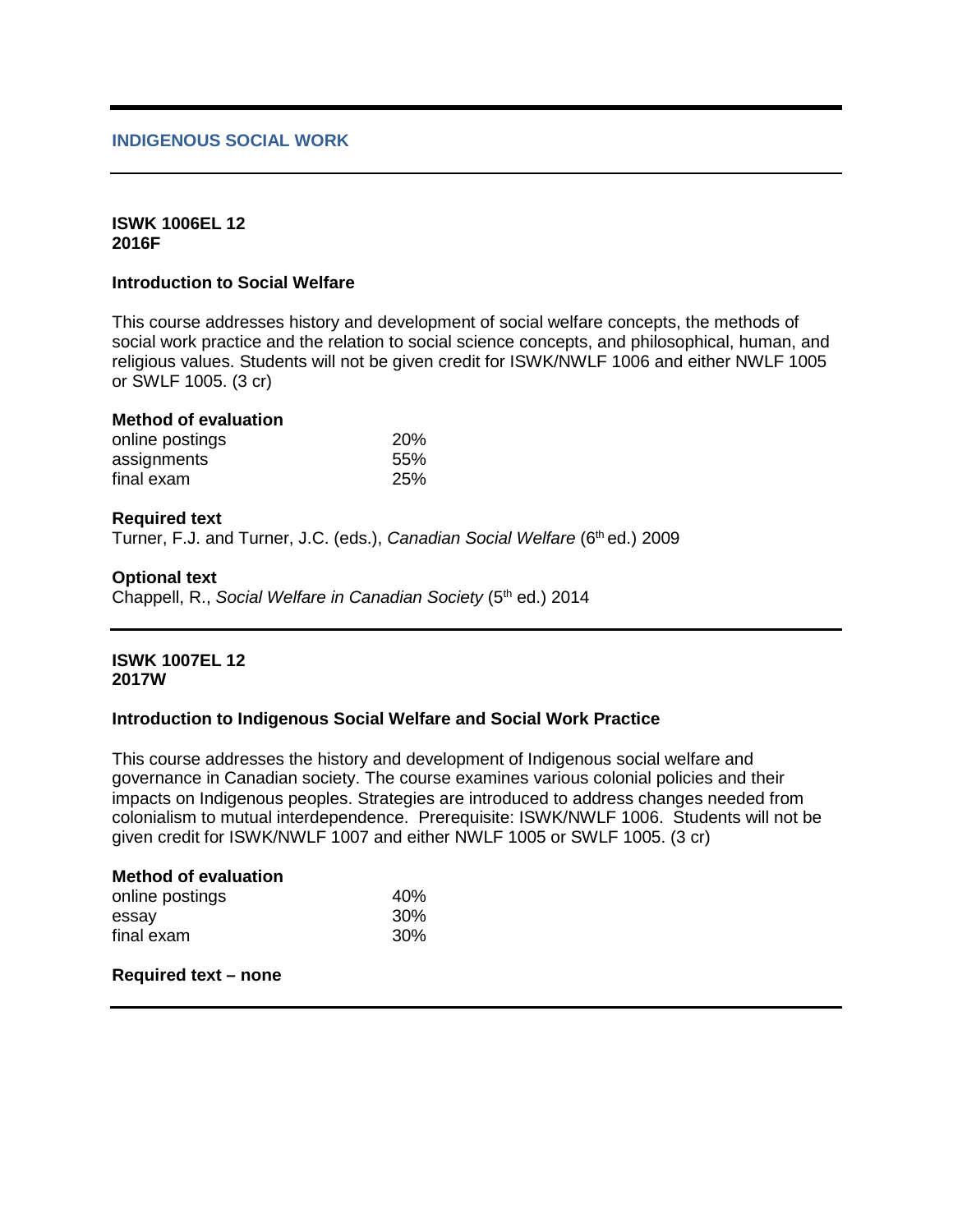## **ISWK 2315EL 40/41/42 2016FW**

# **The Helping Relationship/Indigenous Social Work**

The Helping Relationship is an introductory course to direct intervention with individuals and families. This course explores the relationship between social analysis and social work intervention and the importance of viewing work with people in a social, political and economic context. It also includes sections on social and case analysis, communication and interviewing skills and other issues related to direct social work practice. This experiential class includes the development of audio and videotapes to increase self-awareness and the development of skills through role-playing*. Enrolment limited to 25 in each section*. Prerequisite: admission to professional years of the program.(6 cr)

| <b>Method of evaluation</b> |            |
|-----------------------------|------------|
| assignments                 | 75%        |
| final exam                  | <b>25%</b> |

## **Required texts**

Brammer, L. and MacDonald, G., *The Helping Relationship: Process and Skills* (8<sup>th</sup> ed.) 2003

Corey, M.S. and Corey, G., *Becoming a Helper* (7<sup>th</sup> ed.) 2016

#### **ISWK 3305EL 12 2016FW**

## **Indigenous Theories and Perspectives in Social Work Practice I**

This course examines theories, concepts, principles, and values relevant to social work practice with individuals, groups and communities. The course provides a base for social work practice and integrates knowledge drawn from social sciences and social and clinical intervention methods. This course covers General Systems and Critical Theories. Prerequisites: ISWK/NWLF 2006/07 (formerly NWLF 2105) and ISWK/NSWK 2315. (6 cr)

#### **Method of evaluation**

| online postings | 10% |
|-----------------|-----|
| assignments     | 65% |
| final exam      | 25% |

## **Required text**

Turner, F.J., *Social Work Treatment: Interlocking Theoretical Approaches* (5th ed.) 2011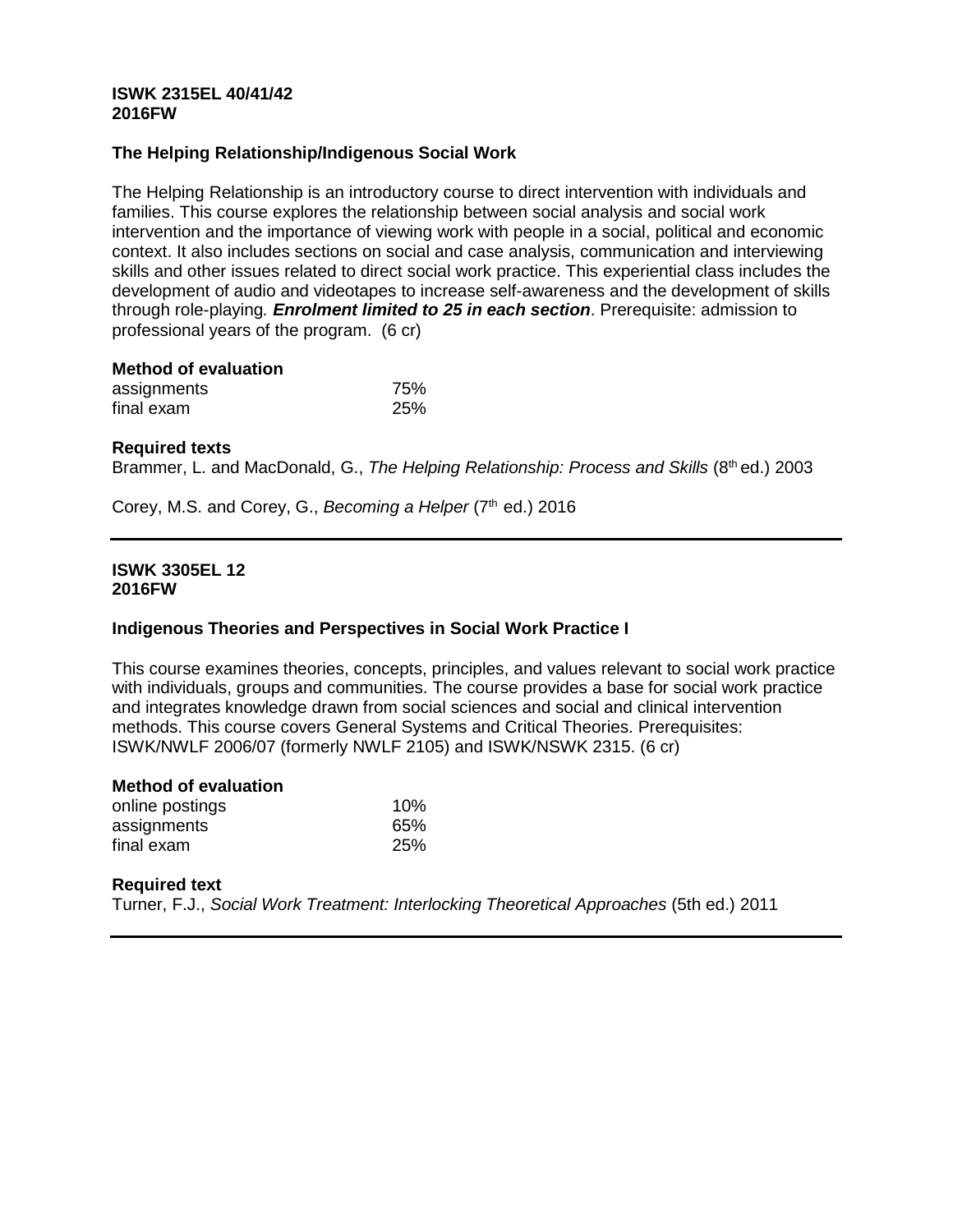## **ISWK 3555EL 40/41 2016FW**

#### **Indigenous Social Work Research Methodologies**

This course focuses on a critical examination of carrying out respectful and responsible social research with Aboriginal communities. Critical analyses include a study of research methods, methodologies, and ethical issues. As such the course is framed within a historical context of Aboriginal and Canadian relations. It specifically examines research protocols within Aboriginal and Indigenous communities with respect to exploring decolonising social work research methodologies by exploring traditional knowledges, worldviews and epistemologies. The course also explores western based research methodological approaches with a focus on developing 'best practice' approaches to research that is relevant. *Enrolment limited to 30 in each section.* (6 cr)

#### **Method of evaluation**

| online postings | 15%        |
|-----------------|------------|
| assignments     | 40%        |
| midterm exam    | <b>20%</b> |
| final exam      | <b>25%</b> |

#### **Required text**

Tuhiwai-Smith, L., *Decolonizing Methodologies: Research and Indigenous Peoples* (2nd ed.) 2012

#### **Recommended text**

Rubin, A. and Babbie, E. R., *Research Methods for Social Work* (8th ed.) 2014

## **ISWK 3605EL 19 2016FW**

#### **Field Instruction I**

(The material fee does not apply.) (Internet access is required.)

This course consists of a planned and supervised field experience in approved settings. One placement (300 hours) is completed at an indigenous agency and one at a Non-Indigenous agency. Prerequisites: completion of all 1st and 2nd year requirements, admission to professional years, plus ISWK/NSWK 2315 and ISWK/NSWK 3305 (may be taken concurrently). Students may not retain credit for both ISWK 3605 and NSWK 3605. (6 cr)

#### **Method of evaluation**

Students will be evaluated on a satisfactory/unsatisfactory basis.

## **Required text - none**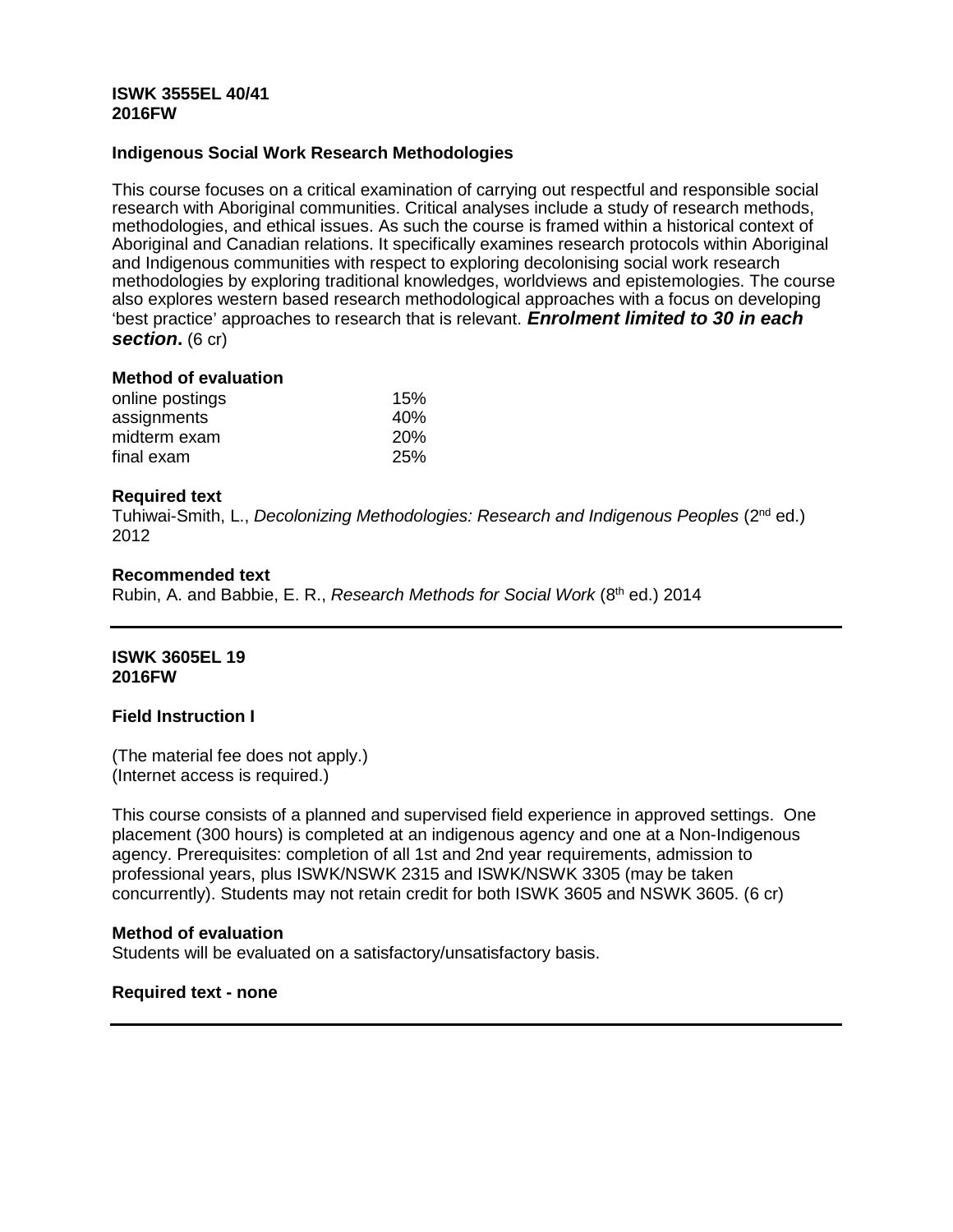# **ISWK 4216EL 12 2016F**

# **Programs and Issues in Indigenous Social Work Practice**

This course investigates specific issues and concerns relevant to the practice of social work among Indigenous communities in Canada, including community development and social change. Students explore and design various alternative programs to promote healthy holistic lifestyles. The emphasis is on various strategies which are consistent with traditional values and cultural continuity through Indigenous empowerment and content of programs*.* Prerequisites: ISWK/NSWK 2315, ISWK/NSWK 3305, and ISWK/NSWK 3605. (3 cr)

## **Method of evaluation**

| online postings | 15% |
|-----------------|-----|
| assignments     | 55% |
| final exam      | 30% |

## **Required text**

Helin, C., *Dances with Dependency: Out of Poverty through Self-Reliance* 2006

#### **ISWK 4256EL 12 2017W**

## **Culture-Specific Helping with Indigenous People**

This course introduces the student to culture-specific skills and approaches particular to traditional helping with Indigenous peoples. Particular emphasis is placed on self-care, selfreflection, and self-awareness of the individual. Furthermore, students explore traditional Indigenous helping practices and culturally appropriate service approaches. Prerequisites: INDG/NATI 2105 and INDG/NATI 3105, plus ISWK/NSWK 2315, ISWK/NSWK 3305 and ISWK/NSWK 3605. (3 cr)

## **Method of evaluation**

| assignments | 60% |
|-------------|-----|
| final exam  | 40% |

## **Required texts**

Antone, R.A., Miller, D. and Myers, B.A., *The Power Within People* 1986

Swinomish Tribal Community, *A Gathering of Wisdoms. Tribal Mental Health: A Cultural Perspective* (2nd ed.) 2002

# **ISWK 4305EL 12 2016FW**

## **Indigenous Theories and Perspectives for Social Work Practice II**

This course aims to deepen and refine the student's knowledge of Indigenous and non-Indigenous social work practice. Content consists of an in-depth analysis of selected theories and concepts, and their interrelationships in Indigenous and non-Indigenous social work intervention methods are explored. This course is compulsory for all  $4<sup>th</sup>$  year students. Prerequisites: ISWK/NSWK 2315, ISWK/NSWK 3305 and ISWK/NSWK 3605. (6 cr)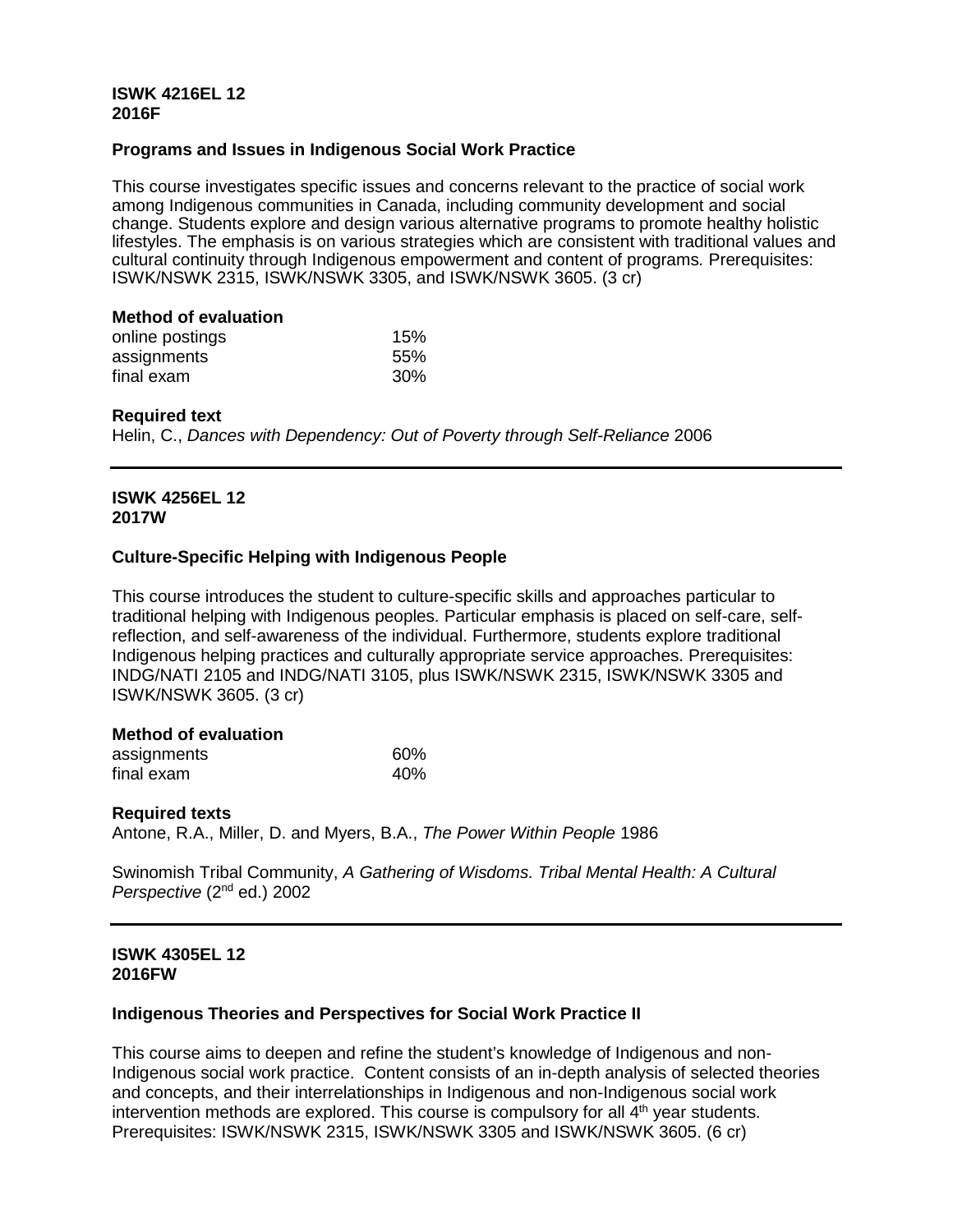| <b>Method of evaluation</b> |      |
|-----------------------------|------|
| online postings             | 25%  |
| assignments                 | .50% |
| final exam                  | 25%  |

#### **Required text** - none

#### **ISWK 4406EL 12/13 2017W**

## **Colonizing/Decolonizing Issues of Violence in Indigenous Communities**

Set within a colonizing/decolonizing framework, this course provides an overview of the historical, social, economic and political context that have led to increased levels of violence in the lives of Indigenous people. A brief historical review of the colonization process will aid students in understanding the impacts on family and community systems. Additionally, an exploration of the dynamics associated with violence will provide students with an increased awareness of the barriers that affect helping strategies. (3 cr)

#### **Method of evaluation**

| online activities | 30% |
|-------------------|-----|
| essay             | 30% |
| final exam        | 40% |

#### **Required texts**

McGillvray, A. and Comaskey, B., *Black Eyes All of the Time: Intimate Violence, Aboriginal Women, and the Justice System* 1999

Perry, B., *Silent Victims: Hate Crimes Against Native Americans* 2008

## **ISWK 4426EL 12 2016F**

## **Mental Health Policy and Services - The Indigenous Context**

This course examines the history of mental health policy and mental health service development in Ontario with specific emphasis on Indigenous peoples. Alternative definitions of mental health will be explored with attention paid to how these vary within various stakeholder groups and, more specifically, within Indigenous communities. (3 cr)

## **Method of evaluation**

| online postings | 30% |
|-----------------|-----|
| case study      | 35% |
| final exam      | 35% |

#### **Required text -** none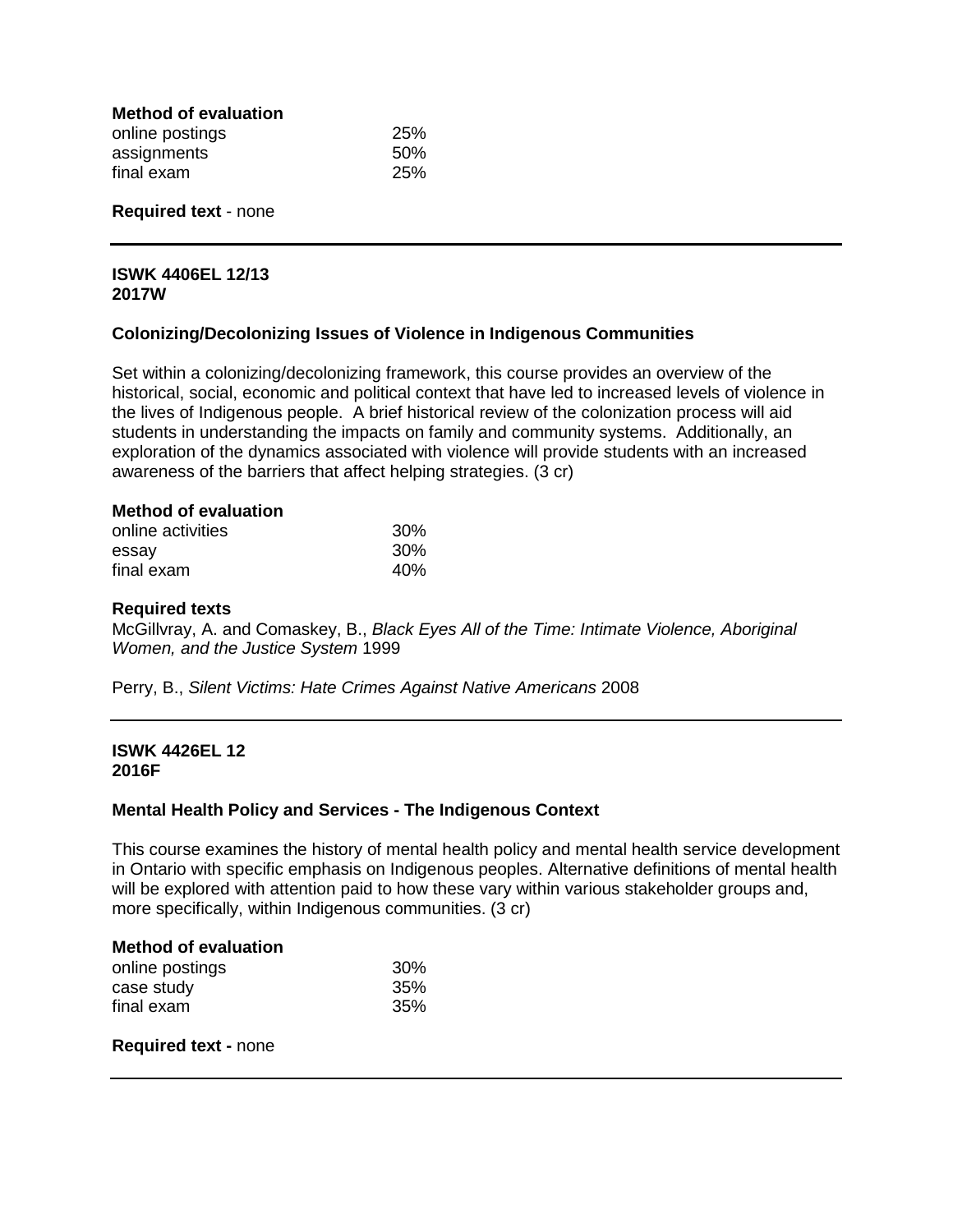# **ISWK 4605EL 19 2016FW**

# **Field Instruction II**

(The material fee does not apply.) (Internet access is required.)

This planned and supervised field experience (400 hours) is a continuation of ISWK 3605EL. The approved settings include one placement at an Indigenous agency and one at a Non-Indigenous agency. Prerequisites: ISWK/NSWK 3605 and ISWK/NSWK 4305 (this course may be taken concurrently). Students may not retain credit for both ISWK 4605 and NSWK 4605.(6 cr)

# **Method of evaluation**

Students will be evaluated on a satisfactory/unsatisfactory basis.

**Required text - none**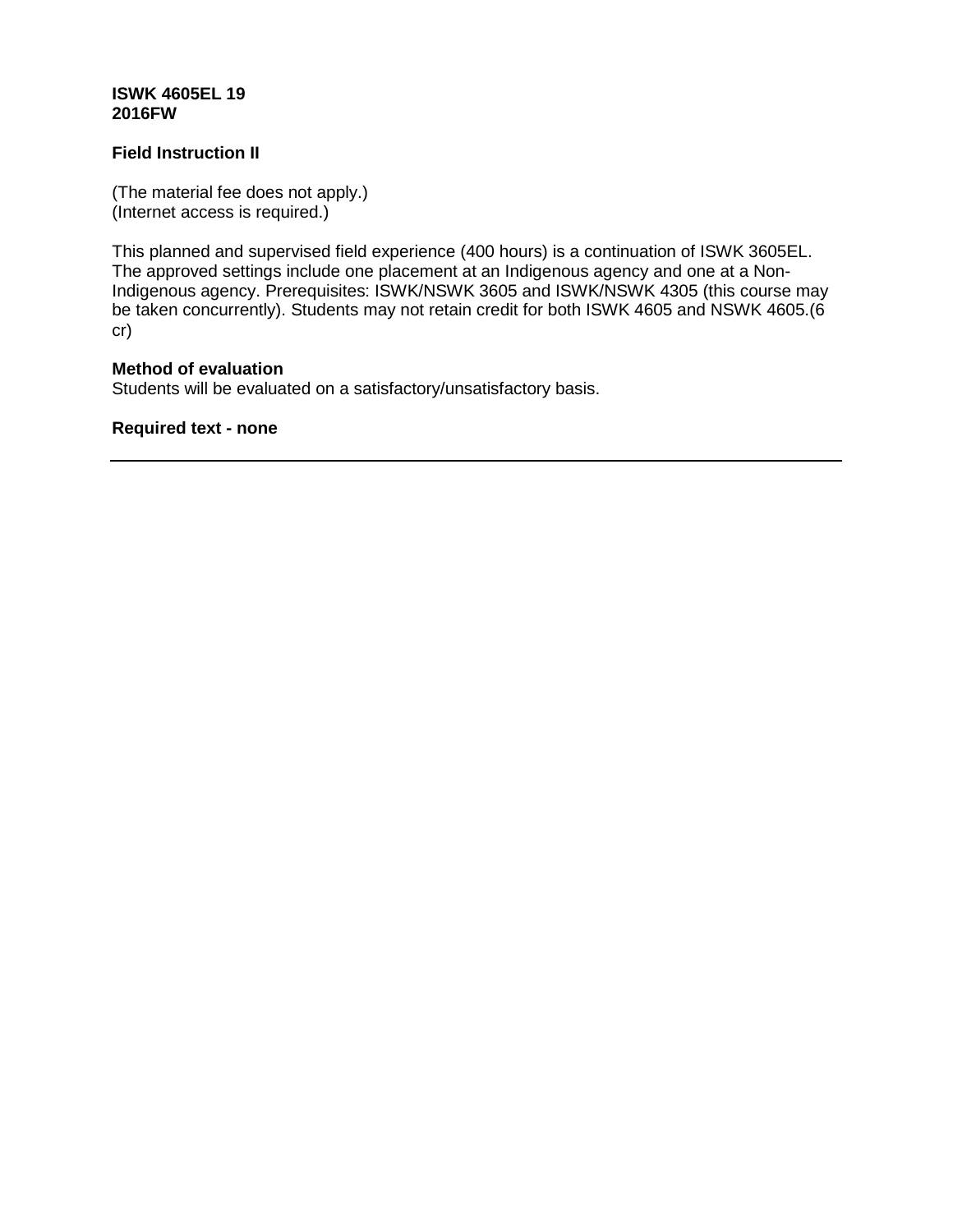# **INDIGENOUS STUDIES**

For more information on Indigenous Studies courses and to order *Selected Readings*, contact the University of Sudbury at [indgdistance@usudbury.ca](mailto:indgdistance@usudbury.ca) or 705-673-5661, ext. 225.

# **INDG 1016EL 10 2016F**

## **Introductory Nishnaabemwin A**

*University of Sudbury*

Intended for students with no previous knowledge of Nishnaabemwin (also called Ojibwe), this course introduces skills and concepts essential for beginning to communicate in the language, both orally and in writing. Upon completing the course, students will be able to comment on and describe persons and events, as well as to indicate the relative time of activities and events present, past, or future. Topics of discussion will vary. Students cannot retain credit for both INDG 1016 and NATI 1015. (3 cr)

| <b>Method of evaluation</b> |            |
|-----------------------------|------------|
| assignments                 | 75%        |
| final exam                  | <b>25%</b> |

## **Required text**

Corbiere, M.A., *Lexicons for Students of Nishnaabemwin* **(**order from the University of Sudbury)

#### **INDG 1017EL 10 2017W**

## **Introductory Nishnaabemwin B**

*University of Sudbury*

This course builds on the skills acquired in INDG 1016, and introduces students to concepts essential for expressing thoughts that involve objects, not simply subjects. Third person objects will be the focus of the course. Students will be able to communicate about a wide variety of topics. Prerequisite: INDG/NATI 1016. Students cannot retain credit for both INDG 1017 and NATI 2515. (3 cr)

#### **Method of evaluation**

| assignments | 70% |
|-------------|-----|
| final exam  | 30% |

## **Required text**

Corbiere, M.A., *Lexicons for Students of Nishnaabemwin* (order from the University of Sudbury)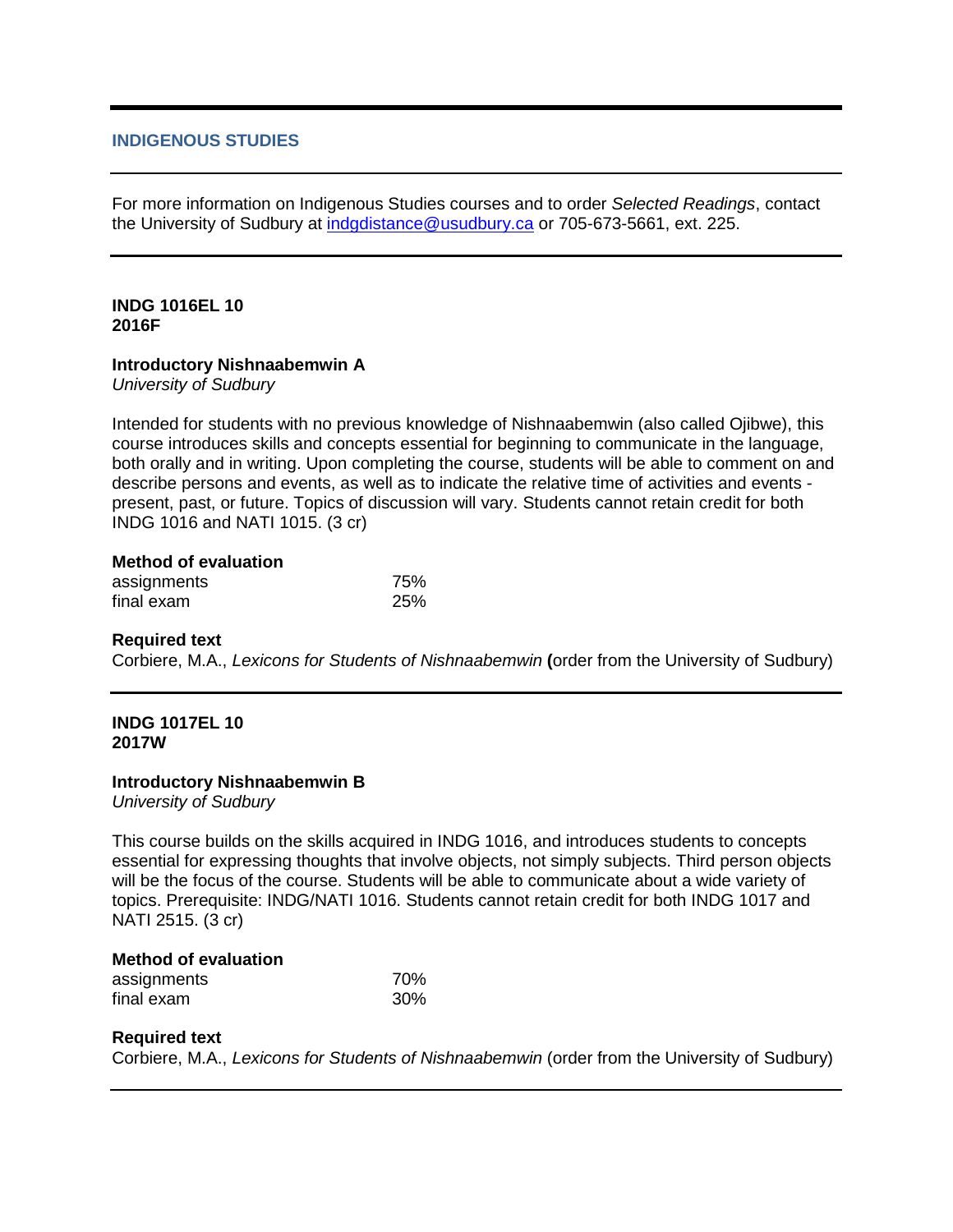## **INDG 1025EL 10 2016FW**

# **An Introduction to Cree**

*University of Sudbury*

(Audio CDs)

This course introduces the basic elements of Cree language structure. Emphasis is placed on learning to speak and comprehend the language in naturally occurring interactions. Extensive oral practice is provided and different writing systems are briefly explored. A student may not retain credit for both INDG 1025 and NATI 2025. (6 cr)

| <b>Method of evaluation</b> |            |
|-----------------------------|------------|
| assignments                 | 75%        |
| final exam                  | <b>25%</b> |

**Required text** - none

# **INDG 1116EL 10 2016F**

## **Foundations of Aboriginal Peoplehood**

*University of Sudbury*

This course introduces the cultural and historical foundations that underpin the sense that Aboriginal peoples have that they are distinct peoples. This entails consideration of such concepts as worldview, culture, and nation, and a study of models of peoplehood that theorists have presented. Students cannot retain credit for both INDG 1116 and NATI 1105. (3 cr)

## **Method of evaluation**

| 2 assignments | 65% |
|---------------|-----|
| final exam    | 35% |

**Required text -** none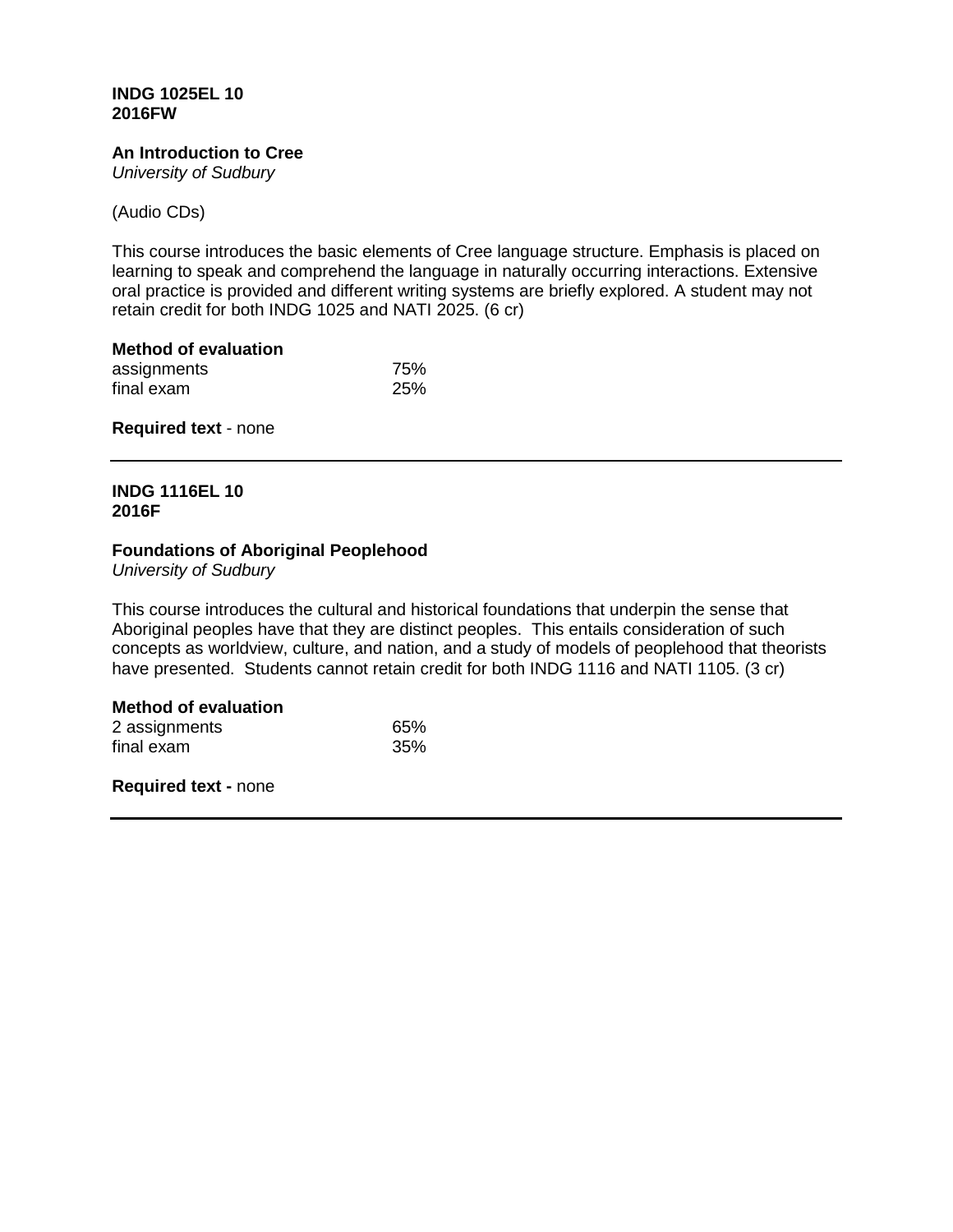## **INDG 1117EL 10 2017W**

#### **Implications of Aboriginal Peoplehood**

*University of Sudbury*

This course explains the implications that distinct Aboriginal identities have for relations between Aboriginal people and non-Aboriginal society and governments as well as among the diverse Aboriginal groups such as status Indians, Metis, and various tribes. Prerequisite: INDG/NATI 1116. Students cannot retain credit for both INDG 1117 and NATI 1105. (3 cr)

# **Method of evaluation**

| 2 assignments | 65% |
|---------------|-----|
| final exam    | 35% |

#### **Required text**

Belanger, Y.D., *Ways of Knowing: An Introduction to Native Studies in Canada* 2010

# **INDG 2216EL 10 2017W**

#### **Native Women: Perspectives and Issues**

*University of Sudbury*

This course is concerned with the experiences of Native women in Canada from pre-contact times until the current era. Views of women that have predominated in different eras, as manifested in Native mythology, by the structures of Native societies, and in the historical record and government policies, are related to the challenges that have emerged and continue to confront Aboriginal women. Native women's responses to these issues are also examined. (3 cr)

# **Method of evaluation**

| unit assignments | 50% |
|------------------|-----|
| book review      | 25% |
| final exam       | 25% |

## **Required texts**

Anderson, K., *A Recognition of Being: Reconstructing Native Womanhood* 2000

*Selected Readings* for INDG 2216 (order from the University of Sudbury)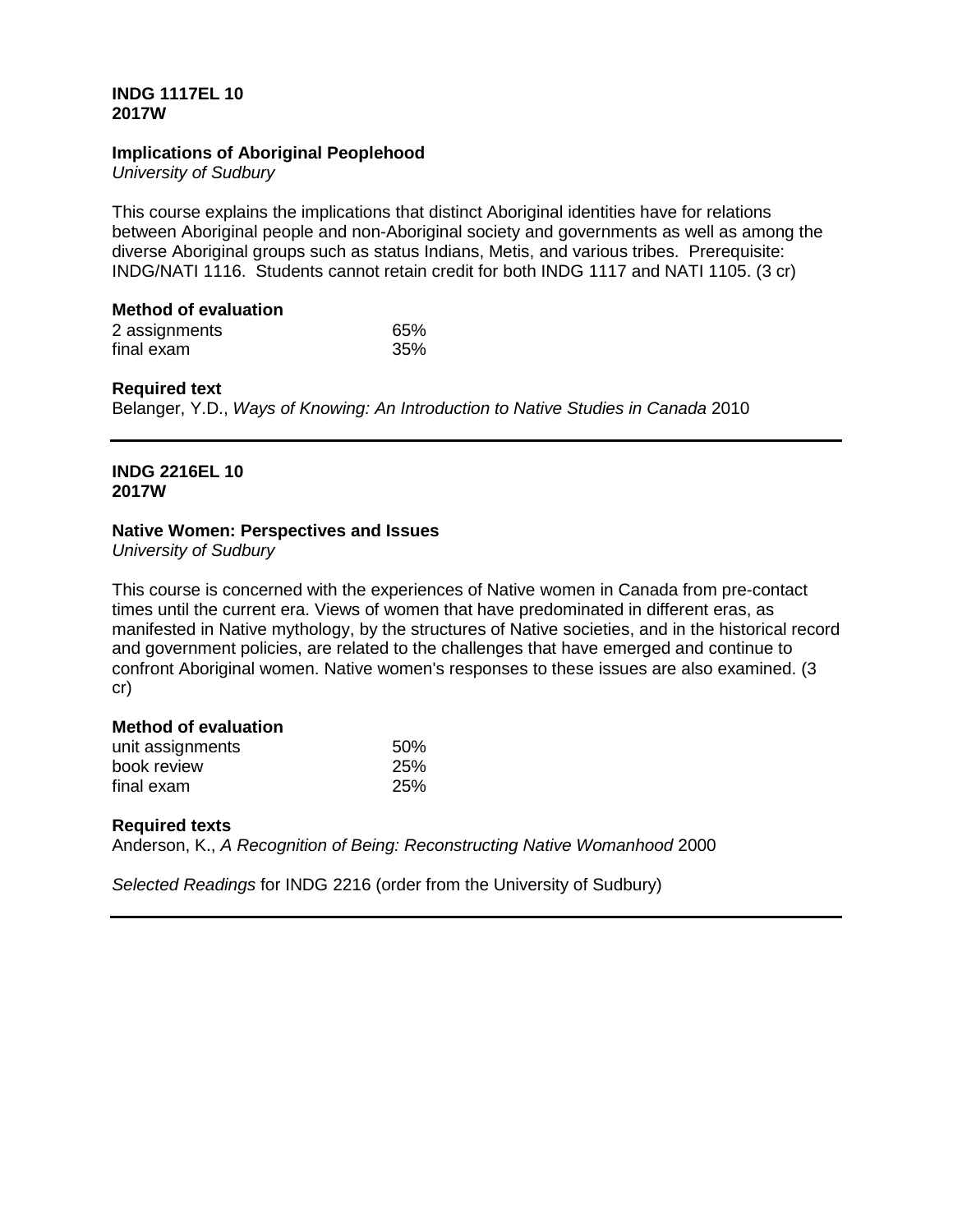# **INDG 2285EL 10 2016FW**

## **North American Native People: Tradition and Culture**

*University of Sudbury*

A discussion of basic Native spiritual insights and the traditions and cultural expressions developing therefrom. The contemporary revival of these and their relevance to the present day is emphasized. Also listed as RLST 2285. (6 cr)

# **Method of evaluation**

| assignments | 75% |
|-------------|-----|
| final exam  | 25% |

## **Required texts**

Beck, V. and Walters, A., *The Sacred: Ways of Knowledge, Sources of Life*

Benton-Banai, E., *The Mishomis Book: The Voice of the Ojibway* 1988

Elk, B., *The Sacred Pipe: Black Elk's Account of the Seven Rites of the Oglala Sioux* 1989

Johnston, B., *Ojibway Heritage: The Ceremonies, Rituals, Songs, Dances, Prayers and Legends of the Ojibway* 1976

*Selected Readings* for INDG/RLST 2285 (order from the University of Sudbury)

#### **INDG 3056EL 12 2017W**

## **The City as Home: International Perspectives on Indigenous People in Urban Centres** *University of Sudbury*

This course is an international comparative survey of the contemporary experiences of urban Aboriginal people in Canada, the United States, Australia, and New Zealand. With a focus on identity, culture, connection to place, and a sense of the city as home, this course explores a diversity of related topics such as Indigenous rights, rural-urban connections, community development, and Indigenous-Settler reconciliation as they are expressed and understood within each of the four countries. Prerequisites: minimum 18 credits. (3 cr)

# **Method of evaluation**

| Voice Thread presentation on readings |            | <b>20%</b> |
|---------------------------------------|------------|------------|
| comments on classmates' presentations |            | 15%        |
| VoiceThread discussion                | 25%        |            |
| major paper                           | <b>20%</b> |            |
| final exam                            | 20%        |            |

## **Required texts**

Howard, H. and Proulx, C. (eds.), *Aboriginal Peoples in Canadian Cities: Transformations and Continuities* 2012

Peters, E. and Anderson, C., *Indigenous in the City: Contemporary Identities and Cultural Innovation* 2013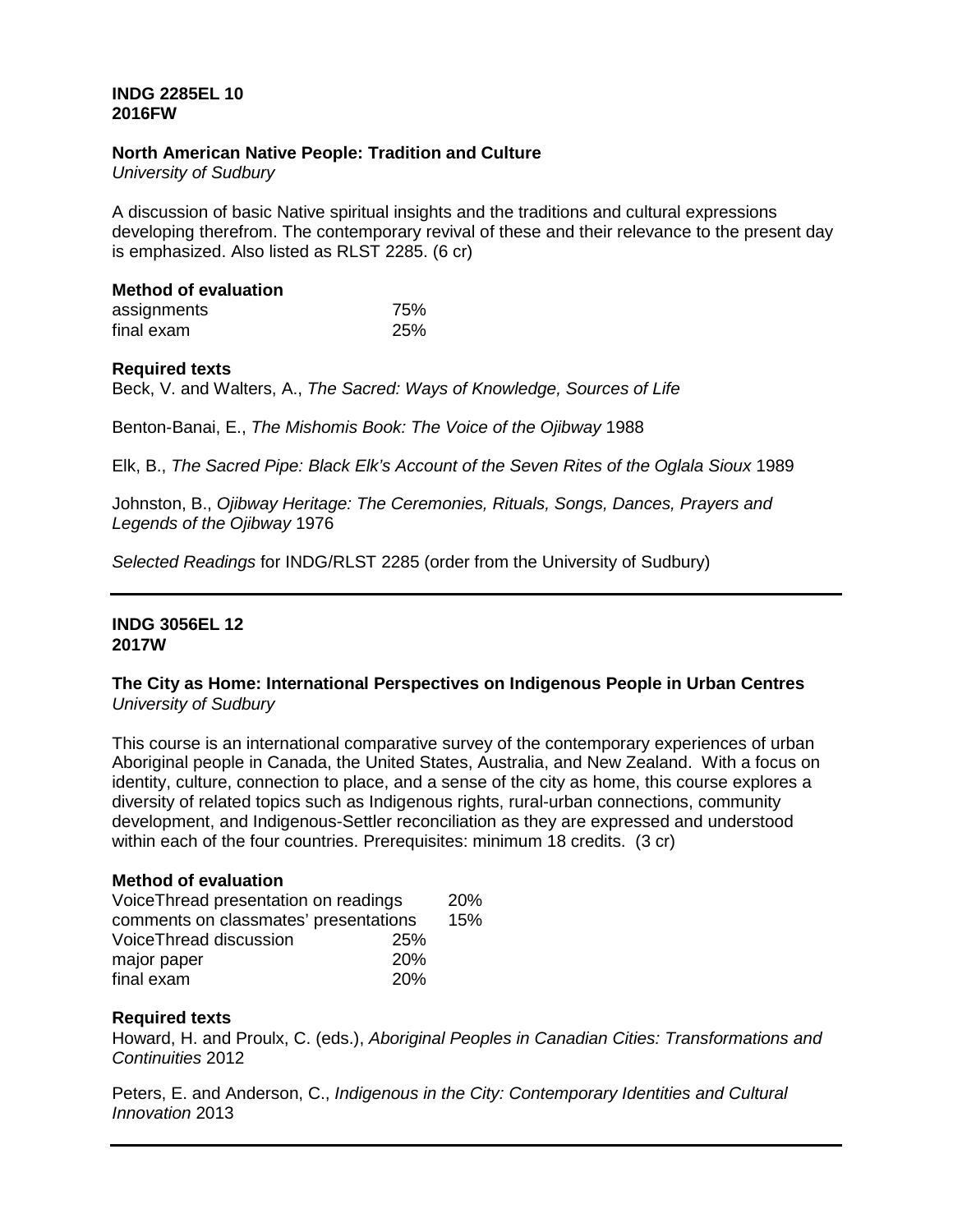## **INDG 3066EL 12 2016F**

# **Indigenous People in Canadian Urban Centres**

*University of Sudbury*

This course surveys the contemporary experiences of urban Aboriginal people in Canada using Toronto, Sudbury, and other urban centres to understand the issues. Specific topics to be explored include: culture and identity, demographics, youth, Elders, women, men, the twospirited community, poverty and social services, urban Aboriginal governance, economic success, racism, law and justice as well as Indigenous-Settler relations in urban centres. Prerequisites: minimum 18 credits. (3 cr)

# **Method of evaluation**

| statement of learning                 | 10% |     |
|---------------------------------------|-----|-----|
| Voice Thread presentation on readings |     | 15% |
| 3 readings questions                  | 30% |     |
| major paper                           | 25% |     |
| final exam                            | 20% |     |

# **Required texts - none**

(all texts are available online)

# **INDG 3116EL 10 2017W**

## **Aboriginal People and the Criminal Justice System**

*University of Sudbury*

This course examines the involvement of the Aboriginal people in the criminal justice system. It identifies the problems encountered in the system; it studies the proposals for reform. Among those developments specifically examined are the following: the Native Courtworker Programs, the Native Justice of the Peace Programs, the Native Inmate Liaison Service Programs, and the "alternatives to incarceration" programs. Note: This version of INDG 3116 may not be used for credit towards the Aboriginal Legal Education (Pre-law) certificate. (3 cr)

| <b>Method of evaluation</b> |            |
|-----------------------------|------------|
| assignments                 | 40%        |
| special assignment          | <b>25%</b> |
| final exam                  | 35%        |

#### **Required text**

*Selected Readings* for INDG 3116 (order from the University of Sudbury)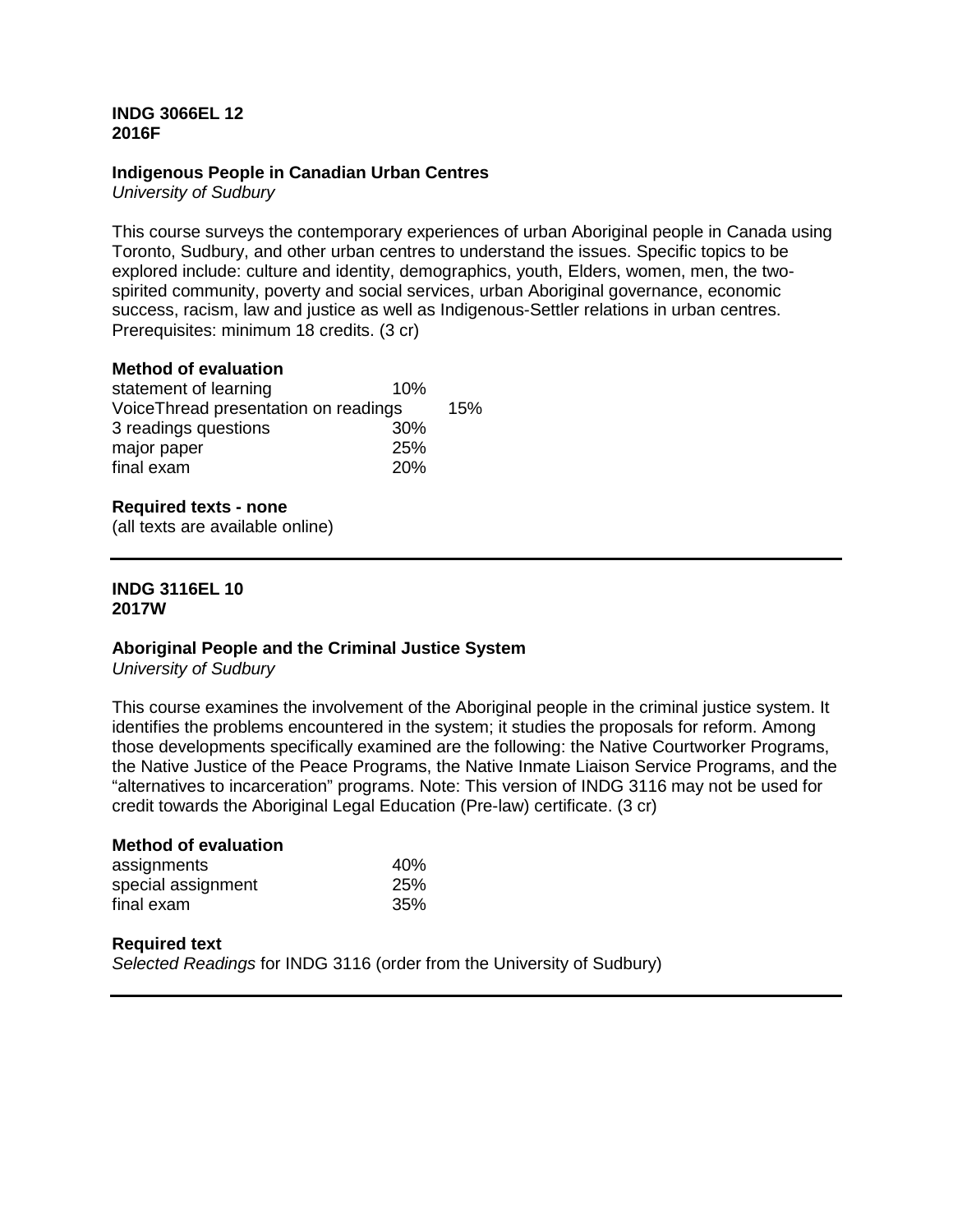# **INDG 3117EL 10 2016F**

# **Social Policy and Family Law with Native People**

*University of Sudbury*

This course will explore the development, implementation and impact of social policy and related legislation on Aboriginal communities. The course will also examine Aboriginal customary laws relating to marriages, adoptions, divorces and band membership, as well as the need for the consideration of such laws in the development of social policy. The issue of jurisdiction on family law will be pursued in this course. Note: This version of INDG 3117 may not be used for credit towards the Aboriginal Legal Education (Pre-law) certificate. (3 cr)

#### **Method of evaluation**

| assignments        | 40% |
|--------------------|-----|
| special assignment | 25% |
| final exam         | 35% |

## **Required text**

*Selected Readings* for INDG 3117 (order from the University of Sudbury)

## **INDG 3215EL 10 2016FW**

## **Native Community-Based Research Methods**

*University of Sudbury*

This course is designed to lead the student through the various steps of doing research in a Native context and to provide the student with the skills necessary for discovering, describing and analyzing community attitudes, ways of thinking, traditional knowledge and appropriate interaction from a distinctly Native perspective. The course introduces the student to a variety of research methods and is designed to enable the student to develop research skills based on principles which reflect a respect for and an awareness of the existing belief systems in First Nations communities. Finally, the application of these skills to community concerns of language and culture revitalization, politics, education, health, family and community is examined. Students may not retain credit for both INDG 3215 and NATI 2215. (6 cr)

# **Method of evaluation**

| 4 assignments          | 40% |
|------------------------|-----|
| major research project | 35% |
| final exam             | 25% |

## **Required texts**

Berg, B., *Qualitative Research Methods* 1989

Fetterman, D., *Ethnography: Step by Step* 1989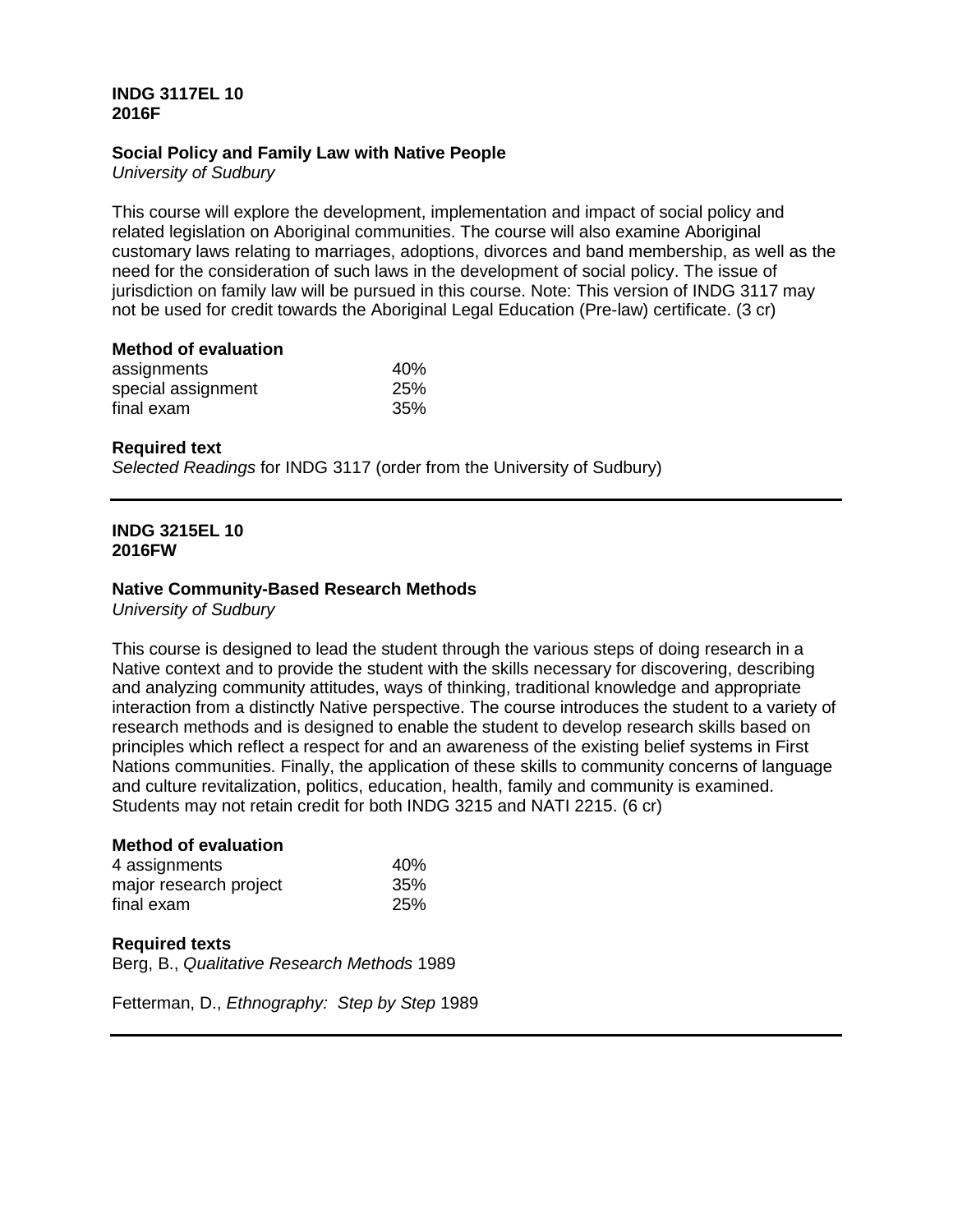# **INDG 3256EL 10 2017W**

# **Aboriginal Health and Wellness**

*University of Sudbury*

This course examines the Aboriginal holistic notion of health inclusive of the physical, mental, spiritual and emotional aspects of being. A comparative historical framework is incorporated in order to understand Aboriginal health issues in the past and present. Models of Aboriginal healing are explored with an emphasis on culture, spirituality and traditional medicine. (3 cr)

# **Method of evaluation**

| quizzes (best 5 out of 6)          | 25% |
|------------------------------------|-----|
| discussions                        | 25% |
| Aboriginal role model presentation | 15% |
| final exam                         | 35% |

# **Required text**

Waldram, J.B., Herring, D.A. and Young, T.K., *Aboriginal Health in Canada* (2<sup>nd</sup> ed.) 2006

# **Optional text**

Bopp, J., *The Sacred Tree* (3rd ed.) 1989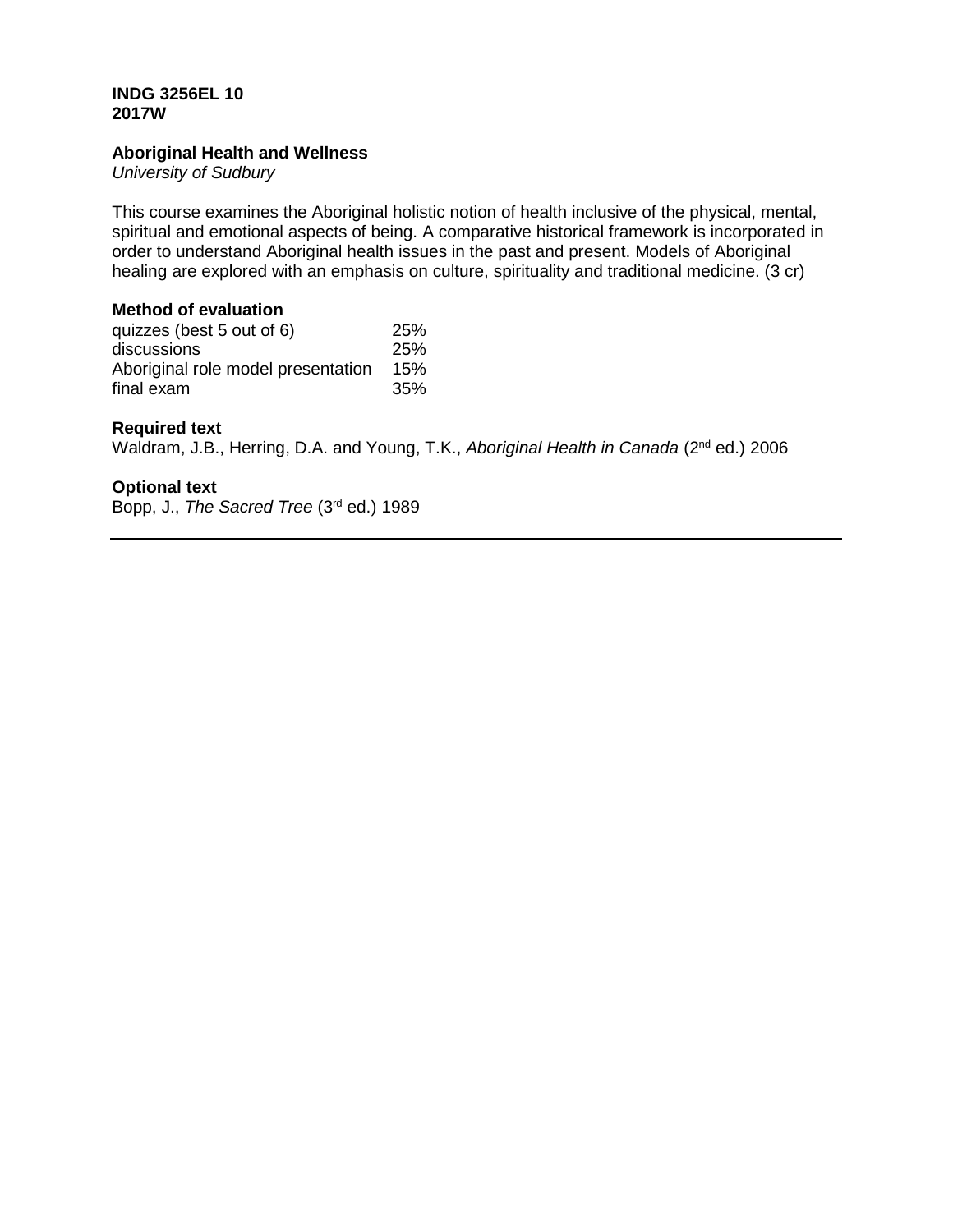# **LAW AND JUSTICE**

#### **JURI 2306EL 12 2016F**

# **Commercial Law**

This course examines the legal rights and duties of buyers, sellers, employers and employees in Canadian Law. Topics discussed will include contracts, insurance, negotiable instruments, business forms, property and credit. Students who have taken JURI 3200 or JURI 2206 may not take JURI 2306 for credit. Cross-listed with COMM 4716. Prerequisite: JURI 1105 or JURI 2206. (3 cr)

#### **Method of evaluation**

| online postings | 8%  |
|-----------------|-----|
| online quizzes  | 22% |
| assignments     | 25% |
| final exam      | 45% |

#### **Required texts**

Davis, D. and Koroneos, M., *Business Law in Canada Casebook* (4<sup>th</sup> ed.) 2004

Yates, R., Bereznicki-Korol, T. and Clarke, T., *Business Law in Canada* (11<sup>th</sup> ed.) 2017

#### **Recommended text**

Coughlan, S.G., Yogis, J.A. and Cotter, C., *Canadian Law Dictionary* (7<sup>th</sup> ed.) 2013 or online dictionaries (consult the course supervisor)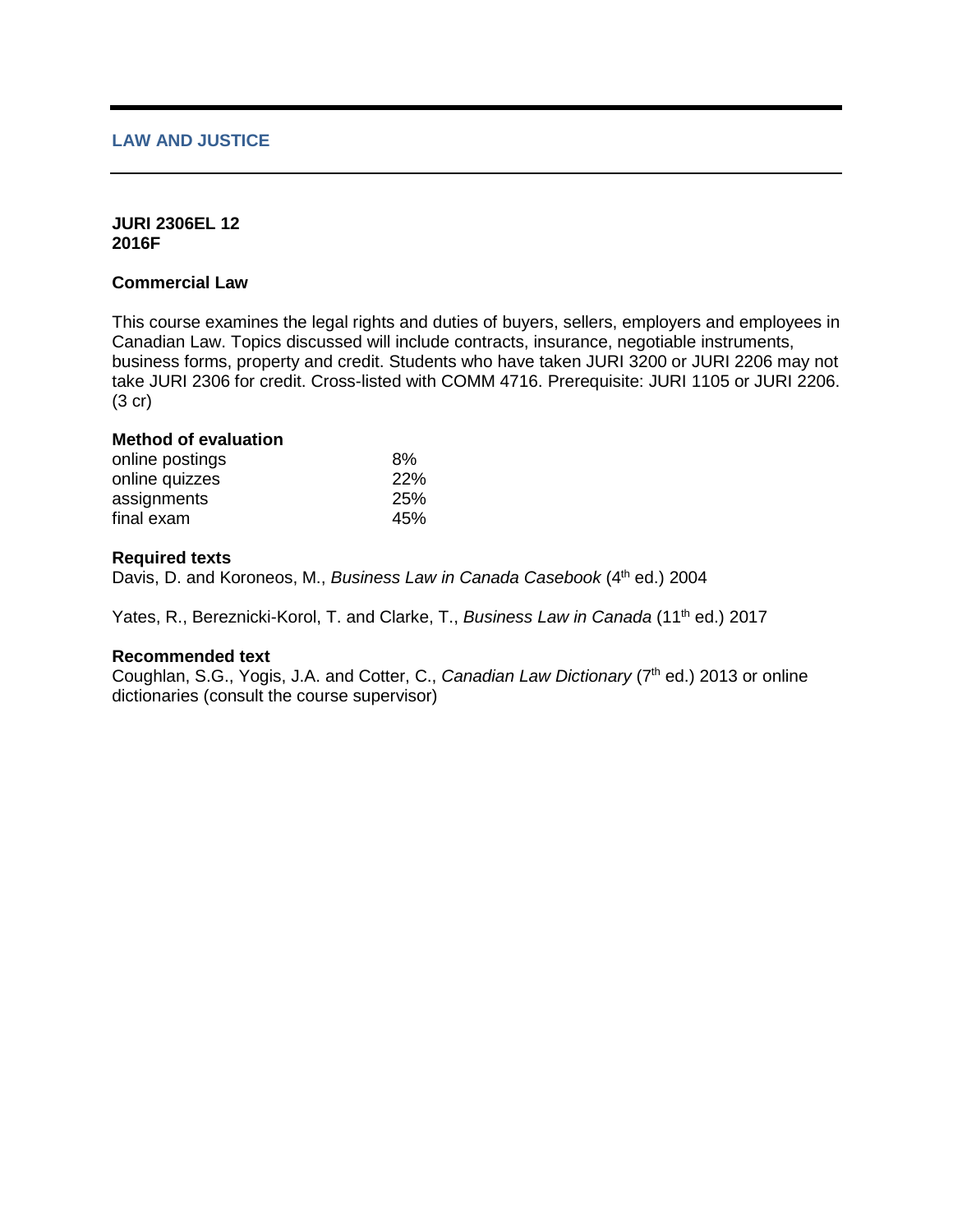## **MANAGEMENT**

#### **MGMT 1006EL 13 2017W**

## **Management of Organizations I**

This course covers two functional areas of business: managing people in organizations and financial management. The course is taught using the case method with a heavy emphasis on decision-making. Students are encouraged to arrive at a course of action/decision in each case consistent with their analysis of the facts presented in each situation. *Enrolment limited to 65***.** (3 cr)

# **Method of evaluation**

| participation        | <b>20%</b> |
|----------------------|------------|
| 2 group case studies | 30%        |
| assignment           | 10%        |
| current event        | 10%        |
| final exam           | 30%        |

## **Required texts**

Nickels, W.G., McHugh, J.M., McHugh, S.M., Cossa, R. and Sproule, B., *Understanding Canadian Business* (with CONNECT access card with Learnsmart & Smartbook access) (9th ed.) 2016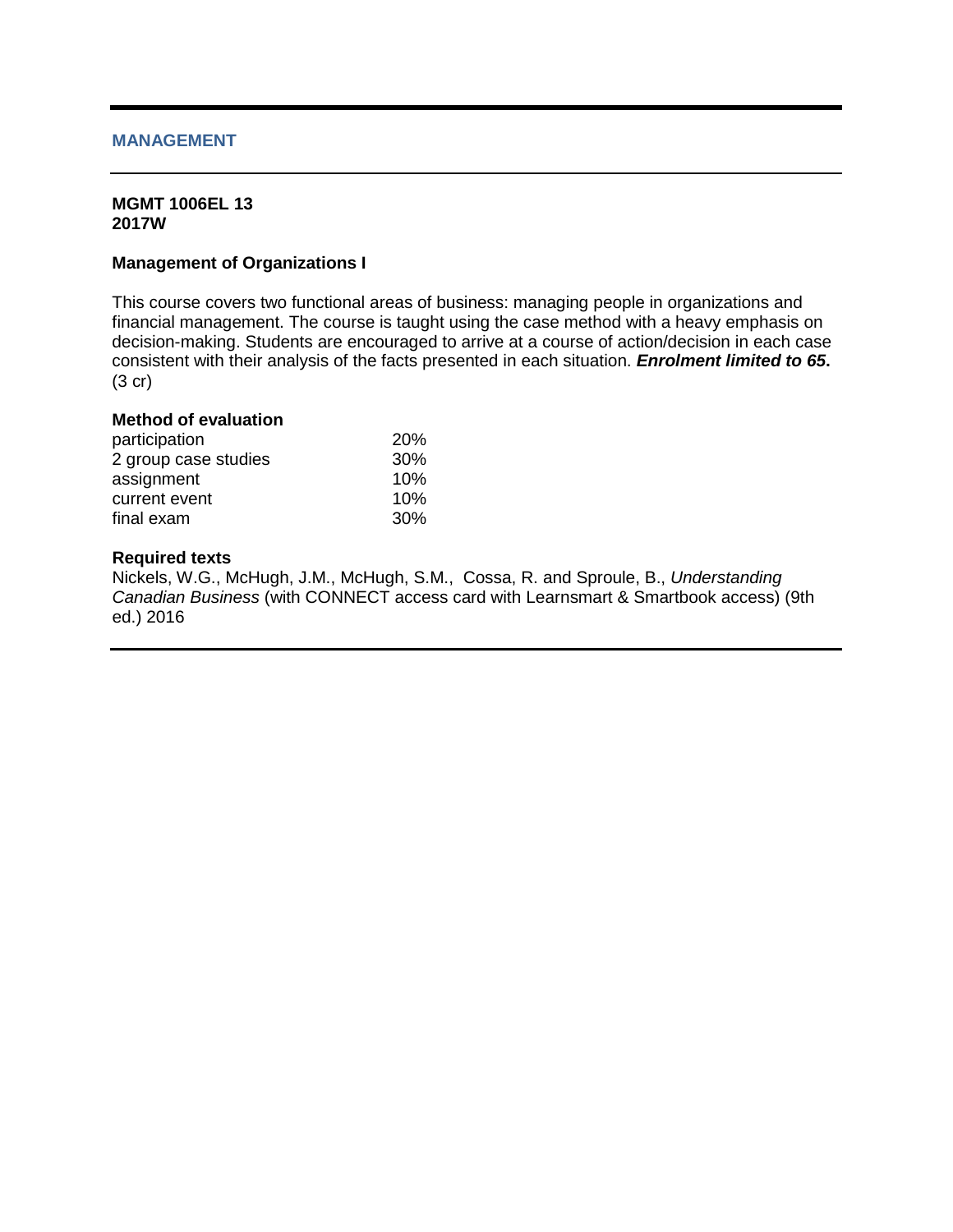## **MGMT 1007EL 13 2016F**

# **Management of Organizations II**

This course examines the role of the manager in the contemporary organization and the issues which influence management and administration decision making in both the public and private sectors. Coverage of topics includes environmental analysis, planning, decision making, implementation and performance measurement. Decision processes are studied in detail using the case study method. Prerequisites: COMM 1006. *Enrolment limited to 65***.** (3 cr)

#### **Method of evaluation**

| individual participation in group/class discussions | <b>20%</b> |
|-----------------------------------------------------|------------|
| 2 case studies                                      | 25%        |
| individual assignment                               | 15%        |
| individual current event                            | 10%        |
| final exam                                          | .30%       |

## **Required texts**

Nickels, W.G., McHugh, J.M., McHugh, S.M., Cossa, R. and Sproule, B., *Understanding Canadian Business* (with CONNECT access card with Learnsmart & Smartbook access) (9th ed.) 2016

#### **MGMT 1036EL 12 2016F 2017W**

## **Business Communication**

Designed not only to help students in their writing, but also to give them the skills they will need after graduation. Covers such areas as letters, memoranda, proposals, effective presentations, and collaborative writing. While useful for all students, B.Com. students should find the course especially beneficial. Students cannot receive credit for COMM 1206 and MGMT 1036. **Enrolment limited to 75 in Fall and 100 in Winter.** (3 cr)

#### **Method of evaluation**

| online postings | <b>20%</b> |
|-----------------|------------|
| assignments     | 50%        |
| final exam      | 30%        |

## **Required text**

Thill, J., Bovée, C. and Cross, A., *Excellence in Business Communication* (5th Canadian edition) 2015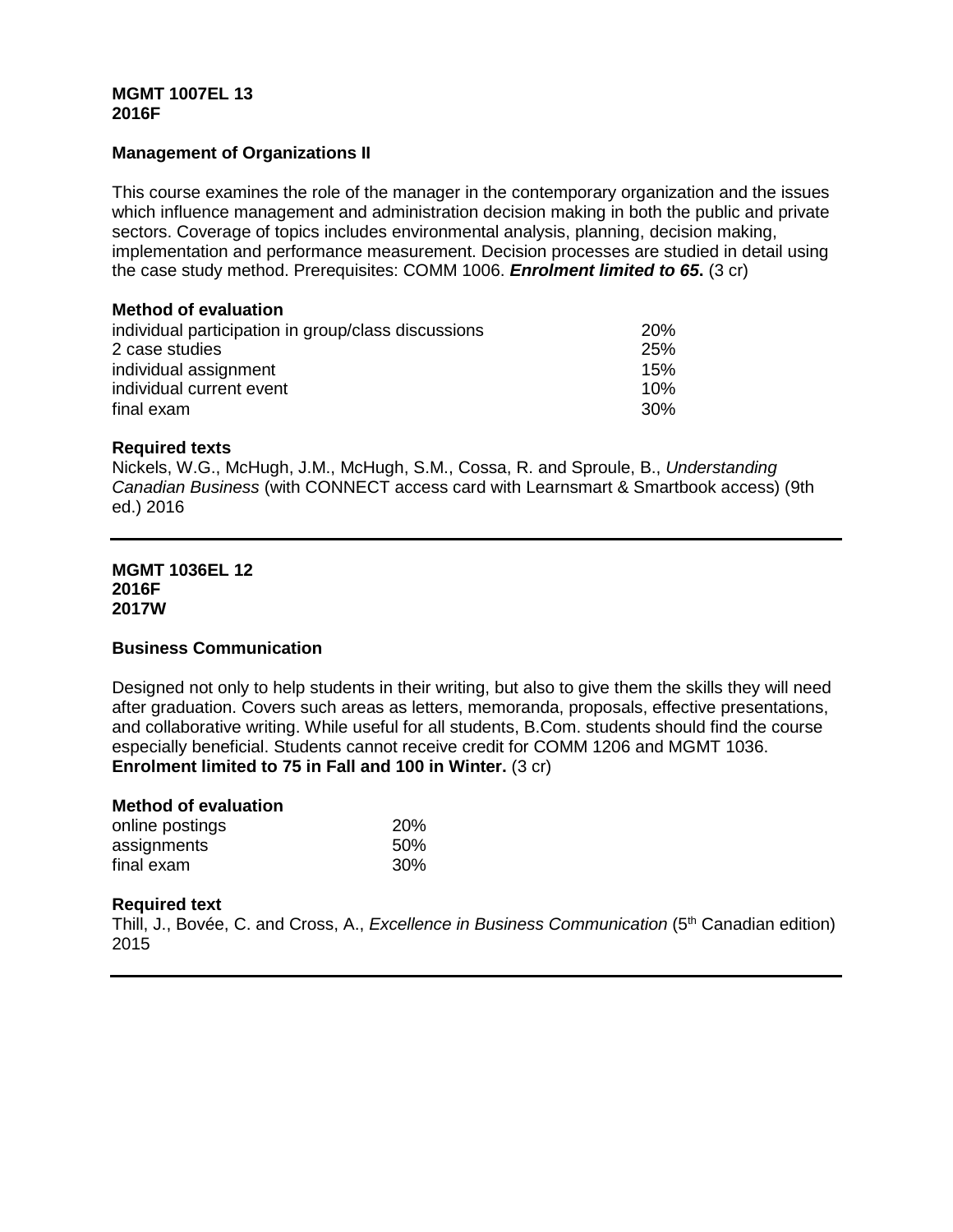# **MGMT 4001EL 12 2016F**

## **Law for Commerce**

The course examines the legal rights and duties of business and individuals in our society. Topics include contracts, insurance, negotiable instruments, property, business forms and credit. Students cannot receive credit for COMM 4716 and MGMT 4001 and JURI 2306. Available only to students who have successfully completed the core year of the Commerce program (consult the full-time calendar for more detail). (3 cr)

# **Method of evaluation**

| online postings | 8%         |
|-----------------|------------|
| online quizzes  | <b>22%</b> |
| assignments     | <b>25%</b> |
| final exam      | 45%        |

# **Required texts**

Davis, D. and Koroneos, M., *Business Law in Canada Casebook* (4th ed.) 2004

Yates, R., Bereznicki-Korol, T. and Clarke, T., *Business Law in Canada* (11th ed.) 2017

# **Recommended text**

Coughlan, S.G., Yogis, J. and Cotter, C., *Canadian Law Dictionary* (7<sup>th</sup> ed.) 2013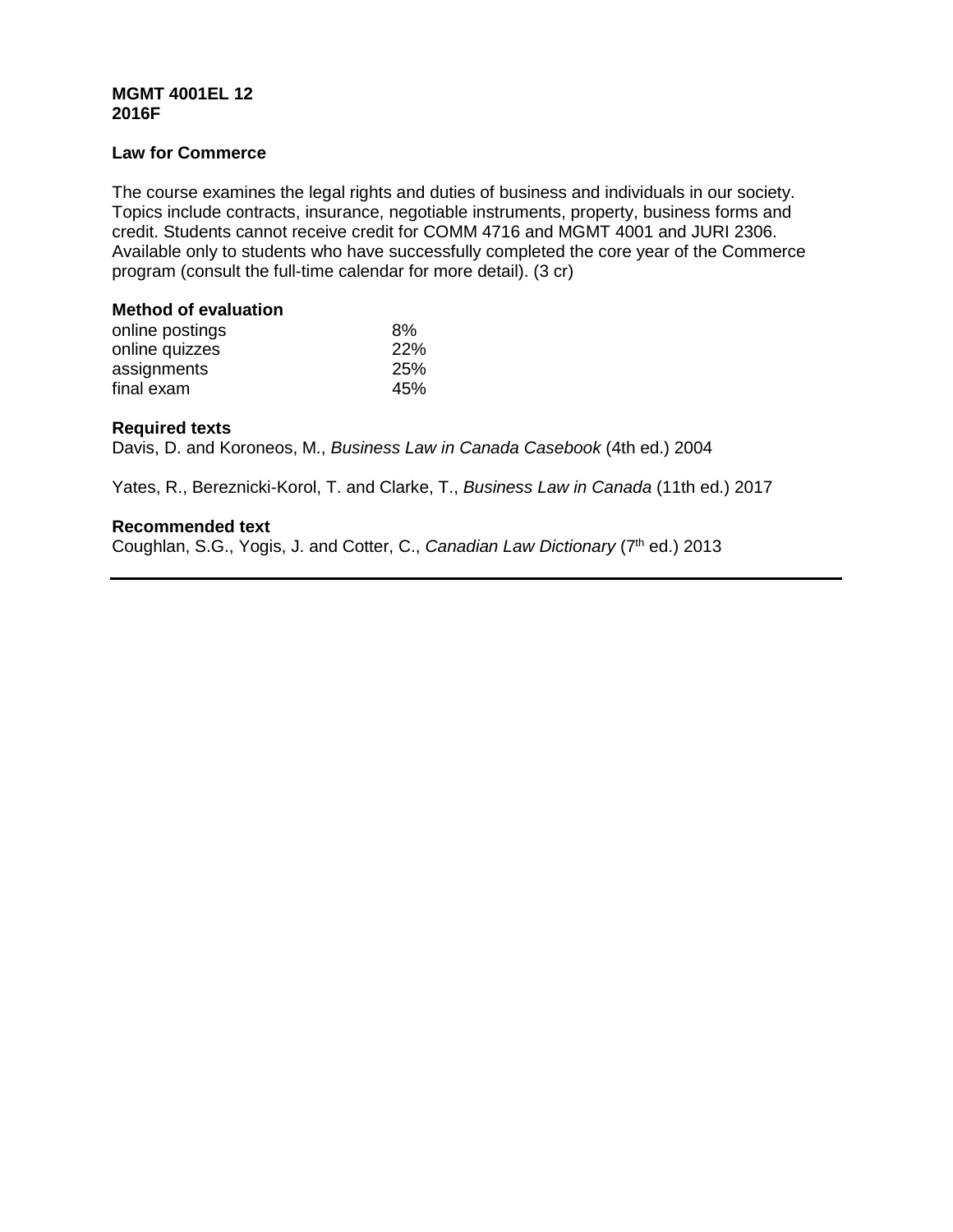#### **MGMT 4105EL 13/14 2016F**

#### **MGMT 4105EL 13/14 2017W**

# **Humanist Issues in Commercial Practice**

This course encourages students to understand the social, cultural, and philosophical traditions of commercial life and enterprise — then and now. The course provides an account of when and how "transactions for value received" (otherwise known as value exchange) first entered written human history and developed through modern times. It deals with commercial exchange and economic thought from biblical and classical times to the present day. Students will be introduced to the Judaic, Buddhist, Christian, and Islamic Wisdom literature and their impact on medieval philosophic ideas of commercial and distributive justice. Students will also study a wide spectrum of Western writing from the sixteenth century onward, coming to appreciate how many of the ethical questions and humanist principles of commercial interaction had their origins in early religious and philosophical thought. *Enrolment limited to 65 in each section***.** (6 cr)

## **Method of evaluation**

| individual participation in group and professor-led discussions | <b>20%</b> |
|-----------------------------------------------------------------|------------|
| 2 quizzes                                                       | 30%        |
| final exam                                                      | .50%       |

**Required texts** - none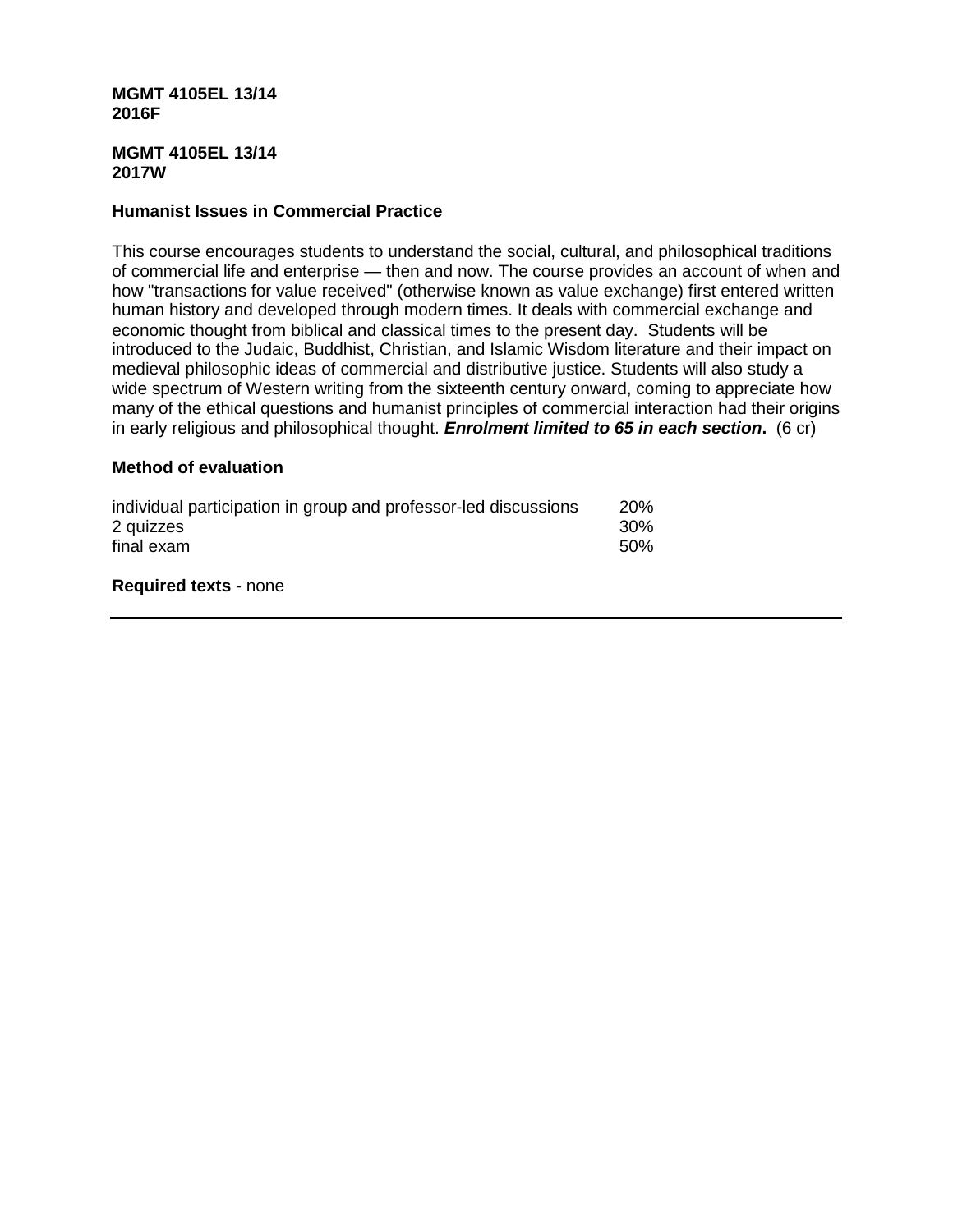# **MGMT 5101EL 13 2016F**

# **Ethical Leadership**

All instructions and course materials (except required texts) are provided on D2L. This course explores leadership in organizations that support the development, implementation, and audit of effective ethical programs in a global environment. In addition, societalorganizational interactions and governance issues are examined through the lens of corporate social responsibility (CSR). Personal values and the challenges of ethical leadership will be studied and explored, in CSR programs and practices that allow for good governance. *Enrolment limited to 40.* (3 cr)

## **Method of evaluation**

|                        | Code of ethics on teamwork report                                           | 5%  |
|------------------------|-----------------------------------------------------------------------------|-----|
| Group assessments      | Case management report                                                      | 15% |
|                        | Case stakeholder report                                                     | 15% |
| Individual assessments | Participation in teamwork                                                   | 5%  |
|                        | Individual report on personal and business values and<br>ethical leadership | 20% |
|                        | Final examination                                                           | 40% |

# **Required text**

Ferrell, O.C., Fraedrich, J. and Ferrell, L., *Business Ethics: Ethical Decision Making & Cases* (11th ed.) 2017

## **MGMT 5111EL 13 2017W**

# **Global Management (MBA)**

This course explores the challenges of managing organizations in a global environment and will provide students with a framework for developing innovative strategies to deal with these challenges. Topics include globalization trends, the various dimensions of culture and will explore organizational responses to the changing business environment. Prerequisite(s): COMM 5012 or HROB 5001. *Enrolment limited to 40***.** (3 cr)

## **Method of evaluation**

| individual participation in discussions    | 20%        |
|--------------------------------------------|------------|
| individual IES self-reflection report      | <b>20%</b> |
| country project report and peer evaluation | 30%        |
| final exam                                 | 30%        |

## **Required text**

Luthans, F. and Doh, J., *International Management: Culture, Strategy, and Behaviour* (9<sup>th</sup> ed.) 2015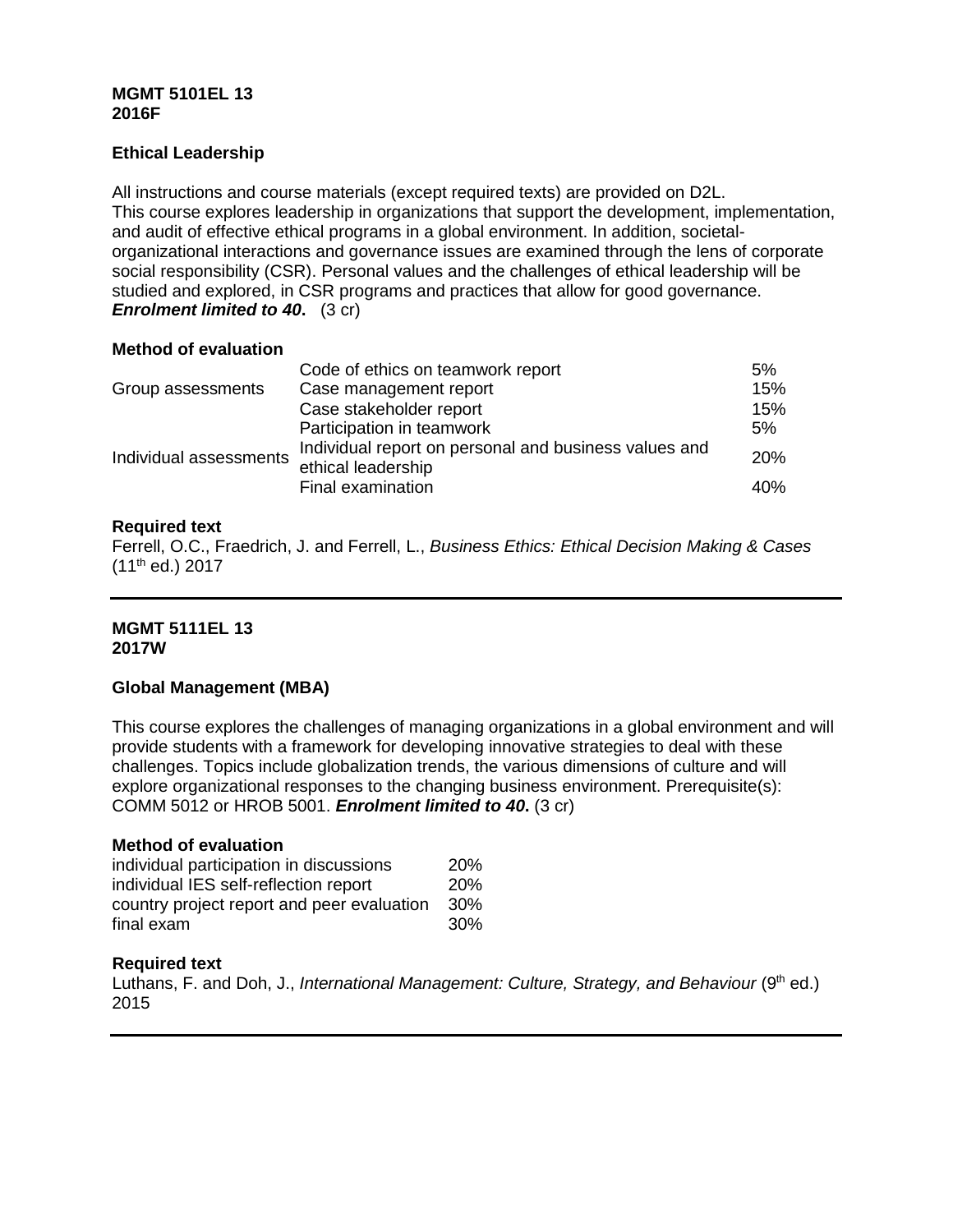# **MGMT 5121EL 13 2016F**

# **Strategic Management (MBA)**

This course focuses on integrating the mainstream concepts and principles of strategic management with analytical tools, techniques, and managerial tasks that are involved in strategy formulation and implementation. Topics include analysis of external and internal environments; strategic choices at business, corporate, and international levels; creation of competitive advantages by building supportive organizational structures and managing capabilities; managerial ethics, leadership and responsible governance. Students will be involved in learning through action by undertaking a managerial role in competition-based business strategy simulation and through the application of course content on real life strategic issues. *Enrolment limited to 40***.** (3 cr)

#### **Method of evaluation**

Project on Action Learning: Strategic topic report 15% Group presentation 5%

Individual contribution based on peer evaluation 5% Business Strategy Game (15% group, 5% individual component) 20% Module exercises and discussions (10% group, 10% individual component) 20% Reflection Report 6%<br>Final Examination 60% Final Examination

## **Required text**

Hoskisson, R.E., Hitt, M.A., Ireland, R.D., Harrison, J.S., *Competing for Advantage* (3rd ed.) 2013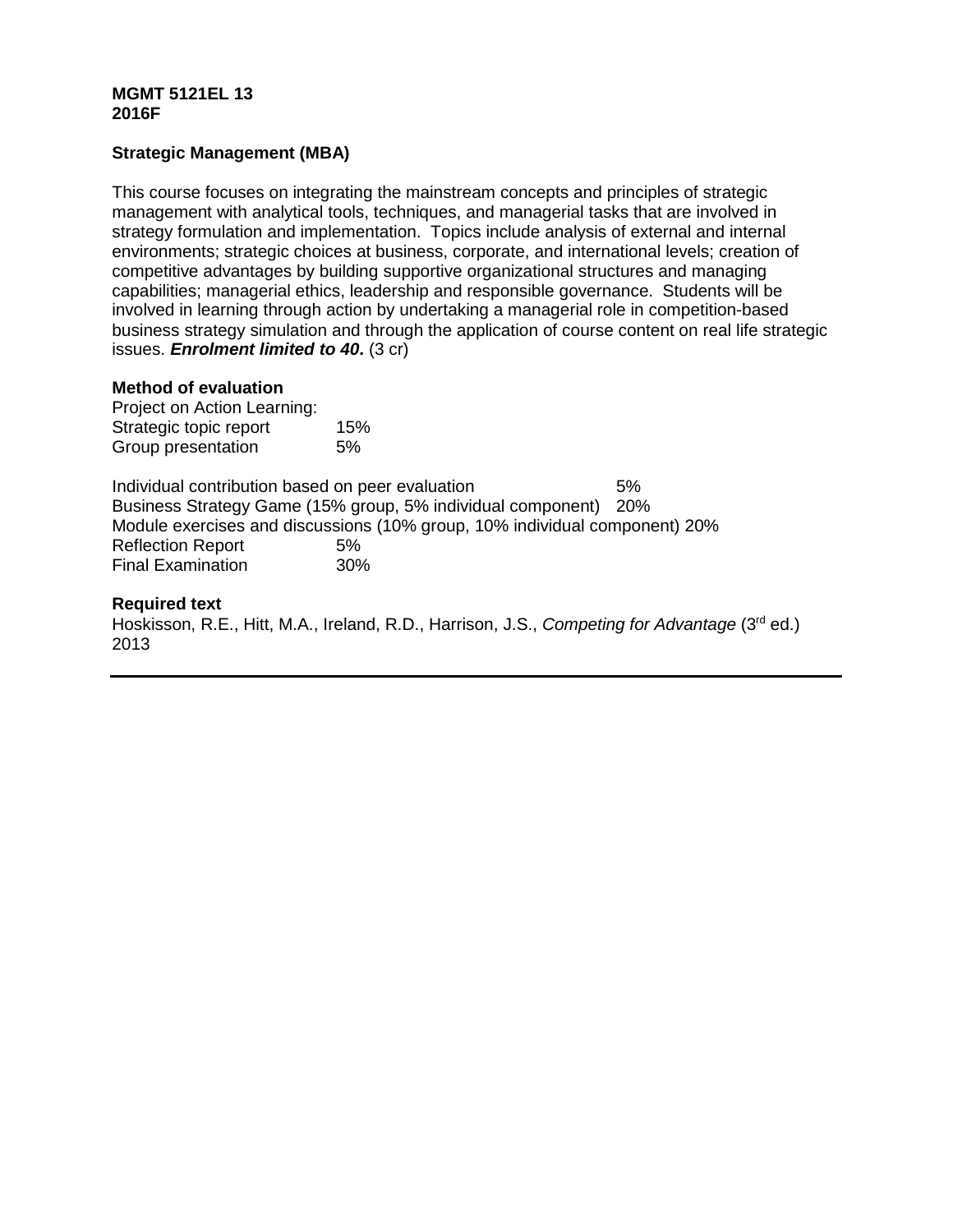## **MGMT 5131EL 13 2017W**

# **Consulting Project (MBA)**

In this capstone course students will learn to apply their analytical and critical thinking skills in the preparation and presentation of a business consulting report in order to help client organizations make their business decisions. Prerequisite(s): Completion of all 5000-level foundations courses. *Enrolment limited to 40***.** (3 cr)

#### **Method of evaluation**

| group project                    | 50%        |
|----------------------------------|------------|
| peer evaluation of group project | 5%         |
| individual report                | <b>20%</b> |
| final exam                       | 25%        |

## **Required texts**

Wickham, L. and Wilcock, J., *Management Consulting: Delivering an Effective Project* (5<sup>th</sup> ed.) 2016

#### **MGMT 5211EL 13 2017W**

## **Learning Organizations (MBA)**

This course examines the pressures on modern organizations to be in a constant adaptive state to support and encourage innovation, and yet have a high performance company. Though an action learning framework, students will discuss and research the topic areas, identify and study a contemporary company that is a high-performance learning organization (HPLO), and will develop a plan to increase a specific company's learning and adaptability. Differences in culture and diversity will be considered in designing a HPLO plan. *Enrolment limited to 40***.** (3 cr)

## **Method of evaluation**

**TRA** 

## **Required texts**

Hess, E.D., *Learn or Die: Using Science to Build a Leading-Edge Learning Organization* 2014

Brynjolfsson, E. and McAfee, A., *The Second Machine Age: Work, Progress, and Prosperity in a Time of Brilliant Technologies* 2014

## **MGMT 5906EL 13 2017W**

## **Research Methods (MBA)**

These courses are offered in different subject areas each year. Designed to meet the needs of students and faculty in dealing with subject areas not covered in other courses, this allows the flexibility essential in the exploration of emerging management concepts. Prerequiste: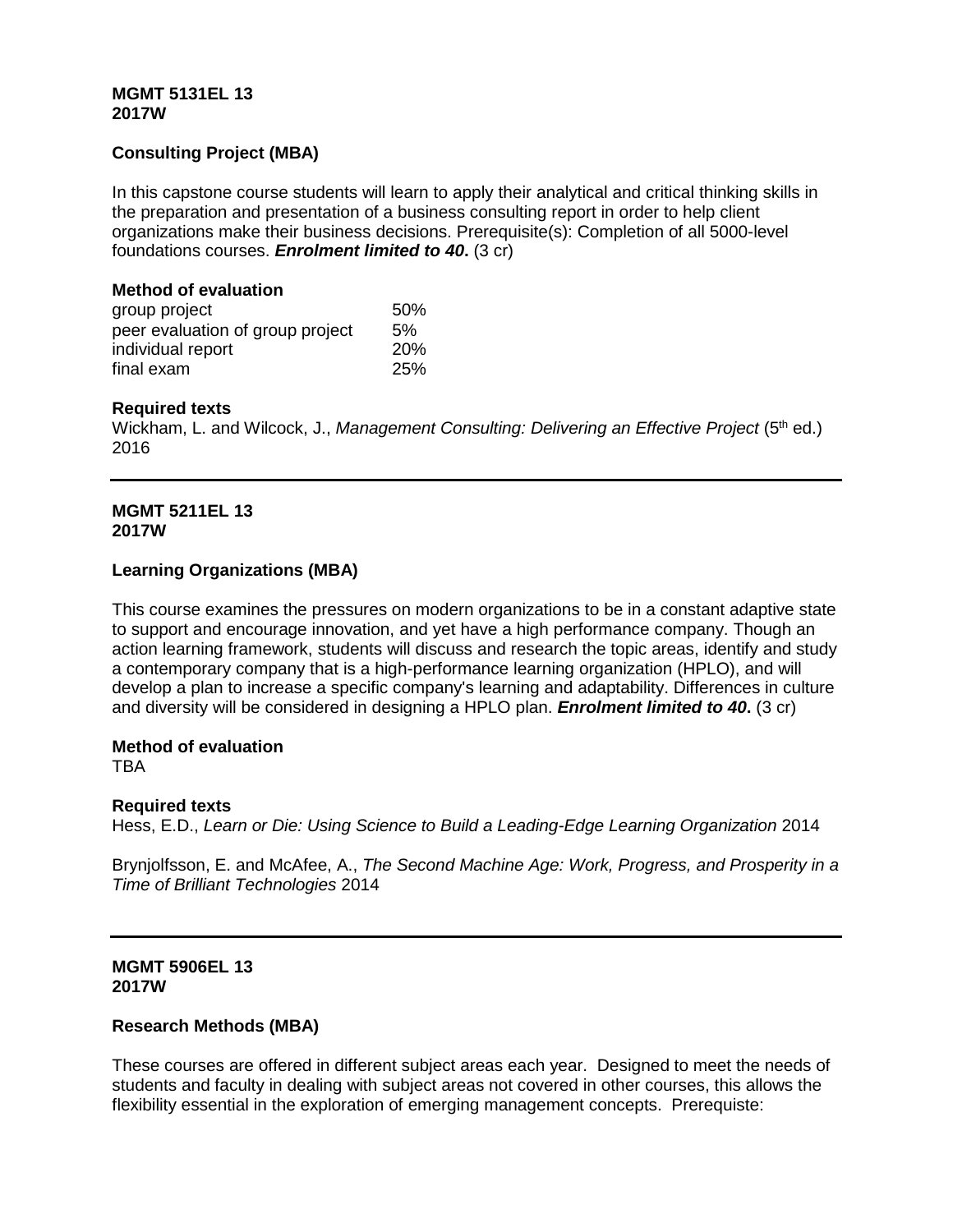permission of instructor. Students may not retain credit for both MGMT 5906 and COMM 6016. *Enrolment limited to 40.* (3 cr)

For Winter 2017, the course is designed to assist you in developing professional competence and skills to: propose strong research with the aim of receiving funding, design strong research, conduct valid research, analyze research findings in optimal ways, and communicate research clearly. Particular emphasis is placed on the preparation of effective business research proposals, scale construction and survey methods, and the potential uses of advanced statistical techniques. It is assumed that graduate students registered in this course have at some time completed an undergraduate course in Statistics, Business Statistics, or Quantitative Methods.

#### **Method of evaluation**

| 4 individual assignments                    | <b>20%</b> |
|---------------------------------------------|------------|
| collaborative project (discussion & report) | 25%        |
| individual literature review                | 30%        |
| final exam                                  | 25%        |

## **Required text**

Cooper, D. and Schindler, P., *Business Research Methods* (11<sup>th</sup> ed.) 2014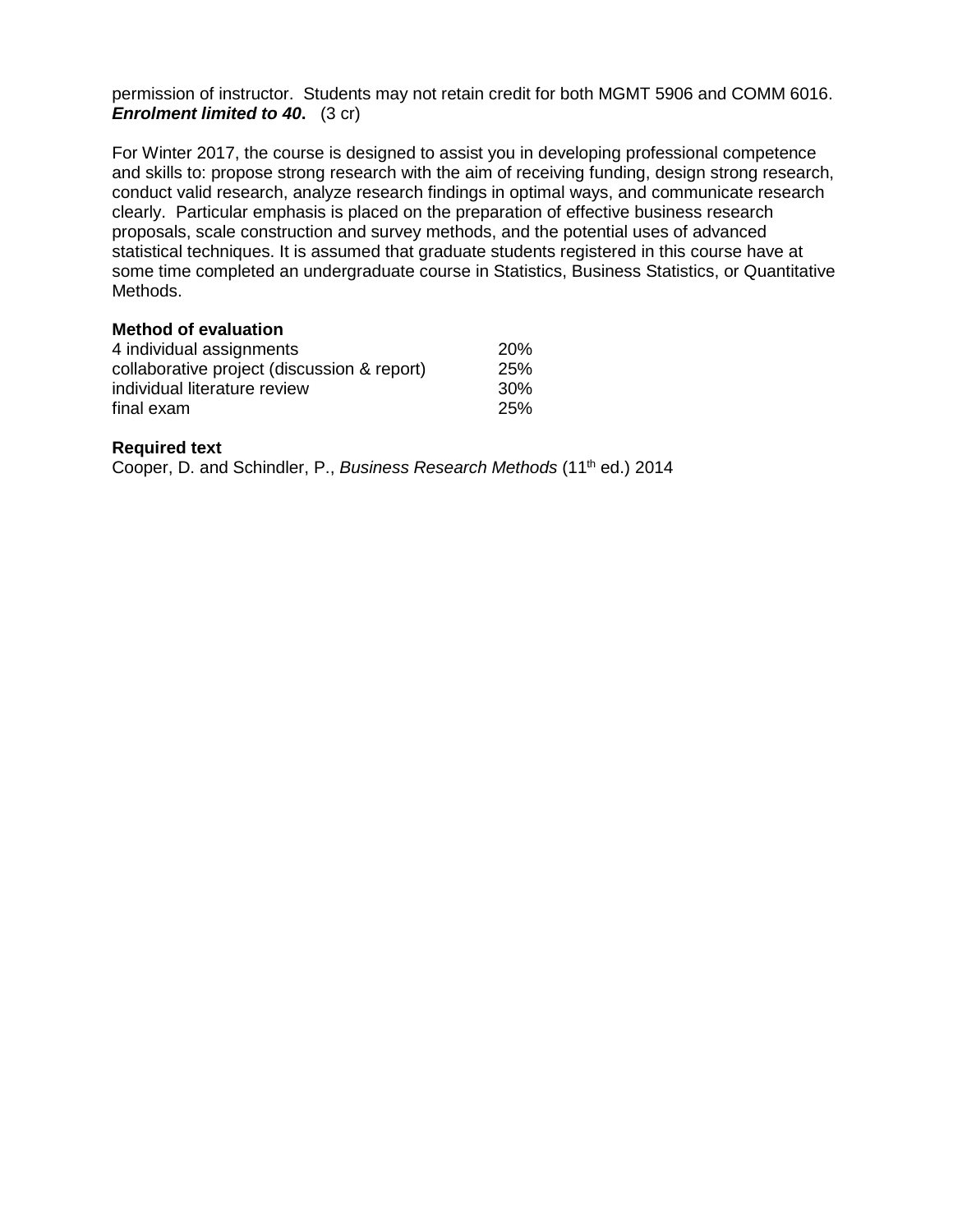## **MARKETING**

#### **MKTG 2011EL 13/14 2016F**

#### **Marketing Management**

This application of concepts and techniques in marketing, Marketing Policies, Consumer Behaviour, Product Planning and Elements of Marketing Research will integrate the Marketing elements in an overall Business approach. A significant objective of this course is the development of skills in decision-making in Marketing. Prerequisites: COMM 2036 or SPAD 2036. *Enrolment limited to 65***.** (3 cr)

# **Method of evaluation**

| individual participation in group/class discussions | 20% |
|-----------------------------------------------------|-----|
| individual case study                               | 10% |
| group case study and critiques                      | 20% |
| group current event                                 | 10% |
| final exam                                          | 40% |

#### **Required text**

Frederick G. Crane, Roger A. Kerin, Steven W. Hartley, and William Rudelius, *Marketing*, Ninth Canadian Edition (McGraw-Hill Ryerson, 2014) with CONNECT access card.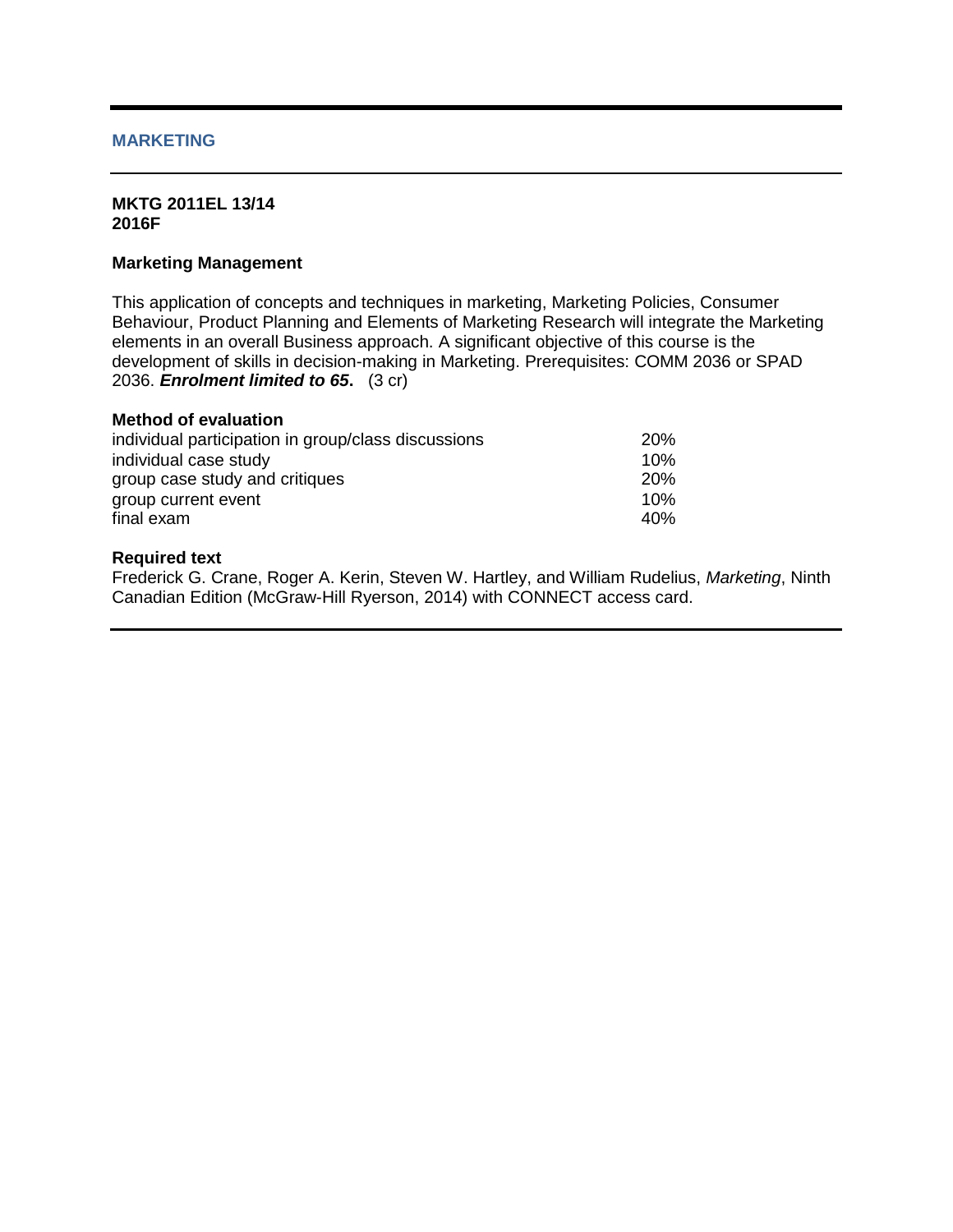#### **MKTG 4041EL 13/14 2016F**

# **International Marketing**

This course is designed to introduce the student to the nature and practice of international marketing management. The course presupposes prior knowledge of general marketing management and builds on this base to develop an awareness and understanding of the peculiarities encountered in international and multinational marketing. Therefore, the objectives of the course are to provide students familiarity with the problems and perspectives of marketing across national boundaries and within foreign countries; insights into environmental perspectives of doing business outside the home country; analytical tools to make marketing decisions facing all firms (exporters, licensor/licensee, joint venture firms, firms with international subsidiaries) engaged in business outside of Canada; and knowledge of tools and practices for structuring and controlling marketing programs related to international business. Prerequisites: COMM 2037, SPAD 2037 or COMM 2035. *Enrolment limited to 65***.** (3 cr)

## **Method of evaluation**

| participation           | <b>20%</b> |
|-------------------------|------------|
| quizzes                 | 10%        |
| individual case study   | 10%        |
| group case study report | 10%        |
| group current event     | 10%        |
| final exam              | 40%        |

# **Required text**

Keegan, W.J. and Green, M.C., *Global Marketing* (9<sup>th</sup> ed.) 2017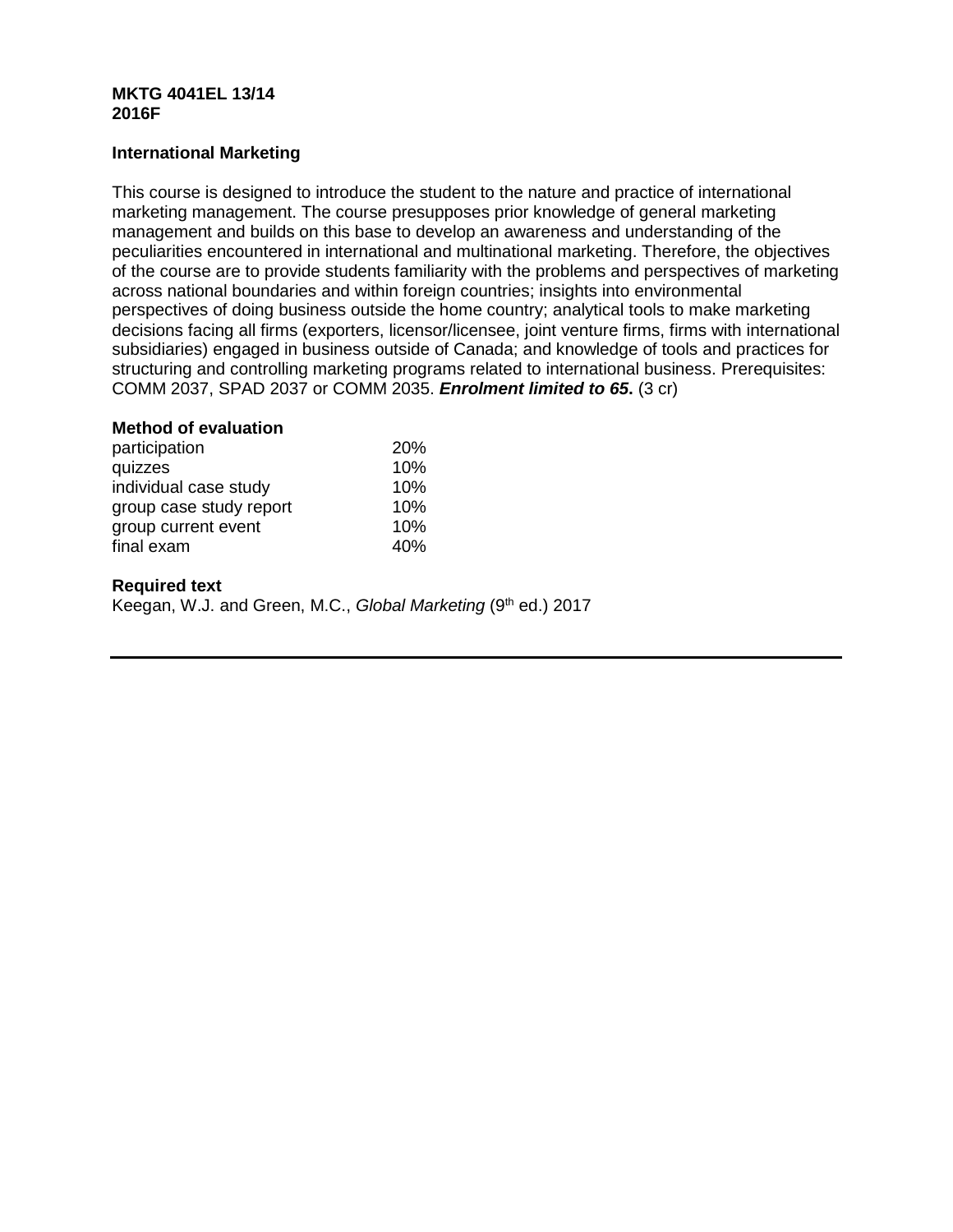## **MKTG 4071EL 13/14 2017W**

# **Consumer Behavior**

Students gain an understanding of psychological factors and external influences that affect the consumer's decision-making process, and of the implications of these on marketing strategies. Topics include consumers' needs, attitudes, motivations and emotions, learning, perceptions, personality, lifestyles, culture, family, social groups, social classes, and decision-making. Prerequisite: COMM 2037, SPAD 2037 or COMM 2035. *Enrolment limited to 65 in each section***.** (3 cr)

# **Method of evaluation**

| individual participation in group discussions | <b>20%</b> |
|-----------------------------------------------|------------|
| individual article summary                    | 15%        |
| group project                                 | 25%        |

# **Required text**

Solomon, M.G., White, K., Dahl, D.W., *Consumer Behavior: Buying, Having, and Being* (7th Canadian ed.) 2017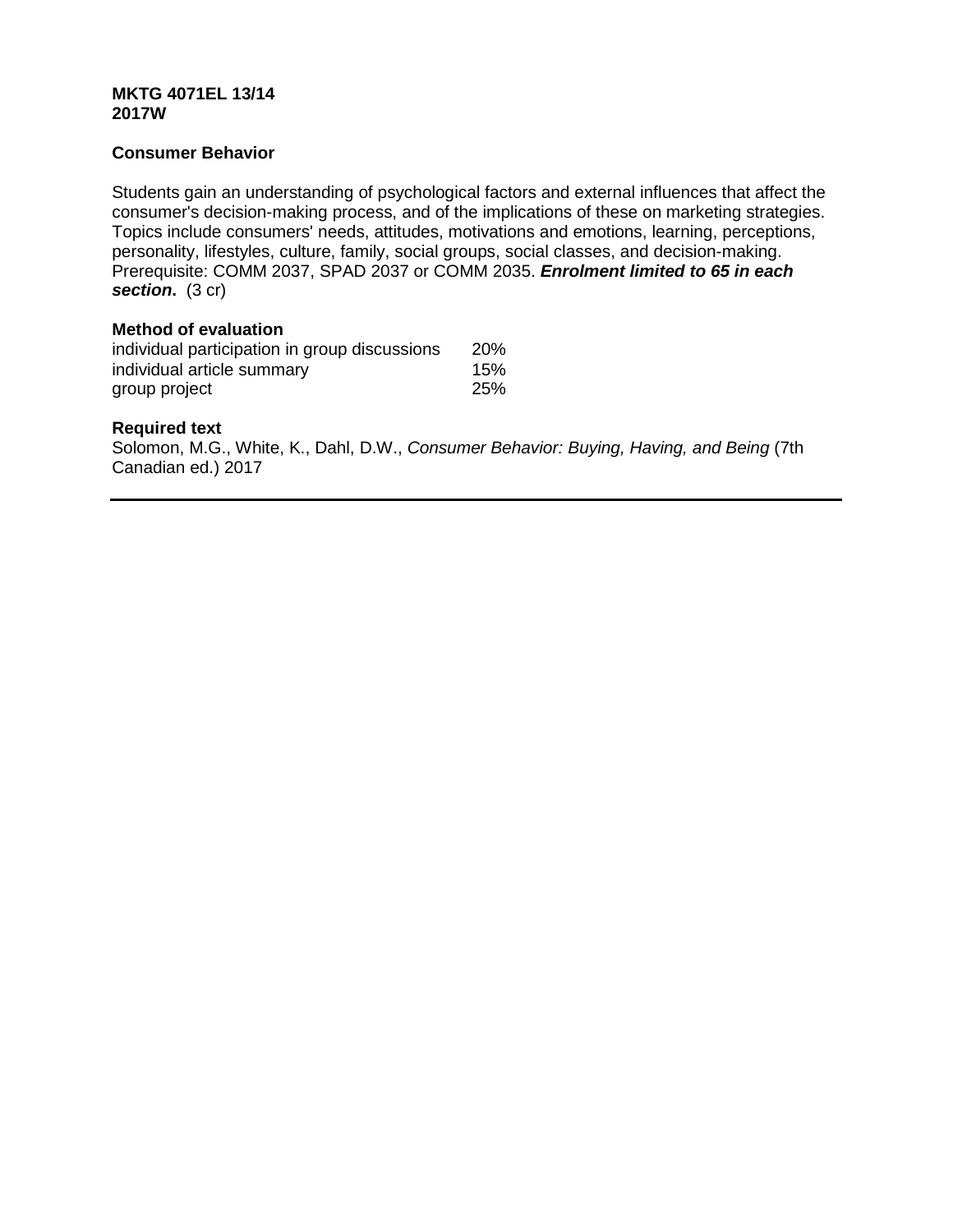# **MKTG 5001EL 13 2016F 2017W**

# **Marketing**

This course introduces students to the basic principles of marketing including the marketing environment, consumer segmentation and positioning, the 4 Ps (product, price, place and promotion), and marketing strategy. The method of instruction includes lectures, case studies and experiential learning using a computer simulation. Students will be able to determine consumer needs, evaluate marketing opportunities, establish target market segments and develop and communicate a marketing strategy. *Enrolment limited to 40***.** (3 cr)

#### **Method of evaluation**

| participation                | <b>20%</b> |
|------------------------------|------------|
| current event                | 10%        |
| group business simulation    | <b>25%</b> |
| social networking assignment | 15%        |
| final exam                   | 30%        |

# **Required text**

Crane, F.G., Kerin, R.A., Hartley, S.W., and Rudelius, W., *Marketing* (with CONNECT access card) (9th Canadian ed.) 2014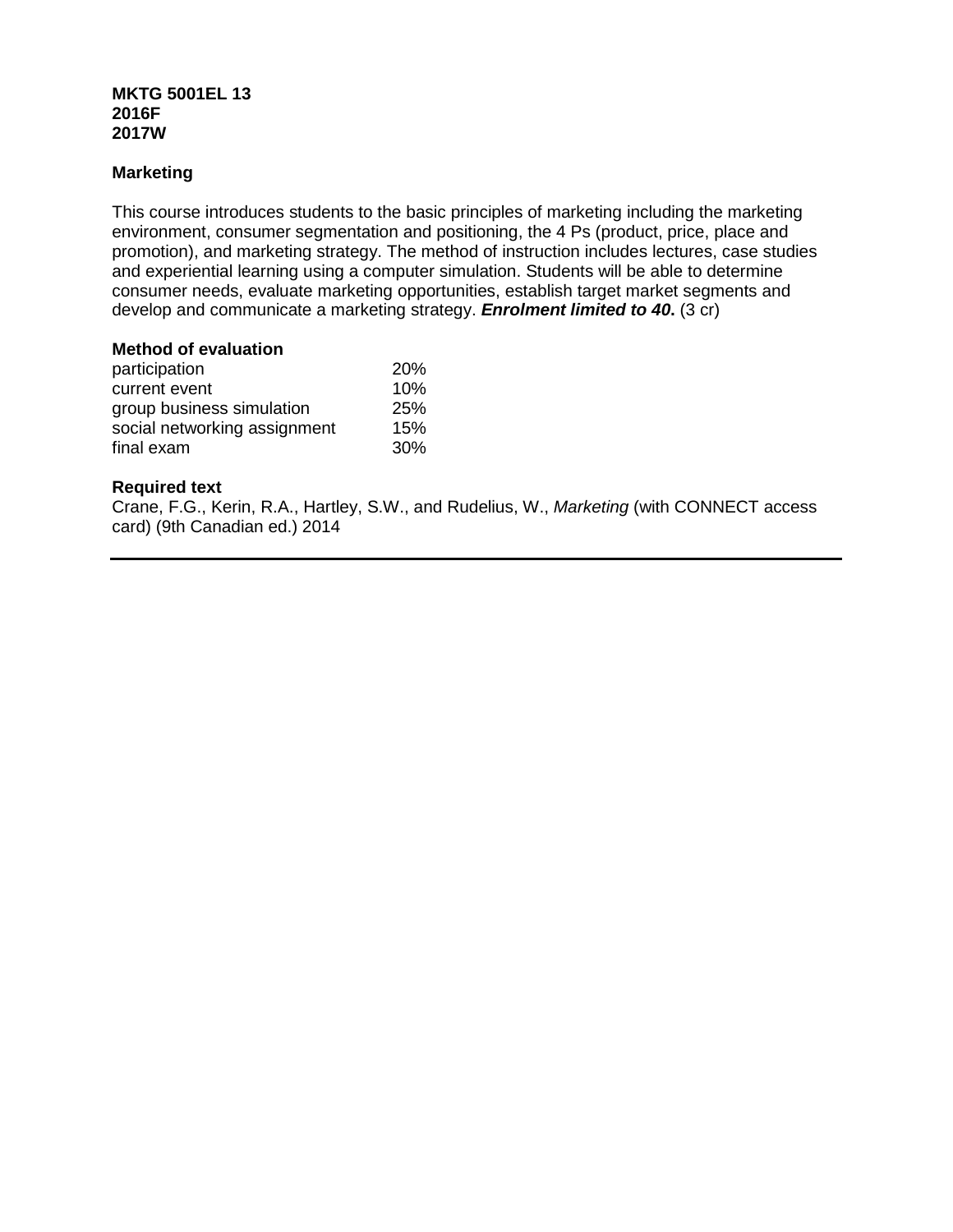# **MKTG 5121EL 13 2017W**

# **Advanced Marketing Planning (MBA)**

This course is designed to provide students with the tools to fully assess a company's customer, competitive and market landscape and to develop effective marketing plans to achieve the firm's long-term objectives. This course will use theory and experiential learning opportunities to assist in the learning process. By course completion, students will have the tools needed to analyze and develop strategic marketing plans for consumer-driven businesses. Students may not retain credit for both MKTG 5121 and COMM 5111. Prerequisite(s): COMM 5011 or MKTG 5001 or COMM 5305. *Enrolment limited to 40***.** (3 cr)

#### **Method of evaluation**

| individual case analysis | 15% |
|--------------------------|-----|
| individual participation | 20% |
| group case analysis      | 10% |
| group report project     | 20% |
| group project critique   | 5%  |
| final exam               | 30% |

# **Required text**

Aaker, D.A., *Strategic Market Management* (10<sup>th</sup> ed.) 2014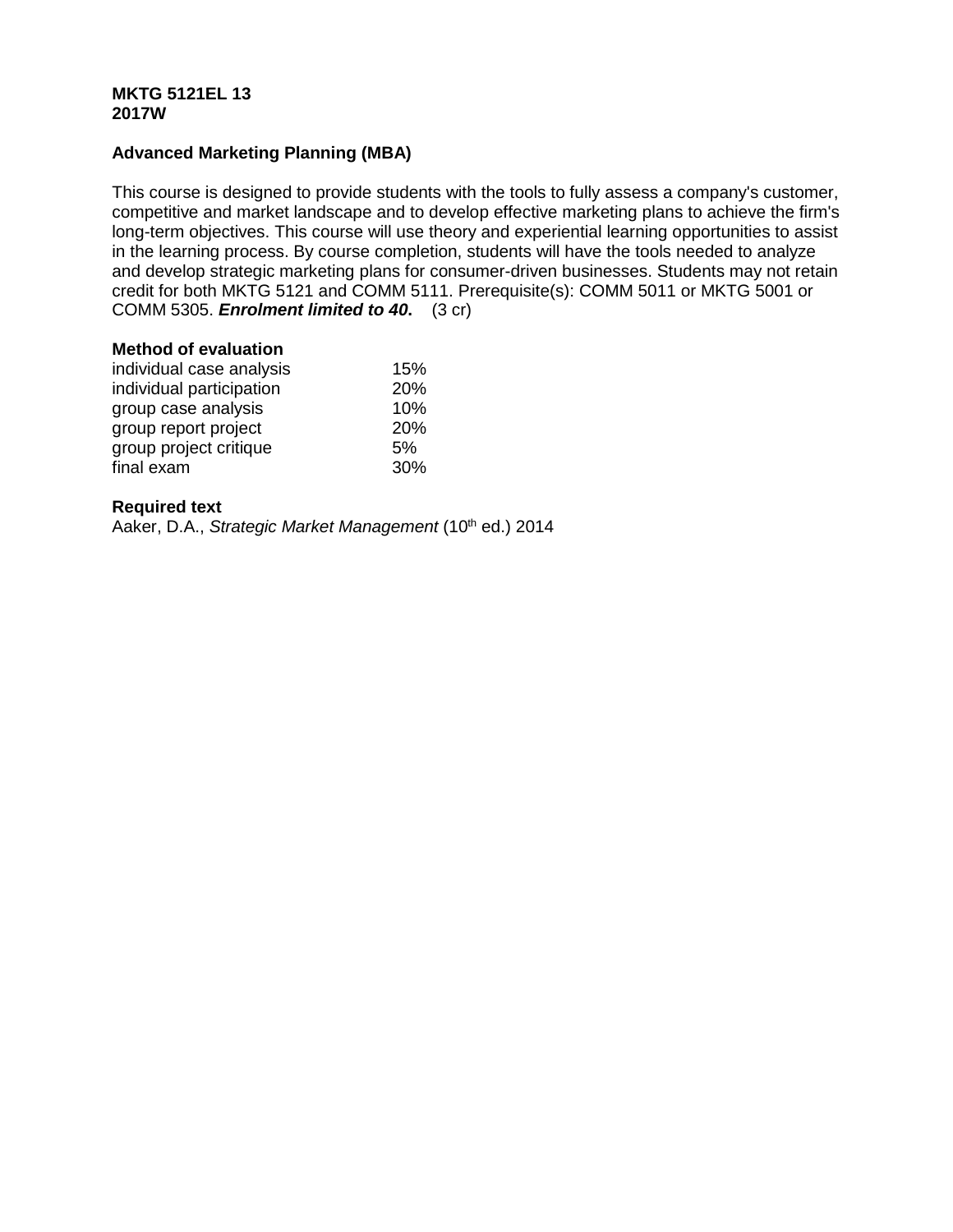## **MATHEMATICS**

#### **MATH 1036EL 10 2016F 2017W**

**Calculus I**

(Internet access is required.)

This is a problem-solving course in which an extensive treatment of differential calculus and an introduction to integral calculus are given. The course includes limits, continuity, differentiation, standard functions, Taylor polynomial approximation, indeterminate forms and L'Hôpital's rules, and practical applications. The course concludes with summation, integration, techniques of integration and the calculation of areas and volumes. Prerequisite: Grade 12 4U calculus and vectors, or MATH 1912 (minimum 60%), or equivalent. (3 cr)

#### **Method of evaluation**

| assignments | 40% |
|-------------|-----|
| final exam  | 60% |

#### **Required text**

Adams, R.A. and Essex, C., *Calculus: Single Variable* (8<sup>th</sup> ed.) 2014

If you are planning to take MATH 1037 in a future session, purchase only the following alternative text.

Adams, R.A. and Essex, C., *Calculus: A Complete Course* (8<sup>th</sup> ed.) 2014

#### **MATH 1037EL 10 2017W**

## **Calculus II**

(Internet access is required.)

The course begins with further techniques of integration, approximate integration, improper integrals and techniques for solving some simple first-order differential equations. This is followed by parametric and polar curves, and calculations of arc length, surface area and volume. Sequences, series, power series and Taylor series are then introduced. The course concludes with elementary aspects of functions of several variables. Prerequisite: MATH 1036. (3 cr)

# **Method of evaluation**

| assignments | 40% |  |
|-------------|-----|--|
| final exam  | 60% |  |

**Required text** Adams, R. and Essex, C., *Calculus: A Complete Course* (8<sup>th</sup> ed.) 2014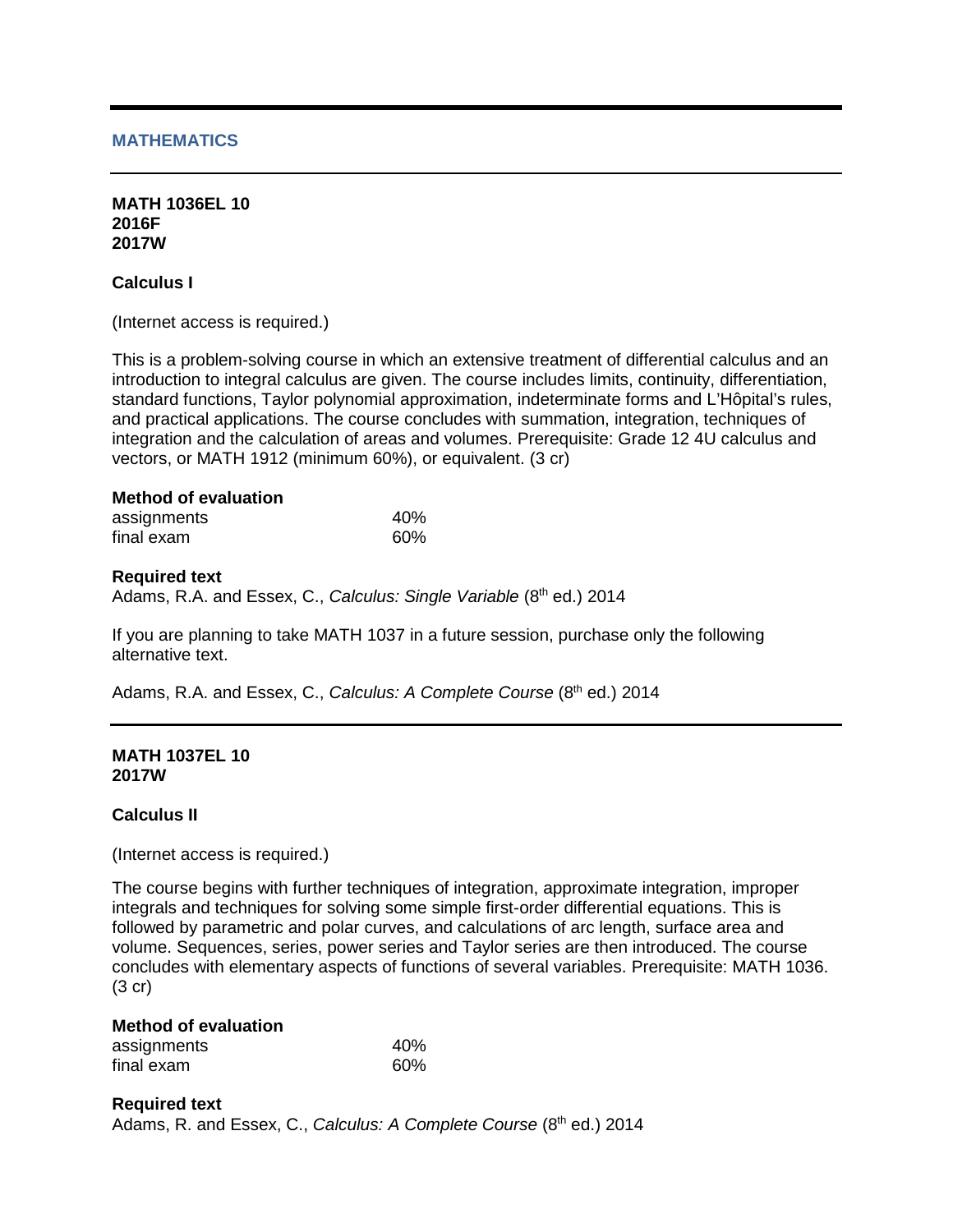## **MATH 1057EL 12 2016F**

# **Linear Algebra I**

Topics include simultaneous linear equations; matrices and determinants; vector spaces and linear transformations; eigenvalues and eigenvectors; applications to analytic geometry and complex numbers. Prerequisites: Grade 12 4U advanced functions or MATH 1911, or equivalent. (3 cr)

| <b>Method of evaluation</b> |     |
|-----------------------------|-----|
| assignments                 | 40% |
| final exam                  | 60% |

#### **Required text**

Williams, G., *Linear Algebra with Applications* (8<sup>th</sup> ed.) 2014

# **MATH 1912EL 12 2016F**

## **Elementary Calculus**

This course begins with limits, differential calculus, extrema, related rates and curve sketching. It concludes with an introduction to integration. This course may not be taken by students with 60% or more in Calculus OAC or equivalent. Students registered in degree programs in Mathematics or Computer Science will not receive credit for MATH 1912 except under such special circumstances as may be approved by the department chair. For prerequisite purposes, MATH 1912 is equivalent to its associated 4U course. Prerequiste: grade 12 4U advanced functions or equivalent. (3 cr)

#### **Method of evaluation**

| assignments | 40% |
|-------------|-----|
| final exam  | 60% |

#### **Required text**

Bittinger, M.L., Ellenbogen, D.J. and Surgent, S.A., *Calculus and Its Applications* (11<sup>th</sup> ed.) 2016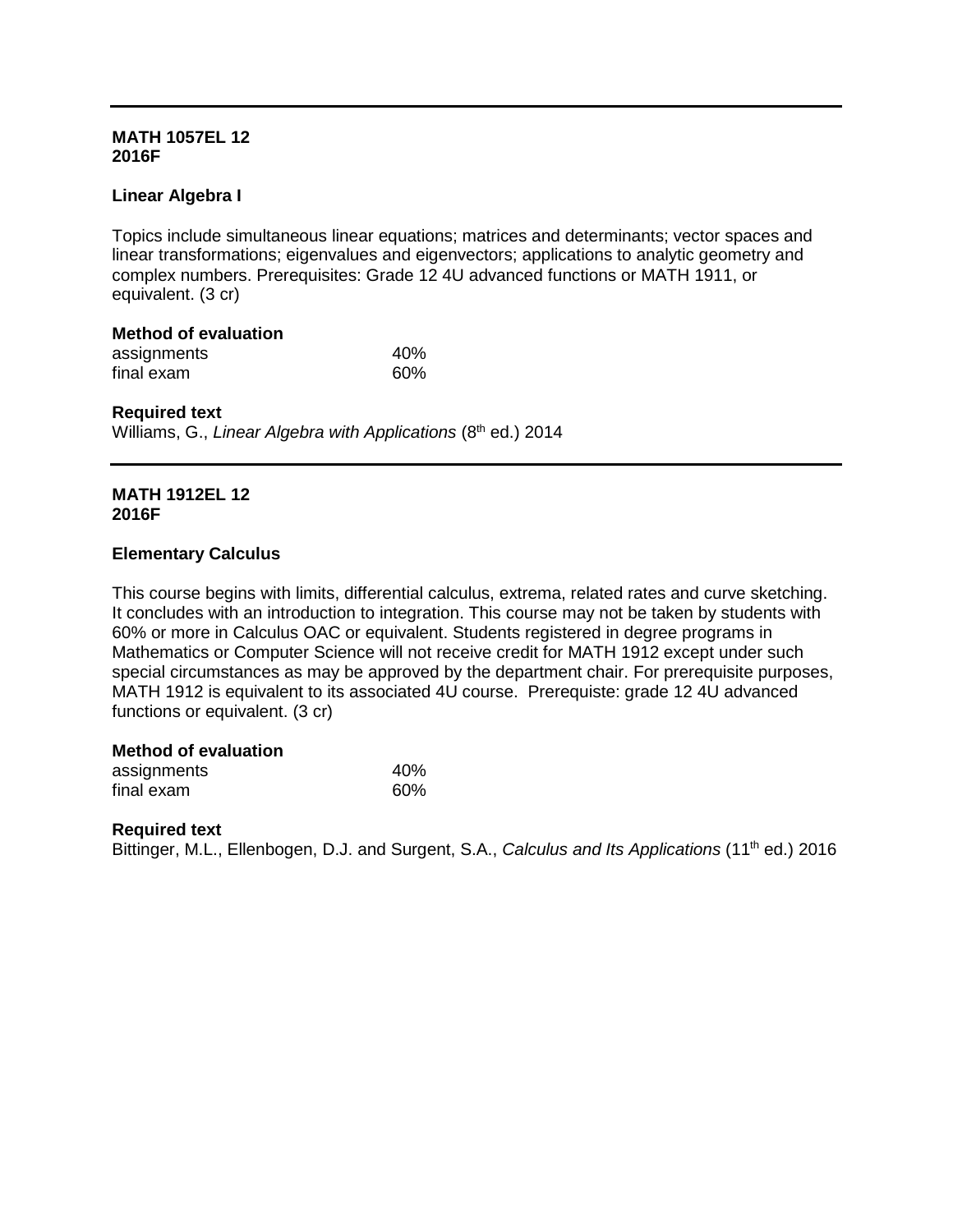#### **MUSIC**

#### **MUSC 1021EL 12 2016F**

## **Music Appreciation I: Middle Ages to the Classical Era**

This course is designed to give students the fundamentals of the elements of music including melody, harmony, rhythm, forms, voice types, and instruments. We will examine and compare the music literature of major composers and seek to understand how musical styles and genres developed from a historical perspective. The course will cover music from the Middle Ages to the Classical period. (3 cr)

| <b>Method of evaluation</b> |  |
|-----------------------------|--|
|                             |  |

| online postings | 20% |
|-----------------|-----|
| assignments     | 35% |
| online quizzes  | 15% |
| final exam      | 30% |

## **Required texts**

Bloom, K. and Wellman, J., *Attending and Enjoying Concerts* 2010

Yudkin, J., *Understanding Music* (8<sup>th</sup> ed.) 2016

Yudkin, J., 3-CD Set for Understanding Music (8<sup>th</sup> ed.) 2016

#### **MUSC 1022EL 12 2017W**

## **Music Appreciation II: Romantic to Contemporary Era**

This course is designed to give students a survey of Western Music from the Romantic period through to the present. We will examine and compare the music literature of major composers and seek to understand from a historical perspective how musical styles and genres developd. The course is a continuation of MUSC 1021 and will cover the nineteenth and twentieth centuries through to the present. (3 cr)

#### **Method of evaluation**

| online postings | <b>20%</b> |
|-----------------|------------|
| assignments     | 35%        |
| online quizzes  | 15%        |
| final exam      | <b>30%</b> |

## **Required texts**

Bloom, K. and Wellman, J., *Attending and Enjoying Concerts* 2010

Yudkin, J., *Understanding Music* (8<sup>th</sup> ed.) 2016

Yudkin, J., 3-CD Set for Understanding Music (8<sup>th</sup> ed.) 2016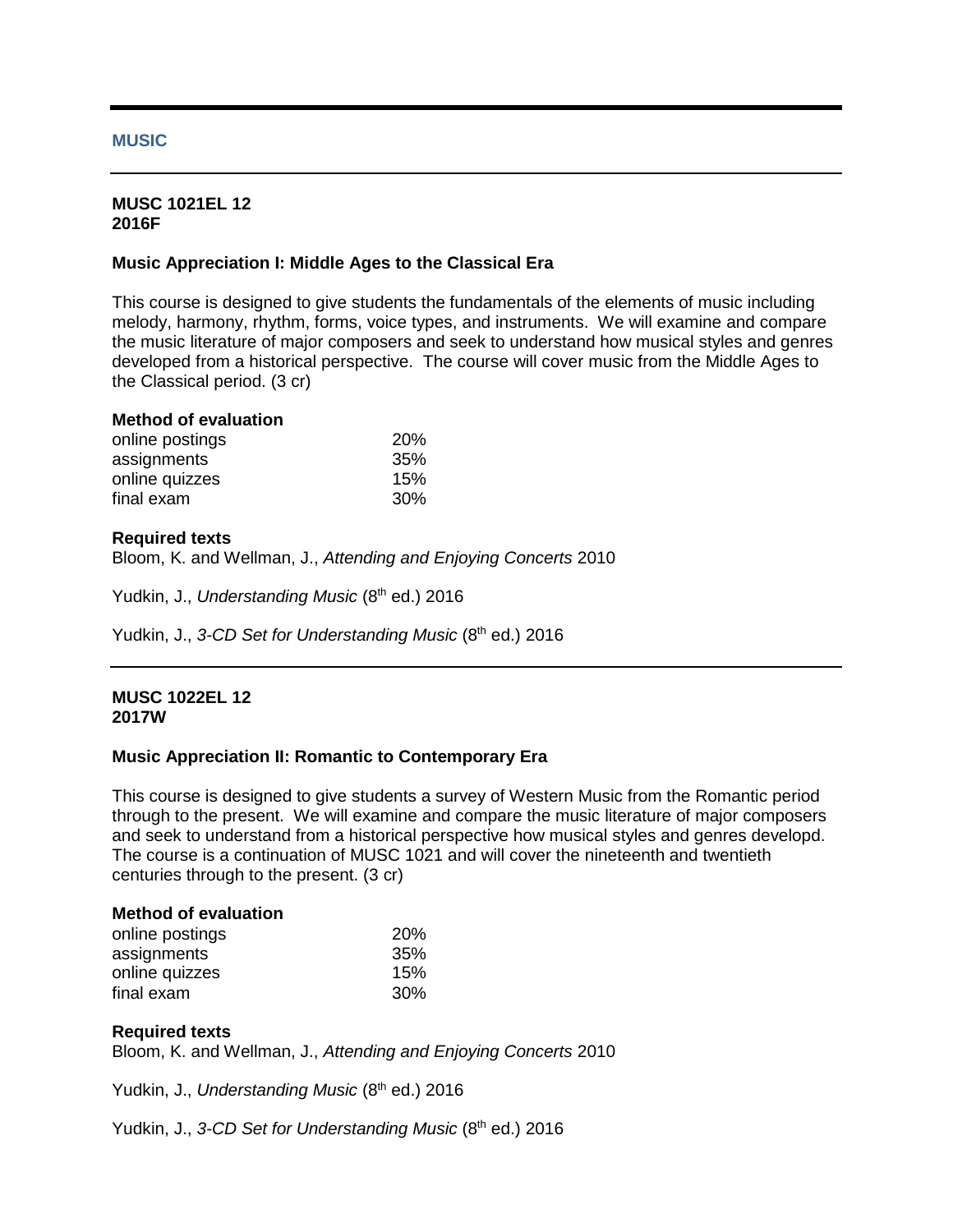## **MUSC 1101EL 12 2016F**

# **Introduction to Music I**

An introduction to the basic vocabulary of music and to basic musicianship skills. Topics include notation, meter and rhythm, intervals, scales, chords, etc. This course cannot count towards fulfilling the requirements for a concentration in Music. Students who have successfully completed MUSC 1115 may not enroll in MUSC 1101. (3 cr)

# **Method of evaluation**

| online postings | 5%              |
|-----------------|-----------------|
| online tests    | 15%             |
| assignments     | 50%             |
| final exam      | 30 <sup>%</sup> |
|                 |                 |

#### **Required text – none**

# **MUSC 1102EL 12 2017W**

## **Introduction to Music II**

This course is a continuation of MUSC 1101, expanding upon musical vocabulary and the basic skills of musicianship through written work, analysis, and ear training. Topics include the Cclefs, scales, triads, seventh chords, simple and compound time, non-harmonic tones, cadences, transposing instruments, instrumental and vocal scores, and musical terms and signs used to indicate tempo, dynamics, articulation, style, etc. This course cannot count toward a concentration in Music. Students who have successfully completed MUSC 1115 may not enroll in MUSC 1102. Prerequisite: MUSC 1101 or permission of the department. (3 cr)

## **Method of evaluation** – tba

**Required text - none**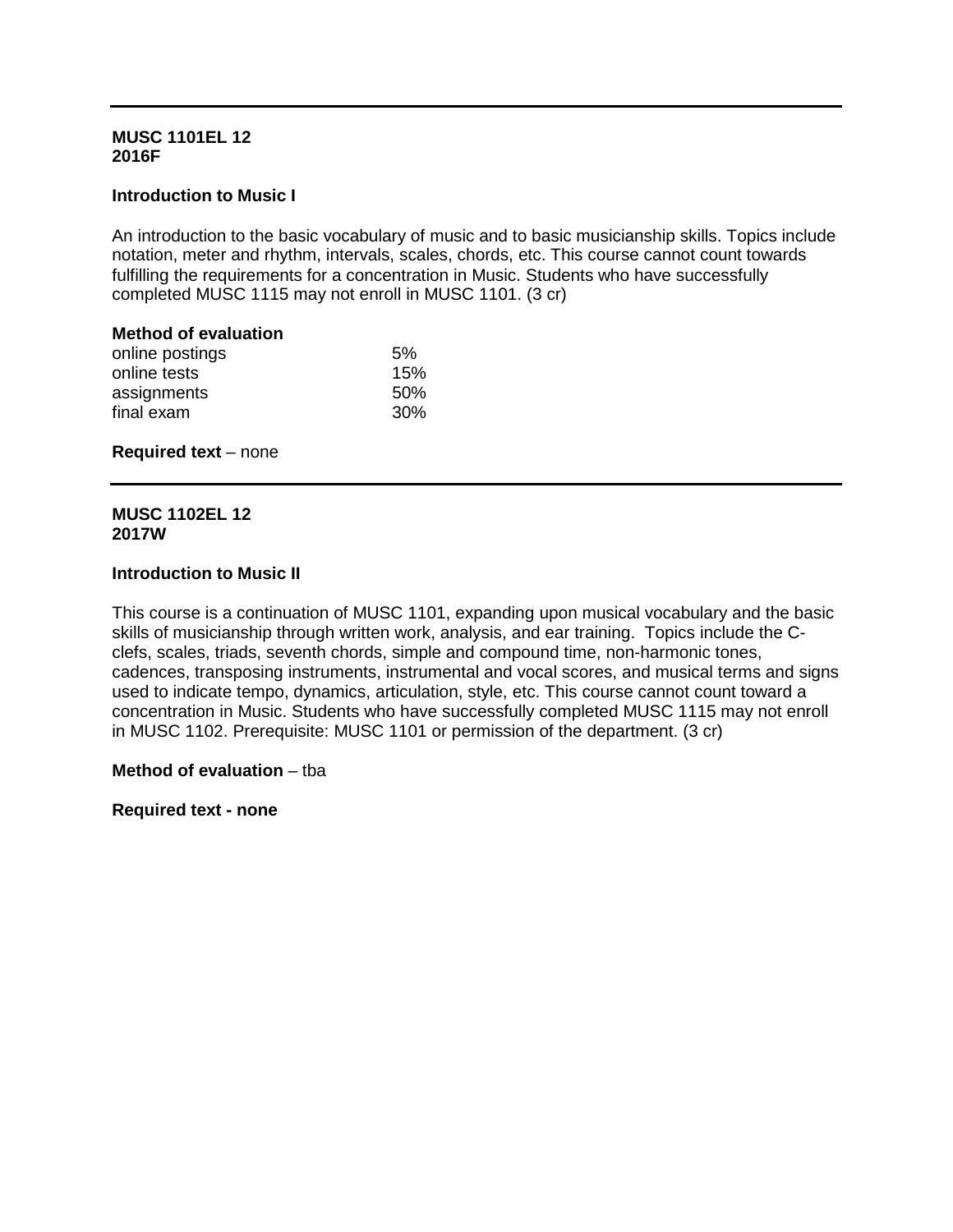# **NURSING – CARDIAC CARE**

#### **NURS 2308EL 19 2016F**

## **The Philosophy of Cardiac Care on the Web**

This course outlines Laurentian University's philosophy of nursing as it pertains to cardiac nursing. (1 credit)

## **Method of evaluation**

| online postings  | 40% |
|------------------|-----|
| assignment       | 25% |
| online post-test | 35% |

#### **Required text** - none

#### **NURS 2318EL 19 2016F**

# **Nursing Health Assessment of the Cardiac Client**

This course addresses important health assessment and interview techniques for the cardiac client. (1 credit)

## **Method of evaluation**

| online postings  | 40%        |
|------------------|------------|
| assignment       | <b>25%</b> |
| online post-test | 35%        |

#### **Required text** - none

#### **NURS 2338EL 19 2016F**

#### **Epidemiology in Cardiac Care**

Epidemiological concepts related to cardiac care are the focus of this course. Emerging trends and current geographic patterns will be examined. (1 credit)

#### **Method of evaluation**

| online postings  | 40% |
|------------------|-----|
| assignment       | 25% |
| online post-test | 35% |

#### **Required text** - none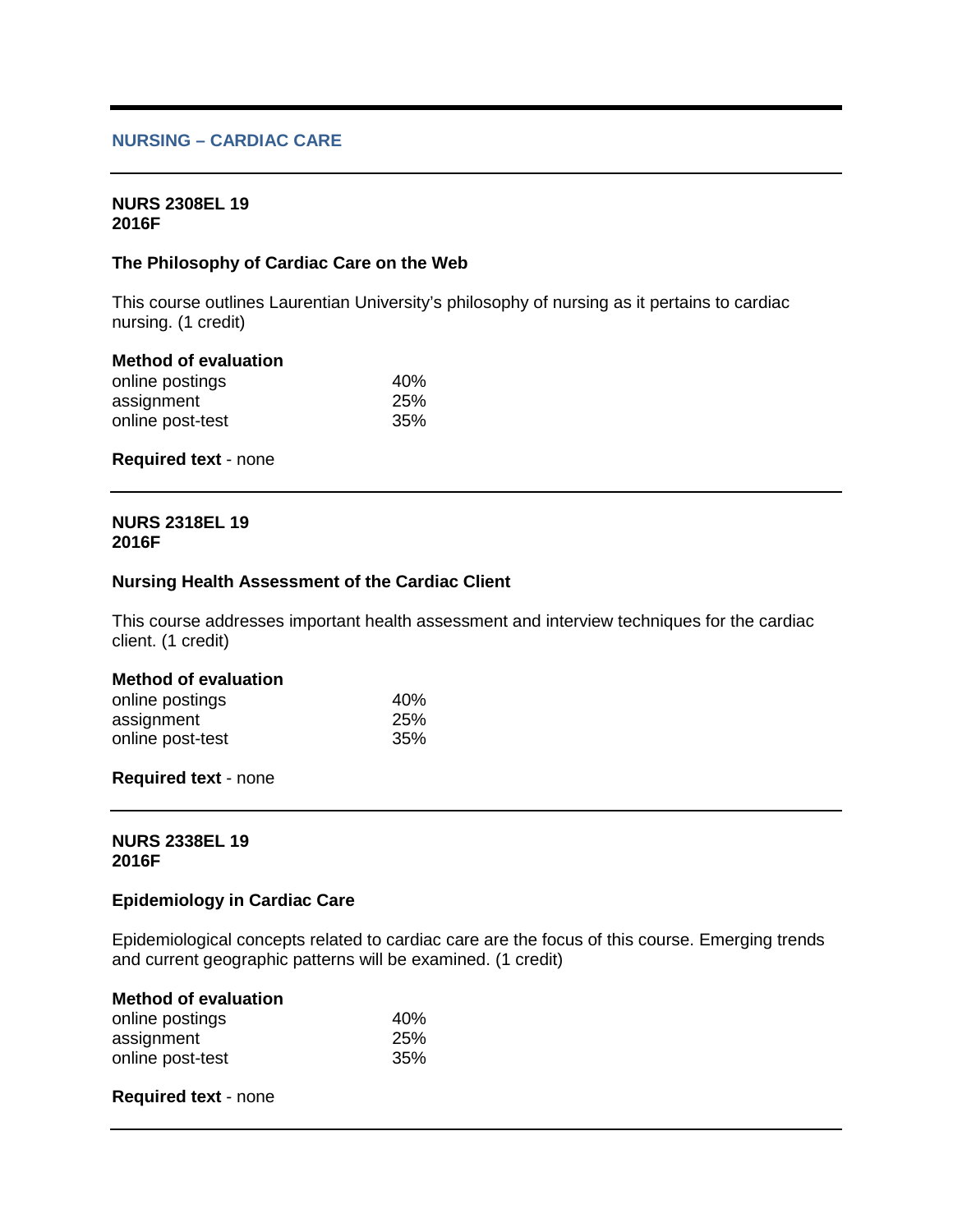## **NURS 2348EL 19 2017W**

# **Diagnostic Tools**

This course studies the various cardiovascular diagnostic tools available to health practitioners. (1 credit)

## **Method of evaluation**

| online postings  | 15% |
|------------------|-----|
| assignment       | 50% |
| online post-test | 35% |

## **Required text**

Woods, S.L., Sivarajan-Froelicher, E.S., Underhill-Motzer, S. and Bridges, E.J., *Cardiac Nursing* (6th ed.) 2010

## **NURS 2358EL 19 2017W**

## **Pharmacology in Cardiac Care**

The focus of this course is the role of pharmacology in promoting and maintaining wellness for cardiovascular clients. (1 credit)

## **Method of evaluation**

| online postings  | 30% |
|------------------|-----|
| assignment       | 35% |
| online post-test | 35% |

## **Required text**

Woods, S.L. Sivarajan-Froelicher, E.S., Underhill-Motzer, S.and Bridges, E.J., *Cardiac Nursing* (6th ed.) 2010

## **Recommended texts**

*CPS: Compendium of Pharmaceuticals and Specialities* (latest edition)

Burcham, J. and Rosenthal, L., *Lehne's Pharmacology for Nursing Care* (latest edition)

Vallerand, A.H. and Sanoski, C., *Davis's Drug Guide for Nurses* (latest edition)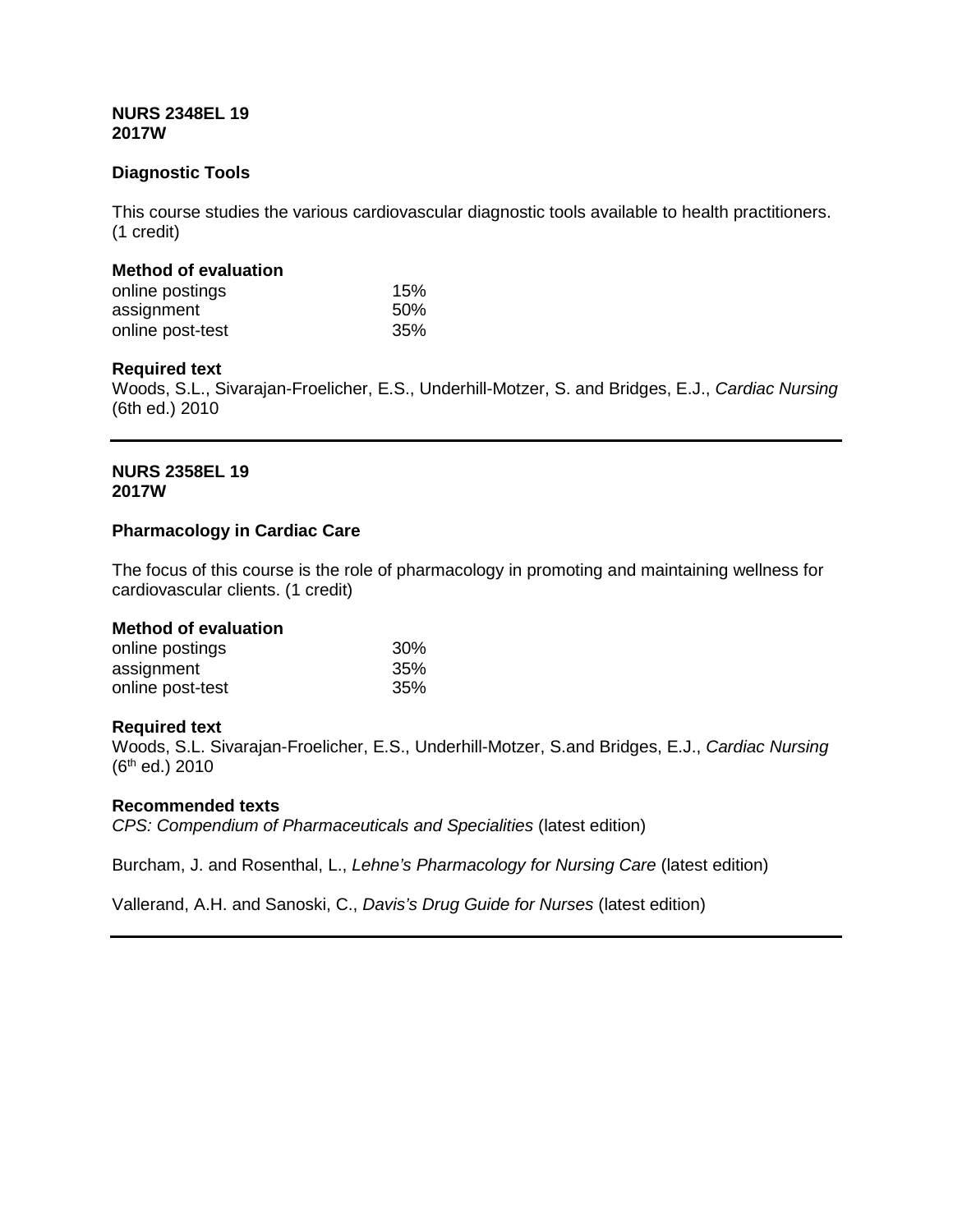## **NURS 2368EL 19 2017W**

# **Haemodynamics**

Understanding haemodynamics and the care of the client requiring haemodynamic monitoring comprise the focus of this course. (1 credit)

# **Method of evaluation**

| assignments      | 30% |
|------------------|-----|
| online postings  | 35% |
| online post-test | 35% |

# **Required text** - **none**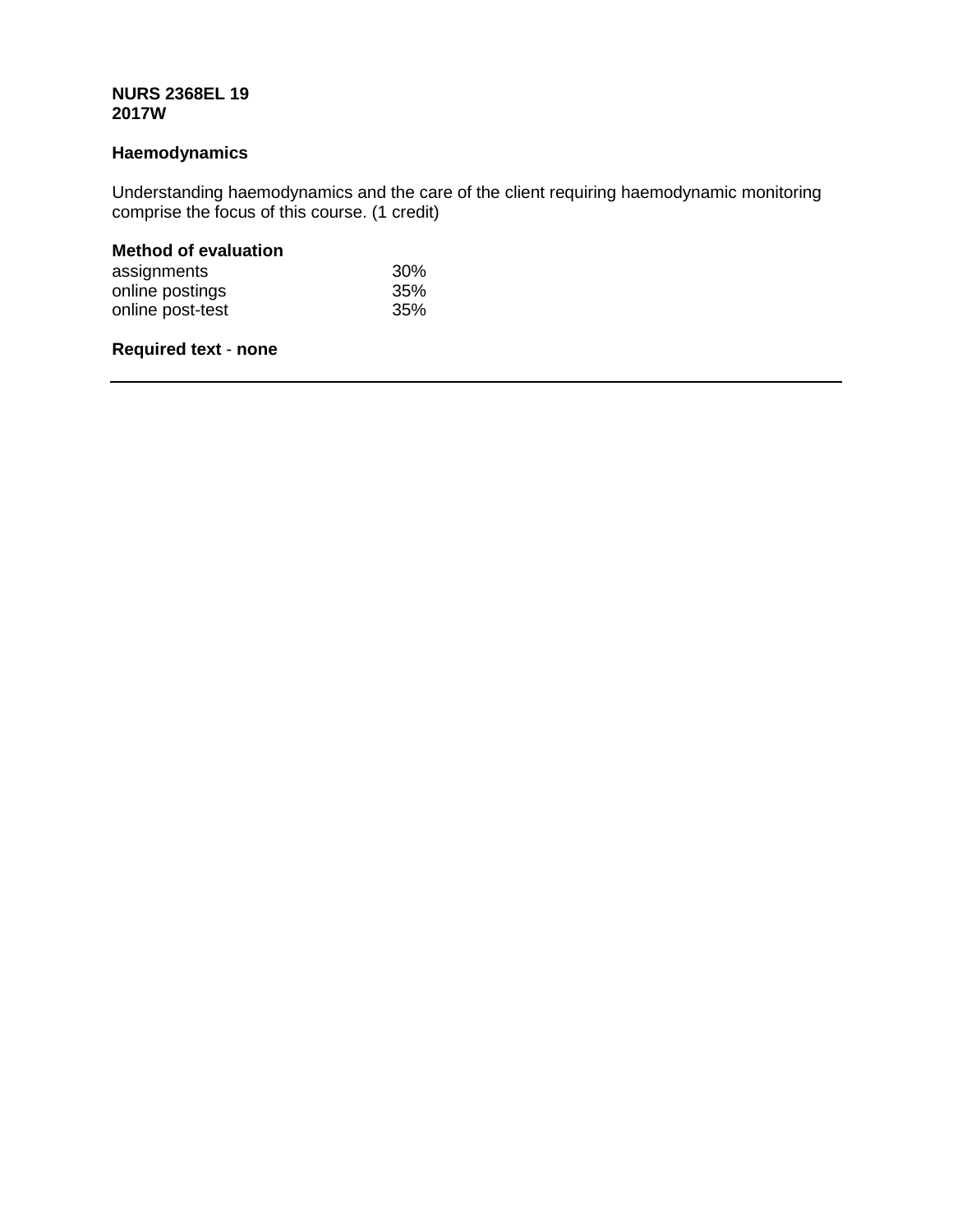### **NURSING – POST RN**

### **NURS 4005EL 40 2016F**

## **The Evolution of Nursing Knowledge**

This course is open only to registered nurses currently enrolled in the Bachelor of Science in Nursing Program via Envision.

This course focuses on historical and contemporary dimensions of nursing through a critical examination of elements of nursing philosophy, epistemology, the metaparadigm, and theory. The relationship between nursing knowledge and evidence based practice is explored. Students apply course content in selected clinical settings. Prerequisite: NURS 2276. (6 cr)

## **Method of evaluation**

| 2 clinical logs    | <b>20%</b> |
|--------------------|------------|
| online postings    | 40%        |
| clinical component | pass/fail  |
| final exam         | 40%        |

#### **Required text**

*Publication Manual of the American Psychological Association* (6<sup>th</sup> ed.) 2009

**NURS 4007EL 40 2016F**

**Clinical Nursing Practice 1**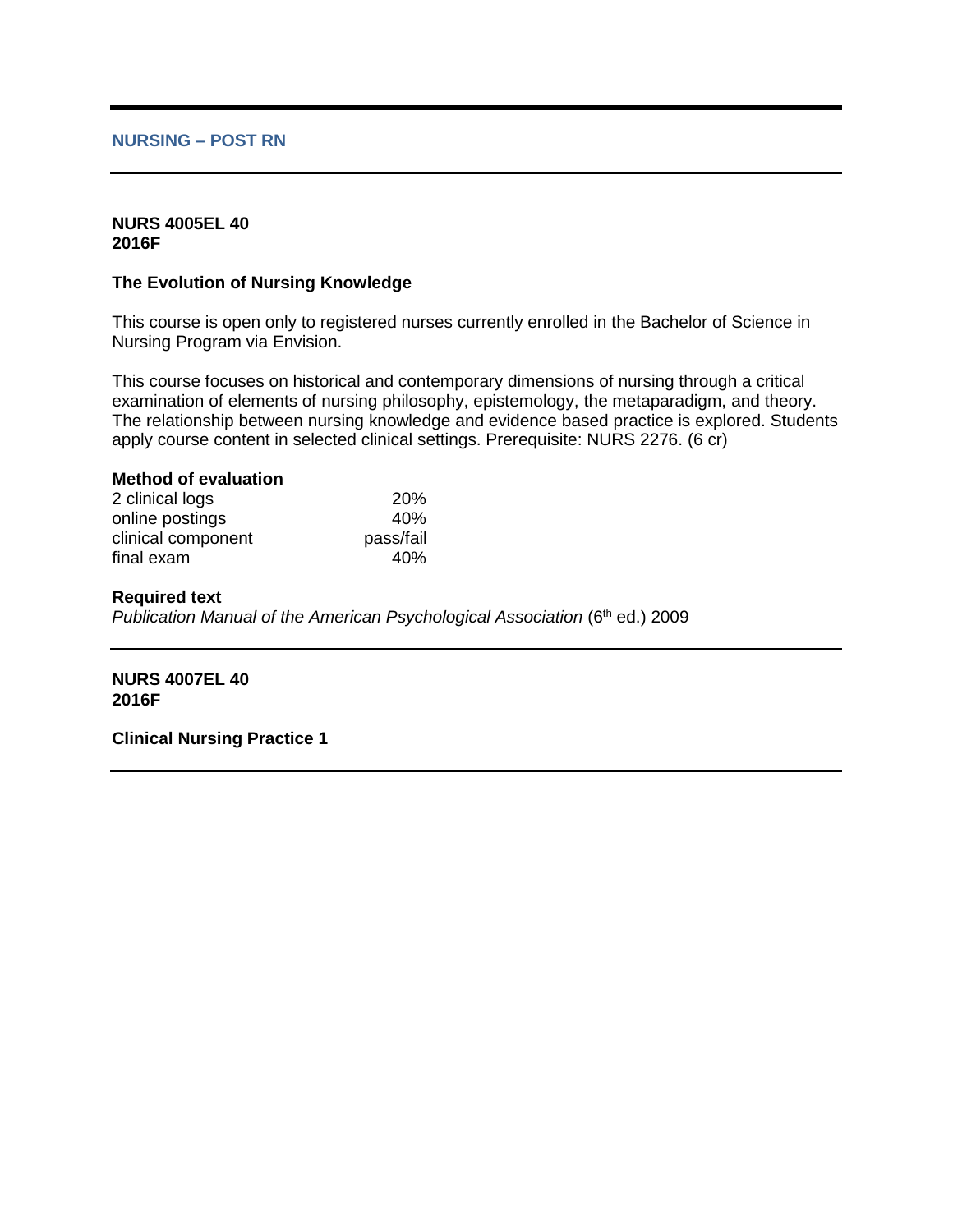## **NURS 4015EL 40 2017W**

## **Nursing Research**

This course is open only to registered nurses currently enrolled in the Bachelor of Science in Nursing Program via Envision.

The student will develop an understanding of the purpose of research for nursing practice. Students will examine the two major research paradigms and the components of the research process. They will develop skills in the critical appraisal of nursing research. These skills will assist them in their role as research consumers and enhance their evidence-based practice. Students will practice in a selected clinical setting, demonstrating research-mindedness while developing nursing skills to function in that area. Prerequisite: NURS 3316. (6 cr)

# **Method of evaluation**

| clinical logs      | 30%       |
|--------------------|-----------|
| literature review  | 30%       |
| clinical component | pass/fail |
| final exam         | 40%       |

## **Required texts**

LoBiondo-Wood, G., Haber, J., Cameron, C. and Singh, M. (eds.), *Nursing Research in Canada: Methods, Critical Appraisal, and Utilization* (3rd Canadian ed.) 2013

*Publication Manual of the American Psychological Association* (6<sup>th</sup> ed.) 2009

**NURS 4017EL 40 2017W**

**Clinical Nursing Practice 2**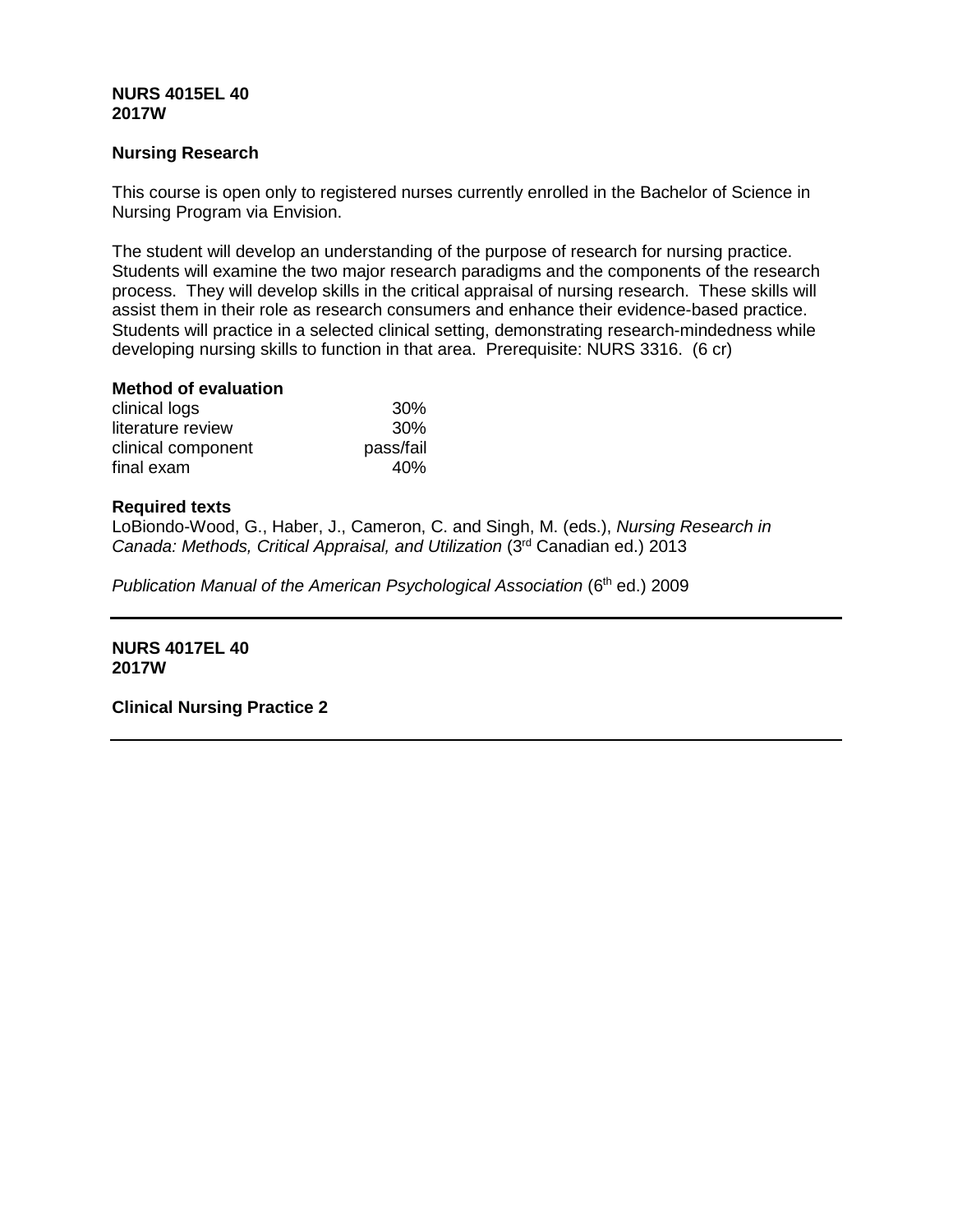## **OPERATIONS**

### **OPER 2006EL 13 2016F**

### **Management Science**

This course includes basic quantitative techniques supporting decision-making for management. Decisions under uncertainty, linear and non-linear optimization, project scheduling (PERT and CPM) and forecasting are the general topics covered. The linear optimization section introduces linear programming, sensitivity analysis and an overview of its extensions. Students may not retain credit for both OPER 2006 and COMM 1057. Prerequisite: STAT 1056. *Enrolment limited to 65.* (3 cr)

### **Method of evaluation**

| individual participation in group/class discussions | 20% |
|-----------------------------------------------------|-----|
| group assignment1                                   | 10% |
| group assignment 2                                  | 10% |
| final exam                                          | 60% |

### **Required text**

Anderson, D.R., Sweeney, D.J., Williams, T.A., Camm, J.D., Cochran, J.J., Fry, M.J., & Ohlmann, J.W. (2014). *An introduction to management science: Quantitative approaches to decision making* (14th ed.). Boston, MA: Cengage Learning.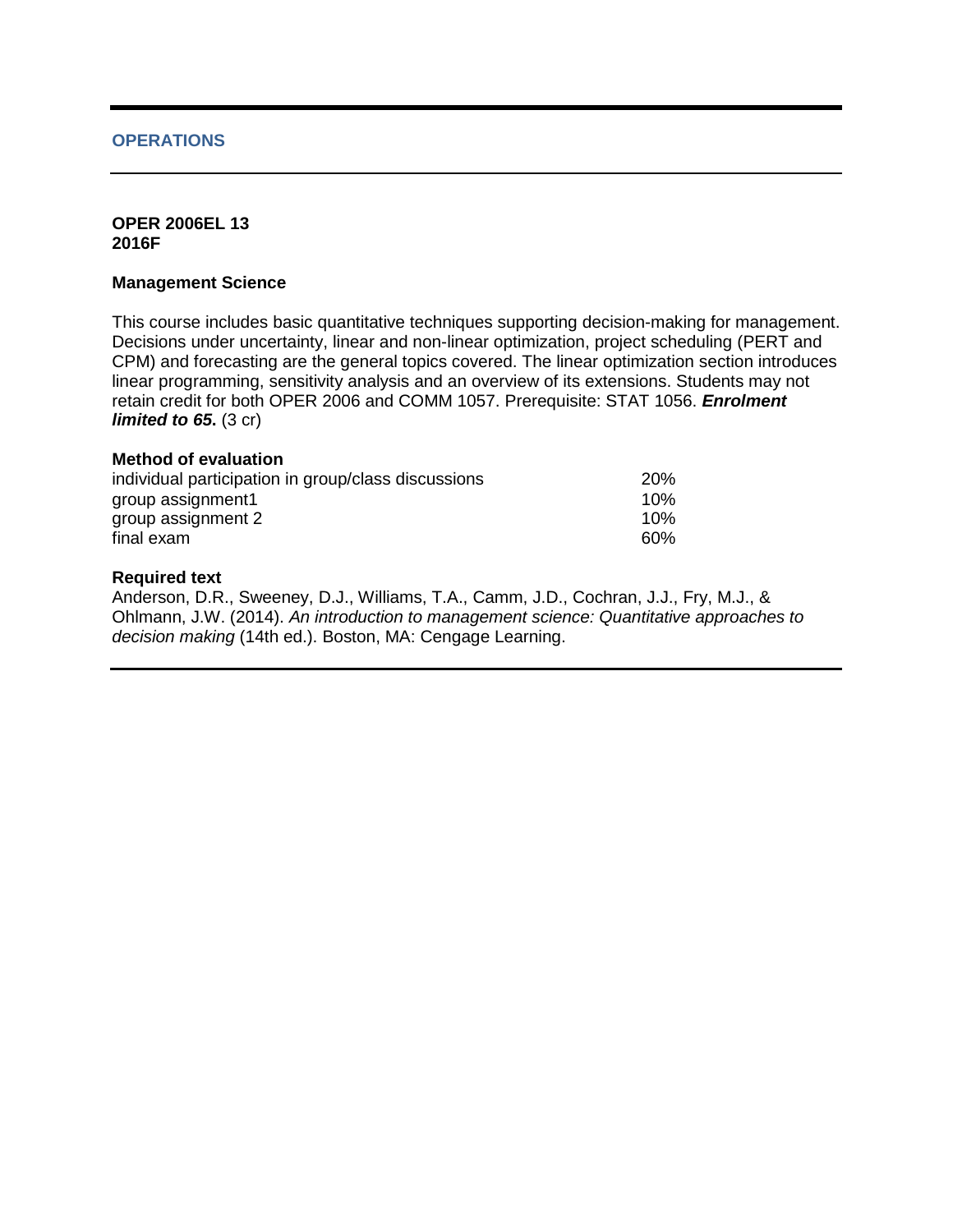## **OPER 3006EL 13 2017W**

## **Operations Management**

This course provides an overview of operations management concepts and techniques for manufacturing and service sectors. The course emphasis is on planning, managing and controlling operations. Main topics include: introduction to operations management and to process management, forecasting, aggregate planning, material requirement planning, capacity requirement planning, inventory management and control, introduction to enterprise requirement planning, just-in-time systems, and quality management and control. A variety of quantitative techniques are also used for valuable insights in analysis and in decision-making. Prerequisite: COMM 1057. Students may not retain credit for ADMN 4046, COMM 2056 COMM 2055 and OPER 3006. *Enrolment limited to 65***.** (3 cr)

# **Method of evaluation**

**TBA** 

# **Required text**

Stevenson, W., Hojati, M. and Cao, J., *Operations Management* (with CONNECT) (5<sup>th</sup> Canadian ed.) 2015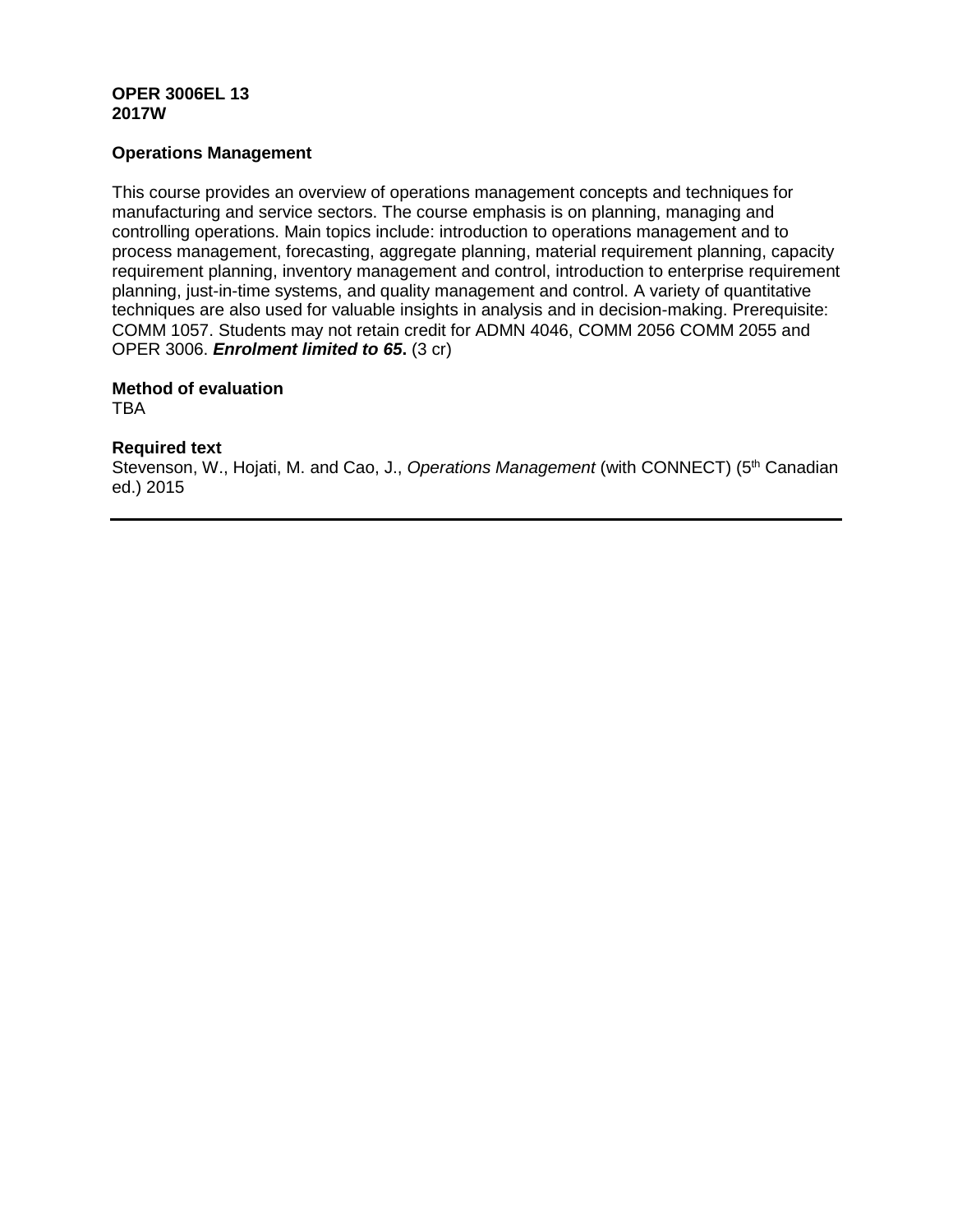## **OPER 4016EL 13/14 2017W**

## **Project Management**

This course covers the life cycle of projects and the activities performed at different phases of the cycle. It covers needs assessment, scope definition, team building, planning, scheduling, necessary computational and documentation skills, risk management, budgeting, resource allocation, communication, stakeholder management, project execution and ongoing project control. Prerequisites: Either COMM 2056 or 2055, or ENGR 2097 and ENGR 2276 (for students in Engineering). *Enrolment limited to 65 in each section***.** (3 cr)

### **Method of evaluation**

| participation | 10%        |
|---------------|------------|
| quizzes       | 10%        |
| group project | <b>30%</b> |
| final exam    | 50%        |

## **Required text**

Gido, J. and Clements, J.P., *Successful Project Management* (6th ed.) 2015

## **OPER 5001EL 13 2017W**

# **Business Statistics (MBA)**

This course focuses on the application of the principal statistical concepts used in managerial decision-making such as the basic probability theory and the assessment of probabilities from sample data; display of sample information and description of data; the Binomial, Poisson, Normal and Exponential probability distributions; hypothesis testing; X2 distribution and tests for goodness of fit; simple and multiple linear regression; correlation of qualitative and quantitative data. Students may not retain credit for both OPER 5001 and COMM 5021. *Enrolment limited to 40***.** (3 cr)

## **Method of evaluation**

| quizzes                   | 30 <sup>%</sup> |
|---------------------------|-----------------|
| group discussions         | 10%             |
| individual midterm review | 10%             |
| final exam                | 50%             |

## **Required text**

Doane, D.P. and Seward, L.E., *Applied Statistics in Business and Economics* (5<sup>th</sup> ed.) 2016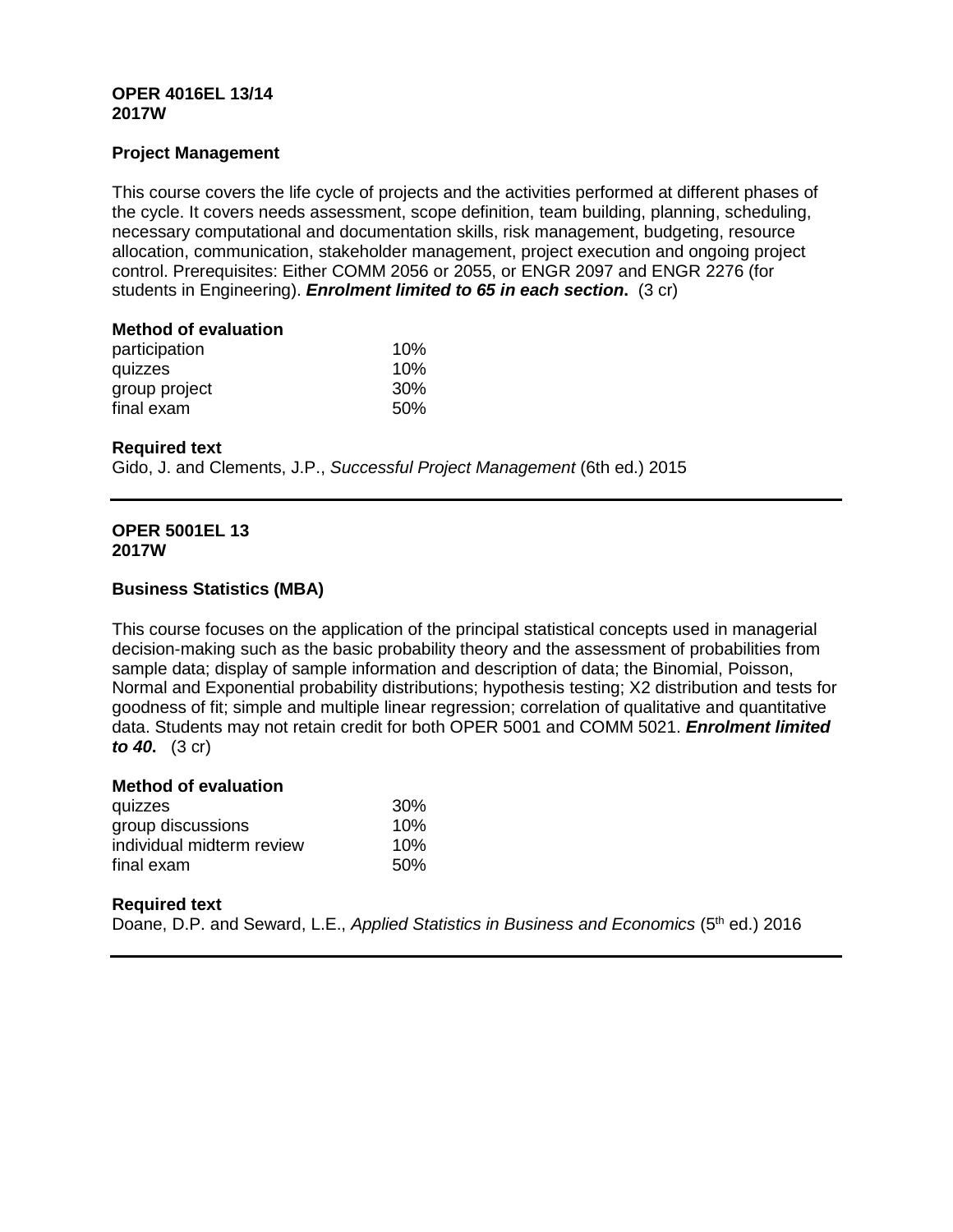# **OPER 5011EL 13 2016F 2017W**

# **Operations Management (MBA)**

This course examines the function of operations management in various settings such as industrial, service and public organizations. The topics covered are: forecasting, inventory management, capacity and manpower planning, scheduling, plant location and quality control. Students may not retain credit for both OPER 5011 and COMM 5031. Prerequisite(s): COMM 5022 or OPER 5002. *Enrolment limited to 40***.** (3 cr)

### **Method of evaluation**

| individual participation | 15%  |
|--------------------------|------|
| individual case study    | 10%  |
| group case study         | 15%  |
| individual assignment    | 10%  |
| final exam               | .50% |

## **Required text**

Stevenson, W., Hojati, M., Cao, J., *Operations Management* (with CONNECT) (5<sup>th</sup> Canadian ed.) 2015

### **OPER 5101EL 13 2016F**

## **Management Information Systems (MBA)**

Students will be introduced to the strategic value of information technology in contemporary business environments. The course adopts a management perspective in examining key concepts and issues related to using information technology to make informed business decisions. Topics include major tools and systems supporting decision-making, sourcing and governance, e-business, organizational impacts of information technology, and ethical considerations. Prerequisite(s): COMM 5031 or OPER 5011 or OPER 5605. *Enrolment limited to 40***.** (3 credits)

| <b>Method of evaluation</b> |            |
|-----------------------------|------------|
| group case study            | <b>20%</b> |
| group report                | 30%        |
| participation               | 15%        |
| final exam                  | 35%        |

### **Required texts**

Sousa, K.J., Oz, E., *Management Information Systems*, (7<sup>th</sup> ed.) 2015

Friedman, T.L., *The World is Flat: A Brief History of the 21<sup>st</sup> Century (3<sup>rd</sup> ed.) 2007*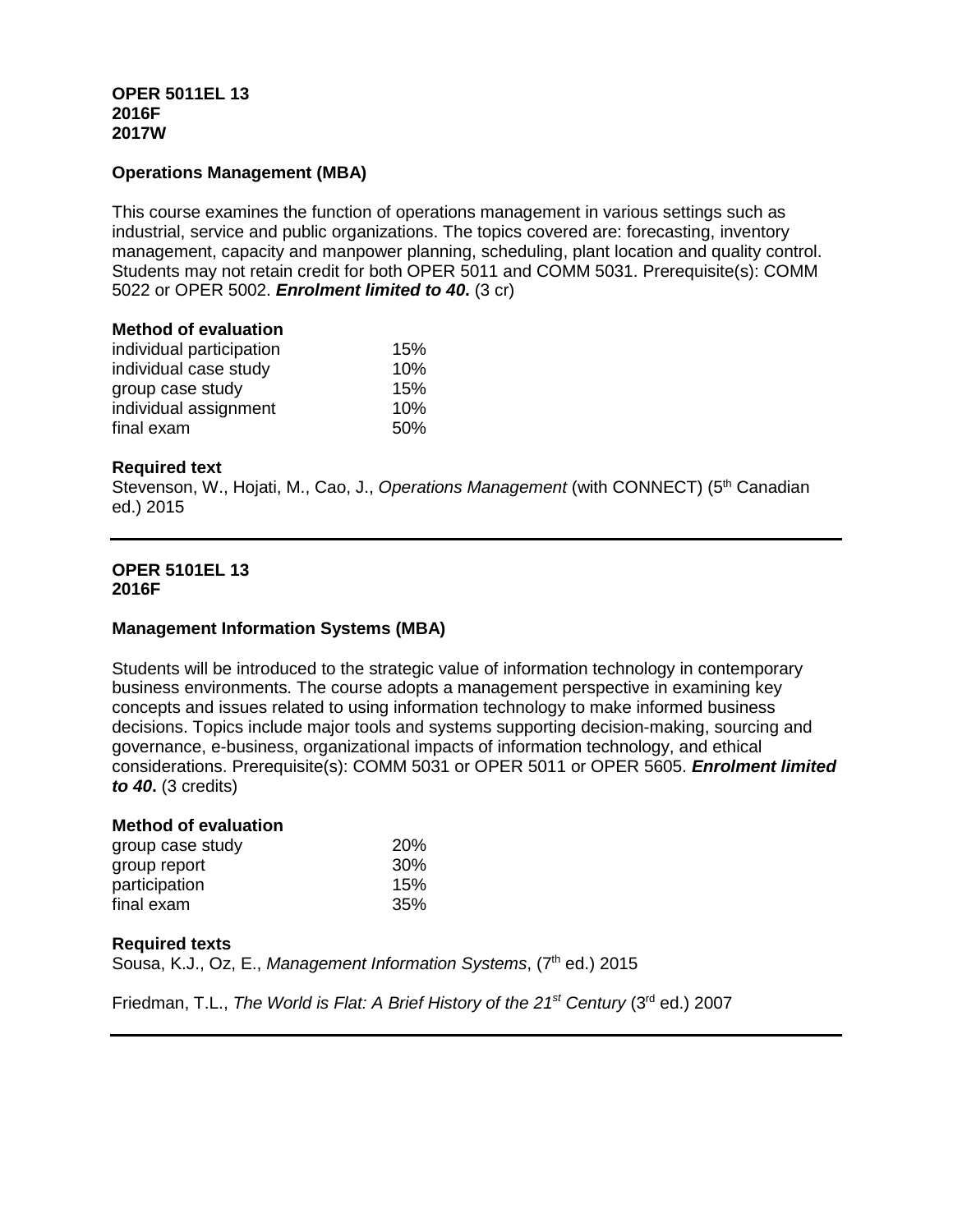## **OPER 5102EL 13 2016F**

# **Project Management (MBA)**

In today's work environment, managers from many different areas of business are required to manage complex projects that require coordination, planning and milestone reporting. This course introduces students to the art and science of managing these projects and provides them with an opportunity to apply their newly developed knowledge to real world situations. (3 cr)

## **Method of evaluation**

| participation | 20% |
|---------------|-----|
| group project | 30% |
| final exam    | 50% |

### **Required text**

Gido, J. and Clements, J.P., *Successful Project Management* (6<sup>th</sup> ed.) 2015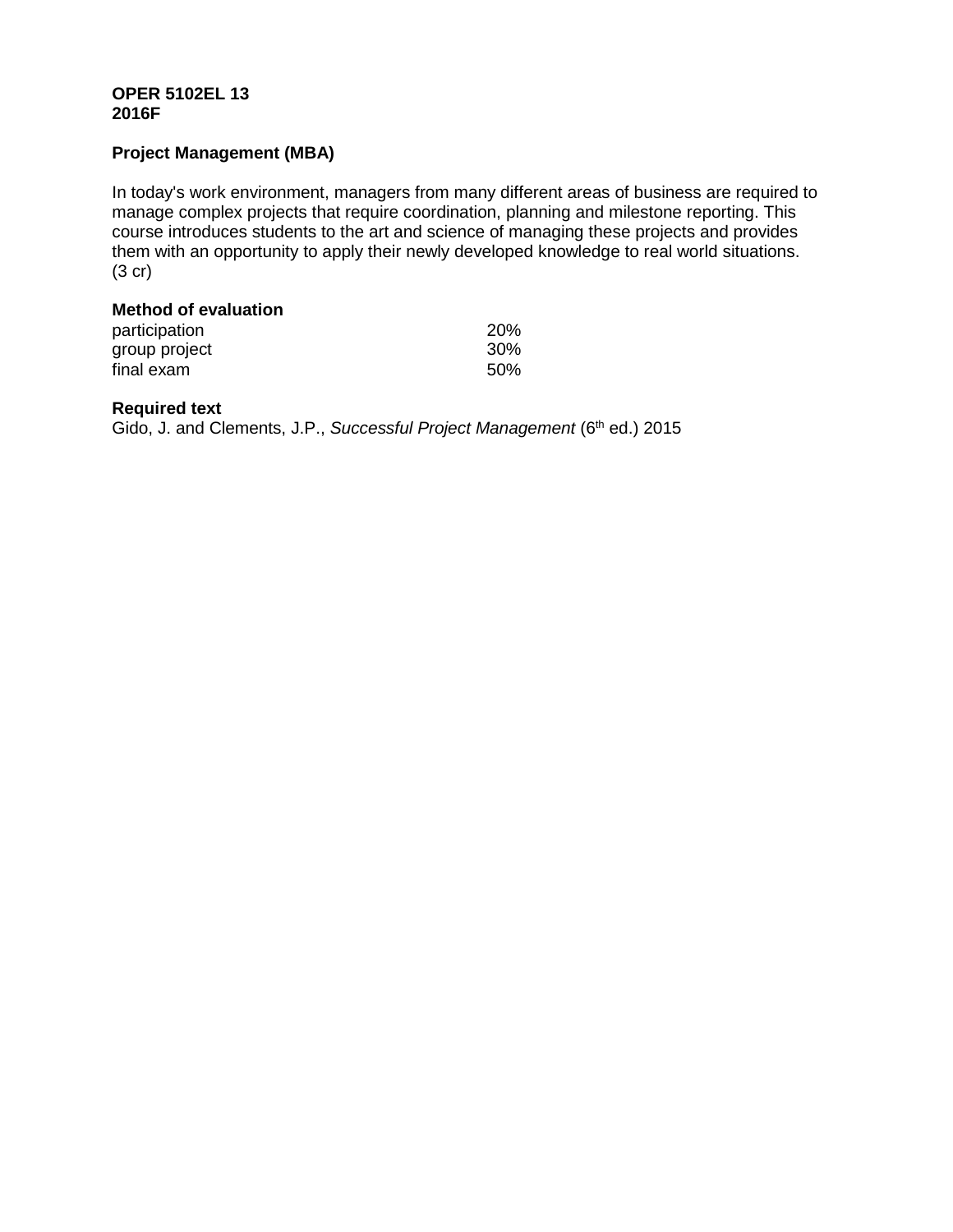## **PHILSOPHY**

For more information on PHIL 2345EL 10 and PHIL 2747EL 10, contact the University of Sudbury at [usuddistance@usudbury.ca](mailto:usuddistance@usudbury.ca) or 705-673-5661. For more information on PHIL 2536EL 10, contact Huntington University at [dnoeldetilly@huntington.ca](mailto:dnoeldetilly@huntington.ca) or 705-673-4126, ext. 201.

### **PHIL 2345EL 10 2016FW**

## **Bioethics: Human Life Issues**

*University of Sudbury*

This course will examine current controversies about the benefits and dangers to human life arising from recent developments in the biomedical sciences. Special attention will be given to issues in the reproductive technologies, genetics, the care of the terminally ill, AIDS, research with human subjects, and to questions of abortion and euthanasia. Comprehensive understanding of the issues at stake and ability to evaluate the positions taken in these controversies define the aims of the course. Students may not retain credit for both RLST 2345 and PHIL 2345. (6 cr)

### **Method of evaluation**

| 4 assignments | 70% |
|---------------|-----|
| final exam    | 30% |

## **Required text**

*Selected Readings* for PHIL/RLST 2345 (order from the University of Sudbury)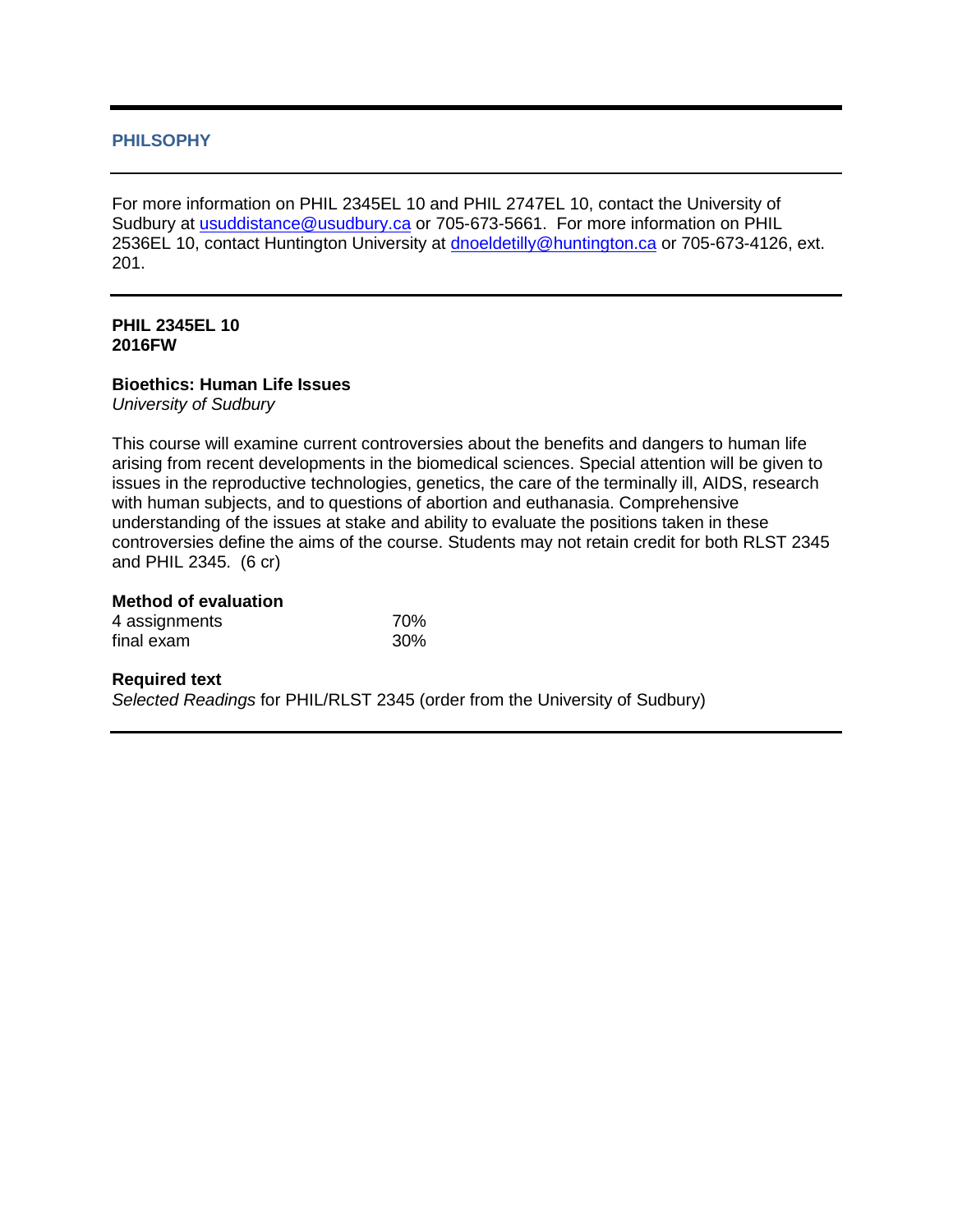## **PHIL 2536EL 12 2016F**

## **Ethical Issues in Contemporary Sport**

*Huntington University*

This course is an introduction to critical ethical thinking in relation to current moral issues in sport such as violence, cheating, drug abuse, discrimination, and commercialization. This course will also assess what ends in sport are intrinsic as opposed to extrinsic. Some attention will be given, as well, to the moral codes adopted by various sport professionals. (3 cr)

## **Method of evaluation**

| film review | <b>20%</b>      |
|-------------|-----------------|
| book review | <b>20%</b>      |
| essay       | 30 <sup>%</sup> |
| final exam  | 30 <sup>%</sup> |

# **Required texts**

Foer, F., *How Soccer Explains the World*

Holowchak, M.A., *Philosophy of Sport: Critical Readings, Crucial Issues* 2002

### **PHIL 2747EL 10 2016F**

## **Technology, Freedom & Values**

*University of Sudbury*

A philosophical exploration of the social and ethical implications of technological change, and their relation to the sciences. Topics may include: theories of a technological imperative and determinism; implications for our understanding of freedom, rationality and ourselves; the social control of innovation; technology and the mastery of nature, e.g., in biotechnology and artificial life; the diverse forms and types of technologies; and technological visions of the future. (3 cr)

## **Method of evaluation**

| 3 assignments | 50% |
|---------------|-----|
| essay         | 25% |
| final exam    | 25% |

## **Required text**

Postman, N., *Technopoly: The Surrender of Culture to Technology* 1992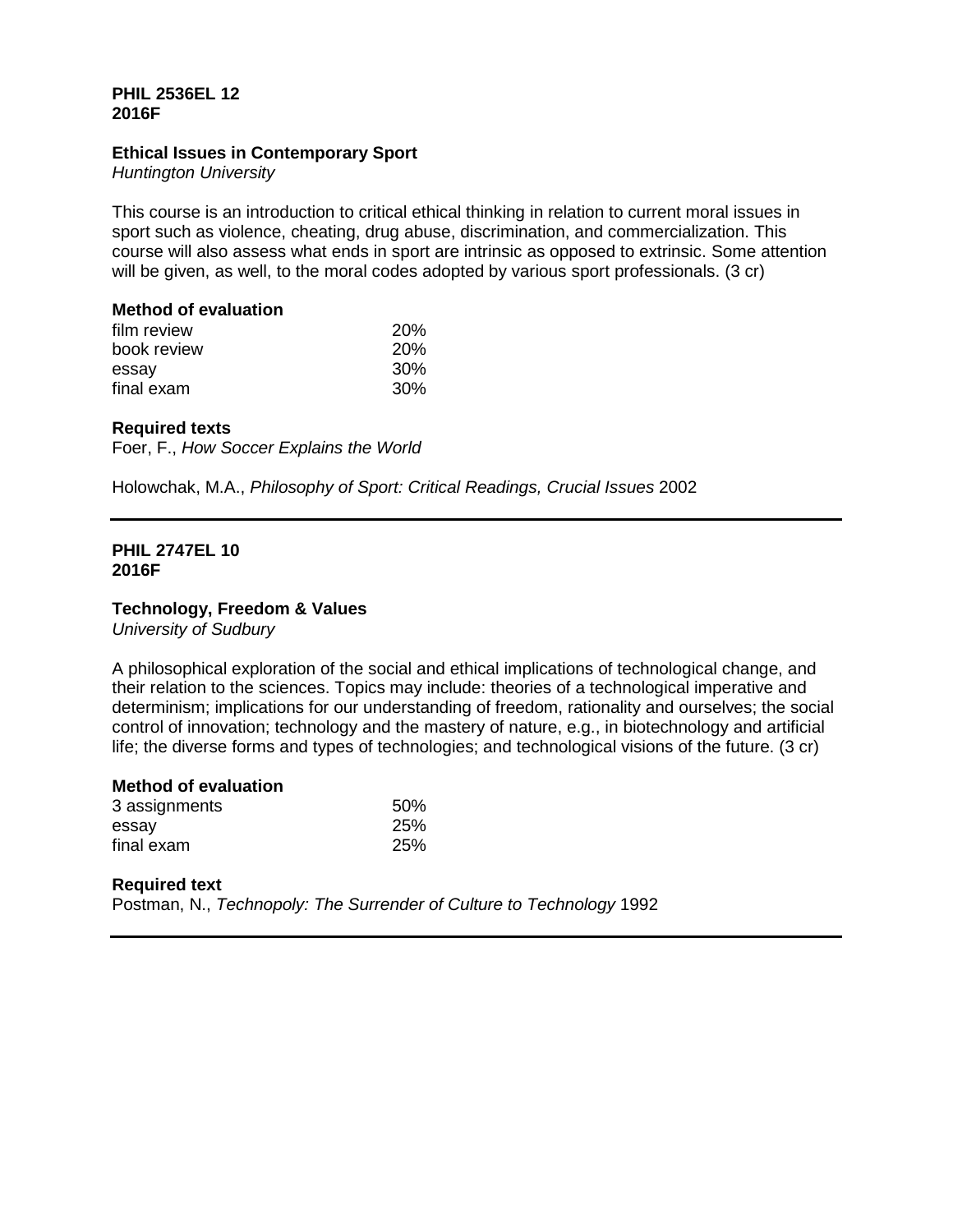## **PHYSICS**

### **PHYS 1905EL 12 2016FW**

### **General Astronomy**

This course introduces the science of Astronomy at a general level. The following topics are covered: motion and configuration of the sun, moon, and planets with respect to the stars; the nature of light and the design of astronomical telescopes and instruments; properties of the sun and other members of the solar system; the stars, their distances, dimensions, masses, temperatures, and compositions; stellar spectra, binary stars, variable stars, star clusters, and an outline of stellar evolution; interstellar matter and the structure of the Milky Way. This is a survey course suitable as a science elective. Credit will not be given for both ASTR 1005 and PHYS 1905. (6 cr)

### **Method of evaluation**

| assignments         | <b>30%</b> |
|---------------------|------------|
| online postings     | 5%         |
| online quizzes      | 10%        |
| online midterm exam | <b>20%</b> |
| final exam          | 35%        |

### **Required text**

Ghose, S., Milosevic-Zdjelar, V. and Read, L.A., *Astro* (2nd Canadian ed.) 2016

### **PHYS 2616EL 10 2017W**

### **Physics of Hearing and Vision**

(Internet access is required.)

This course examines the nature of sound and the factors affecting its propagation with the ultimate goal of studying the production of sound (speech) and its detection (hearing) in humans. This course also studies the eye as an optical instrument, first as a sensor (with all its imperfections) gathering the light, then as a converter of light into electrical signals leading to the interpretation of images by the brain. Various defects of the eye, as well as their treatment, will be discussed. Prerequisites: PHYS 1006/1007, or PHYS 1206/1207, or PHYS 1211/1212, or equivalent. (3 cr)

## **Method of evaluation**

| 5 assignments (10% each) | 50% |
|--------------------------|-----|
| final exam               | 50% |

## **Required text** Cameron, J., Skofronick, J. and Grant, R., *Physics of the Body* (2nd ed.) 1999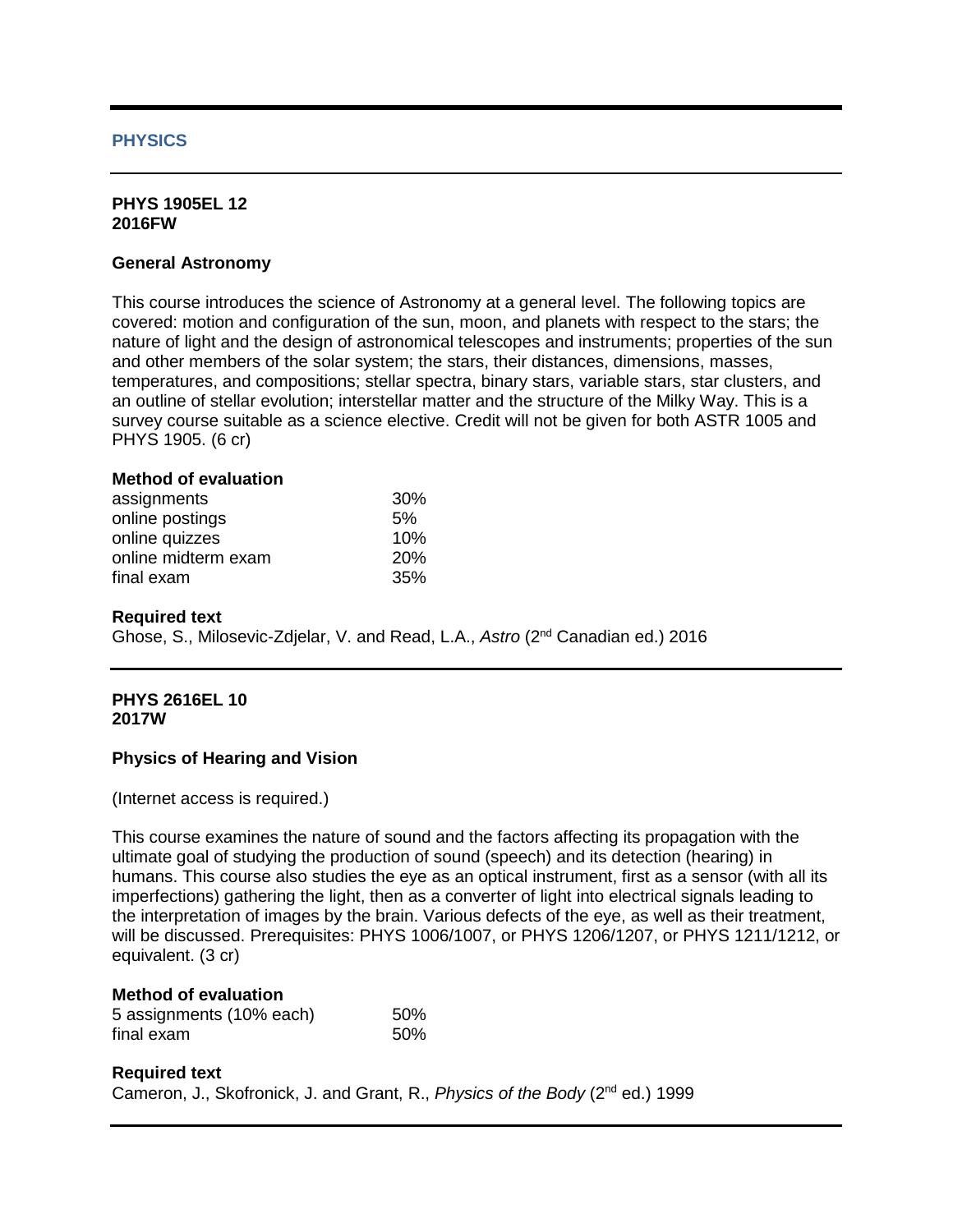## **PHYS 3616EL 10 2016F**

## **Use of Lasers and Fibre Optics in Health Sciences**

(Internet access is required.)

The physics of lasers, of light interaction with biological tissues, and of applications of lasers to diagnostic and therapeutic techniques will be studied. The course will include a study of laser characteristics, fibre optics fabrication, physical properties, and various applications in the health sciences. Credit cannot be retained for PHYS 3616 and PHYS 3036 and PHYS 3049. Prerequisites: PHYS 1006/1007, or PHYS 1206/1207, or PHYS 1211/1212, or equivalent. (3 cr)

# **Method of evaluation** 5 assignments 50%<br>
final exam 50% final exam

**Required text –** none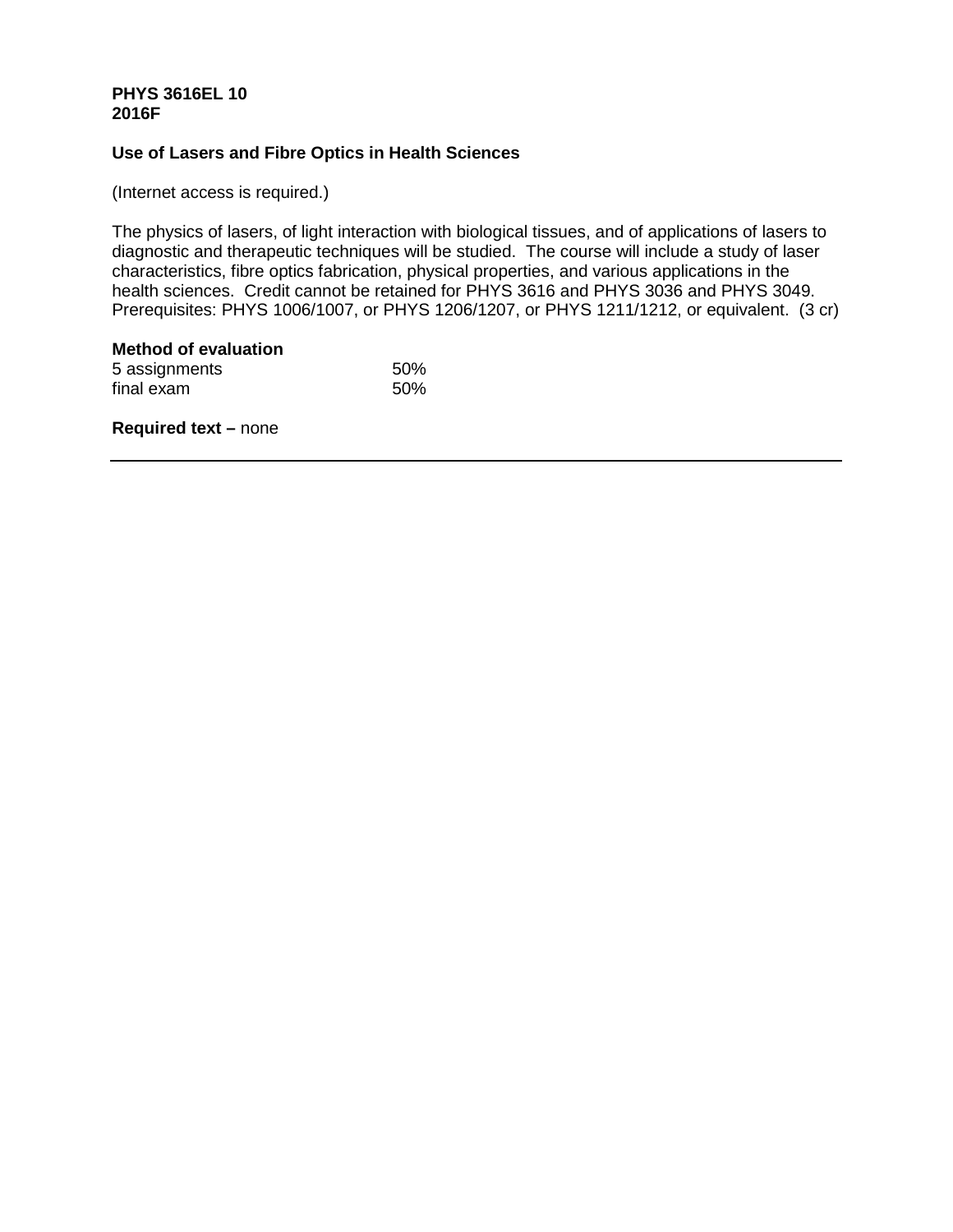# **PSYCHOLOGY**

### **PSYC 1105EL 12 2016FW**

# **Introduction to Psychology**

(Prerequisite to all other PSYC courses.)

A survey of contemporary psychology, with reference to its historical development and emphasis on its present status and scientific methodology. The biosocial bases of behaviour, development and personality, motivation, emotion, perception and learning. Scaling of behavioural variables, some descriptive statistics, and some elementary experiments and other practical work are included. A minimum grade of 60% or special permission is required to proceed in the PSYC program. (6 cr)

# **Method of evaluation**

| assignments  | 50% |
|--------------|-----|
| midterm exam | 25% |
| final exam   | 25% |

## **Required text**

Myers, D. and Dewall, C.N., *Psychology* (11th ed.) 2015

## **Optional text**

Straub, R., Study Guide to accompany Psychology (11<sup>th</sup> ed.) 2015

### **PSYC 2005EL 12 2016FW**

## **Developmental Psychology**

Examines human development from conception onwards, with some reference to evolutional psychology. Involves the study of the norms and processes of physical, intellectual, emotional and social changes through the times of childhood, adolescence and adulthood and senescence. Students who have credit for PSYC 2006/07F may not get credit for PSYC 2005. Prerequisite: PSYC 1105. (6 cr)

## **Method of evaluation**

| assignments | 60% |
|-------------|-----|
| final exam  | 40% |

## **Required text**

Shaffer, D., Kipp, K., Wood, E. and Willoughby, T., *Developmental Psychology: Childhood and Adolescence* (4th Canadian ed.) 2013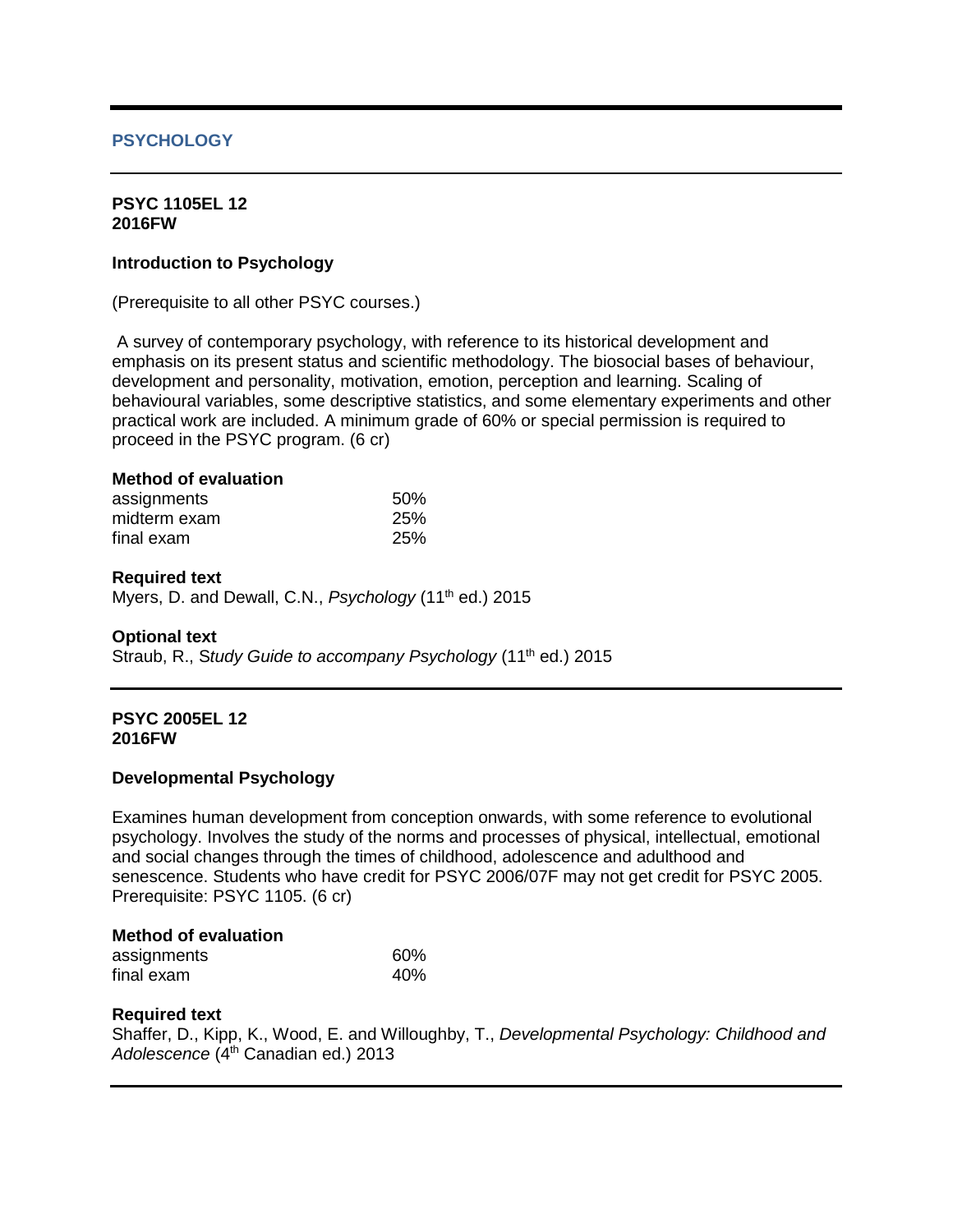### **STAT 2126EL 12 2016F**

### **Introduction to Statistics**

Provides an introduction to basic statistical concepts and techniques that are common to all disciplines in the Social Sciences. The principal topics include data collection and description, the characteristics and features of the normal probability distribution, the formulation and testing of hypotheses, linear correlation and regression analyses. (3 cr)

### **Method of evaluation**

| assignments | 50% |
|-------------|-----|
| final exam  | 50% |

### **Required text**

Gravetter, F.J. and Wallnau, L.B., *Essentials of Statistics for the Behavioral Sciences* (8<sup>th</sup> ed.) 2014

# **PSYC 2127EL 12 2017W**

## **Scientific Method and Analysis II**

Examines research methods and design of experiments. Students study a variety of inferential statistical procedures. Prerequisite: STAT/PSYC 2126 or equivalent statistics course with a minimum grade of 60%. (3 cr)

### **Method of evaluation**

| 2 assignments | .50% |
|---------------|------|
| final exam    | 50%  |

### **Required text**

Gravetter, F.J. and Wallnau, L.B., *Essentials of Statistics for the Behavioral Sciences* (8<sup>th</sup> ed.) 2014

### **PSYC 2707EL 12 2016F**

### **Motivation**

A study of motivation in human beings and animals. Includes the many theories and experiments concerning behavioural, instinctual, physiological and cognitive aspects of motivation. Prerequisite: PSYC 1105. (3 cr)

| <b>Method of evaluation</b> |     |
|-----------------------------|-----|
| assignments                 | 50% |
| final exam                  | 50% |

### **Required text**

Petri, H. and Govern, J., *Motivation: Theory, Research, and Application* (6<sup>th</sup> ed.) 2013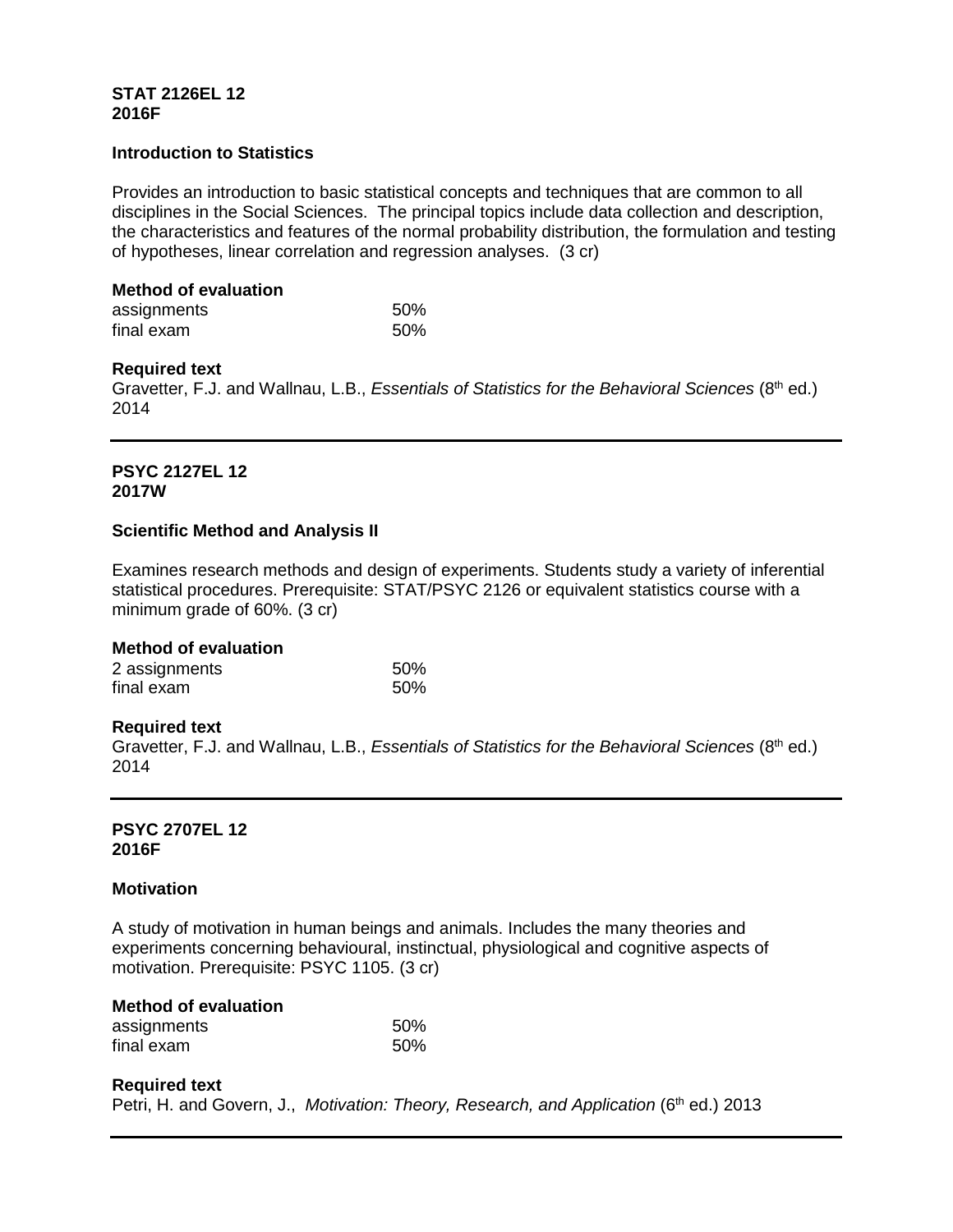## **PSYC 3206EL 12 2016F**

# **Fundamentals of Psychometrics**

Examines the theoretical background of tests; the nature of psychological measurement; consistency and validity. Topics include the interpretation of test scores; measurement of achievements, abilities, personality and interest; using psychological tests in education, industry and clinic; description of some of the widely used psychological tests; and ethical issues in psychological testing. Prerequisite: PSYC 1105, STAT/PSYC 2126 and PSYC 2127, or consent of the department. (3 cr)

### **Method of evaluation**

| online postings | 10%        |
|-----------------|------------|
| online quizzes  | <b>20%</b> |
| assignments     | 40%        |
| final exam      | 30%        |

### **Required text**

Neukrug, E.S. and Fawcett, R.C., *The Essentials of Testing and Assessment: A Practical Guide to Counselors, Social Workers, and Psychologists* (3rd ed.) 2015

### **PSYC 3306EL 12 2017W**

## **Learning**

Topics include types and mechanisms of learning, the variables and conditions which contribute to learning processes; a review of experimental findings and theoretical issues related to learning. Prerequisites: PSYC 1105 plus 6 credits in Psychology. (3 cr)

### **Method of evaluation**

| assignments | 50% |
|-------------|-----|
| final exam  | 50% |

### **Required text**

Mazur, J.E., *Learning and Behavior* (7<sup>th</sup> ed.) 2013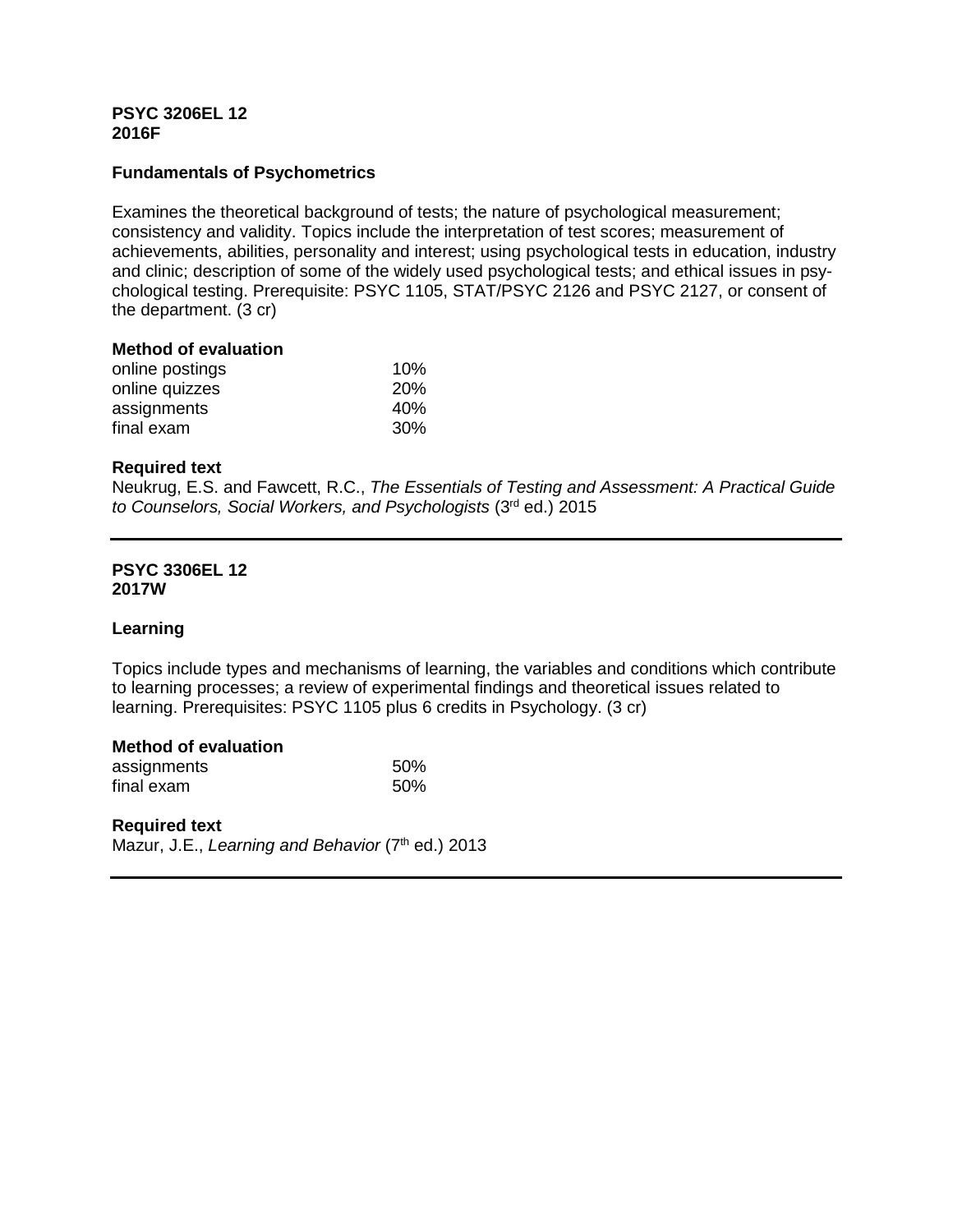## **PSYC 3406EL 12 2016F**

# **Psychology of Education**

Topics include: principles of teaching and learning; relevance of physical, intellectual, emotional, and social development of the individual; an introduction into the research in education psychology and assessment of attitudes, abilities and achievement; creativity and originality; interpersonal relations and group dynamics of educational situations considering the assets and limitations of current educational practices; and the exceptional child in educational contexts. Prerequistes: PSYC 1105 and PSYC 2005 or EDUC 2505F or three years relevant professional experience or permission of the department. Students may not retain credit for both PSYC 3406 and either PSYC 3405 or EDUC 3006. (3 cr)

### **Method of evaluation**

| <b>20%</b> |
|------------|
| 5%         |
| 15%        |
| 25%        |
| 35%        |
|            |

## **Required text**

Woolfolk, A., Winne, P., and Perry, N. , *Educational Psychology* (6th Canadian ed.) 2016

### **Recommended text**

*Publication Manual of the American Psychological Association* (6<sup>th</sup> ed.) 2009

## **PSYC 3706EL 12 2017W**

## **Topics in Cognitive Psychology**

This course will review the principal concepts and research concerning human thought and language. Topics discussed include memory, problem solving, reasoning, concept formation, the comprehension and production of language, cognitive development and language development. Prerequisites: PSYC 1105 and 6 additional credits in Psychology. (3 cr)

| <b>Method of evaluation</b> |                 |
|-----------------------------|-----------------|
| online postings             | 10%             |
| assignments                 | 40 <sub>%</sub> |
| final exam                  | .50%            |

# **Required text** Ashcraft, M.H. and Klein, R., *Cognition* (1<sup>st</sup> Canadian ed.) 2010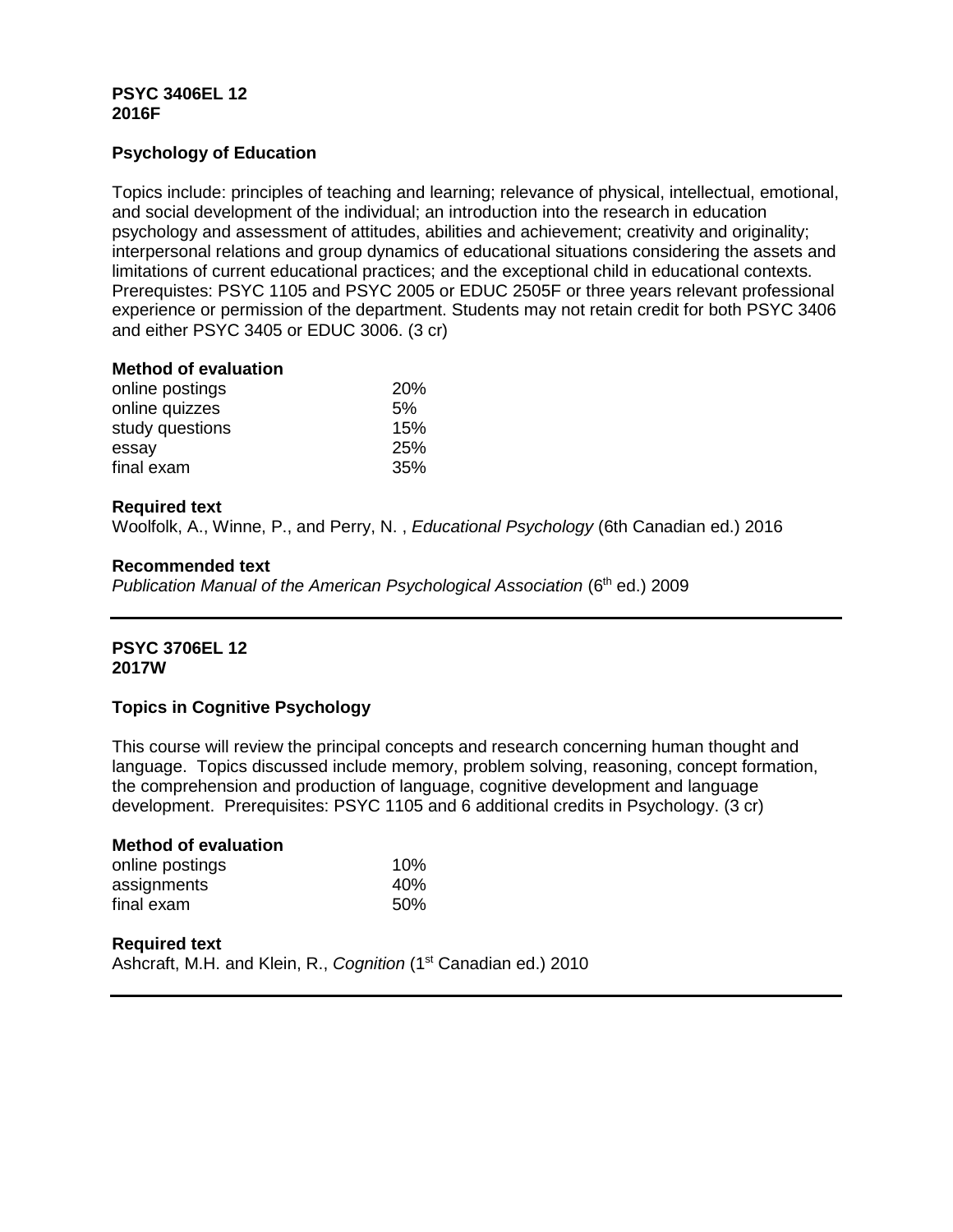## **PSYC 3806EL 12 2017W**

# **Social Psychology I**

This course examines theoretical topics in social psychology including social cognition, attitude formation and change, social justice, conflict and conflict resolution, conformity, obedience, and liking and loving. Prerequisite: PSYC 1105 or PSYC 1106 and PSYC 1107. Students cannot retain credit for both PSYC 3806 and PSYC 3805. (3 cr)

## **Method of evaluation**

| online postings | 15%        |
|-----------------|------------|
| online quizzes  | 25%        |
| assignment      | <b>20%</b> |
| final exam      | 40%        |

# **Required text**

Kassin, S., Fein, S., Markus, H.R., and Burke, T.M., *Social Psychology* (2nd Can. ed.) 2013

## **PSYC 4006EL 12 2017W**

## **History of Psychology**

This course consists of a survey of the historical development of psychology, with an introduction to major theories influential during that development. Prerequisite: 42 credits in Psychology or permission of the Department. (3 cr)

# **Method of evaluation**

| online postings | 20% |
|-----------------|-----|
| assignments     | 55% |
| final exam      | 25% |

# **Required text**

Hergenhahn, B.R. and Henley, T.B., An Introduction to the History of Psychology (7<sup>th</sup> ed.) 2014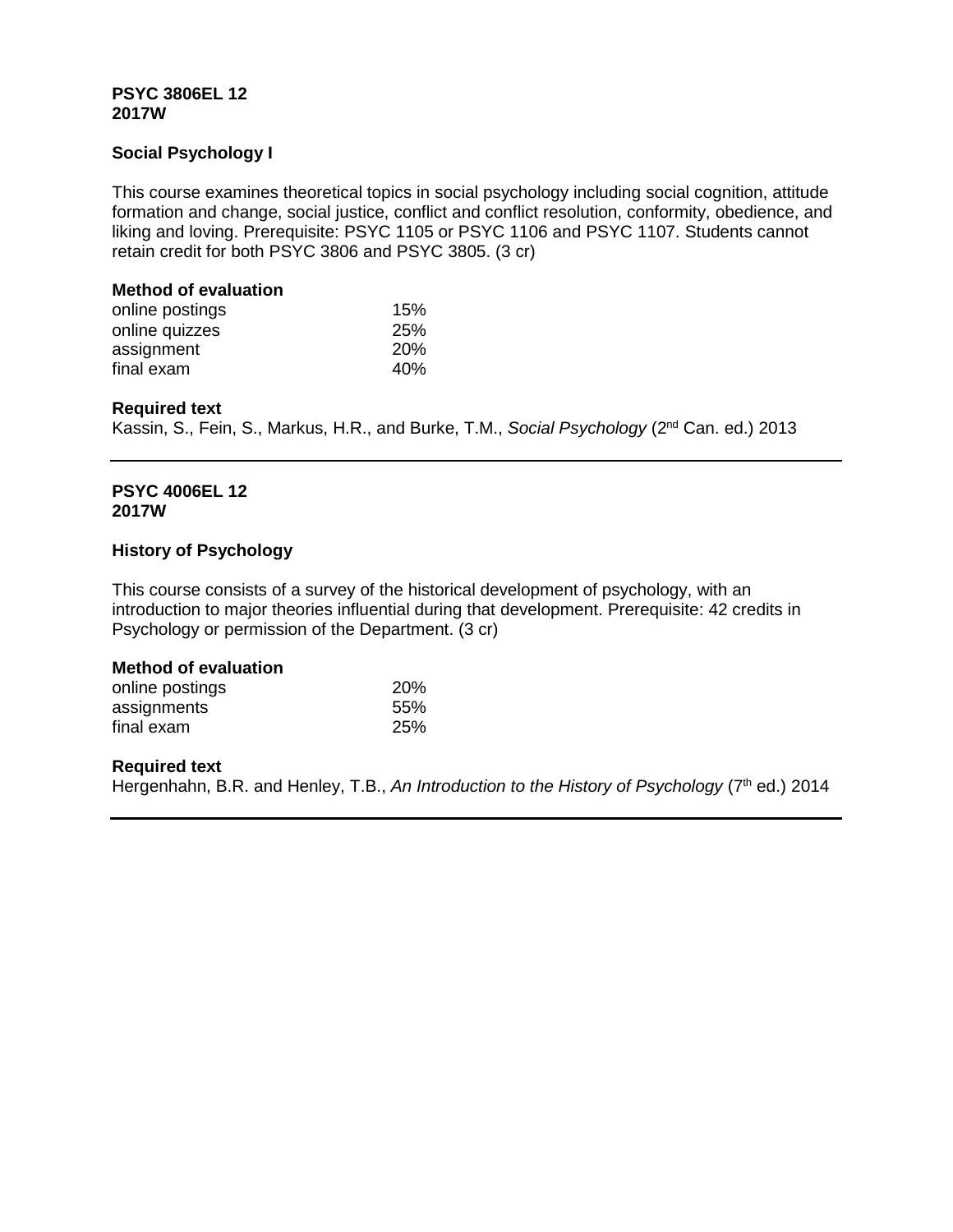## **RELIGIOUS STUDIES**

For more information on Religious Studies courses, contact the appropriate federated university (Huntington, Thorneloe, or University of Sudbury).

## **RLST 1116EL 12 2017W**

## **Ideas of Love I**

*Thorneloe University*

This course will explore the theme of love, with the aim of introducing students to the concerns and methods of religious inquiry. A variety of ideas of love, human and divine, from selected religious and literary works, will be examined in relation to questions of spirituality, marriage and the family, justice and morality. The course will focus on writings from the ancient and medieval to the early modern periods. (3 cr)

## **Method of evaluation**

| 2 essays   | 60% |
|------------|-----|
| final exam | 40% |

### **Required texts**

Plato, *The Dialogues of Plato* 1986

Sophocles, *The Three Theban Plays* 1982

Coursepack: Srigley, R. (ed.) *RLST 1116 EL 10 Ideas of Love I: Selected Readings*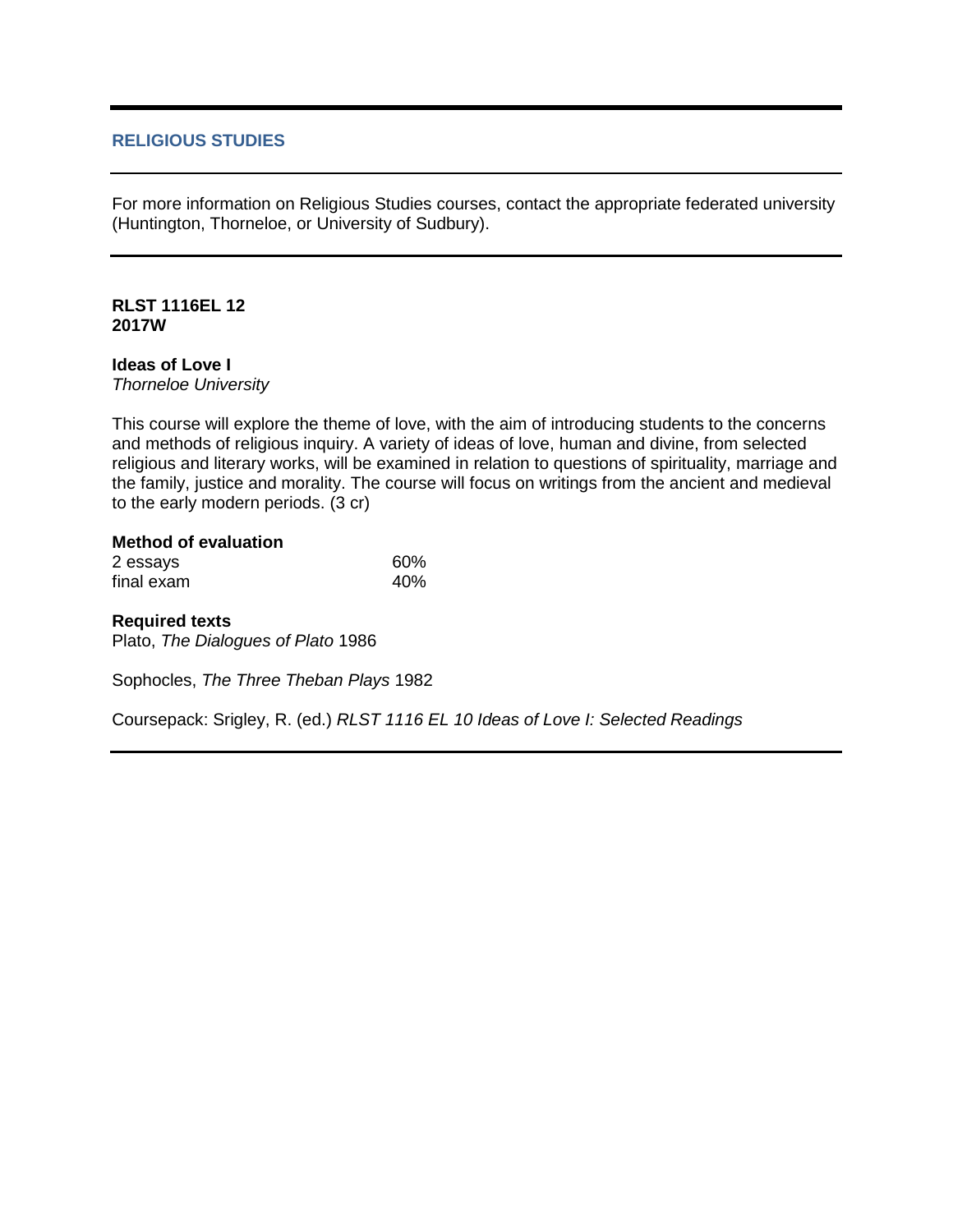## **RLST 1117EL 12 2016F**

# **Ideas of Love II**

*Thorneloe University*

This course will explore the theme of love, with the aim of introducing students to the concerns and methods of religious inquiry. A variety of ideas of love, human and divine, from selected religious and literary works, will be examined in relation to questions of spirituality, marriage and the family, justice and morality. The course will focus on writings from the early modern period to the present. (3 cr)

# **Method of evaluation**

| 2 essays   | 60% |
|------------|-----|
| final exam | 40% |

## **Required texts**

Berry, W., *Sex, Economy, Freedom and Community*

Duncan, D., *The River Why*

Shakespeare, W., *Romeo and Juliet*

Coursepack: Srigley, R. (ed.) *RLST 1117 EL 10 Ideas of Love II: Selected Readings*

### **RLST 2105EL 10 2016FW**

### **Event and Meaning in the Bible: Foundations of the Judaeo-Christian Tradition** *University of Sudbury*

An introduction to the biblical traditions of the Jewish and Christian faiths. Their setting in the near Eastern world is considered. Archaeological, historical and literary studies will be used to establish the nature of the event and the manner in which its meaning is disclosed. (6 cr)

### **Method of evaluation**

| 20 short assignments | 50% |
|----------------------|-----|
| 2 essays             | 15% |
| final exam           | 35% |

### **Required texts**

*The Jerusalem Bible* (unabridged edition)

Anderson, B., *Understanding the Old Testament*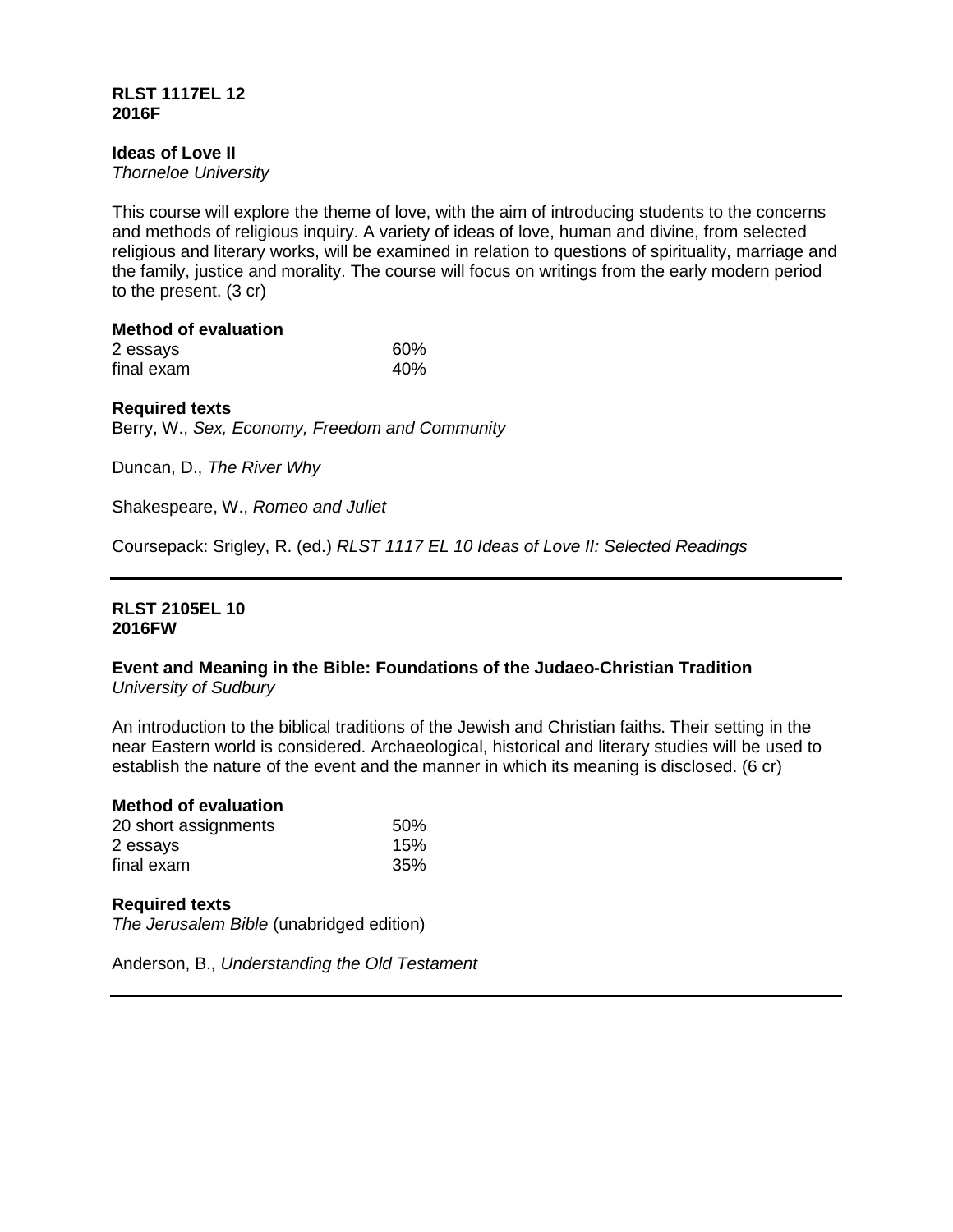## **RLST 2136EL 12 2016F**

## **Christian Thought and Culture I**

*Thorneloe University*

A study of the principal ideas, persons and historical movements which determined the development of the Christian tradition from the early Church Fathers, through the Middle Ages, to the Reformation of the 16<sup>th</sup> Century. Particular attention will be focussed on the intellectual origins of the main branches of Christianity - Roman Catholicism, Orthodoxy, and Protestantism. Students who have taken RLST 2135 may not take this course for credit. (3 cr)

# **Method of evaluation**

| 5 worksheets | 30% |
|--------------|-----|
| essay        | 40% |
| final exam   | 30% |

# **Required text**

Kerr, H. (ed.), *Readings in Christian Thought* (2nd ed.) 1990

# **Recommended text**

any edition of *The Bible*

### **RLST 2137EL 12 2017W**

## **Christian Thought and Culture II**

*Thorneloe University*

A study of the principal ideas, persons and historical movements which determined the development of the Christian tradition from the Reformation to the 20<sup>th</sup> Century. Attention will be given to the main features of Roman Catholic, Orthodox, and Protestant thought during this period, and particularly the attempt to come to terms with the development of modern culture. Note: RLST 2136 is not a prerequisite for this course. Students who have taken RLST 2135 may not take this course for credit. (3 cr)

# **Method of evaluation** 5 worksheets 30%<br>essay 40% essay 40%  $final$ exam

### **Required text** Kerr, H. (ed.), *Readings in Christian Thought* (2nd ed.) 1990

# **Recommended text**

any edition of *The Bible*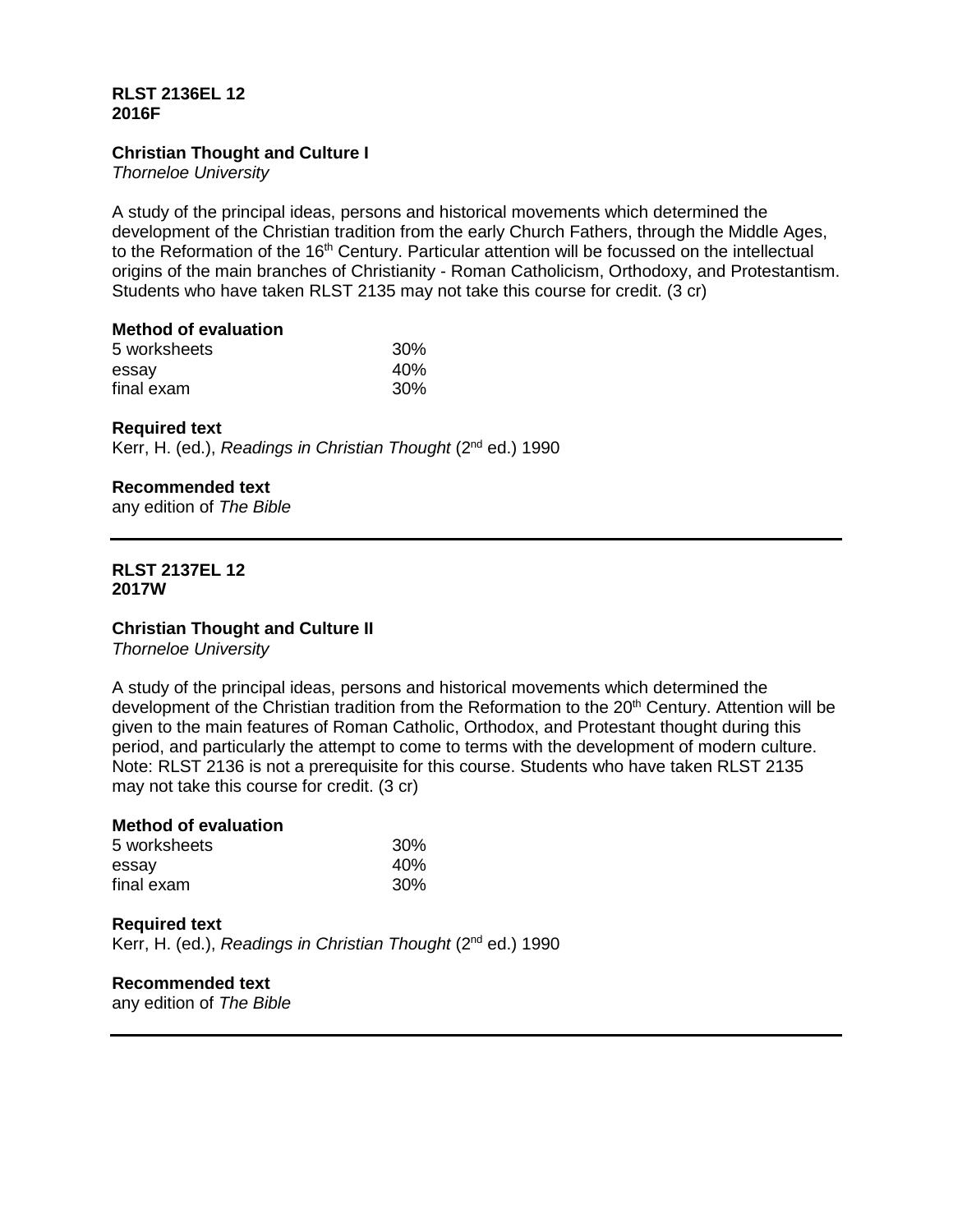### **RLST 2186EL 10 2017W**

### **Jesus in Historical Context**

*University of Sudbury*

Scholars continue to debate about who Jesus was, what he said and what he did. This course examines the context of first century Palestine and the traditions associated with Jesus in order to make informed assessments about how one might characterize this first century figure. Students cannot retain credit for both RLST 2185 and RLST 2186. (3 cr)

### **Method of evaluation**

| assignments | 60% |
|-------------|-----|
| final exam  | 40% |

### **Required texts**

Theissen, G. and Merz, A., *The Historical Jesus. A Comprehensive Guide* (translated from the German by John Bowden) 1998

Throckmorton Jr., B.H., *Gospel Parallels. A Comparison of the Synoptic Gospels* 1992

## **RLST 2205EL 12 2016FW**

### **The World's Living Religions**

*Huntington University*

This course examines the history and meaning of the major living religions of the world, and at the same time attempts to explore the unique contribution of each to our understanding of religion as a whole. (6 cr)

### **Method of evaluation**

| 2 essays   | 50%        |
|------------|------------|
| 4 précis   | 25%        |
| final exam | <b>25%</b> |

## **Required text**

Ellwood, R.S. and McCraw, B.A., *Many Peoples, Many Faiths, Women and Men in the World Religions* (10th ed.) 2014

## **Optional text**

Noss, D.S. and Grangaard, B.R., *A History of the World's Religions* (13th ed.) 2012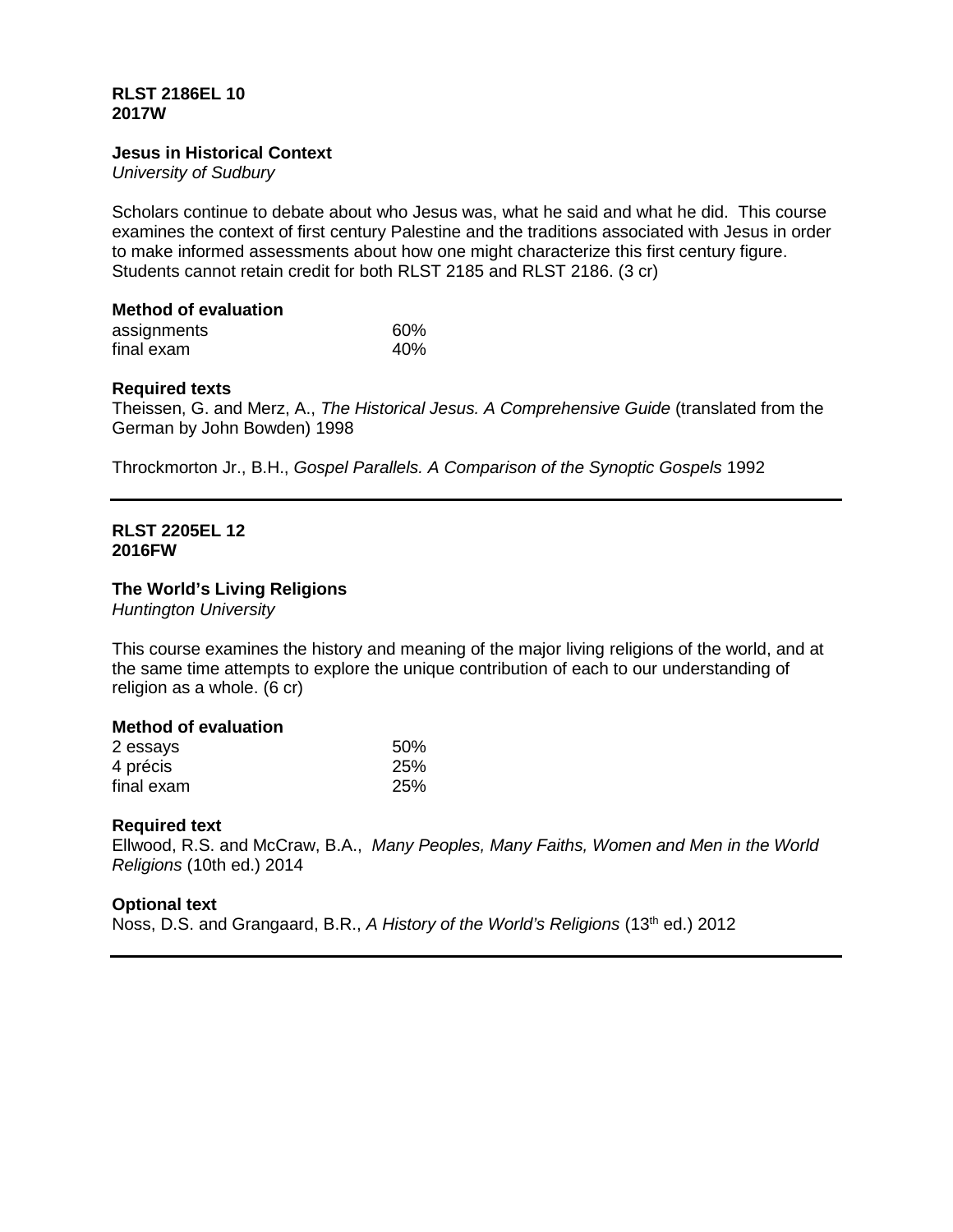## **RLST 2245EL 12 2016FW**

## **Women, Religion and Spirituality**

*Thorneloe University*

This course is an exploration of the role and perception of women primarily in the western religious tradition from ancient times to the present. The course examines the influence of religious tradition upon the status of women in various historical periods. The modern meeting of Christianity and feminism is then examined through an indepth discussion of such current issues as birth control, abortion, violence against women and the ordination of women. The course also studies personal narratives which reflect the influence of religion on the current experience of women in society. RLST 2245 may be counted as 6 credits towards a concentration in Women's Studies. Students cannot retain credit for both RLST 2395 and RLST 2245. (6 cr)

## **Method of evaluation**

| 4 worksheets | <b>20%</b> |
|--------------|------------|
| essays       | 40%        |
| final exam   | 40%        |

# **Required text**

Fisher, M., *Women in Religion* 2007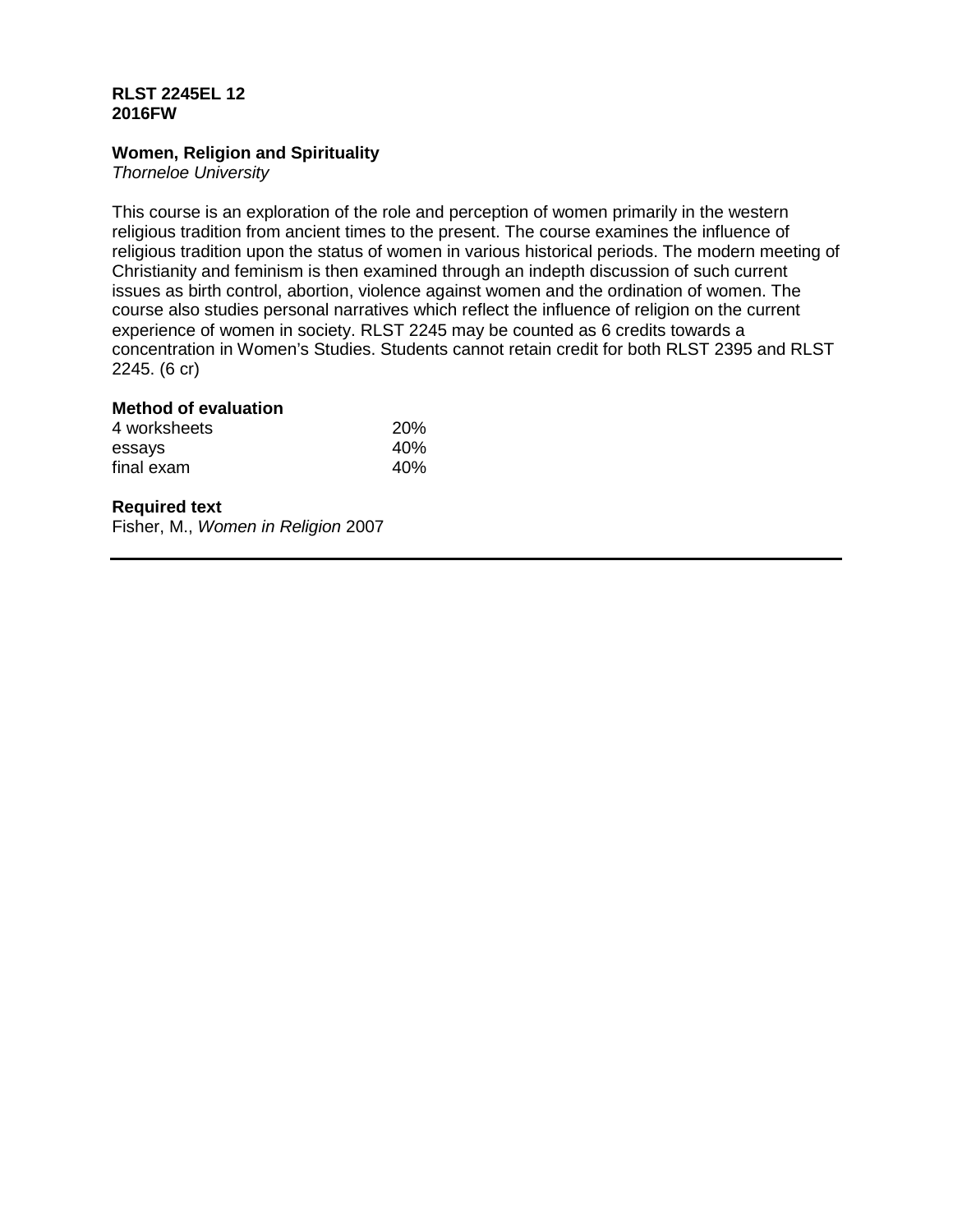## **RLST 2285EL 10 2016FW**

## **North American Native People: Tradition and Culture**

*University of Sudbury*

This course will bring about an appreciation of the Native people's tradition and culture. Origin myths, rites and ceremonies, values, customs and life cycle will be examined, as well as certain major themes such as Shamanism, Power, Renewal, Soul concepts and Animal Beings. Native tradition and culture will be presented as a "sacred way of life," and students will be introduced to the special way of thinking, world view and the special relationship to the earth and to other beings of the Original People of North America. Time will be also given to the effects of European contact on Native culture and to contemporary expressions of the "old ways." Also offered as INDG 2285. (6 cr)

| assignments | 75% |
|-------------|-----|
| final exam  | 25% |

### **Required texts**

Beck, V. and Walters, A., *The Sacred: Ways of Knowledge, Sources of Life*

Benton-Banai, E., *The Mishomis Book: The Voice of the Ojibway* 1988

Elk, B., *The Sacred Pipe: Black Elk's Account of the Seven Rites of the Oglala Sioux* 1989

Johnston, B., *Ojibway Heritage: The Ceremonies, Rituals, Songs, Dances, Prayers and Legends of the Ojibway* 1976

*Selected Readings* for INDG/RLST 2285 (order from the University of Sudbury)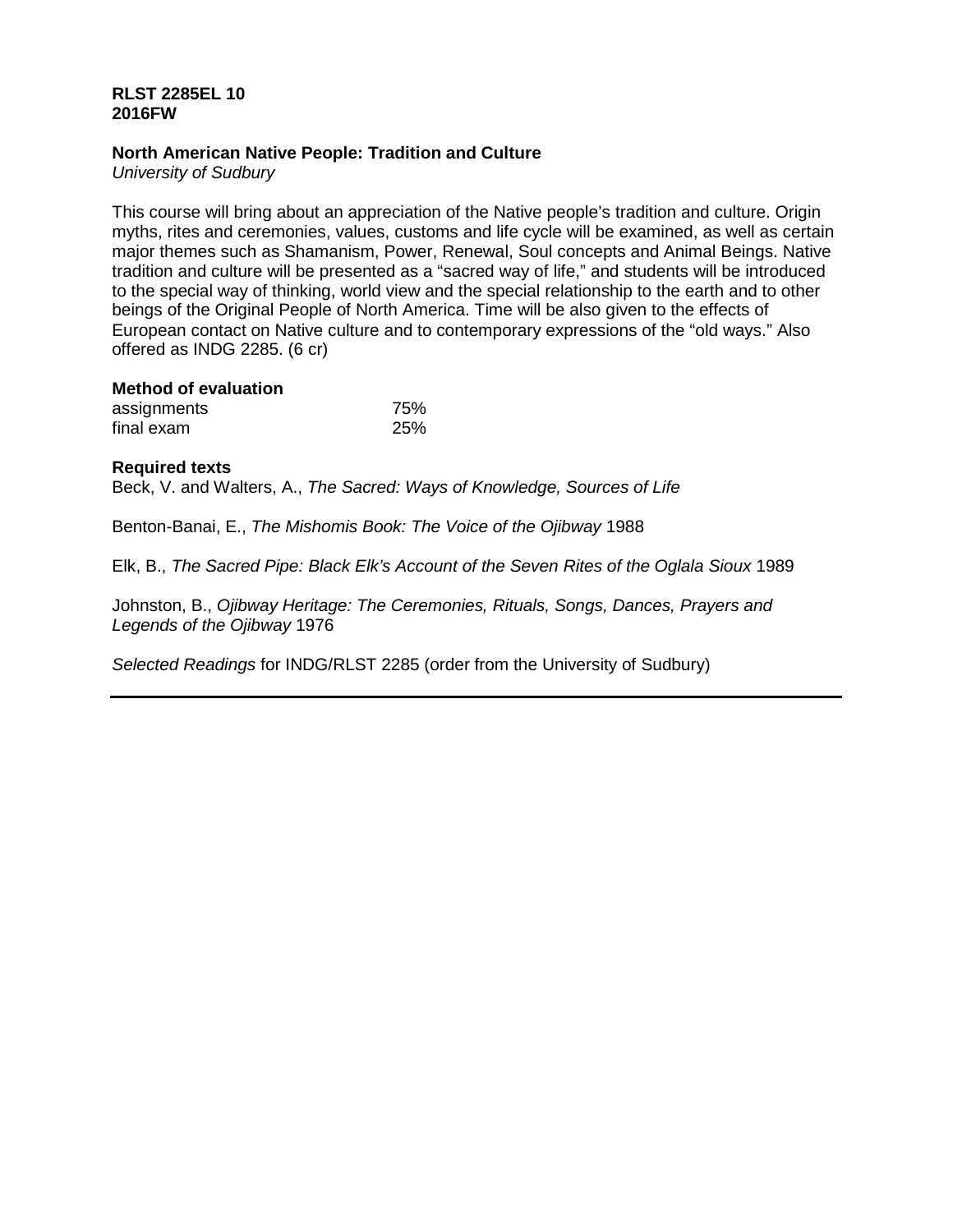## **RLST 2326EL 12 2016F 2017W**

## **Dimensions of the Paranormal**

*Thorneloe University*

This course critically examines the religious and cultural significance of paranormal phenomena (such as near-death experience, telepathy, clairvoyance, UFO contact and abduction). By studying first-hand accounts, films, academic studies, and selected new paranormal religious movements, students will critically assess both the nature of the evidence and the different ways of accounting for it: mythic-religious, scientific, philosophic, and psychoanalytic. (3 cr)

### **Method of evaluation**

| essay 1 (1500 words) | <b>30%</b>      |
|----------------------|-----------------|
| essay 2 (2000 words) | 40 <sub>%</sub> |
| final exam           | <b>30%</b>      |

## **Required texts**

Sheldrake, R., *Seven Experiments That Could Change the World*

Talbot, M., *The Holographic Universe*

### **RLST 2345EL 10 2016FW**

## **Bioethics: Human Life Issues**

*University of Sudbury*

This course will examine current controversies about the benefits and dangers to human life arising from recent developments in the biomedical sciences. Special attention will be given to issues in the reproductive technologies, genetics, the care of the terminally ill, AIDS, research with human subjects, and to questions of abortion and euthanasia. Comprehensive understanding of the issues at stake and ability to evaluate the positions taken in these controversies define the aims of the course. Students may not retain credit for both RLST 2345 and PHIL 2345. (6 cr)

| <b>Method of evaluation</b> |     |
|-----------------------------|-----|
| 4 assignments               | 70% |
| final exam                  | 30% |

## **Required text**  *Selected Readings* for PHIL/RLST 2345 (order from the University of Sudbury)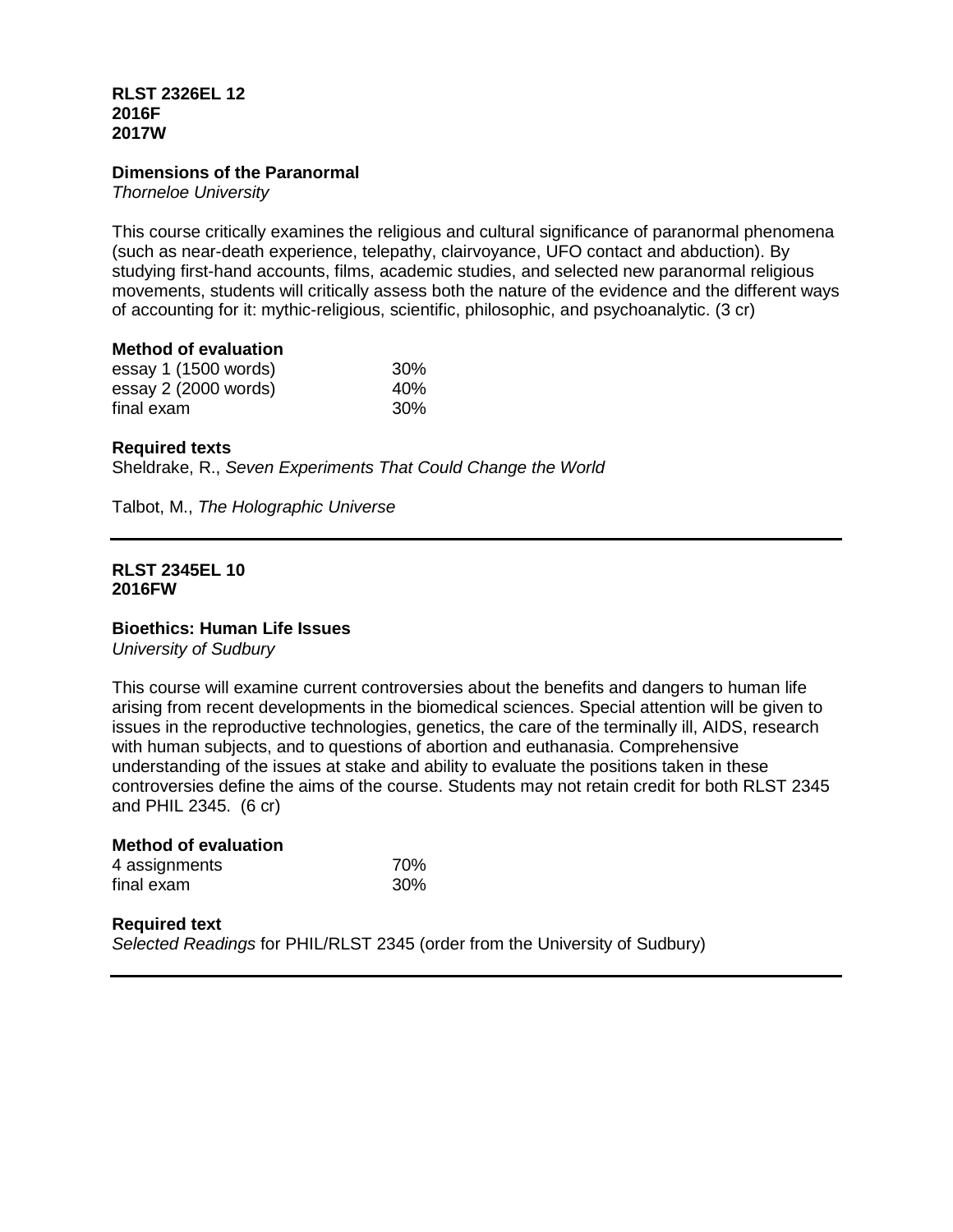## **RLST 3107EL 10 2017W**

## **The Church and the Modern World**

*University of Sudbury*

Students explore the historical progress of the Christian Church in its institutional aspects and self-understanding, the meaning of Church in the modern world, different models of Church, the relationship of Church and Churches, the role of the Church(es) in political and social contexts. Students may not retain credit for both RLST 3105 and RLST 3107. (3 cr)

## **Method of evaluation**

reading responses (500 words each)20% short essay (1000-1200 words) 20% term paper (2000-2500 words) 35% final exam 25%

# **Required texts**

de Las Casas, B., *A Short Account of the Destruction of the Indies* 2002

Luther, M. (Dillenberger, J. (ed.)), *Martin Luther: Selections from His Writings* 1962

Shelley, B.L., *Church History in Plain Language* (4<sup>th</sup> ed.) 2013

Course Reader: Tanner, N. (ed.), *Vatican II: The Essential Documents* 2016 (order from the University of Sudbury)

## **RLST 3126EL 12 2016F**

## **The Prophets of Israel**

*Thorneloe University*

A study of the nature of prophecy in the Ancient Near East, its development in Israel, and its possible relevance for today. Particular attention will be paid to the techniques for the scholarly exegesis of the text. (3 cr)

## **Method of evaluation**

| essay 1 (1500 words) | 25% |
|----------------------|-----|
| essay 2 (2500 words) | 45% |
| final exam           | 30% |

# **Required texts**

*The Bible* (any modern version)

Von Rad, G., *The Message of the Prophets* (published as a Coursepack)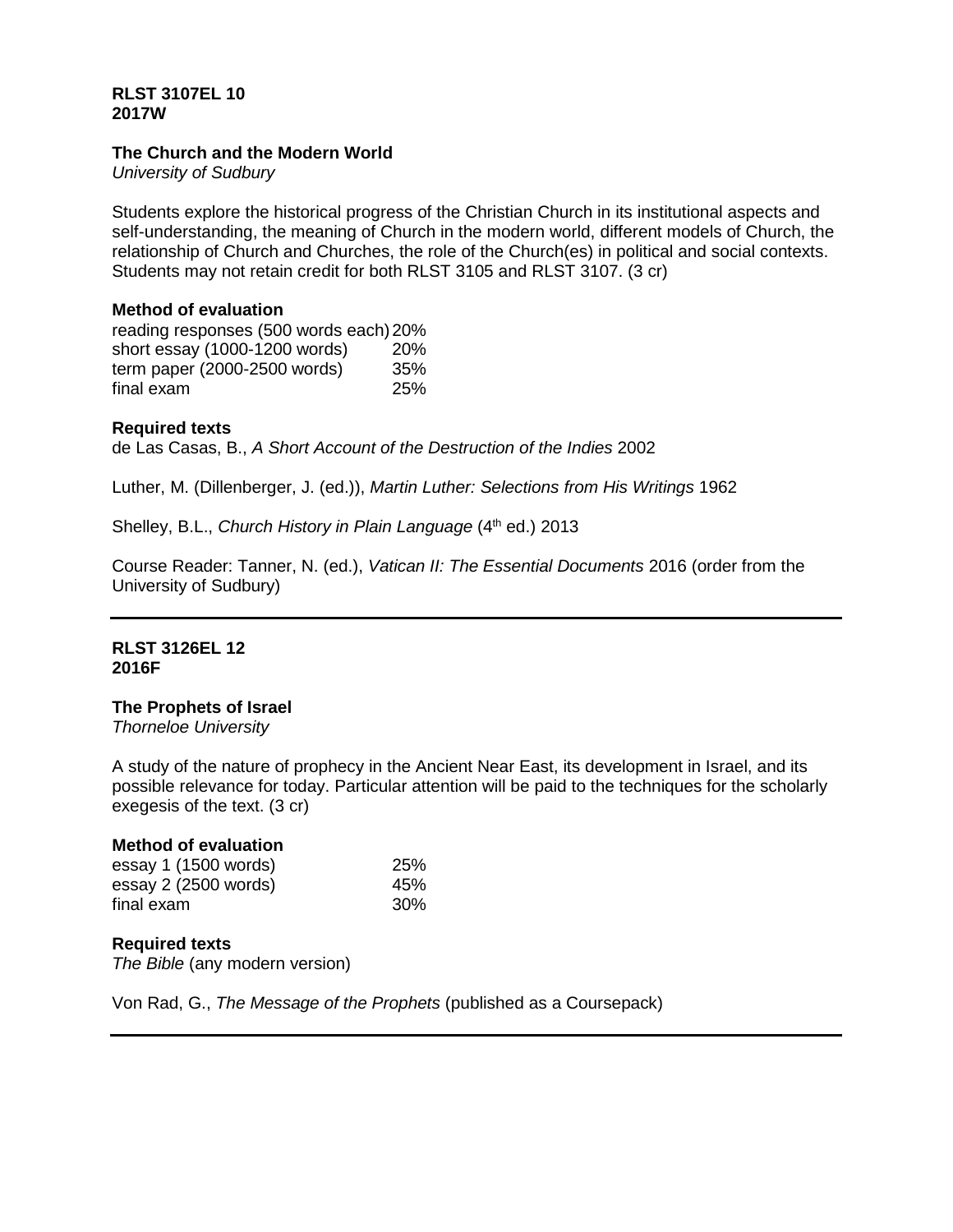## **RLST 3166EL 12 2017W**

# **Mark's Gospel**

*Thorneloe University*

A study of the earliest New Testament account of the life of Jesus. Emphasis is placed on the controversies surrounding the historicity of Jesus, his understanding of his mission, his trial and execution and the post-resurrection appearances. (3 cr)

# **Method of evaluation**

| 2 essays   | 60% |
|------------|-----|
| final exam | 40% |

# **Required texts**

Edwards, J., *The Gospel According to Mark* 2002

Attridge, H., *The HarperCollins Study Bible: NRSV with the Apocryphal/Deuterocanonical Books* 2006

Coursepack: Ward, B. (ed.) *RLST 3166 EL 10 Mark's Gospel: Selected Readings*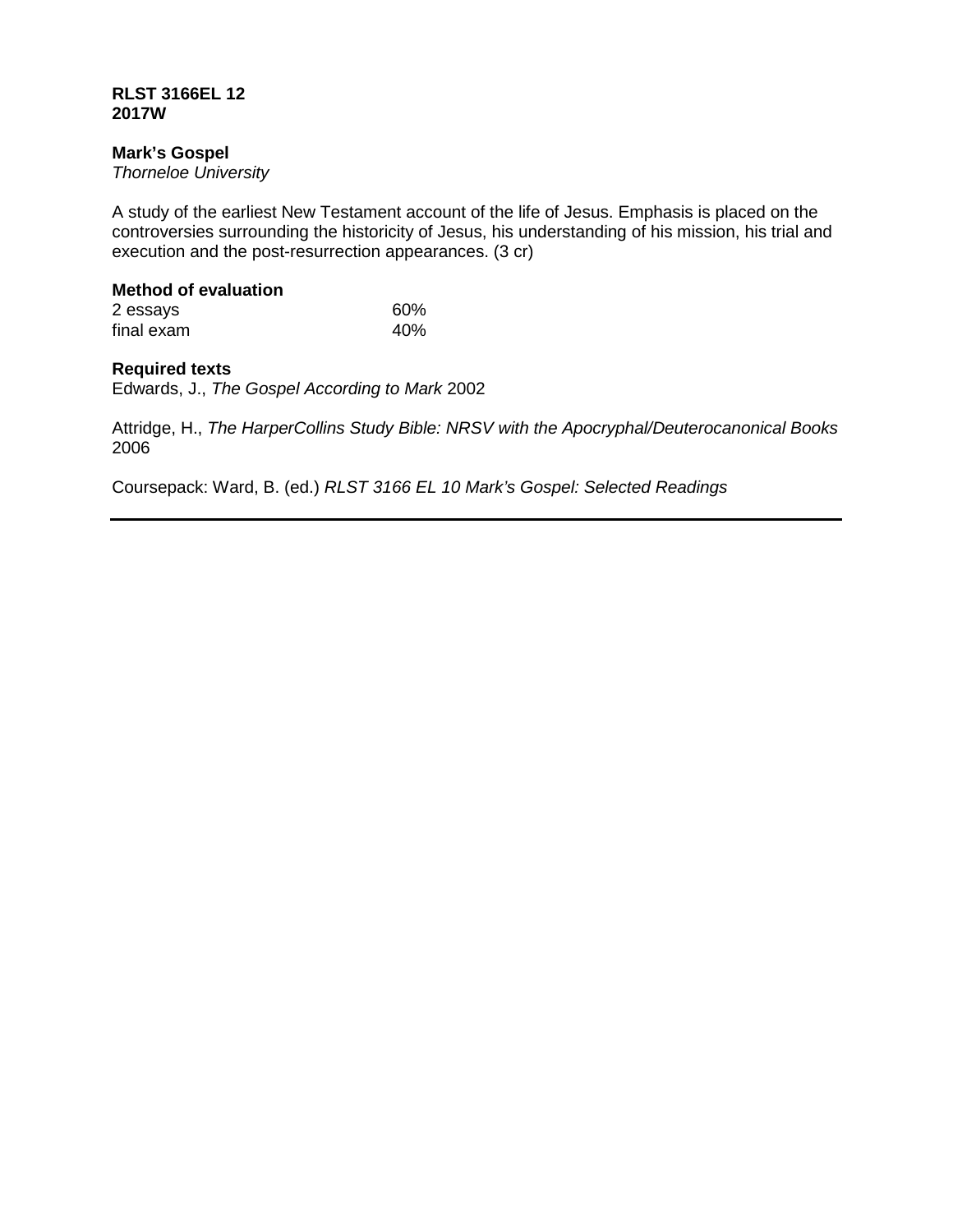### **RLST 3235EL 10 2016FW**

## **Judaism**

*University of Sudbury*

This course studies Judaism from ancient Palestine to modern Israel. It looks at the beliefs and practices of Judaism in its historical context, particularly in the Western World. Included are such topics as rabbinic Judaism, Jewish spirituality and diversity of modern Judaism. Students who have taken SREL 3236 or RLST 3230 are not permitted to take this course for credit. (6 cr)

# **Method of evaluation**

| assignments | 40% |
|-------------|-----|
| 2 essays    | 30% |
| final exam  | 30% |

## **Required texts**

Holtz, B. (ed.), *Back to the Sources. Reading the Classic Jewish Texts* 1984

Trepp, L., *Judaism: Development and Life* (4th ed.) 2000

*The New American Bible* (Compact Ed.)

### **RLST 3306EL 12 2017W**

## **Issues in Religion and Science**

*Thorneloe University*

This course will explore the relationship between religion and modern science in Western culture. While some attention will be given to the historical impact of scientific discoveries upon religious belief, the primary focus will be on contemporary issues involving religion and science. (3 cr)

## **Method of evaluation**

| essay (1500 words) | 30% |
|--------------------|-----|
| essay (2000 words) | 40% |
| final exam         | 30% |

## **Required texts**

Barbour, I., *Religion and Science* 1997

any version of the book of Genesis in the *Bible*

Coursepack: Humbert, D. (ed.) *RLST 3306 EL 10 Issues in Religion and Science: Selected Readings*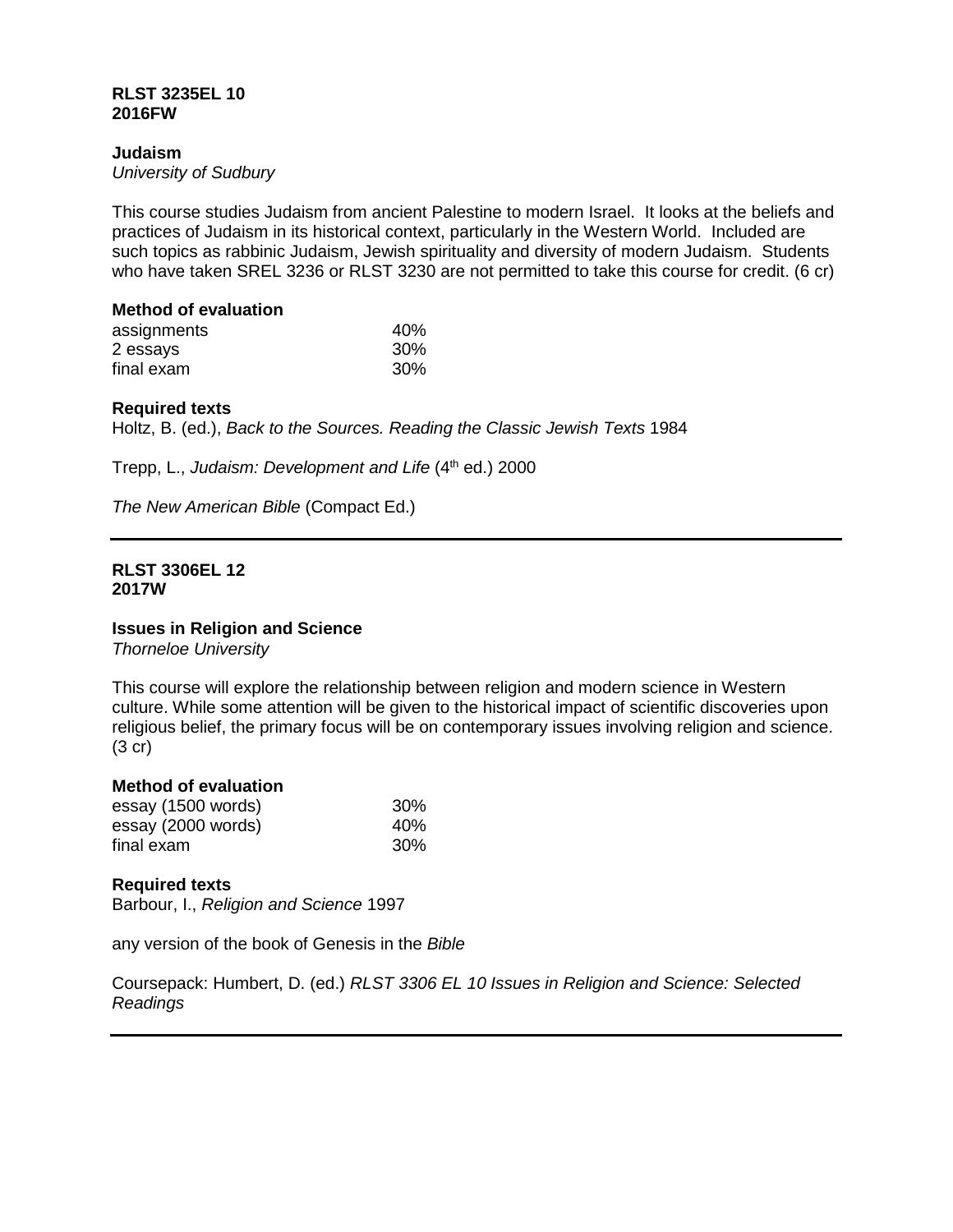## **RLST 3326EL 12 2016F**

### **Religion and the Elderly**

*Huntington University*

This course is a study of the images of the elderly found in the religious traditions of the world, including North American Native people. Special attention will be given to examination of the spiritual needs of the elderly and how these needs might be addressed by religious and healthcare organizations. (3 cr)

### **Method of evaluation**

| research paper | 25% |
|----------------|-----|
| case study     | 40% |
| final exam     | 35% |

## **Required texts**

Fischer, K., *Winter Grace: Spirituality and Aging* 1998

Nouwen, H. and Gaffney, W., *Aging: The Fulfillment of Life* 1990

# **Optional texts**

Kimble, M. et al., *Aging, Spirituality, and Religion. A Handbook* 1995

Koenig, H., *Aging and God: Spiritual Pathways to Mental Health in Midlife and Later Years* 1994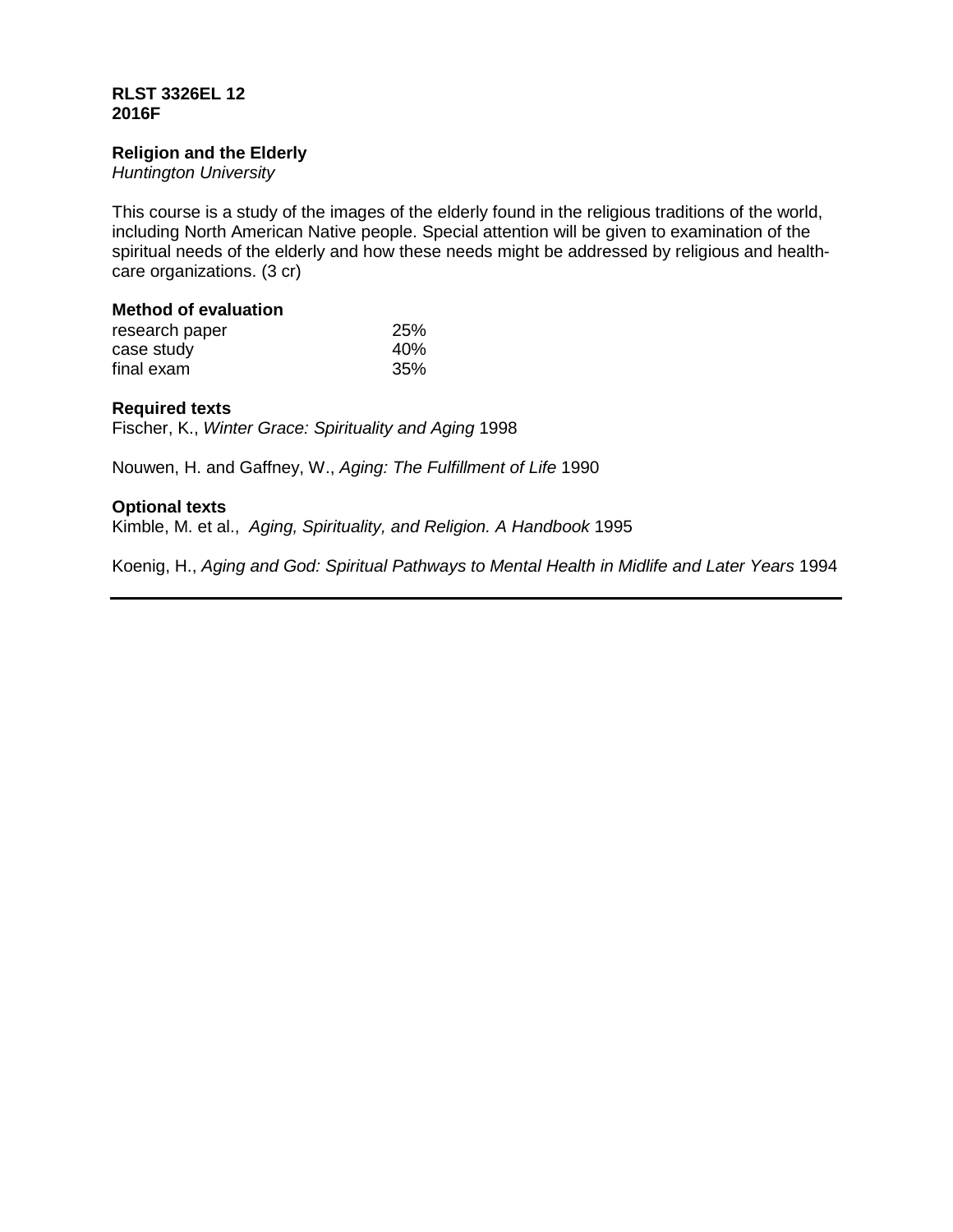## **SOCIAL WORK**

## **SWLF 1006EL 12 2016F**

## **Introduction to Social Welfare**

A survey of the history and development of social welfare in Canadian society. This course examines various social policies and their relevance for social welfare. Students may not retain credit for both SWLF 1006 and SWLF 1005 or NWLF/ISWK 1006. (3 cr)

### **Method of evaluation**

| online postings | 15% |
|-----------------|-----|
| assignments     | 55% |
| final exam      | 30% |

### **Required text**

Turner, F. and Turner, J. (eds.), *Canadian Social Welfare* (6<sup>th</sup> ed.) 2009

### **SWLF 1007EL 12 2017W**

### **Introduction to Social Work**

A survey of the profession of social work, including early influences, the relationship between social analysis and social work practice, values and ethics and the factors that shape contemporary social work practice. The course also examines issues related to the delivery of social services. Students may not retain credit for both SWLF 1007 and SWLF 1005 or NWLF/ISWK 1007. (3 cr)

## **Method of evaluation**

| online postings | <b>20%</b> |
|-----------------|------------|
| assignments     | 45%        |
| final exam      | 35%        |

### **Required texts**

Hick, S. and Stokes, J., *Social Work in Canada: An Introduction* (4<sup>th</sup> ed.) 2017

Mullaly, S., *The New Structural Social Work* (3rd ed.) 2007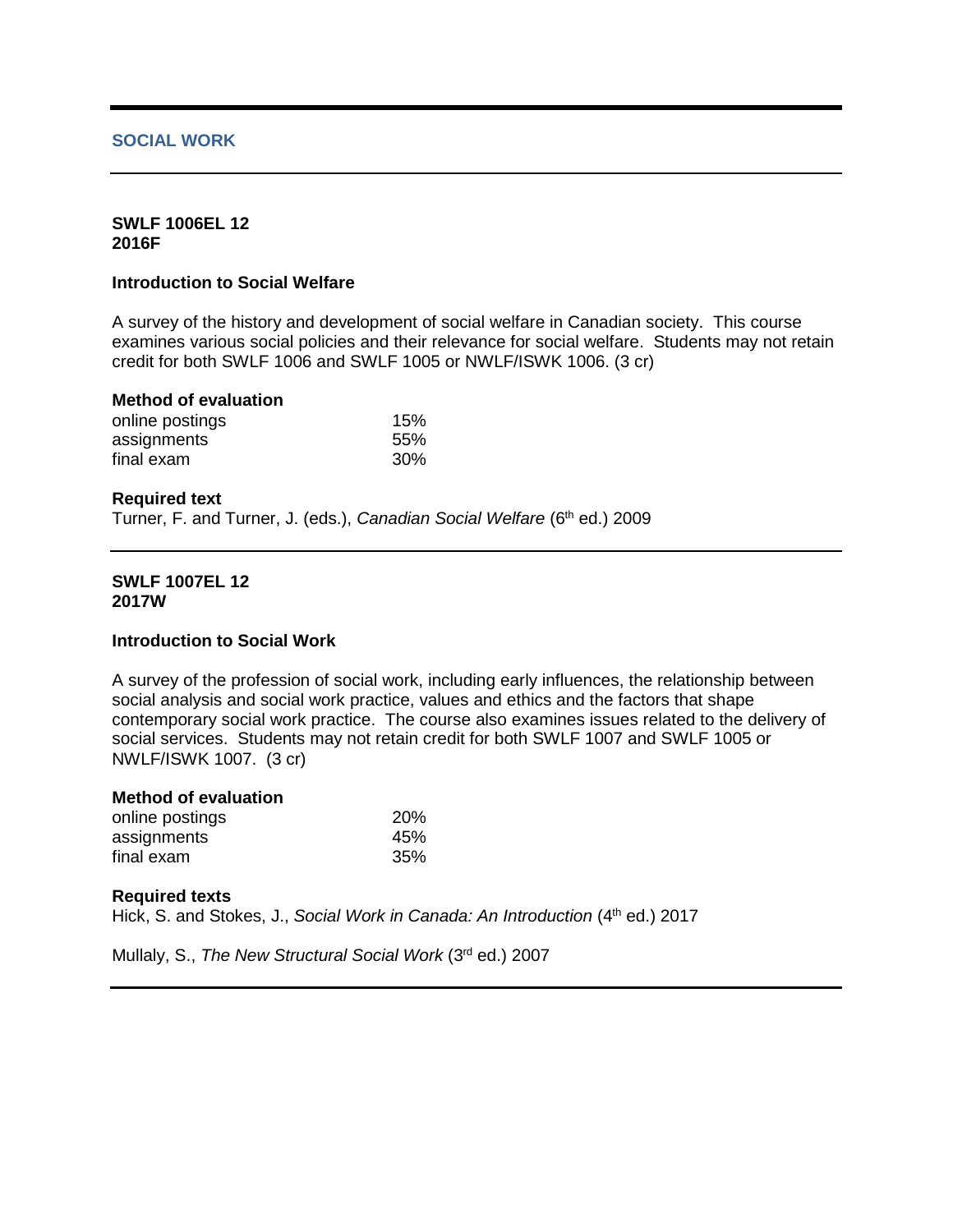## **SWLF 3736EL 12 2017W**

# **Critical Perspectives On Disability**

This course examines the social implications of disability in Canadian society. In particular, it examines issues that impact on the well-being of persons with disabilities, including poverty, education, unemployment, violence and gender. Topics include the evolution of public policies, social programs, and the perspectives used by human service professionals to frame disability issues. Open to all University students. Prerequisites: SWLF 1006/07 or NWLF/ISWK 1006/07. (3 cr)

# **Method of evaluation**

| assignments | 75% |
|-------------|-----|
| final exam  | 25% |

# **Required text**

Titchkosky, T. and Michalko, R., *Rethinking Normalcy: A Disability Studies Reader* 2009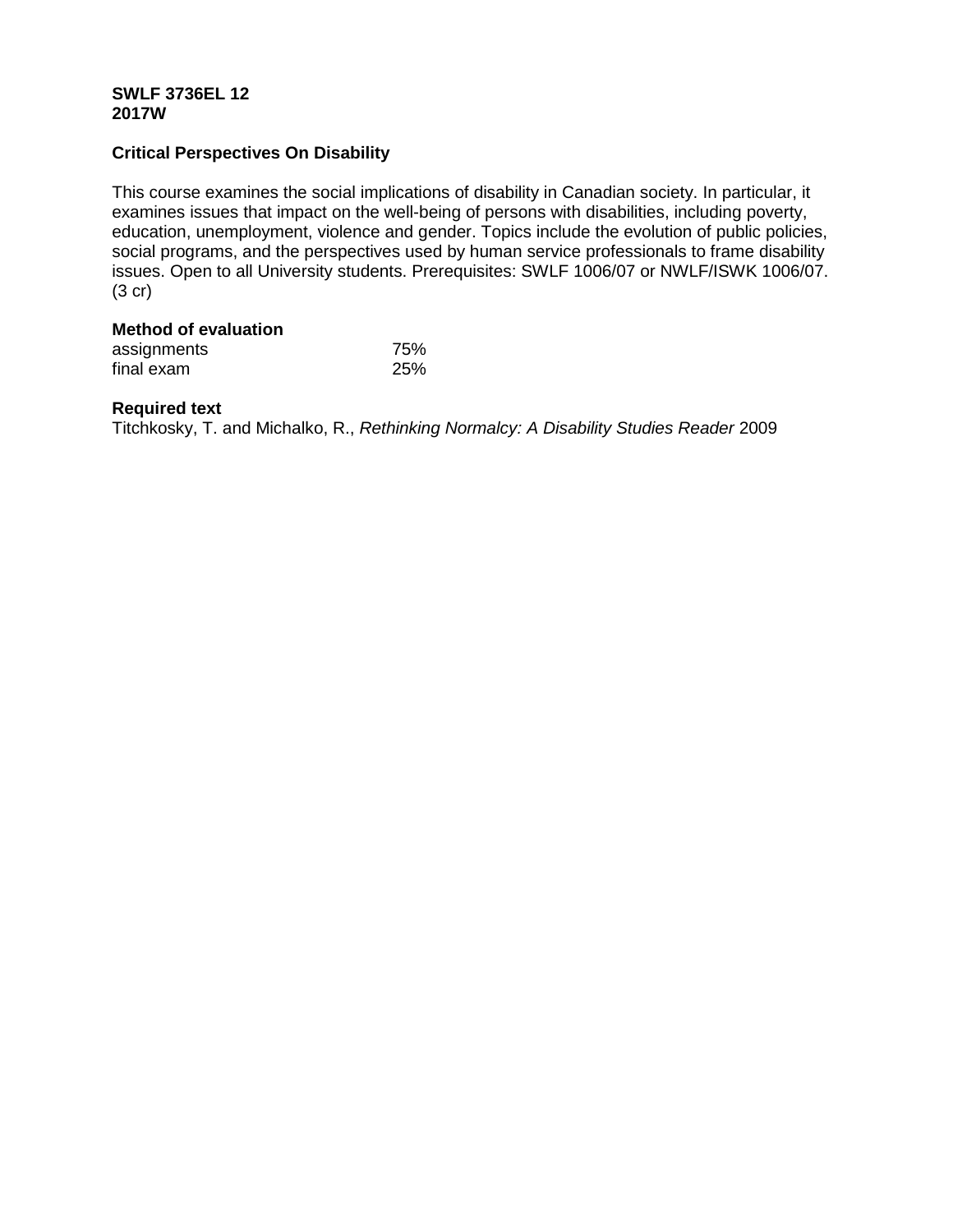## **SOCIOLOGY**

### **SOCI 1015EL 12 2016F 2017W**

### **Understanding Society**

A systematic introduction to understanding society, social structure, basic social institutions and their interrelations, the nature of social interactions, and the relationship between the individual and society. Particular attention is given to major issues within society such as power, social class, inequality, and the processes by which human nature and instincts become socially transformed and socially structured. These social issues are examined comparatively and with particular reference to Canadian society. The student is also introduced to major theoretical issues in sociology, the methods of sociology, and the rules of evidence in social science. This course is a prerequisite to all upper-year SOCI courses unless specifically waived by the department. (6 cr)

### **Method of evaluation**

| Fall                |     |
|---------------------|-----|
| online postings     | 10% |
| assignments         | 45% |
| online midterm exam | 20% |
| final exam          | 25% |
| Winter              |     |
| online postings     | 25% |
| assignments         | 30% |
| online midterm exam | 20% |
| final exam          | 25% |
|                     |     |

### **Required texts**

Lothian Murray, J., Linden, R. and Kendall, D., *Sociology in Our Times* (7<sup>th</sup> Canadian ed.) 2017

Buckley, J. Fit to Print: The Canadian Student's Guide to Essay Writing (8<sup>th</sup> ed.) 2013

### **Optional text**

Brym, R., *Society in Question* (7<sup>th</sup> ed.) 2014

## **SOCI 2007EL 12 2017W**

### **The Adolescent and Society**

A course in the sociology of adolescence with a focus on the social factors which affect the behaviour and development of adolescents. Prerequisite: SOCI 1015 or permission of instructor. (3 cr)

# **Method of evaluation**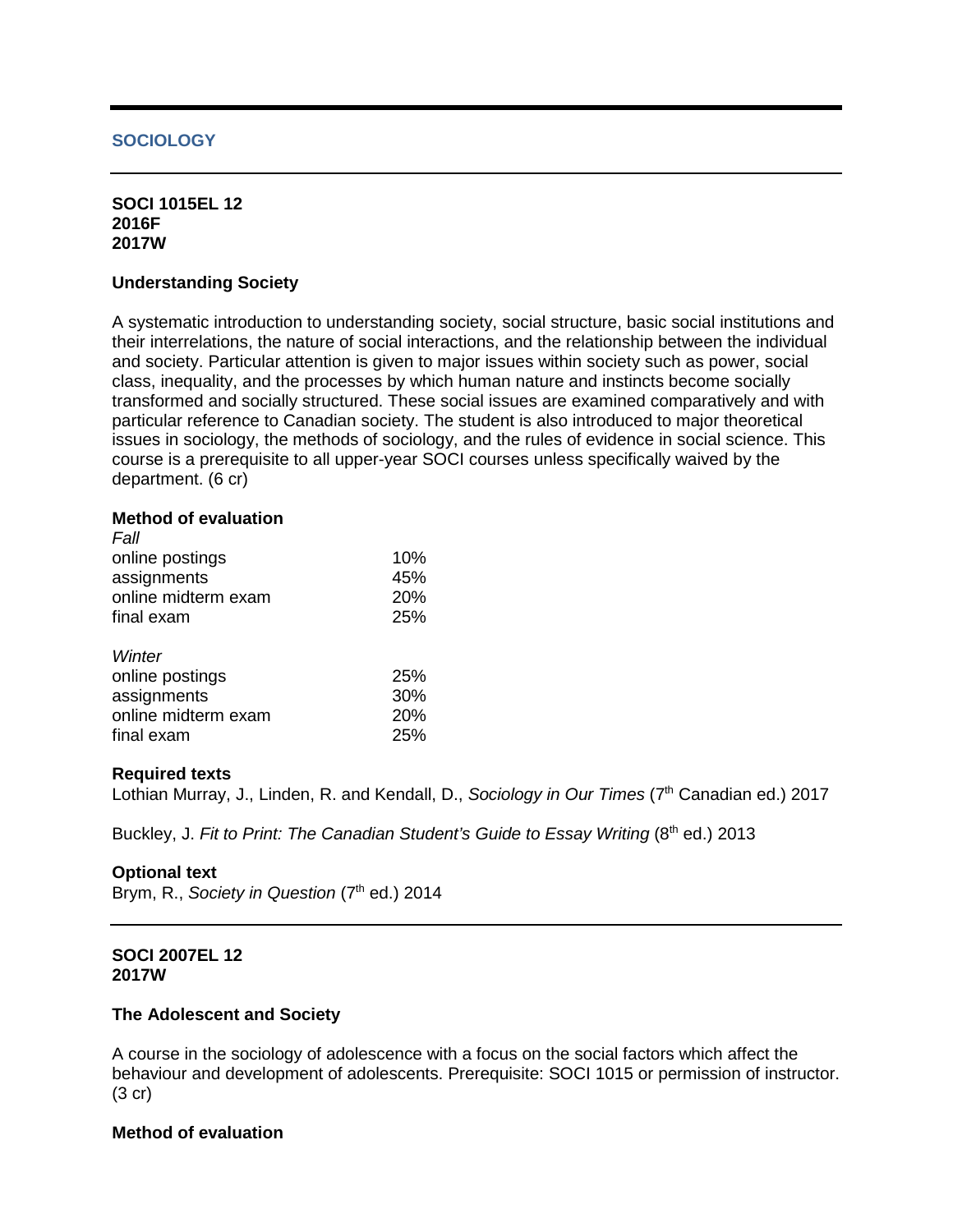| online postings | <b>20%</b> |
|-----------------|------------|
| assignments     | 50%        |
| final exam      | 30%        |

### **Required texts**

Schissel, B., *Still Blaming Children: Youth Conduct and the Politics of Child Hating* 2006

Tilleczek, K. *Approaching Youth Studies: Being, Becoming, Belonging* 2011

### **SOCI 2016EL 12 2017W**

## **Thinking Sociologically**

This course examines the different types of sociological reasoning used to answer questions about social behaviour, social programs and social policies. Students gain an appreciation of the value of the sociological perspective through the application of critical thinking. Prerequisite: SOCI 1015 or instructor's permission. (3 cr)

### **Method of evaluation**

| online postings | 15% |
|-----------------|-----|
| assignments     | 50% |
| final exam      | 35% |

### **Required texts**

Bailey, G. and Gayle, N., *Social Theory: Essential Readings* (2nd ed.) 2003

Ritzer, G. and Stepnisky, J., *Contemporary Sociological Theory and Its Classical Roots: The Basics* (4<sup>th</sup> ed.) 2013

## **SOCI 2066EL 12 2017W**

### **Explanations of Crime**

A study of the causes of crime with a main emphasis on crime in Canada. The Criminal Code is studied and crime is defined. Types of crimes are described and their quantity estimated. After considering causal explanations generally, several theories of crime are analyzed and evaluated. Students may not retain credit for both SOCI 2086/87 and SOCI 2085. Students may not receive credit for both SOCI 2066 and SOCI 2086. Prerequisite: SOCI 1015 or permission of instructor. (3 cr)

## **Method of evaluation**

| assignments     | 60% |
|-----------------|-----|
| online postings | 10% |
| final exam      | 30% |

### **Required text -** none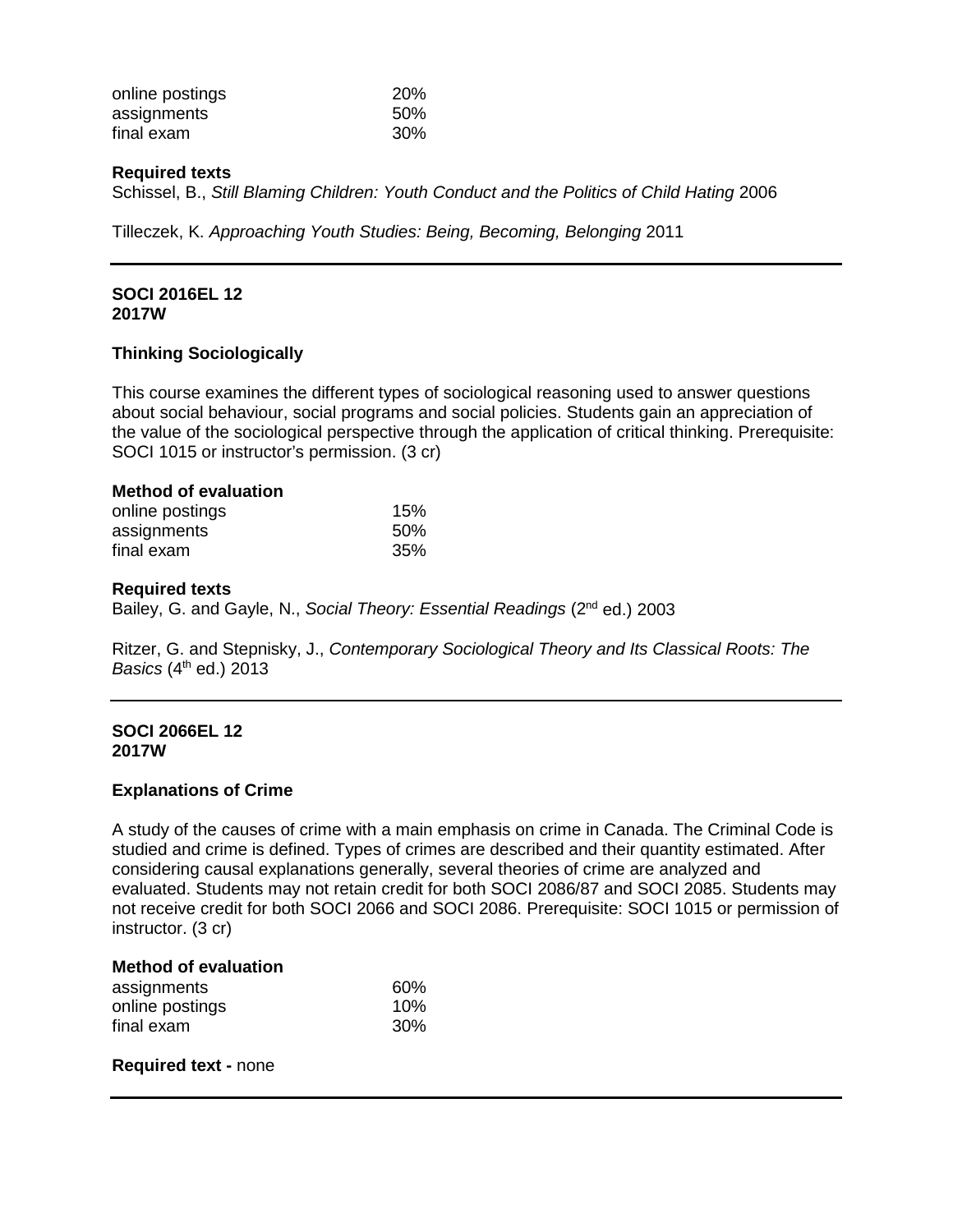## **SOCI 2067EL 12 2016F**

## **Institutions of the Criminal Justice System**

The institutions and policies of the Criminal Justice System of Canada, that is, the police, courts, prisons, and various rehabilitation programs, are the subject matter of this course. Evaluation of programs to reduce crime and rehabilitate offenders receives special attention. Students may not retain credit for both SOCI 2086/87 and SOCI 2085. Students may not receive credit for SOCI 2067 and SOCI 2087. Prerequisite: SOCI 1015 or permission of instructor. (3 cr)

# **Method of evaluation**

| assignments     | 60% |
|-----------------|-----|
| online postings | 10% |
| final exam      | 30% |

# **Required text** – none

# **STAT 2126EL 12 2016F**

# **Introduction to Statistics**

Provides an introduction to basic statistical concepts and techniques that are common to all disciplines in the Social Sciences. The principal topics include data collection and description, the characteristics and features of the normal probability distribution, the formulation and testing of hypotheses, linear correlation and regression analyses. (3 cr)

# **Method of evaluation**

| assignments | .50% |
|-------------|------|
| final exam  | .50% |

## **Required text**

Gravetter, F.J. and Wallnau, L.B., *Essentials of Statistics for the Behavioral Sciences* (8<sup>th</sup> ed.) 2014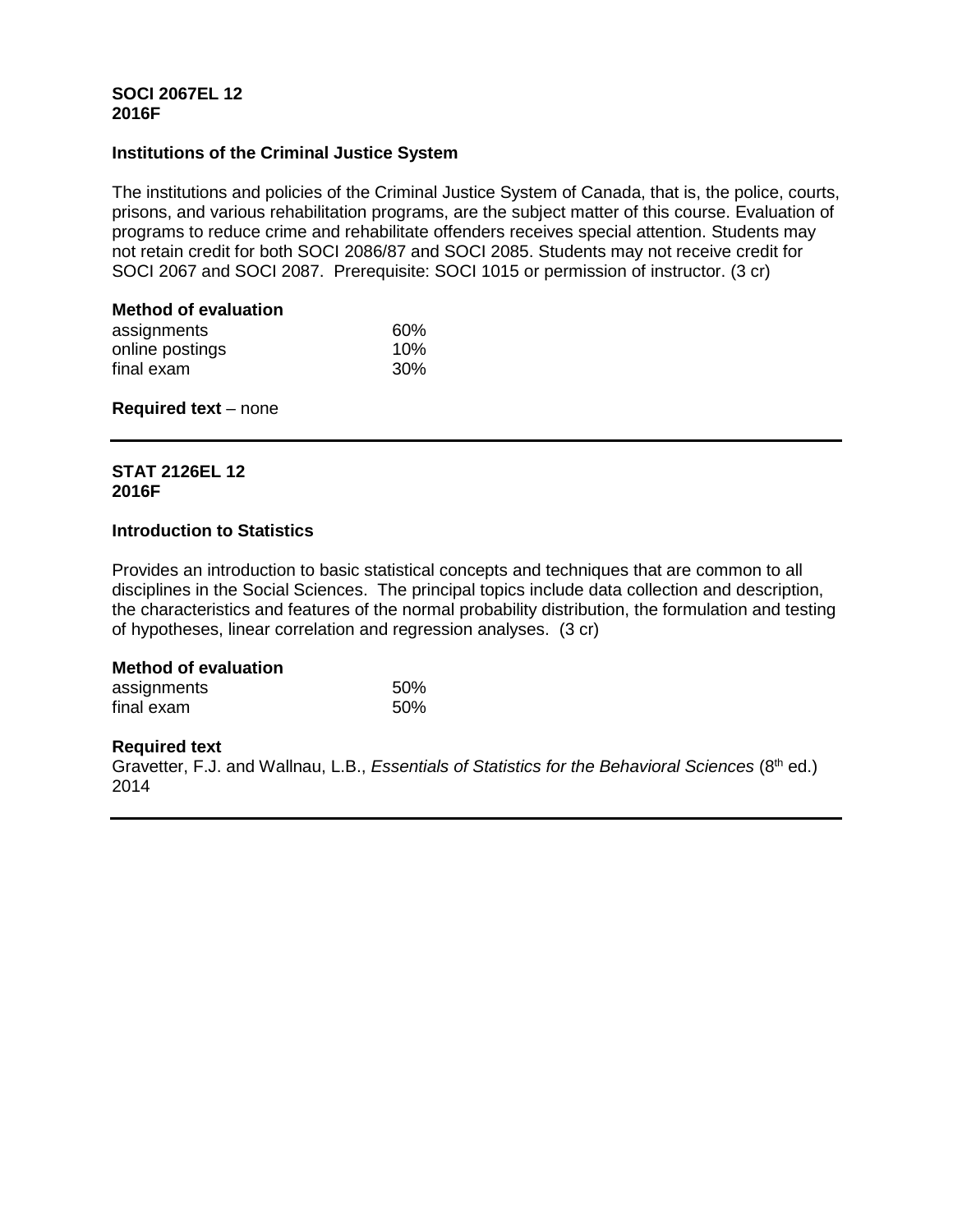## **SOCI 2127EL 12 2016F**

## **Research Methods and Data Analysis**

Examines research methods including observational techniques, survey research and advanced sampling methodology. Students will study a variety of inferential statistical procedures. Prerequisite: SOCI 1015. A minimum grade of 60% is required. (3 cr)

# **Method of evaluation**

| assignments | 70% |
|-------------|-----|
| final exam  | 30% |

# **Required texts**

Bryman, A. & Bell, E., *Social Research Methods* (4th Canadian ed.) 2016

Schwandt, T., *Dictionary of Qualitative Inquiry* (4<sup>th</sup> ed.) 2015

## **SOCI 2656EL 12 2017W**

# **Social Inequality: Gender, Race, Class and Power**

This course will examine the theoretical perspectives on the intersection of social class and gender, race, ethnicity. With reference to both Canadian and international studies, the course will analyze how class and identity are constructed through the intersections of gender, race and ethnicity. Students may not retain credit for SOCI 2626, SOCI 3066 and SOCI 2656. Prerequisite: SOCI 1015 or instructor's permission. (3 cr)

## **Method of evaluation**

| online postings | <b>20%</b> |
|-----------------|------------|
| assignments     | 50%        |
| final exam      | 30%        |

## **Required texts**

Grabb, E. and Guppy, N. *Social Inequality in Canada: Patterns, Problems and Policies* (5th ed.) 2009

McMullin, J. and Curtis, J., *Understanding Social Inequality - Intersections of Class, Age, Gender, Ethnicity, and Race in Canada* (3rd ed.) 2017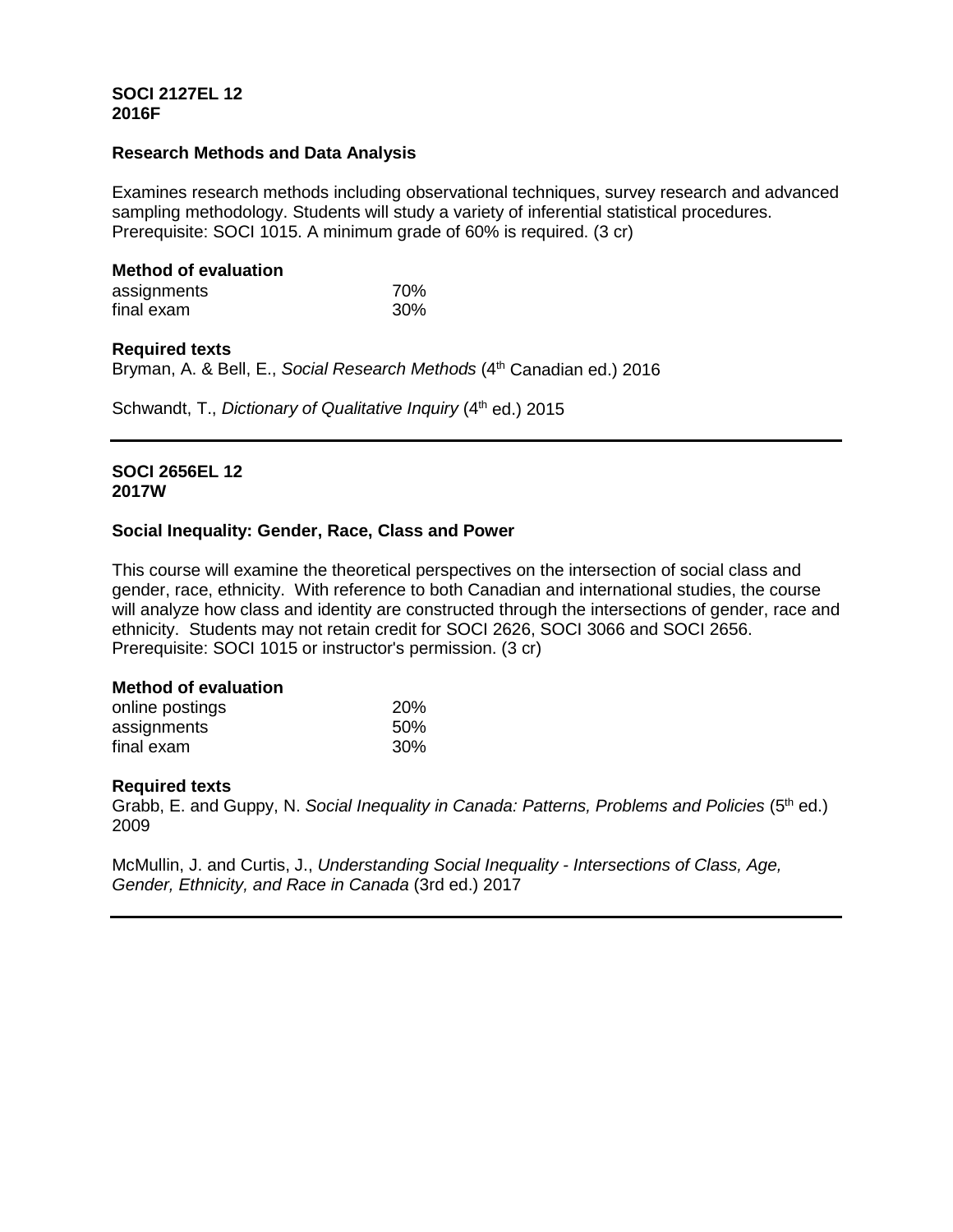## **SOCI 3016EL 12 2017W**

### **Modern Sociological Theories: Manifestations and Issues**

A comparative study of modern sociological theories based on original texts. This course presents the current issues in the sociological theories. Students may not retain credit for both SOCI 3016 and SOCI 3015. Prerequisites: SOCI 2016 and SOCI 2017. (3 cr)

### **Method of evaluation**

| online postings | 10% |
|-----------------|-----|
| assignments     | 65% |
| final exam      | 25% |

### **Required text -** none

# **SOCI 3636EL 12 2016F**

## **Desire, Love and Work: Part Two – The Social Making of Sexuality**

The primary objective of this course is to develop an understanding of the social construction of sexuality in contemporary society. As a basis for this, anthropological and historical perspectives will also be covered. The focus of this course will be on denaturalizing gender, sexuality, desire, masculine and feminine sexualities, heterosexualities and homosexualities to understand how these create and sustain, and are created and sustained, by the gendered division of labour and patriarchal social organization. The social making of normality and deviance in relation to desire and sexuality will be explored. This course may be counted towards a concentration in Women Studies and is part of the Certificate in Family Life Studies and Human Sexuality. Students may not retain credit for SOCI 3626, 3627, 3625 and 3636. Prerequisites: SOCI 1015 and 2636 or instructor's permission. (3 cr)

### **Method of evaluation**

| online postings     | 15%             |
|---------------------|-----------------|
| online midterm exam | <b>20%</b>      |
| assignments         | 35%             |
| final exam          | 30 <sup>%</sup> |

## **Required text**

*Selected Readings* for SOCI 3636EL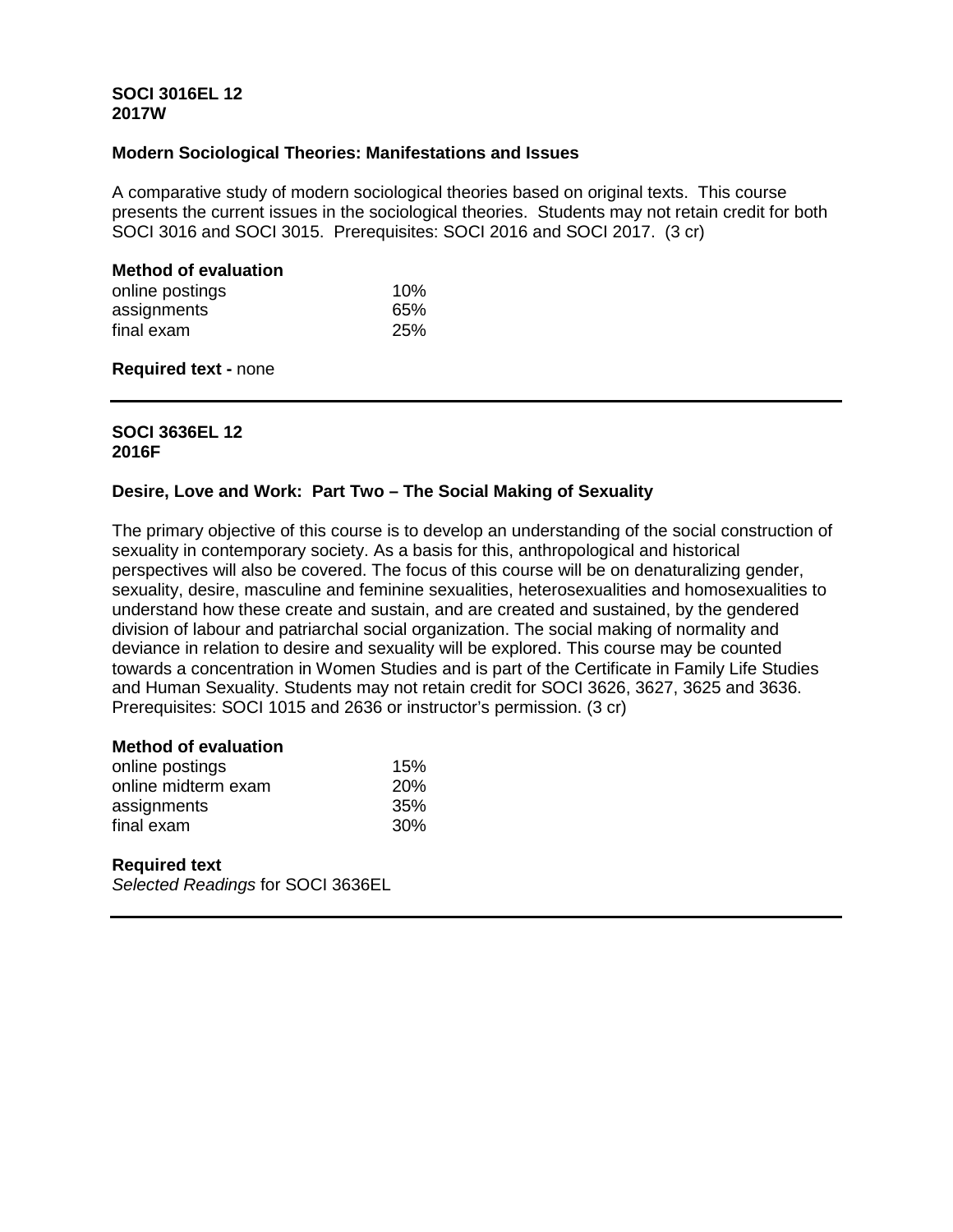# **THEATRE ARTS**

For more information on Theatre Arts courses, contact Thorneloe University at [thorneloedistance@laurentian.ca](mailto:thorneloedistance@laurentian.ca) or 705-673-1730, ext. 103.

## **THEA 2356EL 12 2017W**

## **Theatre in Education I**

*Thorneloe University*

This course covers various aspects of children's theatre and theatrical techniques useful in an educational setting. (3 cr)

# **Method of evaluation**

| 4 assignments | 70% |
|---------------|-----|
| final exam    | 30% |

# **Required text**

Watts, I., *Paper Bag Princess and Other Stories*

## **Recommended text**

Wood, D. and Grant, J., *Theatre for Children* 1997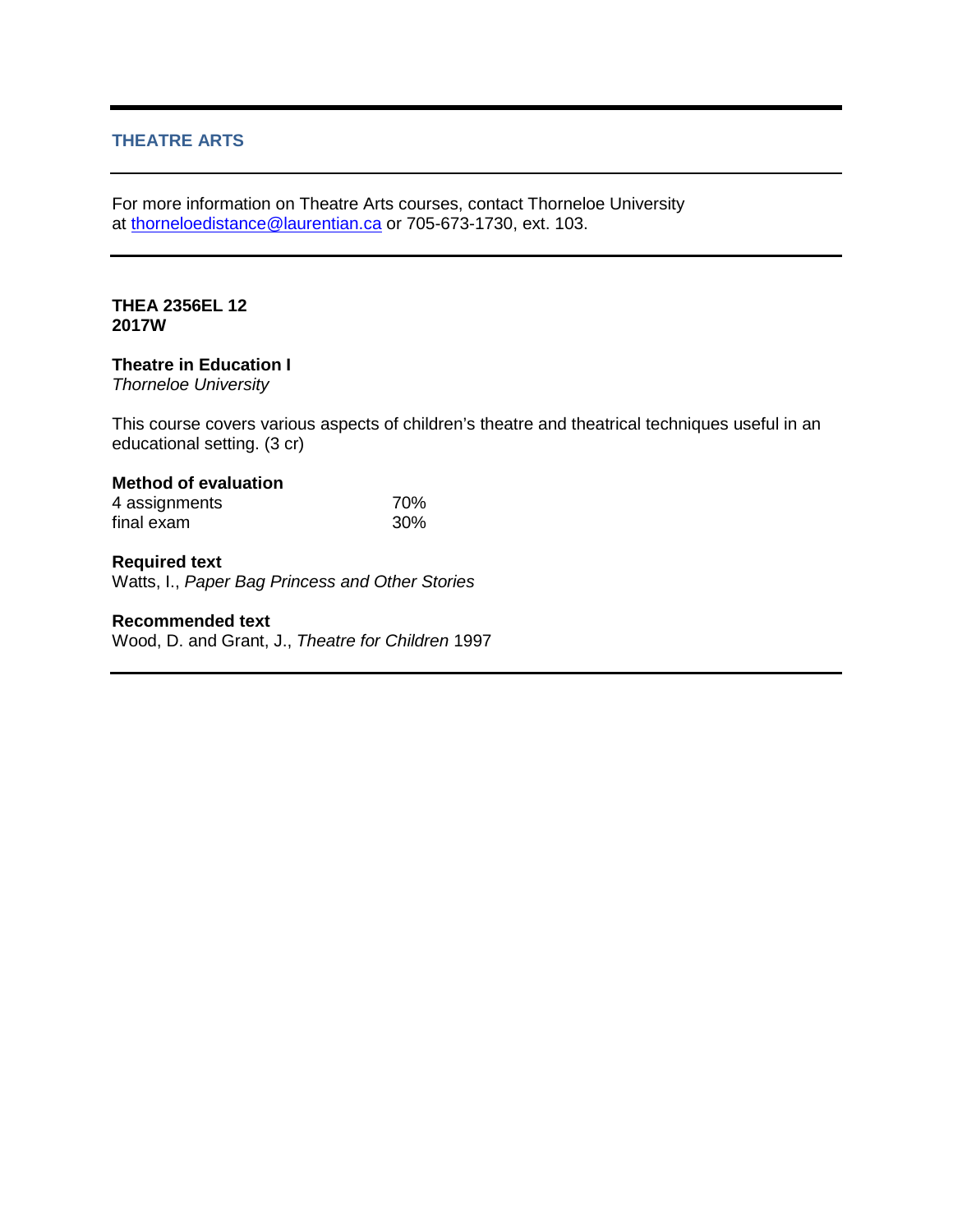## **THEA 3246EL 12 2016F**

# **Theatre History III**

*Thorneloe University*

This course is an in-depth study of the performance and production dramaturgy of modern theatre from the Romantic period to realism. Emphasis will be placed on the multiplicity and mixtures of staging conventions within the contexts of shifting political and economic ideologies and the influence of the visual arts and music. Prerequisite: THEA 1115 or permission of the instructor. Students may not retain credit for both THEA 3246 and THEA 3245. (3 cr)

# **Method of evaluation**

| 5 play commentaries (5% each) | <b>25%</b> |
|-------------------------------|------------|
| online discussion             | 10%        |
| midterm test                  | 25%        |
| final exam                    | 40%        |

# **Required texts**

Brockett, O.G. and Hildy, F.J., *History of the Theatre, Foundation Edition* 2007

Puccini, G., *Tosca: Libretto*

Wise, J. and Walker, C.S. (eds.), *The Broadview Anthology of Drama, Volume II* 2003

**Recommended resource**

CD: *Tosca: Highlights* (English)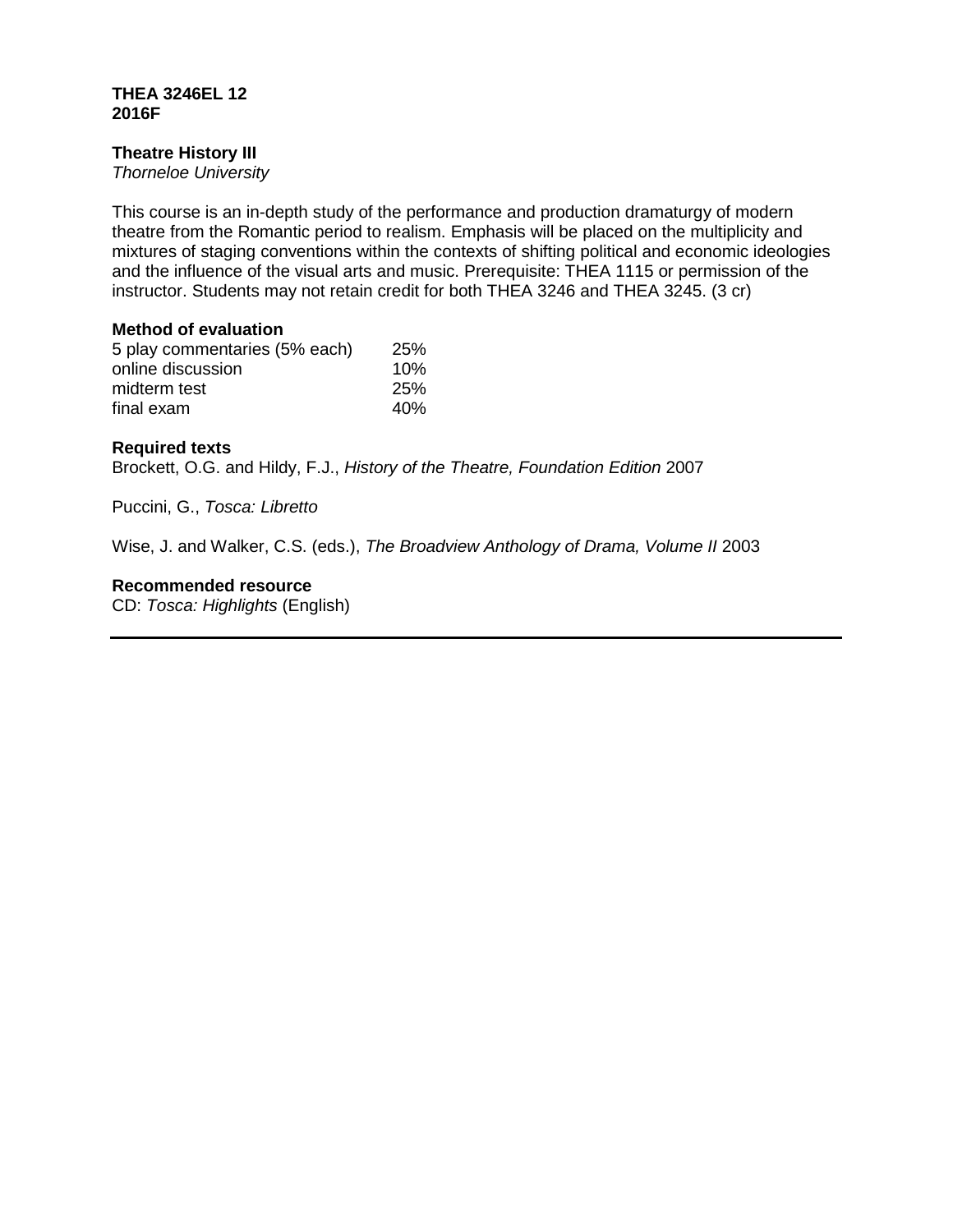# **WOMEN'S, GENDER AND SEXUALITY STUDIES (formerly Women's Studies)**

For more information on Women's, Gender and Sexuality Studies courses, contact Thorneloe University at [thorneloedistance@laurentian.ca](mailto:thorneloedistance@laurentian.ca) or 705-673-1730, ext. 103.

#### **WOMN 1005EL 12 2016FW**

#### **Introduction to Women's Studies**

*Thorneloe University*

This course introduces students to the critical study of gender and how it has increased our understanding of women, men, and their changing roles. Recognizing the diversity of women's experiences, the course examines the historical and contemporary contexts of social injustices facing women in Canada and globally. (6 cr)

# **Method of evaluation**

| online discussions | 15%        |
|--------------------|------------|
| 2 assignments      | 15%        |
| major paper        | <b>25%</b> |
| midterm test       | 15%        |
| final exam         | 30%        |

#### **Required text**

Coursepack: Koolen, M. (ed.) *WOMN 1005 EL 12 Introduction to Women's Studies: Selected Readings*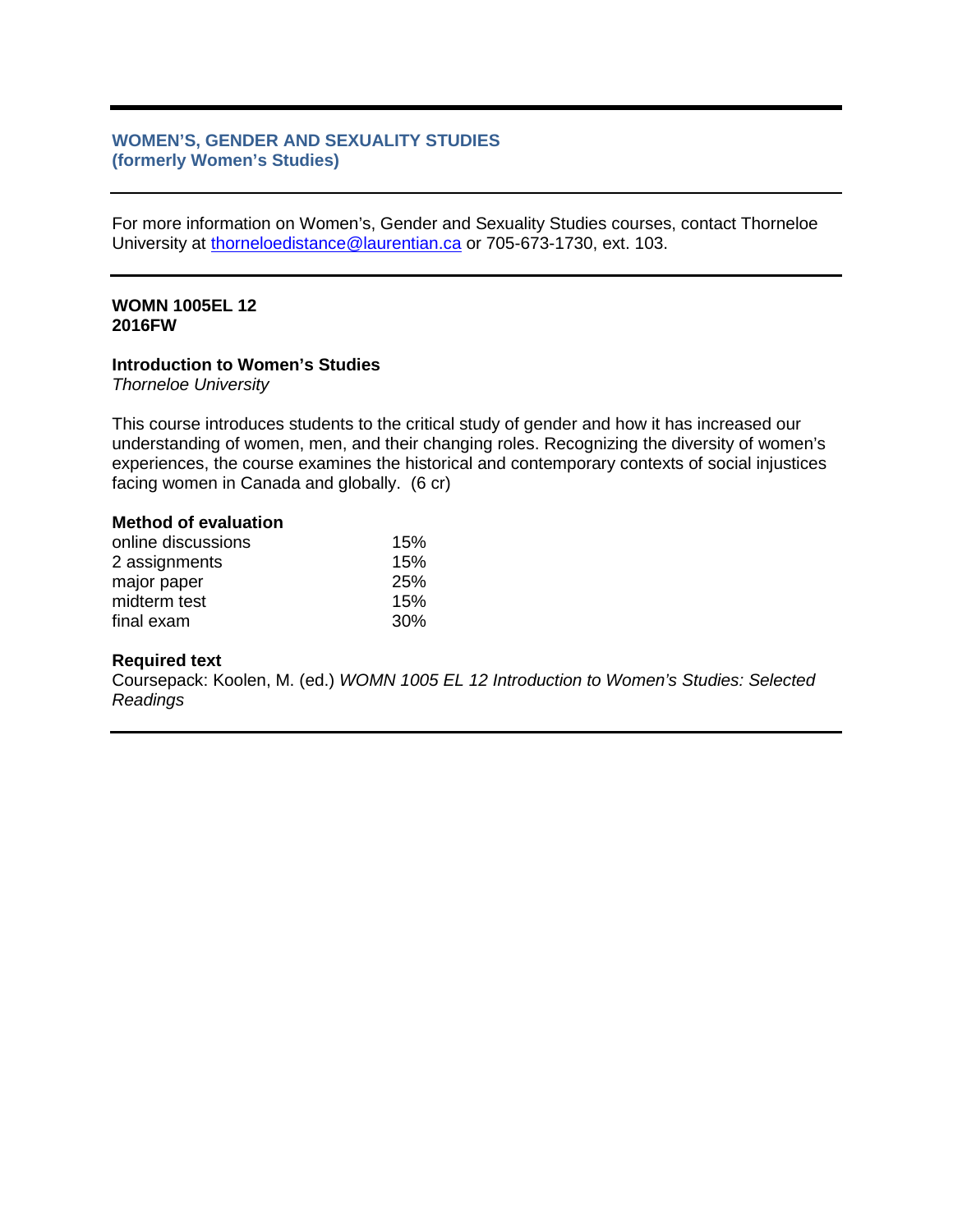## **WOMN 2006EL 12 2016F**

## **Women as Visual Artists I: A Women's Art History**

*Thorneloe University*

This course presents an overview of a women's art history in the Western art tradition from its beginnings to Modernism in the 1960s. It examines significant women artists and the issues that impacted their lives as artists; factors that mitigated against women becoming practicing artists; and the development of scholarship devoted to a women's art history. Students may not retain credit for both WOMN 2005 and WOMN 2006. (3 cr)

#### **Method of evaluation**

| 6 response papers | 35%        |
|-------------------|------------|
| research essay    | 15%        |
| book review       | <b>20%</b> |
| final exam        | 30%        |

## **Required texts**

Carr, E., *Hundreds and Thousands: The Journals of an Artist*

Chadwick, W., *Women, Art, and Society* (5<sup>th</sup> ed.) 2012

Coursepack: Clark, J. (ed.), *WOMN 2006 EL 12 A Women's Art History: Selected Readings*

#### **WOMN 2007EL 12 2017W**

## **Women as Visual Artists II: Contemporary Art and Issues**

*Thorneloe University*

This course studies women as contemporary visual artists as well as the issues that inform their art. Emphasis is placed on Feminism and its impact on women's art and imagery. The work of Canadian women artists is included in the course content. Students may not retain credit for both WOMN 2005 and WOMN 2007. (3 cr)

| <b>Method of evaluation</b> |            |
|-----------------------------|------------|
| 6 response papers           | 30%        |
| research proposal           | <b>20%</b> |
| essay                       | 20%        |
| final exam                  | 30%        |

## **Required texts**

Coursepack: Clark, J. (ed.) *WOMN 2007 EL 12 Contemporary Art and Issues: Selected Readings*

Coursepack: Broude, N. and Garrard, M. (eds.), *The Power of Feminist Art* 1996

#### **Recommended text**

Chadwick, W., *Women, Art & Society* (5<sup>th</sup> ed.) 2012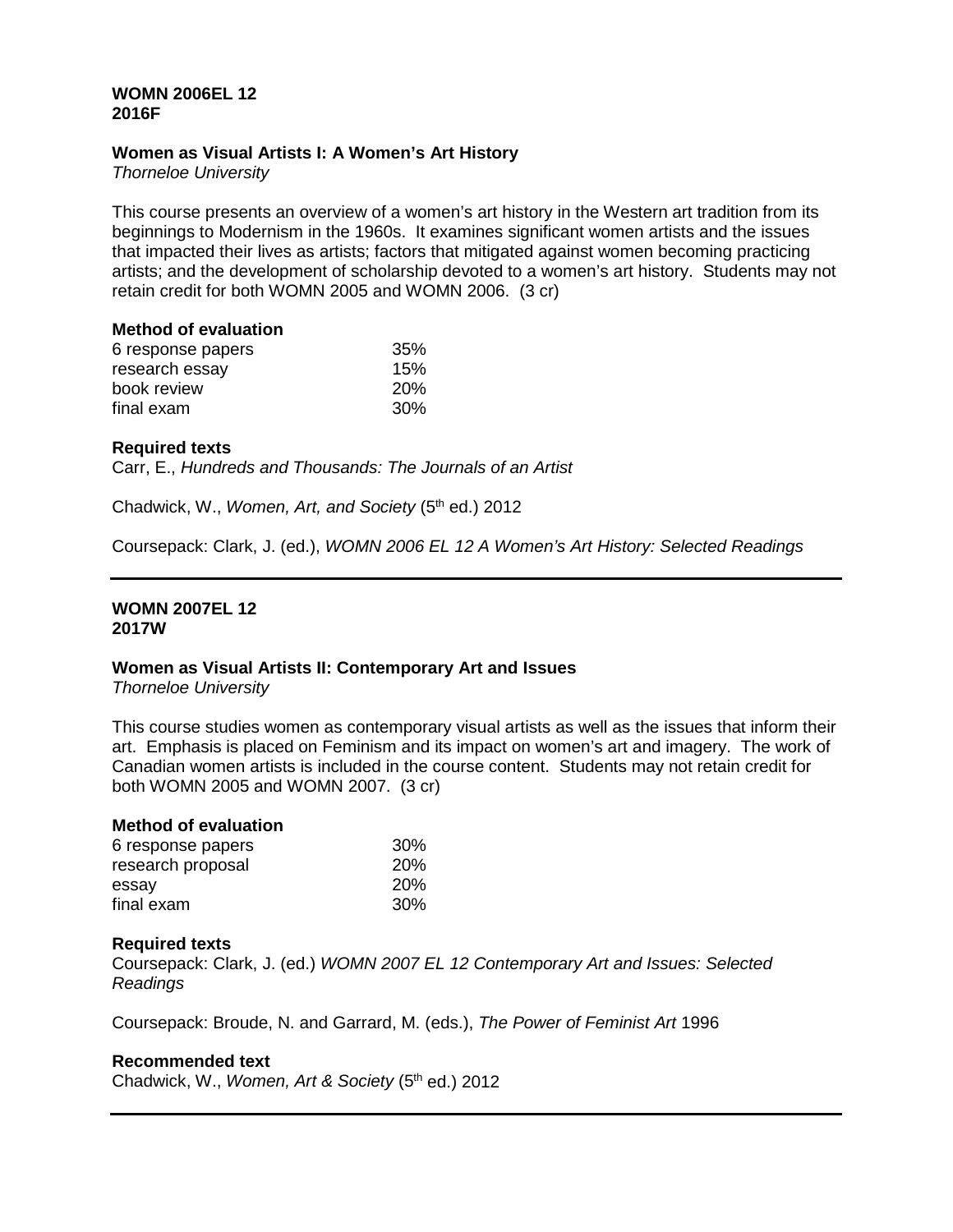## **WOMN 2016EL 12 2017W**

# **The Production of Knowledge**

*Thorneloe University*

This course will examine theories of women's studies and familiarize students with basic tools and research skills of the discipline. Other topics to be considered will include feminist critiques of knowledge production in the academy, feminist pedagogy, and feminist research methods. As part of the requirement for the course, students may be asked to design and carry out a simple research project. Prerequisite: WOMN 1005 or permission of the department. This course is not available to on-campus students without the permission of the department chair. (3 cr)

#### **Method of evaluation**

| 40%        |
|------------|
| 10%        |
| <b>20%</b> |
| <b>30%</b> |
|            |

## **Required text**

Coursepack: Levan, A. (ed.) *WOMN 2016 EL 12 The Production of Knowledge: Selected Readings*

#### **WOMN 2036EL 12 2016F**

## **Gender, Work and Families**

*Thorneloe University*

The focus of this course is on understanding women's work and men's work as gendered practices. Economics of paid and unpaid work at various scales of production and reproduction including the family and the nation state are examined. Students may not retain credit for both WOMN 2036 and either WOMN 2035 or 3035. (3 cr)

## **Method of evaluation**

| class discussion and participation | 15%        |
|------------------------------------|------------|
| critical reflection papers         | 30%        |
| analysis paper                     | <b>25%</b> |
| final exam                         | <b>30%</b> |

## **Required text**

Coursepack: Johnston, K. (ed.) *WOMN 2036 EL 12 Gender, Work and Families: Selected Readings*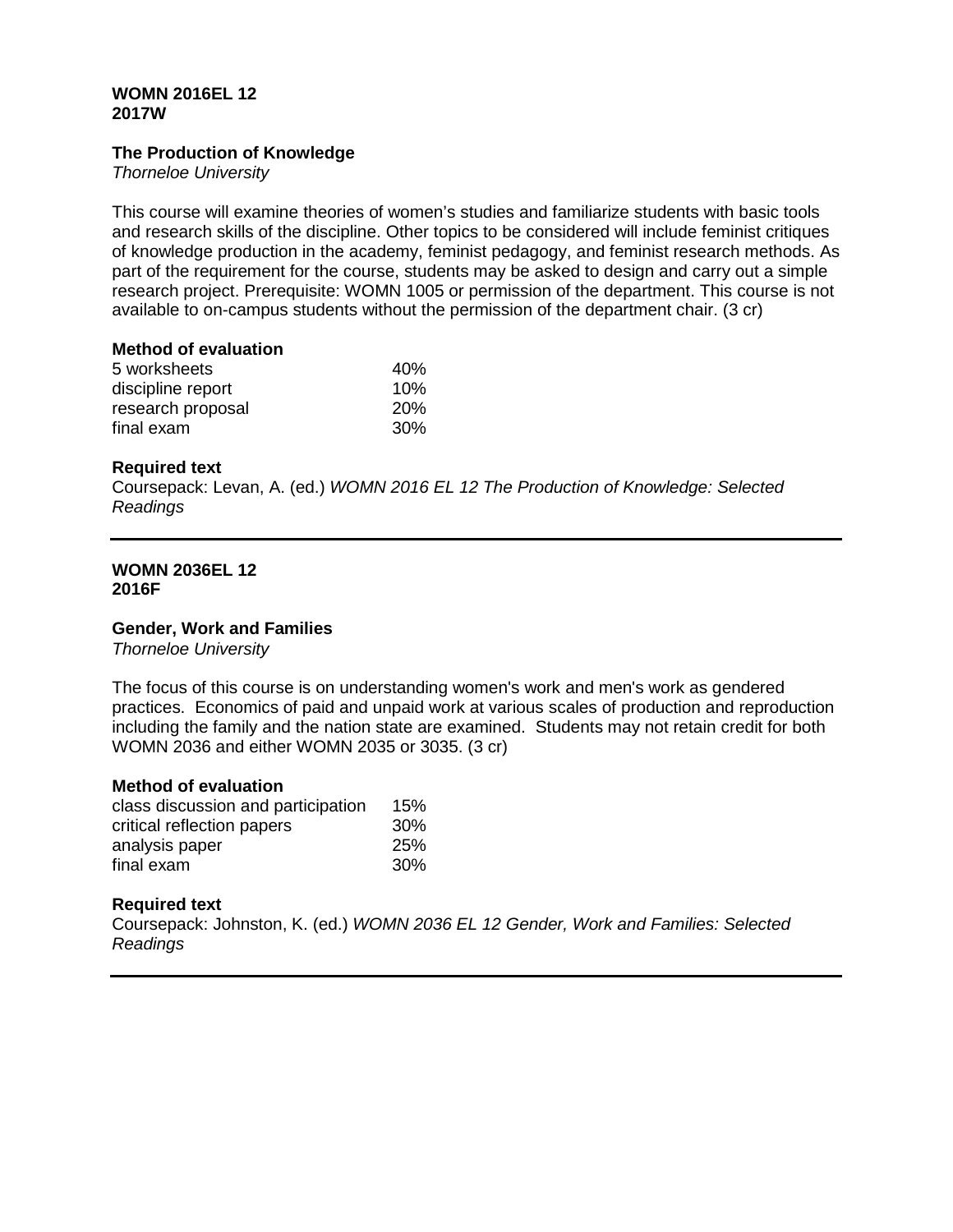#### **WOMN 2106EL 12 2017W**

#### **Representations of Gender in the News Media**

*Thorneloe University*

This course examines the work of women in news journalism; assumptions, purposes and practices regarding the representation of gender, class and sexualities; and the extent to which these are being challenged by feminist writers and activists. (3 cr)

#### **Method of evaluation**

| 2 assignments       | 45%        |
|---------------------|------------|
| learning activities | 30%        |
| final exam          | <b>25%</b> |

#### **Required text**

Coursepack: McDougall, E. (ed.), *WOMN 2106 EL 12 Representations of Gender in the News Media: Selected Readings*

## **WOMN 2107EL 12 2016F**

## **Women and Popular Culture**

*Thorneloe University*

This course studies representations of women in popular art forms such as television, film, music, and pulp fiction. The course considers images of women in advertising and in narrative story lines and how they influence the status of women in contemporary science. (3 cr)

#### **Method of evaluation**

| assignments         | 15%        |
|---------------------|------------|
| online postings     | <b>20%</b> |
| online midterm exam | 15%        |
| research essay      | <b>25%</b> |
| final exam          | <b>25%</b> |

## **Required text**

Coursepack: McDougall, E. (ed.) *WOMN 2107 EL 12 Women in Popular Culture: Selected Readings*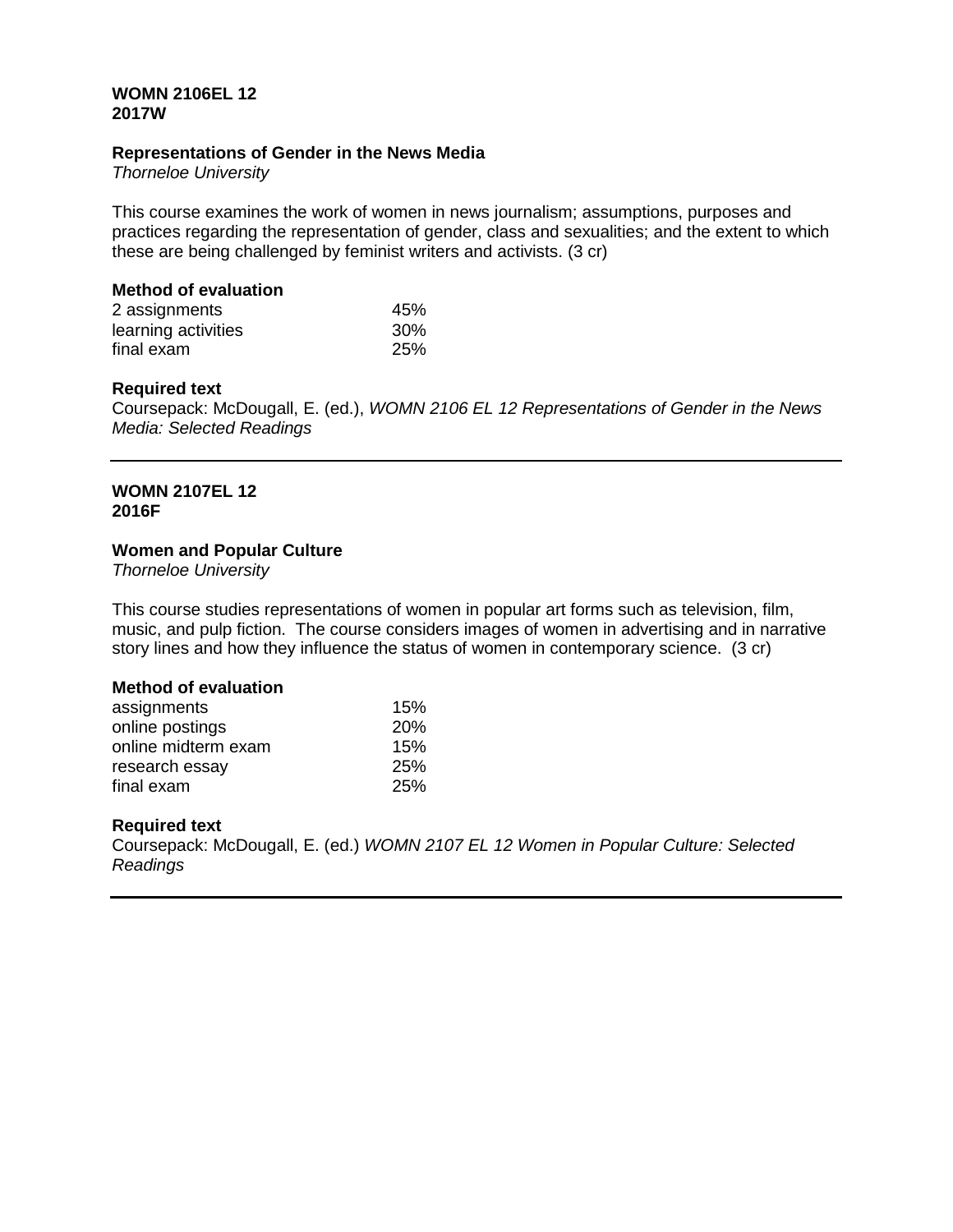#### **WOMN 2357EL 12 2017W**

## **Women and Aging**

*Thorneloe University*

The focus of this course will be on the problems women face as they age. Included in the course will be topics such as widowhood, poverty and the double standard of aging. Students will also consider the adequacy of initiatives which attempt to address the problems. (3 cr)

# **Method of evaluation**

| 30%        |
|------------|
| <b>20%</b> |
| <b>25%</b> |
| <b>25%</b> |
|            |

**Required text** - none

# **WOMN 2406EL 12 2016F**

## **Violence Against Women**

*Thorneloe University*

This course examines a number of different forms of violence against women and its emergence as a social problem. Students will become familiar with different theoretical approaches that shape the way men's violence against women is understood, studied and debated, including suggested causes and solutions. Students may not retain credit for both WOMN 2406 and either WOMN 2405 or 3405. (3 cr)

## **Method of evaluation**

| 5 worksheets        | 40% |
|---------------------|-----|
| film or book review | 10% |
| essay               | 25% |
| final exam          | 25% |

## **Required text**

Coursepack: Levan, A. (ed.), *WOMN 2406 EL 01/12 Violence Against Women: Selected Readings*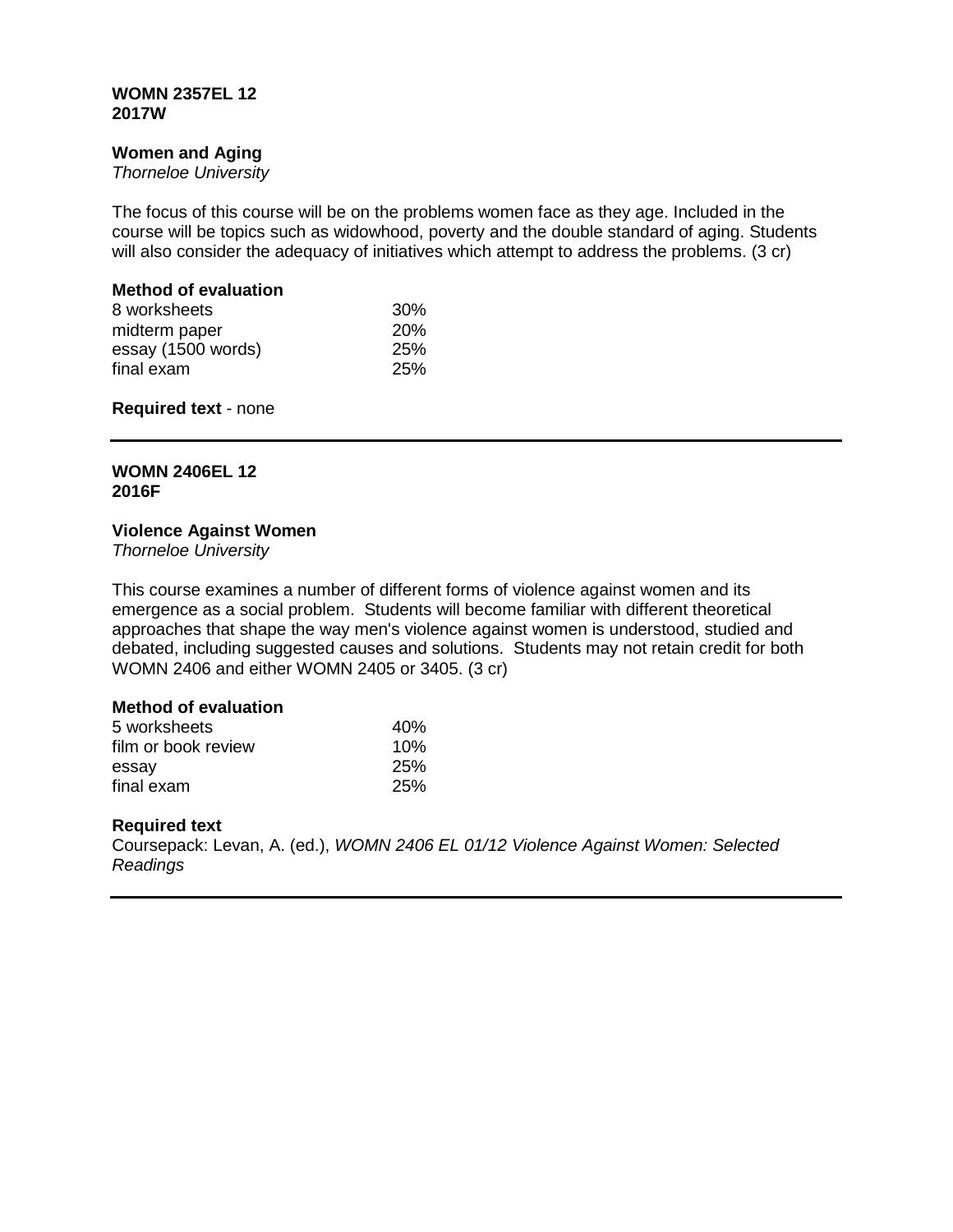#### **WOMN 2456EL 12 2016F**

#### **Women's Health Issues**

*Thorneloe University*

Explores issues of importance to women as providers and recipients of health care. The course considers various models of physical and mental health and analyses the origins and perspectives of the women's health movement. (3 cr)

# **Method of evaluation**

| 8 worksheets             | $30\%$     |
|--------------------------|------------|
| midterm paper            | <b>20%</b> |
| short essay (1500 words) | <b>25%</b> |
| final exam               | 25%        |

## **Required text** - none

# **WOMN 3015EL 12 2016FW**

# **Feminist Theories**

*Thorneloe University*

This course introduces students to the development of feminist theories in the modern era. It examines various theoretical frameworks and contemporary debates and dilemmas within feminism. Prerequisite: WOMN 2016 or permission of the department. Students cannot retain credit for both WOMN 3015 and WOMN 3125. This course is not available to on-campus students without permission of the department chair. (6 cr)

## **Method of evaluation**

| 8 worksheets  | 40%        |
|---------------|------------|
| midterm paper | 10%        |
| essay         | <b>20%</b> |
| final exam    | <b>30%</b> |

## **Required texts**

Kolmar, W.K. and Bartkowski, F., *Feminist Theory: A Reader* (4<sup>th</sup> ed.) 2013

Coursepack: Levan, A. (ed.) *WOMN 3015 EL 12 Feminist Theories: Selected Readings*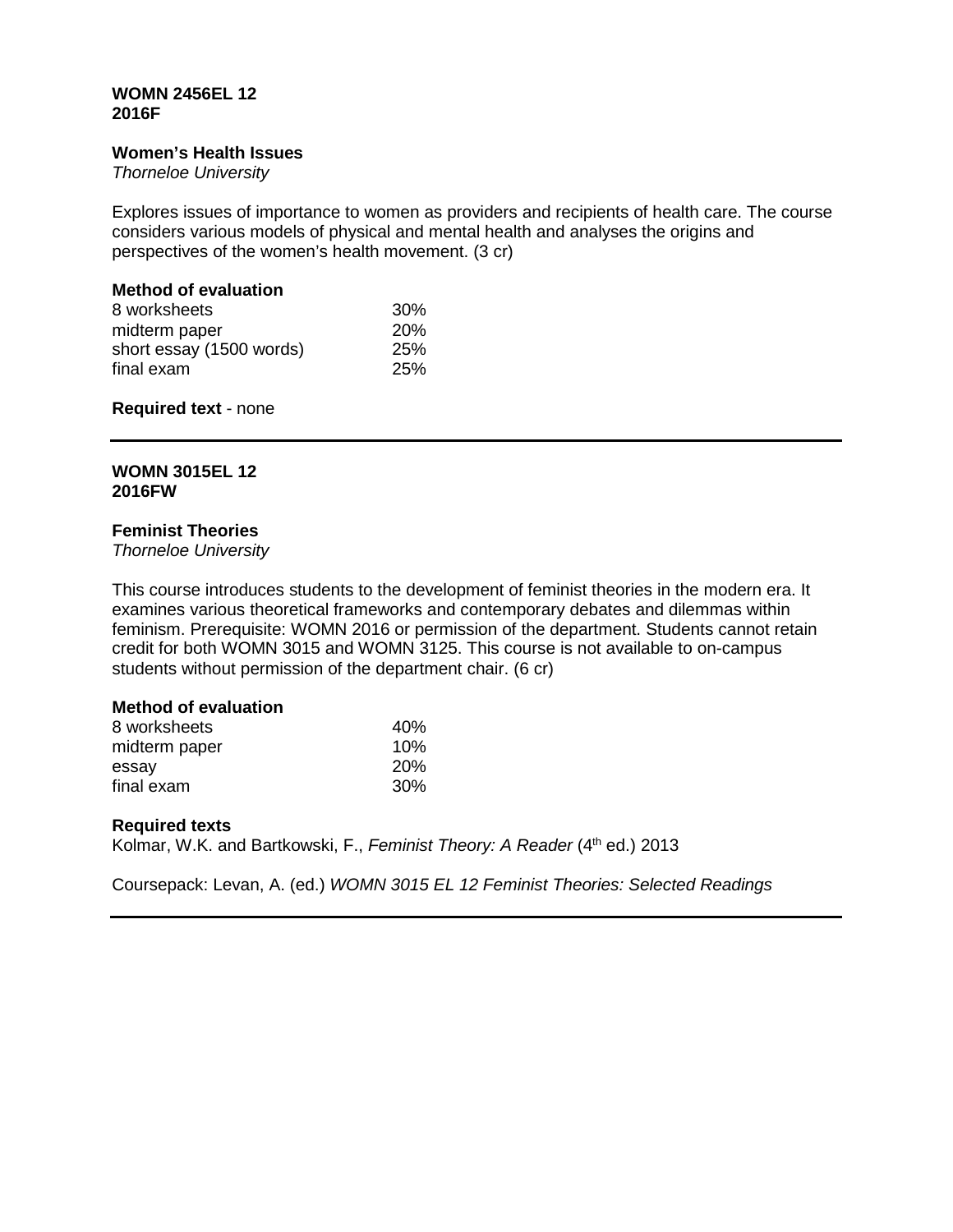## **WOMN 3037EL 12 2017W**

## **Gender, Work and the Global Economy**

*Thorneloe University*

The focus of this course is on work as a gendered practice that is integral to the global economy. Paid and unpaid labour at various scales of production and reproduction including national, blobal and transnational circuits of power will be examined. Students cannot retain credit for both WOMN 3037 and either WOMN 2035 or WOMN 3035. (3 cr)

# **Method of evaluation**

| critical reflections | <b>20%</b>      |
|----------------------|-----------------|
| class participation  | 15%             |
| group project        | <b>20%</b>      |
| research paper       | 15%             |
| final exam           | 30 <sup>%</sup> |

#### **Required texts**

Coursepack: Johnston, K. (ed.) *WOMN 3037 EL 12 Gender, Work and the Global Economy: Selected Readings*

Seager, J., *The Penguin Atlas of Women in the World* (4<sup>th</sup> ed.) 2009

#### **WOMN 3306EL 12 2016F**

#### **Female Sexualities**

*Thorneloe University*

This interdisciplinary course explores the complexities of female sexual identities, experiences and practices. Beginning from an understanding that sexuality is culturally and historically constructed, topics studied may include: historical, medical, and scientific discourses of female sexualities; female sexualities at the intersections of race, class, ethnicity, and disability; sex and representation. (3 cr)

## **Method of evaluation**

| 8 worksheets (6% each)   | 48% |
|--------------------------|-----|
| discussion paper (essay) | 12% |
| online discussion        | 10% |
| final exam               | 30% |

## **Required texts**

Coursepack: Luhmann, S. and Warburton, R. (eds.) *WOMN 3306 EL 12 Female Sexualities: Selected Readings*

Johnson, M. L., *Jane Sexes It Up: True Confessions of Feminist Desire* 2002

Winterson, J., *Sexing the Cherry* 1989